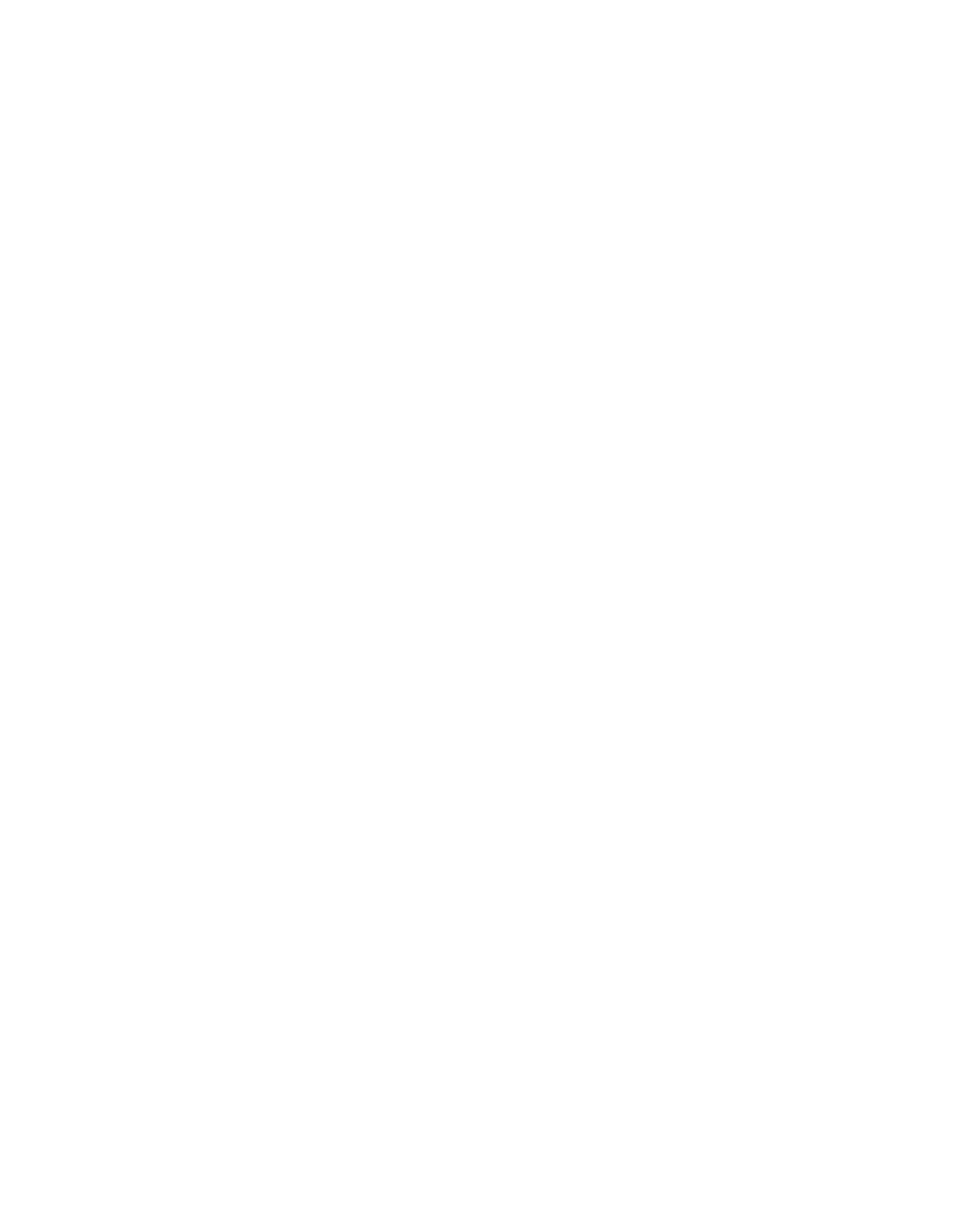#### INTERNATIONAL MONETARY FUND

#### RWANDA

### **2006 Article IV Consultation, First Review Under the Three-Year Arrangement Under the Poverty Reduction and Growth Facility, and Request for Waiver of Nonobservance of Performance Criteria**

Prepared by the African Department (In collaboration with other departments)

Approved by Robert Corker and Mark Plant

January 10, 2007

- **PRGF/Debt Relief.** The Executive Board approved a PRGF arrangement with access of 10 percent of quota on June 5, 2006. Rwanda reached the completion point under the enhanced HIPC Initiative in April 2005 and qualified for the MDRI in January 2006.
- **2004 Article IV consultation.** At the Article IV Board meeting on October 6, 2004, Directors identified major challenges ahead in sustaining economic growth to reduce poverty while achieving fiscal and external sustainability. They urged the authorities to strengthen the financial sector, improve tax efficiency, and limit external borrowing.
- **Main topics.** The report recommends completion of the first review under the PRGF. Article IV discussions centered on obstacles to growth, enhancing competitiveness and, with Rwanda expected to be among the first recipients of any scaled-up aid, macroeconomic challenges from a scaling up and preparations for effective use of aid. Selected Issues Papers were written on the latter two topics.
- **Exchange system.** Rwanda adopted a market-determined exchange rate system in March 1995. However, for more than a year, the exchange rate has in fact behaved like a conventional fixed peg. Rwanda has accepted obligations under Article VIII, Sections 2, 3 and 4, and maintains a system free of restrictions on the making of payments and transfers for current international transactions.
- **Participants.** The mission met with Minister of Finance and Economic Planning Musoni, Governor Kanimba of the National Bank of Rwanda, other government officials, and representatives of the private sector, civil society, and the international community during October 18–November 3, 2006. The mission team headed by Ms. Kostial consisted of Mr. Darius Mr. Mitchell, and Ms. Kaendera (all AFR) and was assisted by Mr. Engström, the resident representative.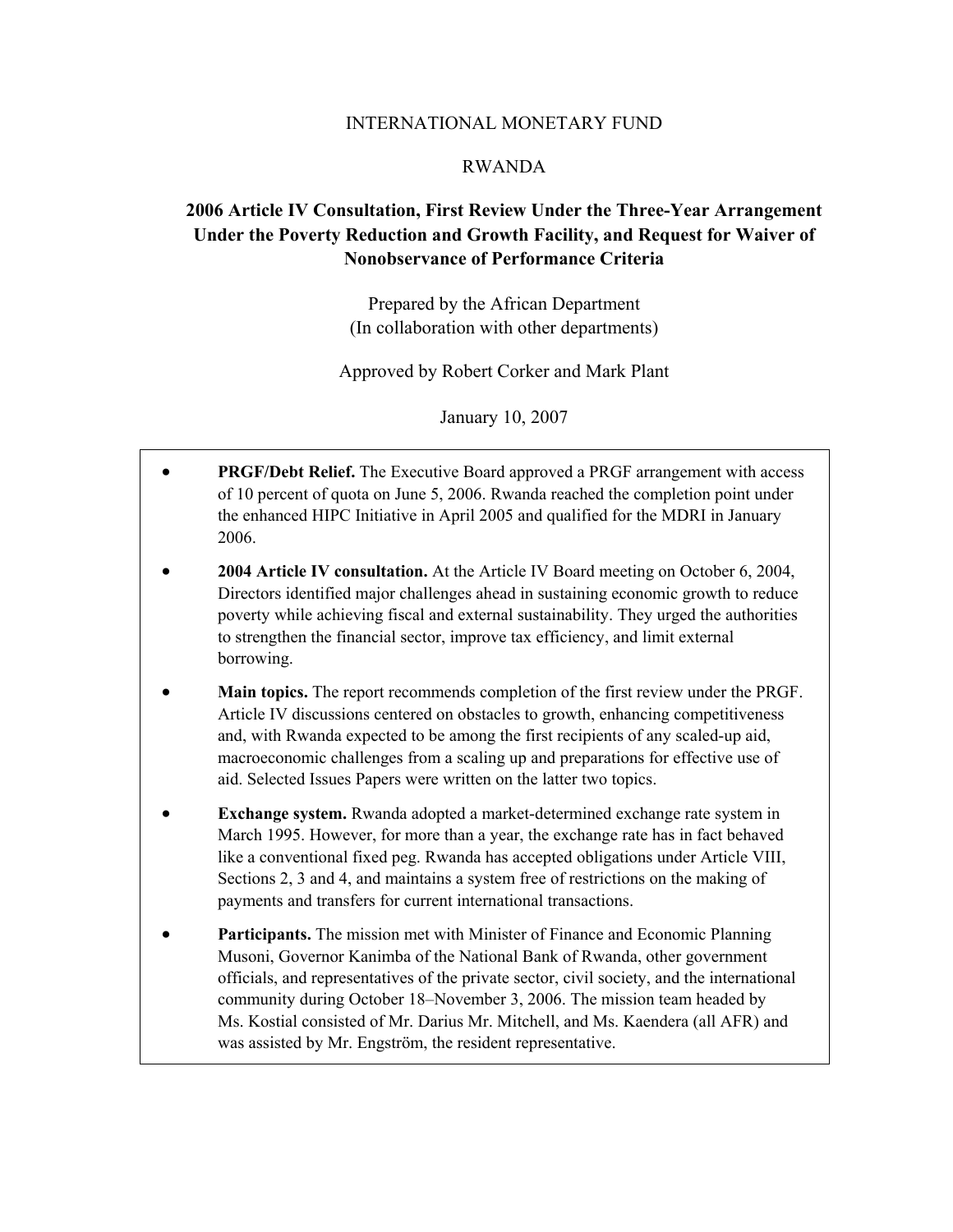# Contents

| <b>Boxes</b> |
|--------------|
| 1.           |
| 2.           |
| 3.           |
| Figure       |
| 1.           |
| Tables       |
| 1.           |
| 2.           |
| 3.           |
| 4.           |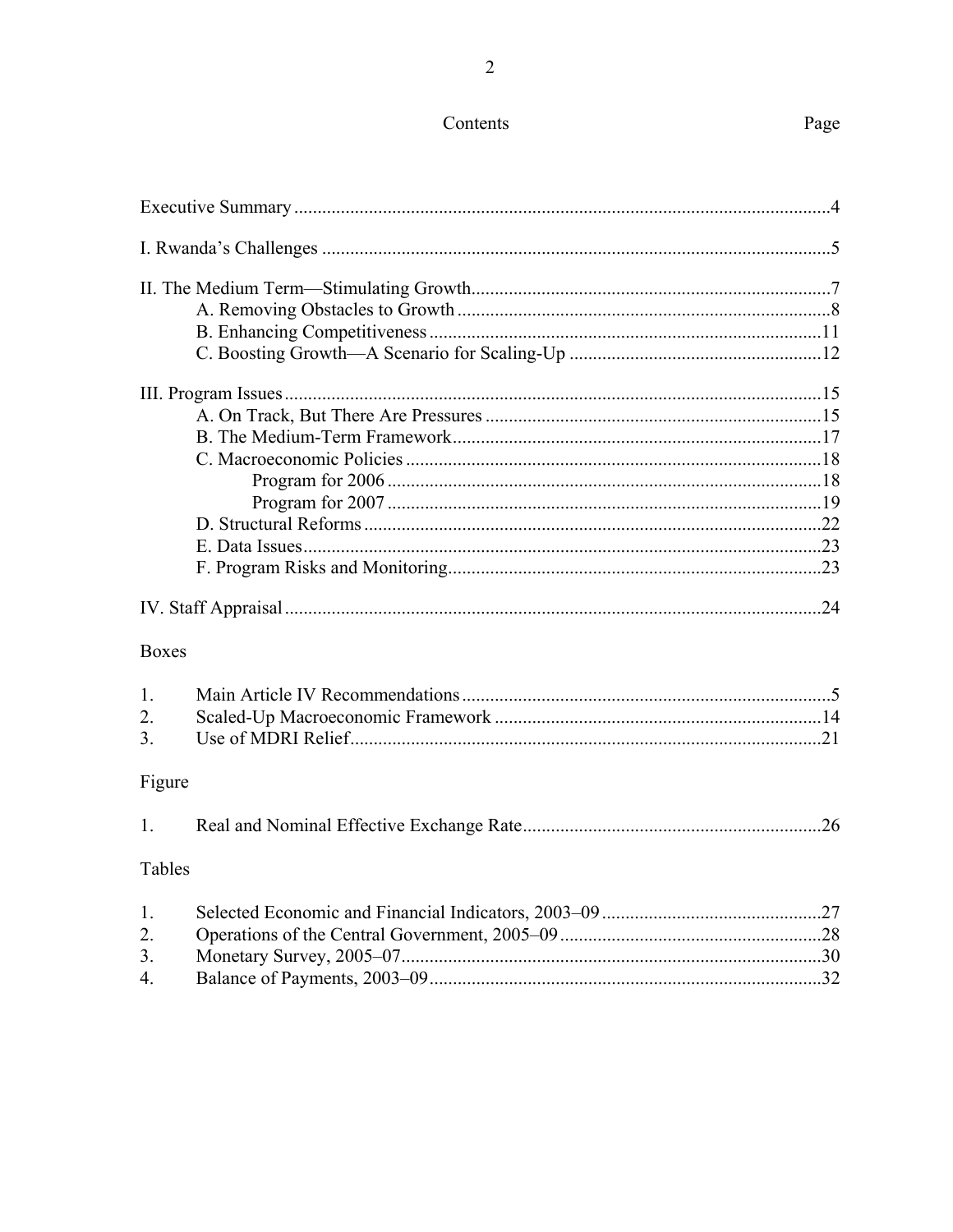# Contents Page

| 5.           |                                                                |  |
|--------------|----------------------------------------------------------------|--|
| 6.           |                                                                |  |
| 7.           |                                                                |  |
| 8.           |                                                                |  |
|              | Appendices                                                     |  |
| $\mathbf{I}$ |                                                                |  |
|              | Attachment I. Memorandum of Economic and Financial Policies of |  |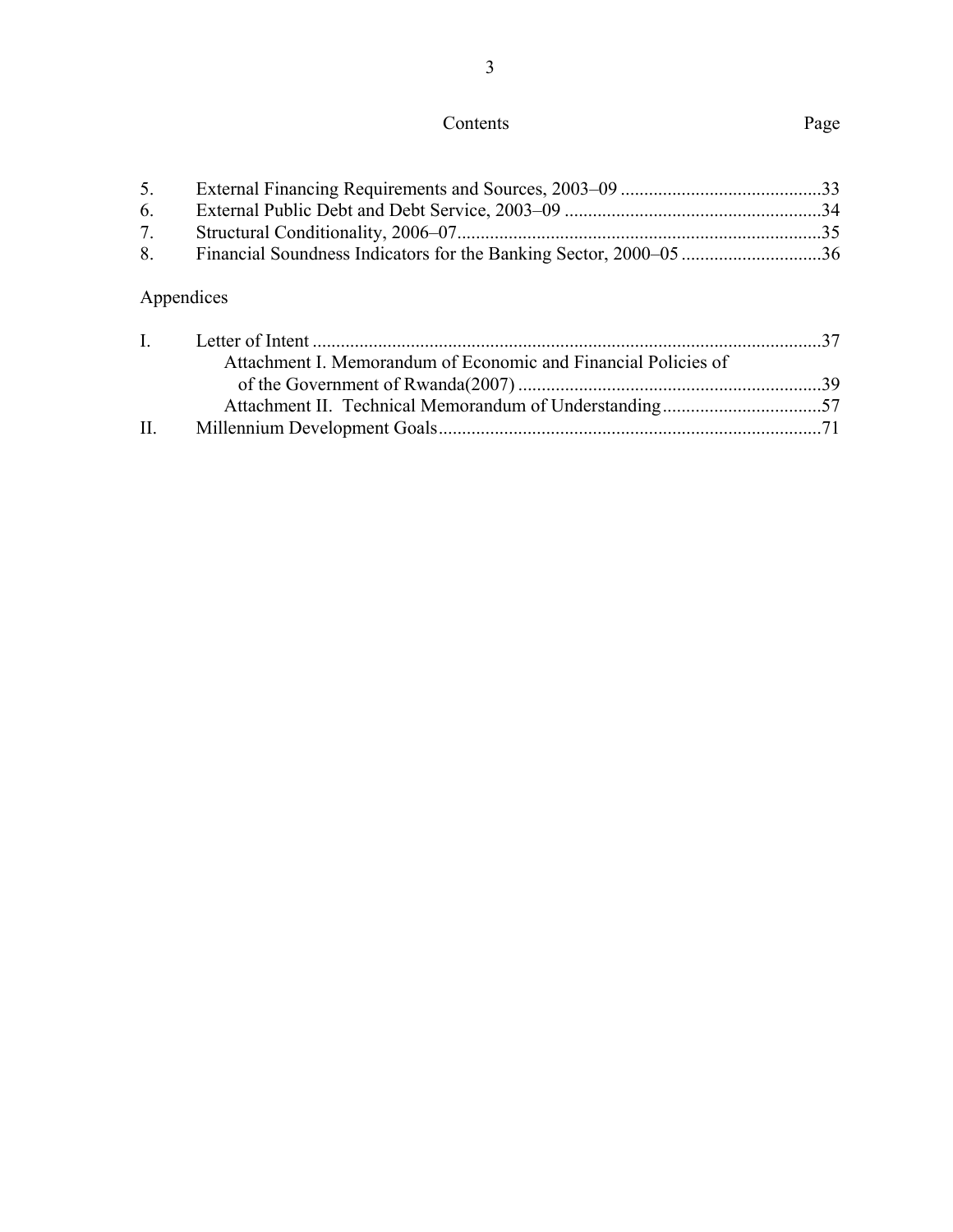#### **EXECUTIVE SUMMARY**

**Rwanda must increase its growth rates in order to reduce poverty.** Since the 1994 genocide national rehabilitation has moved forward, output has recovered and, with the help of debt relief, macroeconomic stability has been largely achieved. However, per capita growth has recently slowed and poverty is pervasive. Stimulating growth would require prioritizing policies to address Rwanda's severe infrastructure gap and low agricultural yields, enhance competitiveness, and continue social and structural reforms. The PRSP update planned for 2007 is expected to address these issues. Prospects for scaling-up aid are encouraging.

**Policy implementation has been satisfactory.** Growth is expected to exceed 4 percent because activity is buoyant in the manufacturing, services, and financial sectors. However, reflecting primarily a rise in food and energy prices, 12-month inflation gradually increased to 11 percent in November. Macroeconomic performance is in line with the program, but short-term risks have evolved on the monetary side from a large increase in private sector credit and the central bank's foreign exchange intervention policy. Structural reforms are broadly on track. All but two performance criteria (PCs) for the first review were met. The quantitative end-June PC on priority spending and the structural end-August PC on improving the monitoring of projects accounts were missed; because both deviations were temporary, staff recommends waivers.

**The greatest challenge for Rwanda in 2007 is to absorb a scaling up of aid while preserving macroeconomic stability.** With indications of real appreciation already occurring in 2006, managing the impact of fiscal policies on domestic demand will be all the more important if aid is scaled up, as expected, in 2007. Acknowledging large development needs, the program allows for an increase in the deficit (excluding spending on peacekeeping and demobilization) by about 1 percent of GDP. Grants are likely to be higher than programmed, but the program would accommodate any further expansion in the deficit only after a review has established that the expansion would not lead to a rekindling of inflation or undue crowding out of the private sector. The central bank has committed to closely monitor credit and inflationary developments and tighten its monetary stance if necessary.

**The structural agenda is designed to address impediments to growth.** Reforms will focus on the financial sector, private sector development, public expenditure management, and establishing a poverty profile for Rwanda.

**Program risks have increased.** The main risk is that the monetary program could go off track if the central bank resists pressures for an underlying exchange rate appreciation. A new risk has emerged on the security front because Rwanda may have to cope with refugees from neighboring countries.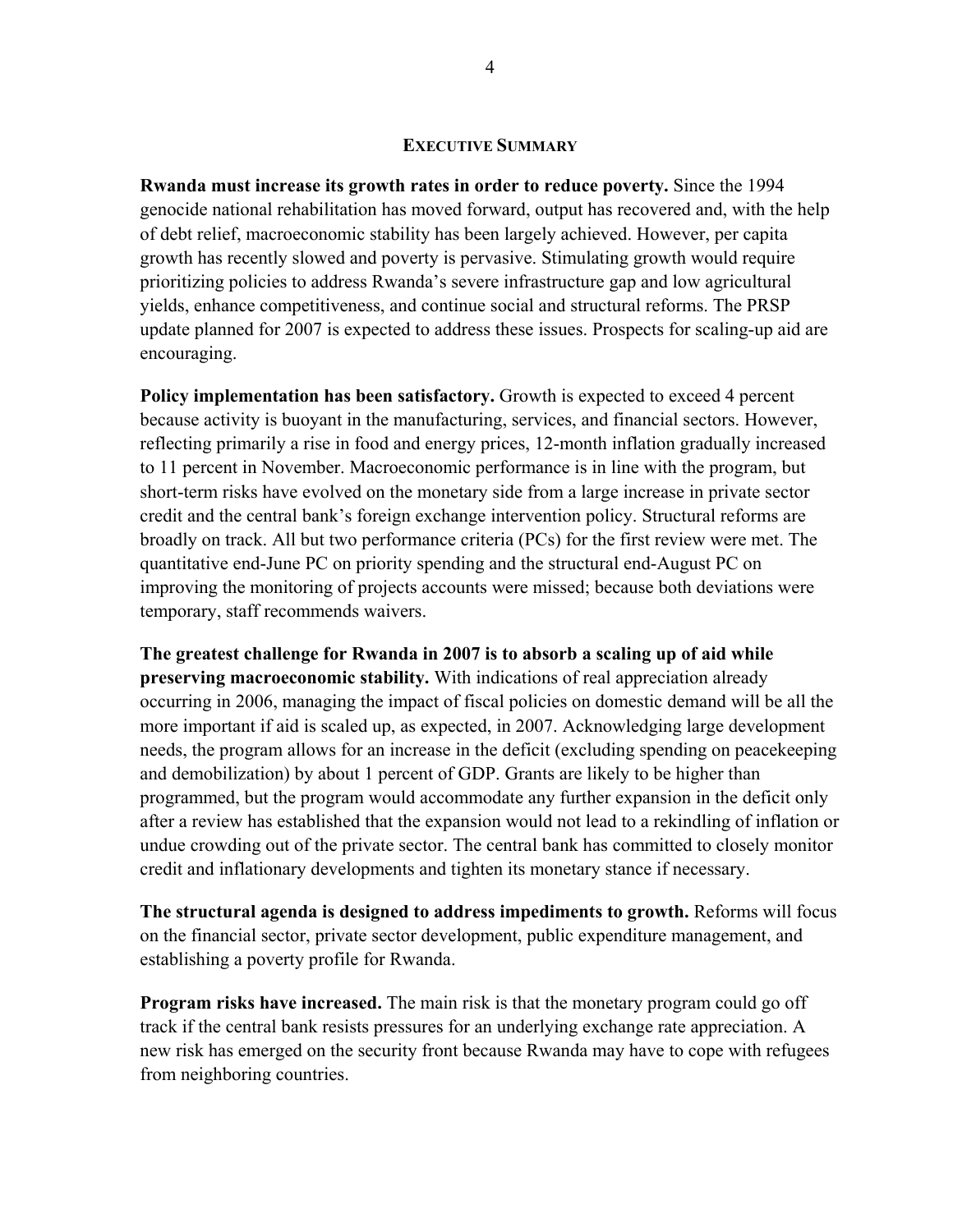### **I. RWANDA'S CHALLENGES**

1. **Rwanda has made great strides since the 1994 genocide**. National rehabilitation has moved forward. There were presidential and legislative elections in 2003, and there have been community-based hearings of those accused of genocide. Output has recovered and, with the help of debt relief, macroeconomic stability has been largely achieved. Since the 2004 Article IV consultation the authorities' program, supported by PRGF arrangements, has been broadly on track and Rwanda has made good progress in responding to Fund advice (Box 1).

٦

 $\overline{1}$ 

|                                                               | <b>Box 1. Main Article IV Recommendations</b>                                                                                                                                                                                                                                                                                                                                                                   |
|---------------------------------------------------------------|-----------------------------------------------------------------------------------------------------------------------------------------------------------------------------------------------------------------------------------------------------------------------------------------------------------------------------------------------------------------------------------------------------------------|
| Advice                                                        | <b>Status</b>                                                                                                                                                                                                                                                                                                                                                                                                   |
| Strengthen economic legislation to improve<br>tax efficiency. | Laws on income and tax procedures were passed in<br>2005 and implemented in January 2006. In April 2006<br>a customs law was adopted.                                                                                                                                                                                                                                                                           |
| Reform the civil service.                                     | The core civil service has been streamlined. Reforms<br>are being extended to the entire civil service.                                                                                                                                                                                                                                                                                                         |
| Strengthen financial intermediation and<br>bank soundness.    | On the basis of action plans drafted with the National<br>Bank of Rwanda (NBR), five of six commercial banks<br>have been brought into compliance with prudential<br>regulations and agreement has been reached on<br>restructuring the remaining problem bank.<br>Amendments to the banking law to strengthen the<br>supervisory powers of the central bank were submitted<br>to parliament in September 2006. |
| Reform land tenure.                                           | Parliament in July 2005 approved a land law conferring<br>security of tenure and user rights; subordinate<br>legislation and regulations are being drafted. The law<br>will be implemented through a consultative process<br>over several years.                                                                                                                                                                |
| Privatize public commercial enterprises.                      | The telecommunications carrier, Rwandatel, was<br>privatized in June 2005; majority shares of two banks<br>were sold to foreign investors in December 2004; and<br>the largest coffee exporter and three tea factories<br>(among others) were privatized.                                                                                                                                                       |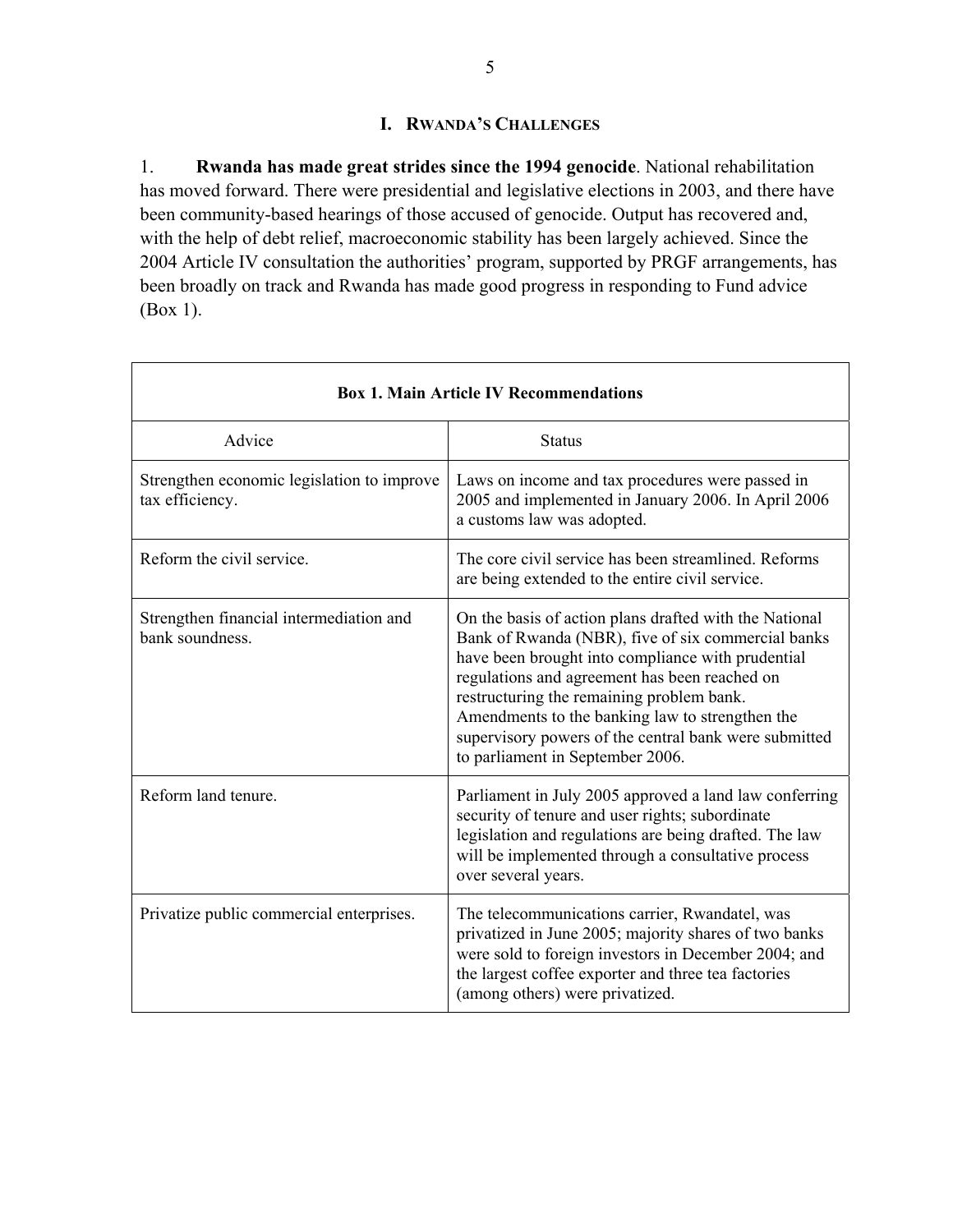

On the Road to Macroeconomic Stability After the Genocide

Source: The WDI database, Rwandese authorities and IMF staff.  $1$ In 2005, the definition of priority spending was amended to include the electricity sector.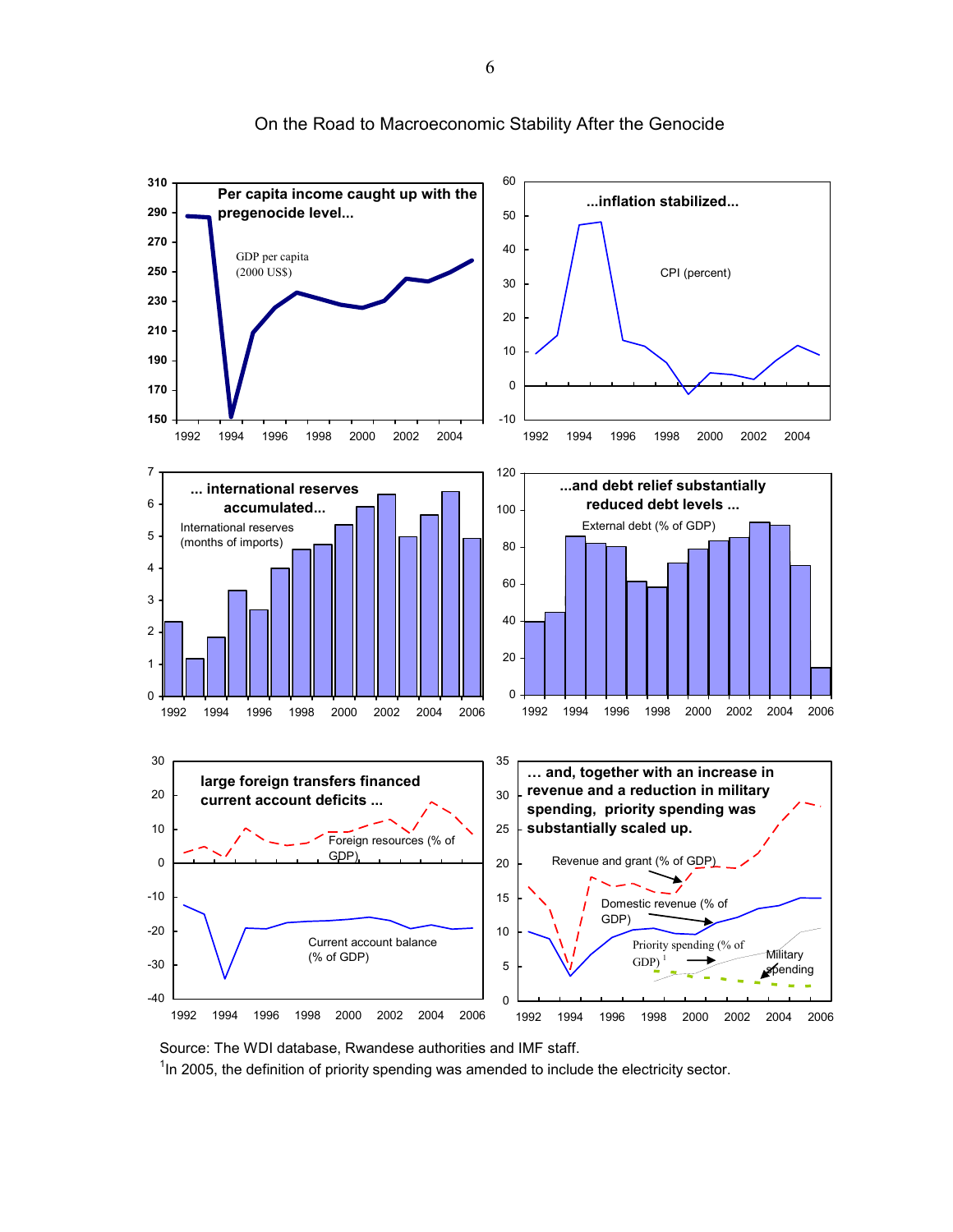2. **Nonetheless, poverty is still pervasive**. The living standards of the poor are well below those in other members of the East African Community (EAC). While Rwanda has already met three MDG goals (immunization, reduction of HIV/AIDS prevalence, and elimination of the gender gap in primary education), the World Bank believes that if it is to achieve the rest, it will require substantial additional funding. It is unlikely that some goals can be met, particularly that of halving the proportion of people living on less than US\$1 a day (Appendix II).



Source: UN Human Development Report, 2006.

<sup>1</sup> The UN HDI (Human Development Index) measures achievements in human development by taking into account life expectancy at birth, the adult literacy rate, the combined primary, secondary and tertiary gross school enrolment ratio, and the GDP per capita. The higher the score, the better the situation in a country.

 $^2$  The UN HPI (Human Poverty Index) is designed for developing countries. The HPI measures deprivations in human development by taking into account the probability at birth of not surviving to age 40, the adult literacy rate, lack of access to water, and the percentage of underweight children. The higher the score, the worse the situation in a country.

3. **The question now is how to increase real growth so as to reduce poverty.** The catch-up effect following the genocide has been waning in recent years and per capita growth has fallen to only 2 percent per year. Growth at this rate cannot bring the next generation out of poverty.

#### **II. THE MEDIUM TERM—STIMULATING GROWTH**

4. **The Article IV consultation concentrated on how to boost growth.** To make headway in halving poverty by 2015 notwithstanding high population growth, real GDP growth must be about doubled. This will require raising total factor productivity growth by investing in human and physical capital and further advancing structural reforms. Discussions thus centered on obstacles to growth, enhancing competitiveness, and, with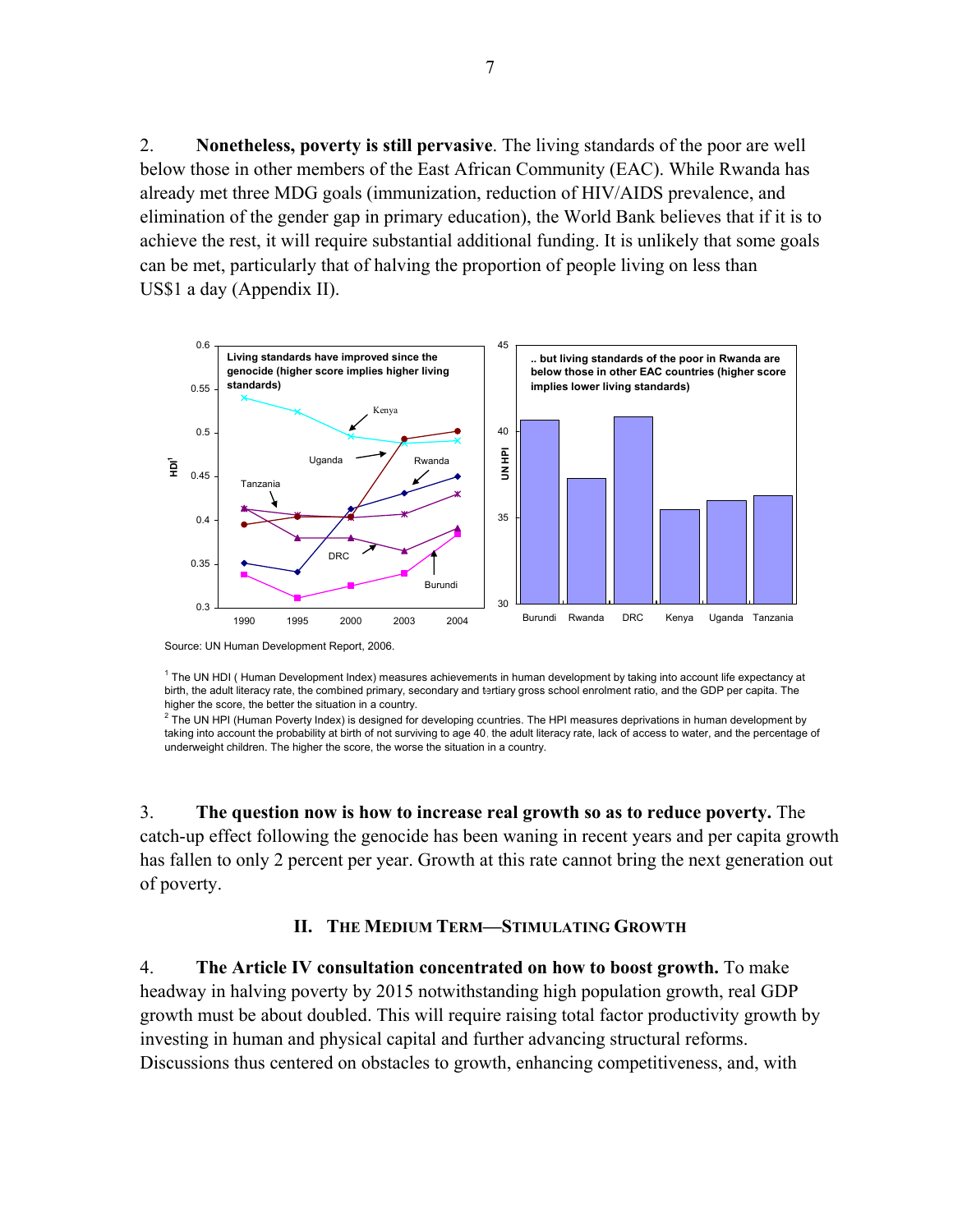Rwanda expected to be among the first recipients of scaled-up aid, the macroeconomic challenges that scaling up would bring.

#### **A. Removing Obstacles to Growth**

5. **General consensus on the main obstacles to growth exists.**<sup>1</sup> After consultations earlier in 2006 in the context of an evaluation of the PRSP implementation, stakeholders now generally agree on obstacles to growth. Macroeconomic stability and debt sustainability are recognized as prerequisites for strong growth, but the discussions also reflected increasing recognition that, until Rwanda's severe infrastructure gap is addressed, progress toward its medium-term objectives will be limited. This recognition is expected to become the main theme of the PRSP update planned for 2007. There is also consensus that security concerns in the Great Lakes region are undermining investor confidence.

| Private sector activity in Rwanda is hampered by weak infrastructure,<br>high cost of doing business, and human resource constraints. |        |        |          |             |          |
|---------------------------------------------------------------------------------------------------------------------------------------|--------|--------|----------|-------------|----------|
|                                                                                                                                       | Rwanda | Uganda | Tanzania | <b>LDCs</b> | Kenya    |
| <b>Physical Infrastructure</b>                                                                                                        |        |        |          |             |          |
| Transport cost (US\$/ton)                                                                                                             | 165.0  | 95.0   | $\cdots$ | .           | $\cdots$ |
| Electricity consumption<br>per capita (Kwh)                                                                                           | 14.0   | 51.7   | 54.4     | 112.4       | 124.9    |
| Fixed and mobile telephone subscribers<br>(per 1,000 persons)                                                                         | 17.0   | 32.0   | 31.0     | 23.0        | 58.0     |
| Electricity cost<br>(business use, US\$/Kwh)                                                                                          | 0.20   | 0.08   | 0.06     | $\cdots$    | 0.08     |
| <b>Work Force</b>                                                                                                                     |        |        |          |             |          |
| Health expenditure<br>(per capita)                                                                                                    | 7.0    | 18.0   | 12.0     | $\cdots$    | 20.0     |
| Adult literacy (%)                                                                                                                    | 64.0   | 68.9   | 69.4     | $\cdots$    | 73.6     |
| Labor market rigidity index<br>$(100 =$ highest rigidity)                                                                             | 59.0   | 13.0   | 69.0     | .           | 28.0     |
| Source: World Development Indicators, United Nations, and World Fact Book.                                                            |        |        |          |             |          |

Note: The data in the table reflect the latest information available between 2002–2004.

 $\overline{a}$ 

<sup>&</sup>lt;sup>1</sup> Governance was not considered an impediment even though the recent World Governance Indicators show a substantial deterioration in Rwanda's score for 2005. Donors and private sector representatives expressed reservations about the quality of the index. The 2006 report of the African Peer Review Mechanism noted significant progress.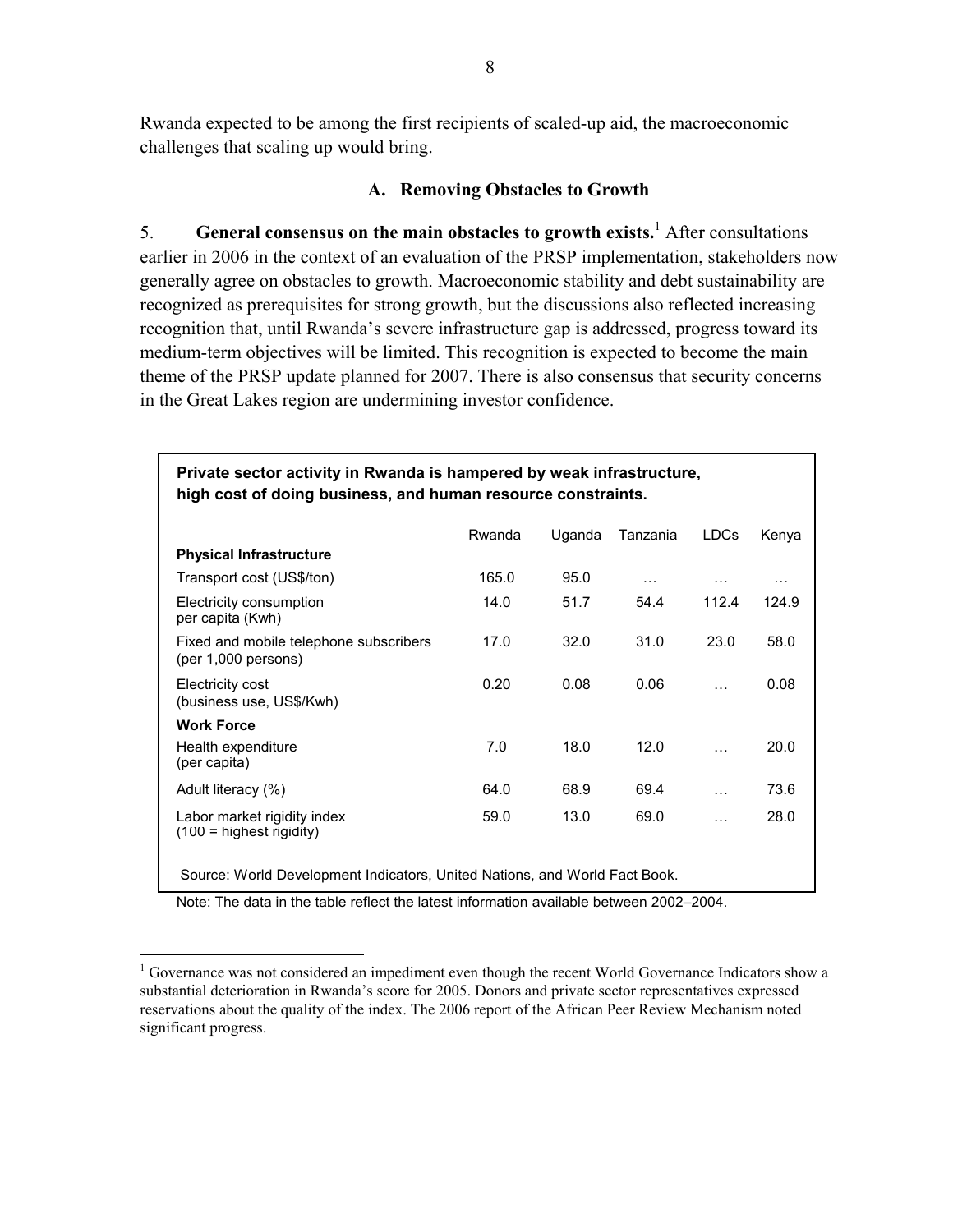

#### 6. **Agricultural yields are low.** Improving food security is critical, since Rwanda is vulnerable to shocks, and has little scope to increase arable land. Experience in a Millennium Village<sup>2</sup> points to a tripling of yields with proper fertilizer and seeds. However, the agricultural strategy is not sufficiently

advanced to be put into operation on a large scale, primarily because



of capacity constraints. Given the importance of agriculture, staff urged the authorities to draw up a strategy in time for the 2008 budget.

 $\overline{a}$  $^{2}$  Http://www.earthinstitute.columbia.edu/mvp/locations/mayange/index.html.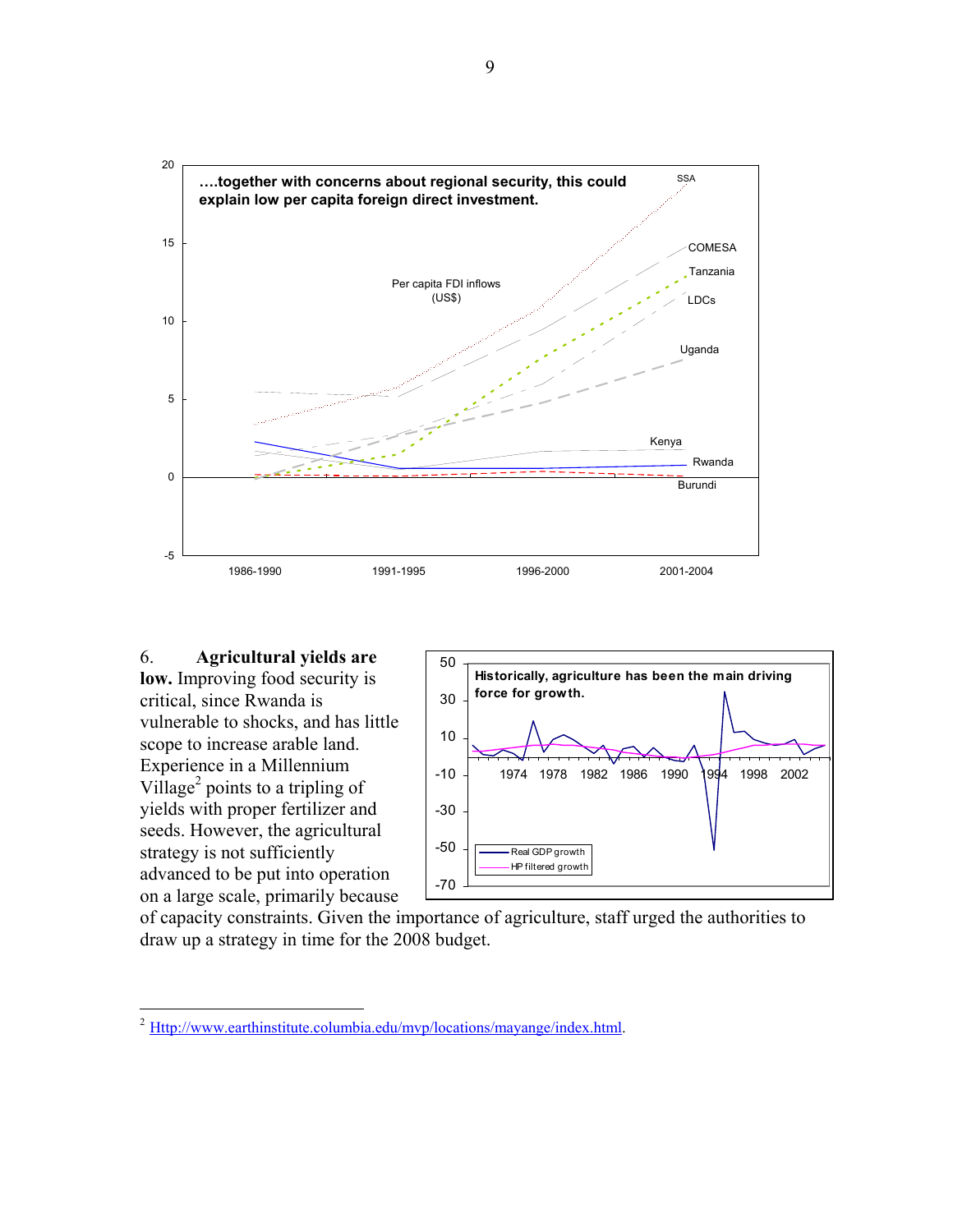7. **The energy supply is expensive and limited.** Costly diesel generators provide more than half of Rwanda's electricity and tariffs are the highest in the region. Businesses also suffer from frequent outages beyond the very limited supply. The Lake Kivu project<sup>3</sup> and a heavy-fuel-oil generator are expected to replace diesel power; and the authorities are also building new hydropower plants and implementing strategies to preserve alternative energy sources, such as wood fuel. Staff welcomed these activities and expected that they would mitigate pressures on the medium-term current account by reducing oil imports.

8. **Transportation links are minimal.** High transportation costs and slow routes both internally and through Tanzania and Kenya severely constrain Rwanda's access to markets, though the domestic road network is being improved and Rwanda is expected to benefit from regional efforts to rehabilitate key corridors, such as the World Bank's East Africa Trade and Transport Facilitation project. Nonetheless, some officials felt that Rwanda should give more attention to developing its Information and Communications Technology and services sectors to circumvent transportation constraints.

9. **The financial system is shallow and the savings rate is low.** Though banking sector indicators have improved and the authorities are reinforcing banking supervision guided by

the 2005 Financial Sector Assessment Plan (FSAP) (Table 8), the financial system is still dominated by a small number of banks and credit is concentrated in a few sectors. The FSAP's medium-term recommendations directed at increasing Rwanda's savings rate and opening up access to credit are being fleshed out, and staff welcomed the presentation of a detailed agenda to donors in early 2007

 $\overline{a}$ 



(¶28, MEFP). It also endorsed the intention of the National Bank of Rwanda (NBR) to strengthen supervision of microfinance institutions, $4$  introduce an Anti Money

<sup>&</sup>lt;sup>3</sup> To generate electricity, the project would extract a methane gas layer dissolved in the deep waters of Lake Kivu.

<sup>&</sup>lt;sup>4</sup> The NBR closed nine institutions in June when depositors started to withdraw funds due to mismanagement. To avoid contagion, depositors were reimbursed by the budget for half their net deposits (about 0.1 percent of GDP).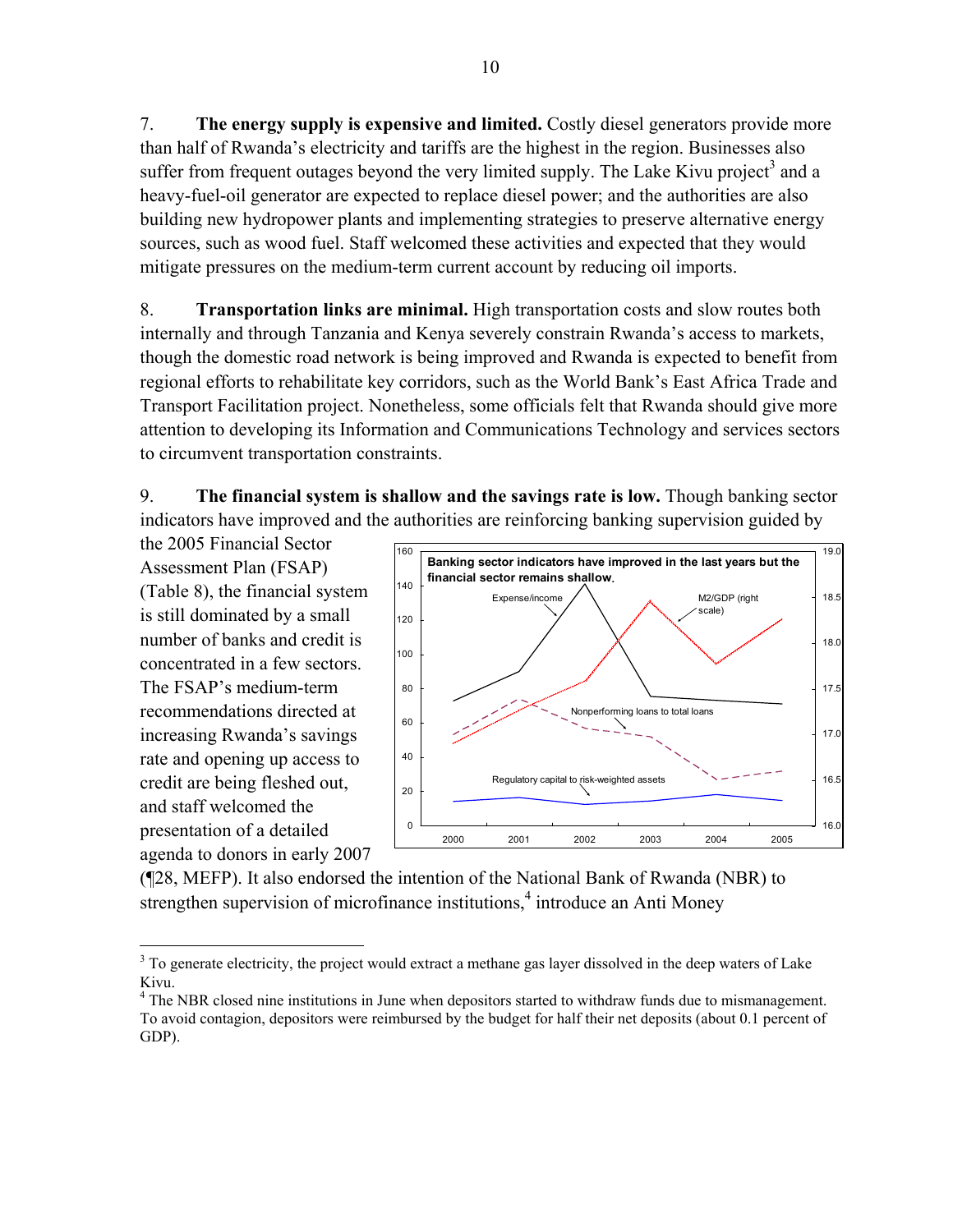Laundering/Combating the Financing of Terrorism law, and address weaknesses in the payments system and accounting standards.

10. **Doing business is expensive.** Rwanda scores high on ease of starting a business and enforcing contracts, but it lags behind in almost all other categories of the World Bank's cost of doing business report.<sup>5</sup> The authorities have appointed a task force to address these weaknesses and also expected the business environment to improve because the legal system is being overhauled and a land law implemented (¶29, MEFP). Private sector representatives complained about the tax burden and sometimes heavy-handed enforcement. While acknowledging that the tax system is generally sound, staff emphasized that the tax administration's onus should be on widening the tax net to the informal sector and ensuring that tax laws are applied evenly and fairly. It welcomed the increase in the revenue ratio in recent years, but emphasized that the planned export processing zone (to be financed by an AfDB grant) should be ringfenced to prevent tax leakage.

11. **There is a shortage of qualified staff.** Private sector representatives underscored that the small pool of skilled labor is a major bottleneck; they echoed the authorities' view (and the findings of the Ex Post Assessment) that capacity constraints hamper progress. While the authorities felt that the labor problem should be addressed by boosting tertiary education, donors advocated for a focus on primary and secondary education. Staff suggested that the on-the-job training for public accountants could serve as a model to build expertise in other areas.

12. **Prioritizing policies will be a challenge.** Some officials and private sector representatives felt that Rwanda's infrastructure gap should be tackled first. Other officials and some donors argued that the social and the agricultural sectors should have priority to reduce poverty and ensure food security and social peace. Staff stressed that further research was needed on how different policies affect growth and poverty. It also noted the need to assess the macroeconomic implications of spending to gauge whether it would give rise to pressures for an appreciation of the real effective exchange rate (REER) (¶16).

## **B. Enhancing Competitiveness**

13. **Trade integration is fundamental to Rwanda's development strategy.** Involving subsistence farmers in trade could significantly reduce poverty and help diversify the economy, and broadening Rwanda's small export base would enhance its capacity to carry external debt and finance development.

 $\overline{a}$  $<sup>5</sup>$  Rwanda placed 158 (of 175 countries) in both the 2006 and 2007 World Bank Doing Business reports.</sup>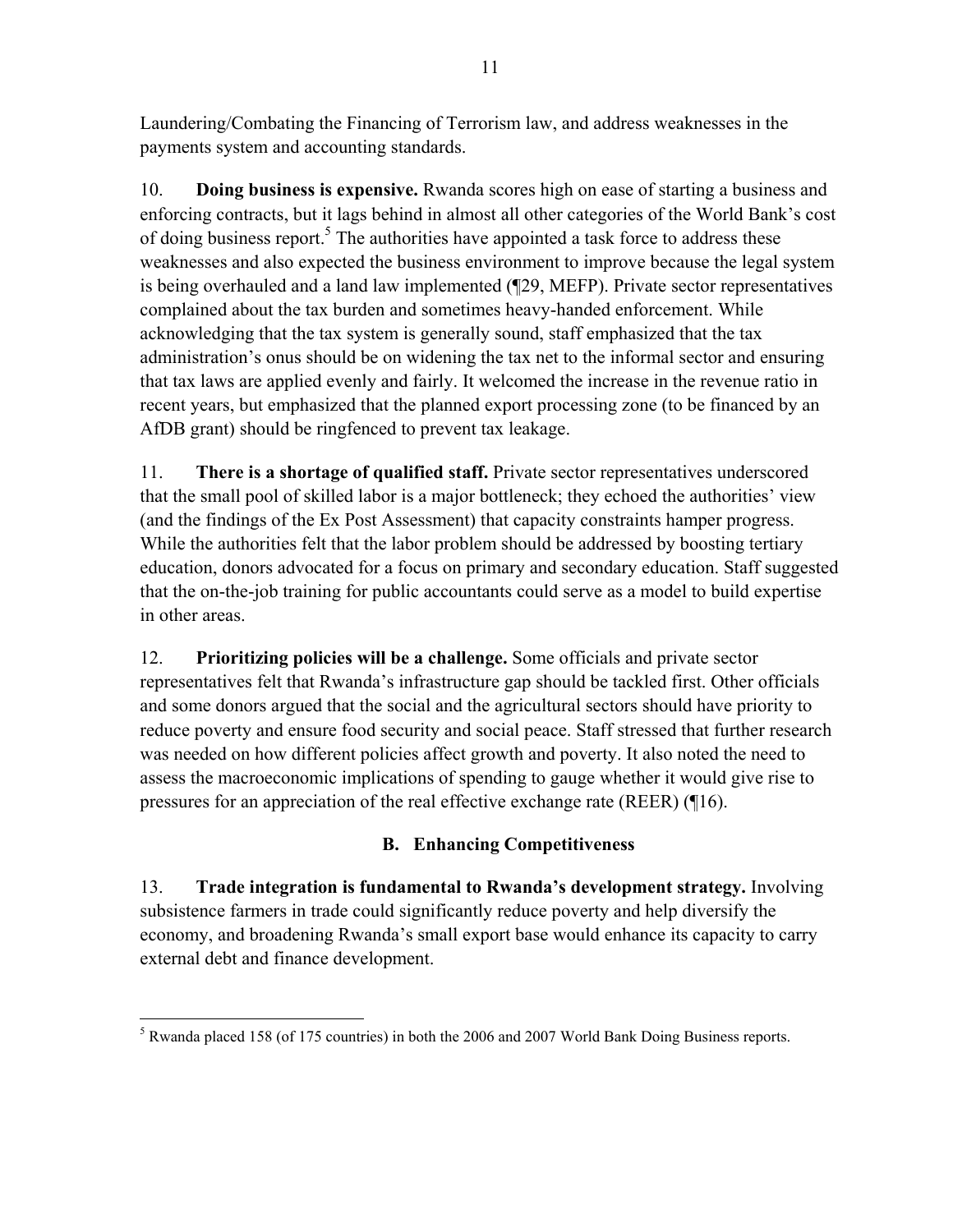14. **Improvements in competitiveness will depend on structural reforms.** While the REER is considerably more depreciated than before the genocide, it has started to appreciate. Because the fact that exports did not respond to the depreciation suggests that nonprice barriers are the main obstacle to trade, trade would be best fostered through sectoral export promotion strategies (¶27, MEFP) and the removal of structural bottlenecks. Authorities and staff considered the current level of the REER to be broadly in line with fundamentals and not a problem for competitiveness. There was also consensus that macro policies had to be geared to mitigating pressures for further appreciation that might arise from a scaling up  $($ [18).



<sup>1</sup> Preliminary estimates of the equilibrium REER based on IMF staff estimates.

15. **Trade arrangements could further boost Rwanda's exports.** Rwanda's joining the EAC is commendable; staff welcomed the reduction in Rwanda's average tariffs resulting from the adoption of EAC's common external tariff and emphasized the scope membership offers for leveraging improvements in regional infrastructure and the business climate (¶25, MEFP). In response to staff concerns that higher EAC tariffs on some food items could adversely affect the poor, the authorities said they would raise this, as well as possible revenue losses and the protection of some industries, in the negotiations for a customs union. They also noted a possible conflict between a customs union with the EAC scheduled for 2008 and COMESA scheduled for 2009 (Rwanda is a COMESA member). While the authorities are not pursuing bilateral trade arrangements, they are progressing toward an Economic Partnership Agreement with the European Union. Staff recommended that Rwanda also make more use of its eligibility for the U.S. African Growth and Opportunity Act.

#### **C. Boosting Growth—A Scenario for Scaling-Up**

16. **Scaled-up aid would accelerate Rwanda's progress toward the MDGs.** The financing needs are massive: while the full costs of reaching the MDGs are not known, the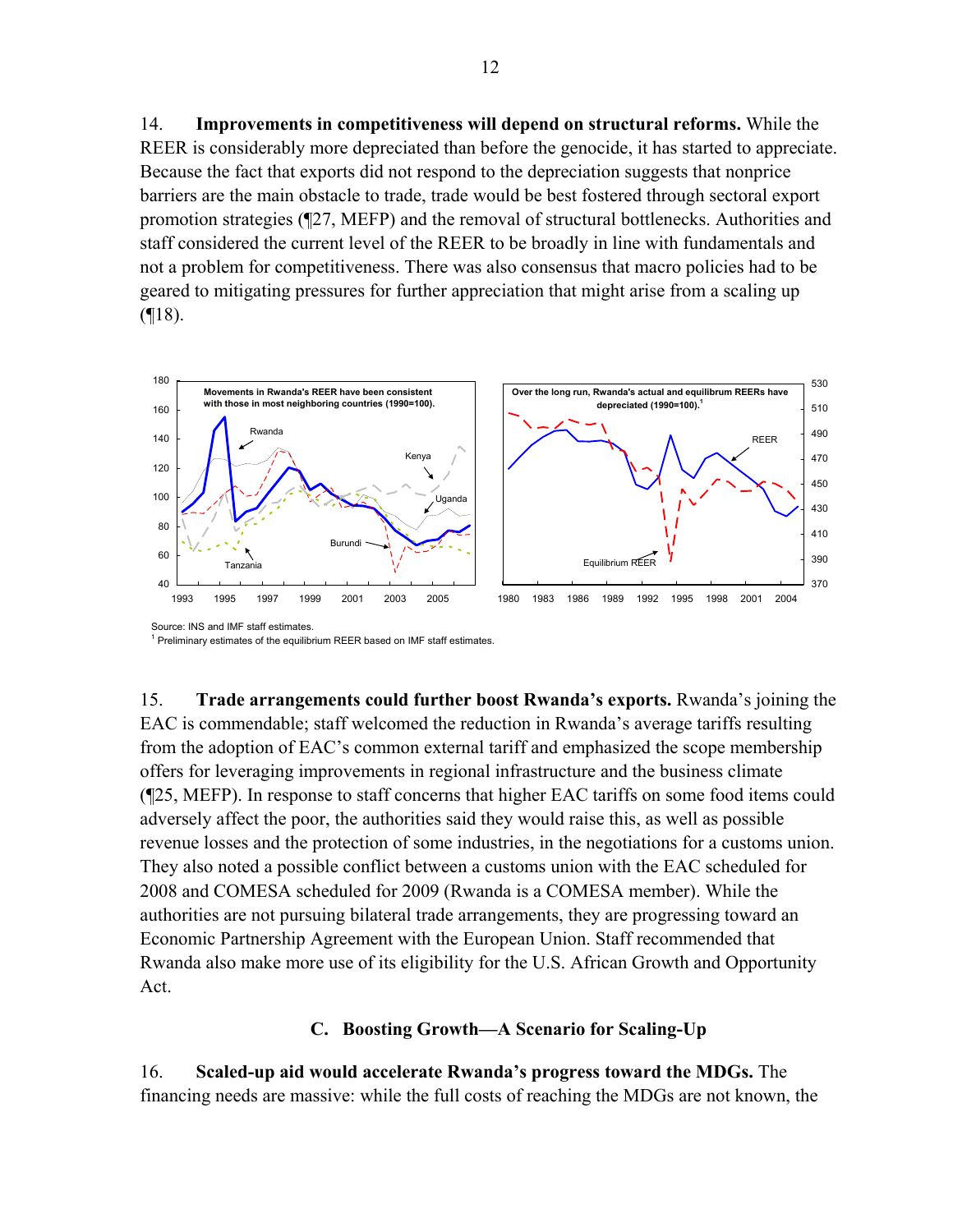World Bank puts the price for achieving the health and education goals at more than 5 percent of GDP per year. Budget support in 2007 will be higher than before (by at least 1 percent of GDP) from the AfDB, the Fast Track Education Initiative, and two donors (the Netherlands and Germany), who had, so far, provided only project support. Further scaling up is possible in the medium term through, e.g., the U.S. Millennium Challenge Account. However, the order of magnitude and timing of scaling up are uncertain.

17. **Scaled-up aid would also bring macroeconomic challenges.** Spending the scaledup aid generates an increase in demand, which would put upward pressure on prices and the real exchange rate. Inflationary pressures would be mitigated to the extent that some of the higher spending was on imports or if there were a supply response in the economy. To best deal with these pressures, Rwanda would thus need to raise absorption of imports by allowing the nominal exchange rate to appreciate, and reduce obstacles to growth. Staff highlighted the challenges through an illustrative scenario (Box 2). The authorities thought the scenario would provide useful guidance for the PRSP update. Staff stressed that dialogue with stakeholders is necessary to generate ownership and ensure that policies achieve their intended purpose, and that budgets should be embedded in a medium-term framework.

18. **More flexibility in the exchange rate is crucial if Rwanda is to absorb more aid and manage a likely real appreciation.** While the NBR is committed to a flexible exchange rate, the exchange rate has in fact behaved like a conventional fixed peg. Staff reiterated that a peg was not the best exchange regime, particularly if aid is scaled up. To avoid rekindling inflation or costly sterilization through domestic debt, $6$  domestic spending should be sterilized predominantly by the sale of foreign exchange to raise absorption. Staff noted that a gradual approach in allowing a nominal appreciation was appropriate, given that exports would be adversely affected by exchange rate volatility. However, it saw a need for Rwanda to accelerate foreign exchange sales to prevent a build up of domestic debt. While agreeing that the exchange rate should be more flexible, the authorities expressed concern about the possibility that the appreciation of the exchange rate might reverse if aid inflows slowed. Staff responded that strong policy implementation would lessen the risk of a reversal of aid flows.

 6 Defined as consolidated debt of the government and the NBR (NBR papers and deposit facility).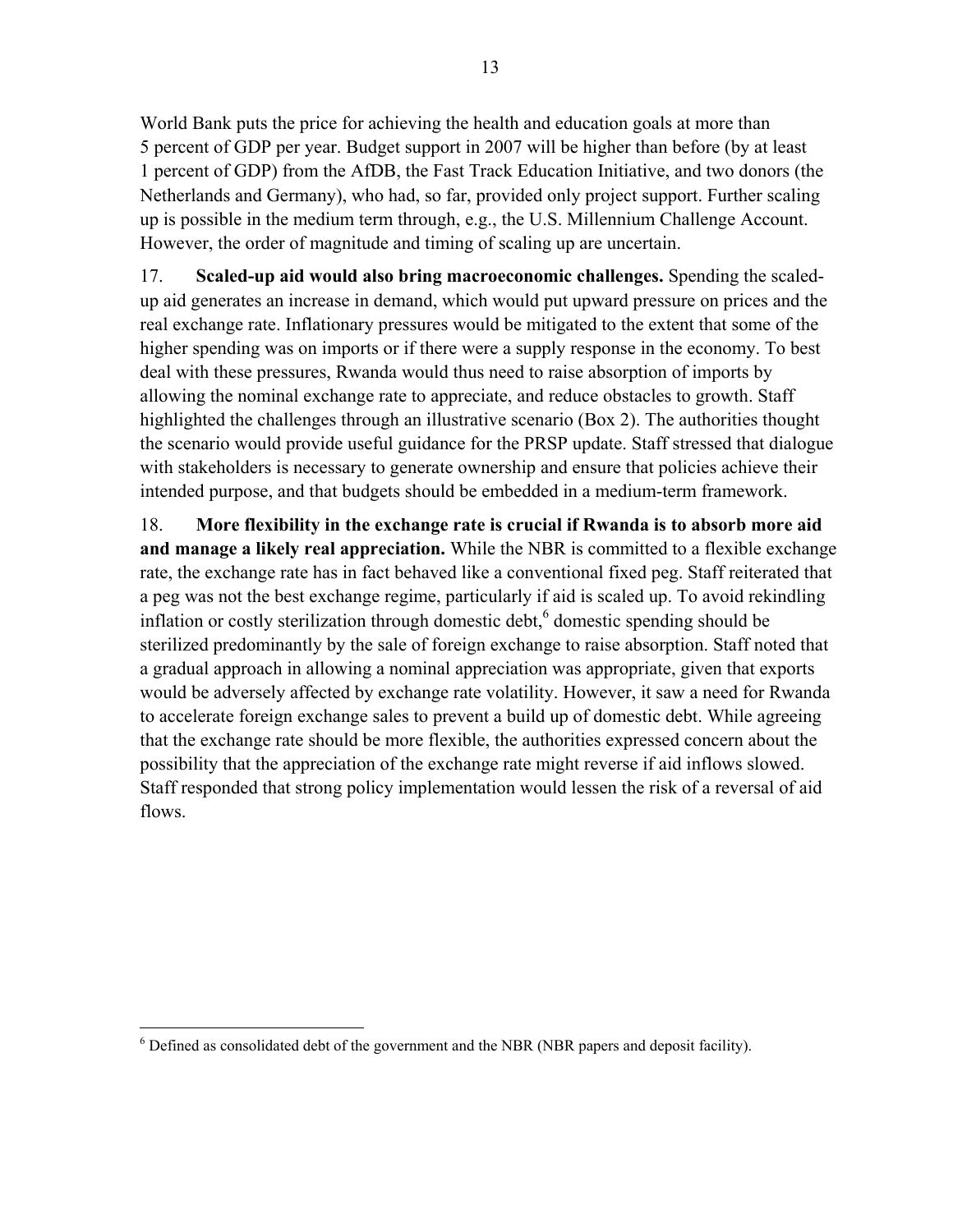#### **Box 2. Scaled-Up Macroeconomic Framework**

The scenario outlined in the selected issues paper assumes that growth would be boosted to  $8\frac{1}{2}$  percent, halving poverty by 2020. It highlights how the main macroeconomic challenges of scaling up can be addressed:

- *To gradually increase the demand for domestic goods and services* shift the composition of expenditures. Initially, the impact of aid flows on the real exchange rate would be mitigated by the need to front-load public investment (which is import-intensive) to address Rwanda's infrastructure gap. Over the medium term, capital spending would be gradually reduced to make room for higher recurrent social spending, which would correspondingly increase domestic demand*.*
- *To keep debt sustainable* finance the development effort mostly through grants.
- *To move beyond aid dependence* gradually raise revenue, invest in human capital, and increase domestic savings.



### 19. **Delivery of public services will also have to be strengthened.**

• *Public expenditure management.* To implement the Organic Budget Law, the authorities have created an action matrix (¶18, MEFP). While the matrix is a step in the right direction, staff urged the authorities to tackle current weaknesses more systematically, such as looking at their interaction with other reforms, including decentralization. The decentralization process in turn warranted close monitoring.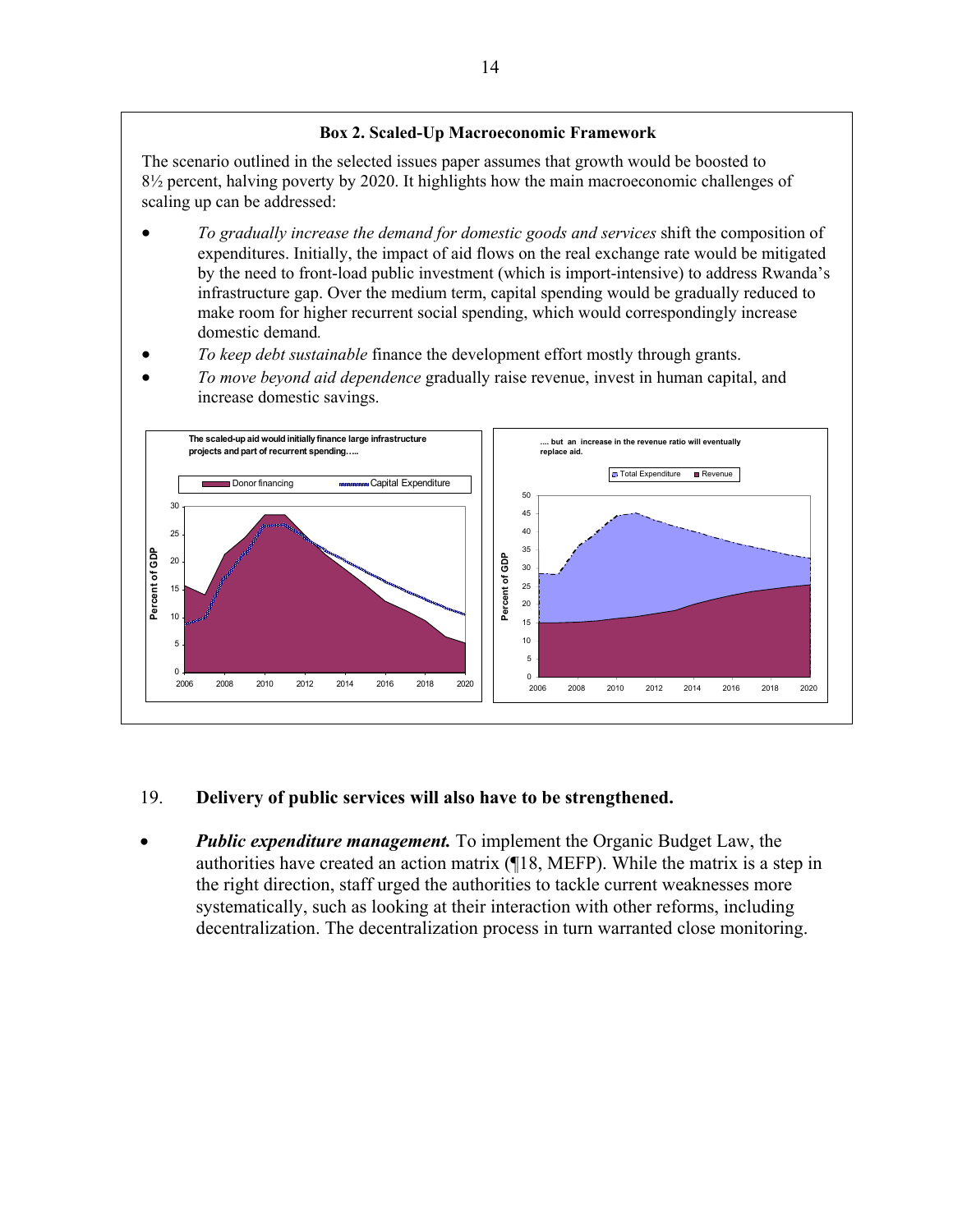• *Civil service reform***.** The authorities recognized the need to resist wage pressures stemming from wage increases for the core civil service in 2006.<sup>7</sup> Staff regretted the delay in the wage review (end-2006 benchmark), which is important to guide wage policy in the medium term (¶16, MEFP). It acknowledged that some pay increase (possibly hinging on performance contracts) might be needed to retain qualified staff. Though it would be justifiable to increase the wage bill to hire more teachers or health workers, staff cautioned about using a scaling up to raise the wages of current public employees.

#### **III. PROGRAM ISSUES**

### 20. **The PRGF arrangement covering 2006-09 is designed to address Rwanda's medium-term challenges.**

### **A. On Track, But There Are Pressures**

21. **Though macroeconomic performance is aligned with the program, short-term risks have evolved on the monetary side.**

- Growth is expected to exceed 4 percent 40 **Inflation**  35 despite a weak harvest **(2001 - 2006)** because activity is 30  $25$ buoyant in the (Annual percentage change) (Annual percentage change) manufacturing, 20 services, and financial 15 Energy sectors. However, 10 Core (excluding food and energy reflecting mostly a rise 5 *y)*in food and energy 0 prices, 12-month -5 All items inflation gradually -10 Food increased to -15 11 percent in  $-20$ Jan-01 Jan-02 Jan-03 Jan-04 Jan-05 Jan-06 November.
- Fiscal policy was tighter than programmed by about 0.75 percent of GDP in the first half of 2006, because revenue overperformed due to the inclusion of fringe benefits in the income tax. While expenditures were on track, their import component was less

1

 $<sup>7</sup>$  The wage increases for the core civil service were largely neutral on the wage bill as accompanied by</sup> retrenchment.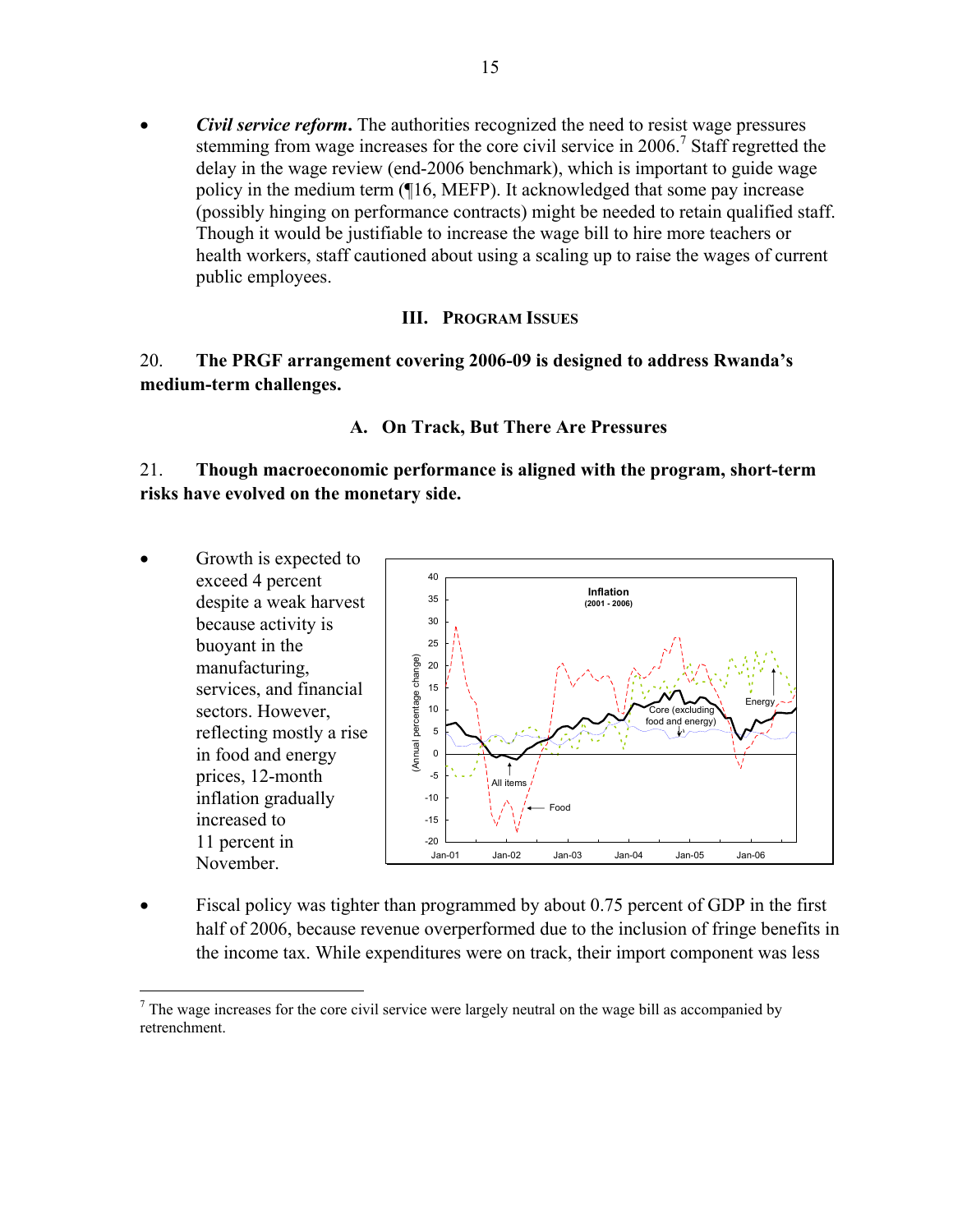than expected. Moreover, delay in the Lake Kivu project meant that priority spending was slightly below target.<sup>8</sup> All end-September targets were met.

- Reserve money was within the end-June and end-September program limits, but
	- o Management of monetary policy was complicated by a rapid expansion in private sector credit (by 26 percent year-on-year in September) and broad money. While most of the increase appears to be demand-driven, some banks may be lowering their lending standards.



o Net international reserves exceeded the targets primarily because foreign exchange sales were lower than programmed, tracking lower foreign exchange demand from the budget. To keep reserve money within the program limits, the NBR resorted to sterilization using domestic instruments—implying an increase in domestic debt through September compared with year-end 2005. At the same time, the REER continued to appreciate (5 percent in the first three quarters of 2006).

 $\overline{a}$ 

<sup>&</sup>lt;sup>8</sup> Without this technical delay, the end-June target for priority spending would have been met. The delay has been resolved, but there may be further delays because the project relies on a unique, not yet fully proven technology.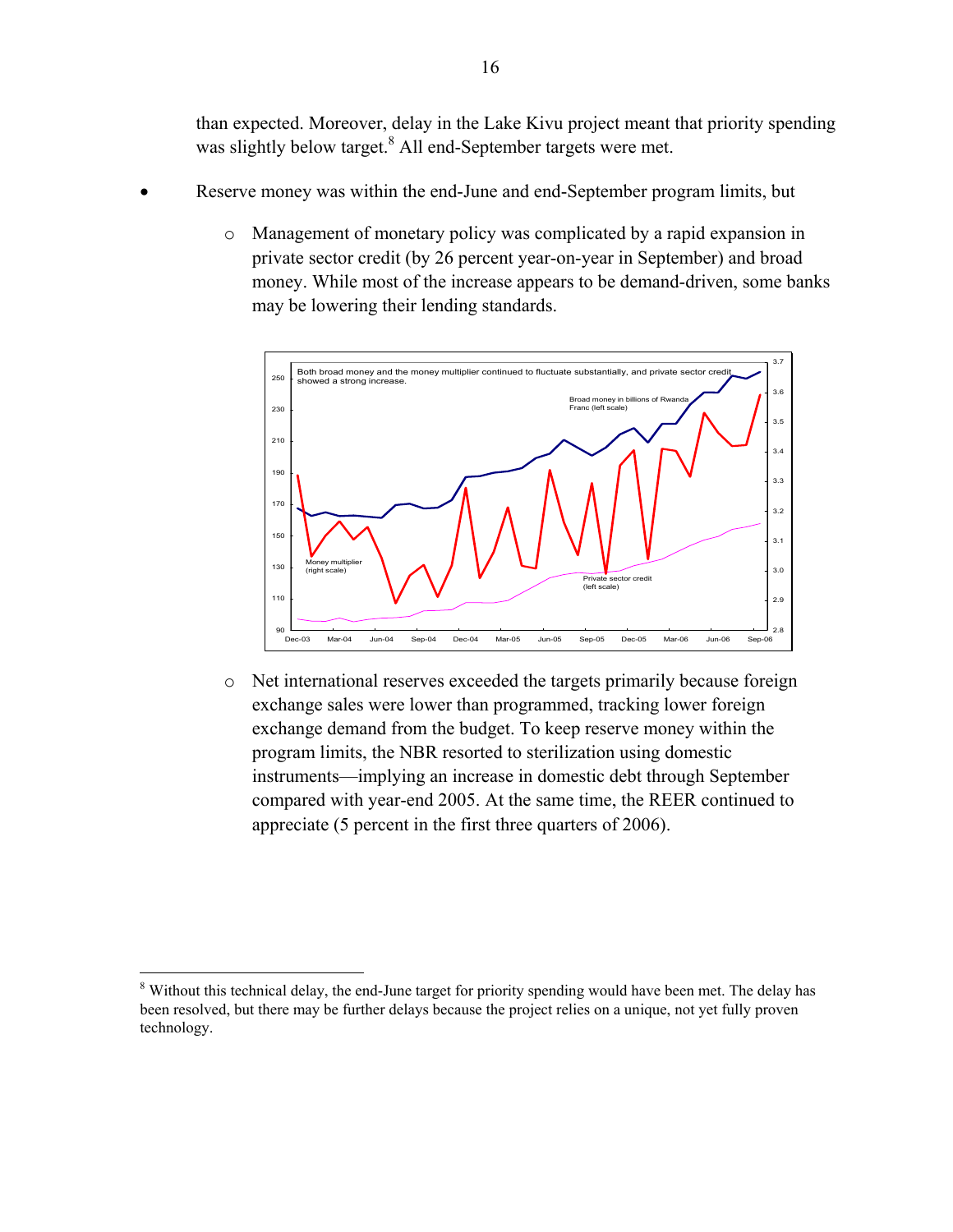

22. **All but two performance criteria (PCs) for the first review have been met.** All quantitative end-June PCs were met except for the floor on priority spending. On the structural side, the September PC on submission of the banking law and three benchmarks (on public expenditure management, debt management, and private sector development) were met. The second element of the August PC on monitoring project accounts has been implemented as a prior action (Table 7 and MEFP Table 3). As a long-term solution to the management of the state-owned Prime Holdings company's two hotels, a 30-year lease contract was signed with an international hotel chain.

#### **B. The Medium-Term Framework**

23. **Given uncertainties related to scaling up, the medium-term macroeconomic framework takes a cautious view about aid.** Aligned with the one in the previous staff report (Country Report No. 06/245), it envisages a real growth rate of 4–5 percent, inflation of 5 percent, and international reserves of at least 4 months of imports. While the authorities expected real growth to exceed the program levels, they felt that the program should be anchored on prudent assumptions to minimize policy mistakes; adjustments could be made during a review. In light of the risks of weather-related shocks, the program will continue to accommodate food imports in case there is an emergency.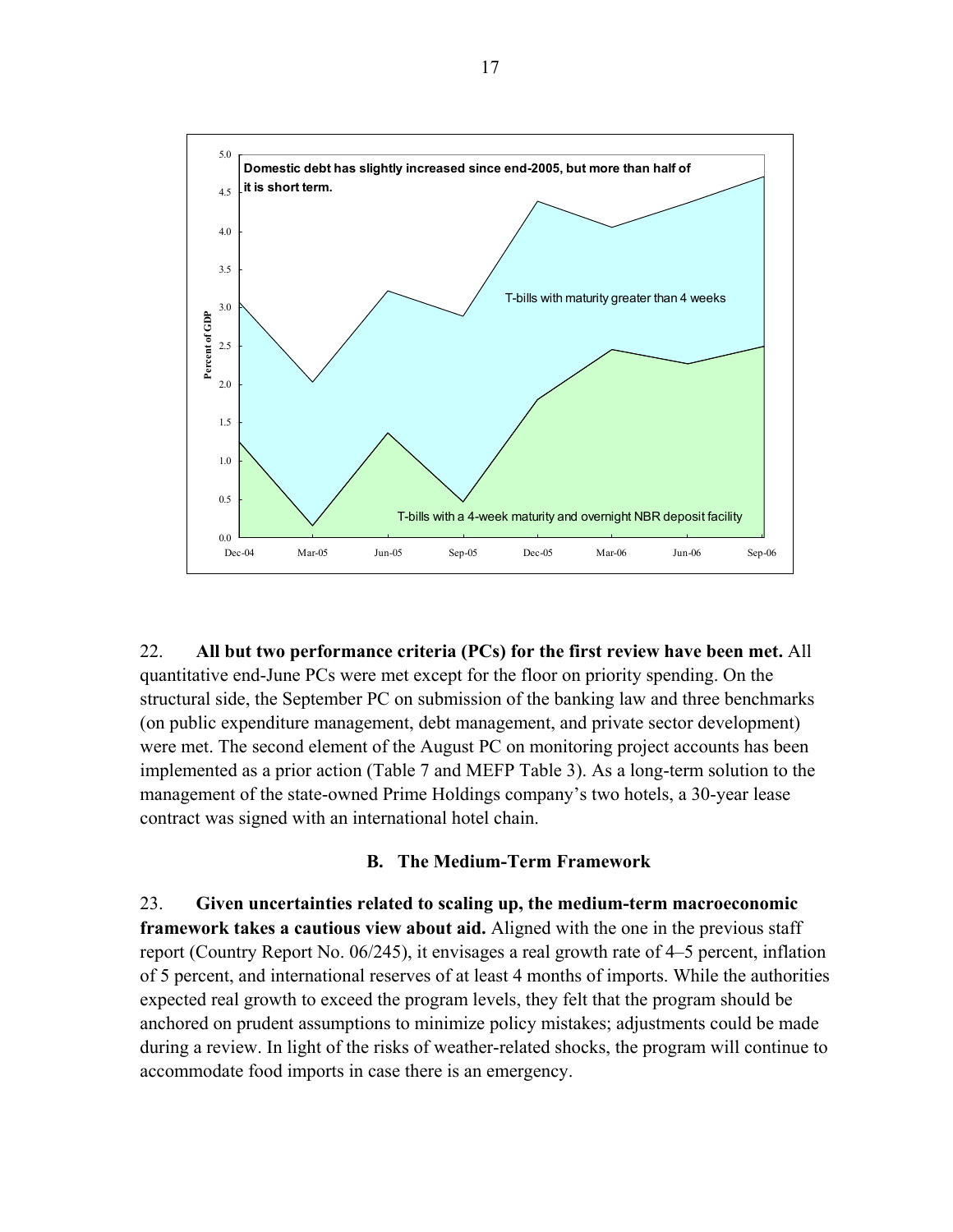#### Rwanda: Medium-Term Framework, 2003–09

|                                                         | 2003     | 2004    | 2005    | 2006     | 2007     | 2008     | 2009     |
|---------------------------------------------------------|----------|---------|---------|----------|----------|----------|----------|
|                                                         | Act.     | Act.    | Act.    | Proj.    | Proj.    | Proj.    | Proj.    |
| Economic growth and inflation (percentage change)       |          |         |         |          |          |          |          |
| Real GDP (percentage change)                            | 0.9      | 4.0     | 6.0     | 4.2      | 4.5      | 4.7      | 4.9      |
| Real GDP (per capita)                                   | $-0.7$   | 2.5     | 4.2     | 2.4      | 2.7      | 2.8      | 3.0      |
| Consumer price index (eop)                              | 7.7      | 10.2    | 5.6     | 5.0      | 5.0      | 5.0      | 5.0      |
|                                                         |          |         |         |          |          |          |          |
| Central government budget (percent of GDP)              |          |         |         |          |          |          |          |
| Revenue                                                 | 13.5     | 13.9    | 15.1    | 15.0     | 15.0     | 15.2     | 15.4     |
| Grants                                                  | 8.1      | 11.9    | 14.1    | 13.4     | 12.5     | 13.1     | 12.9     |
| Government expenditure and net lending                  | 23.9     | 26.1    | 28.5    | 28.6     | 29.7     | 29.4     | 29.5     |
| Current expenditure                                     | 17.8     | 15.9    | 18.0    | 19.3     | 19.4     | 19.2     | 19.2     |
| Capital expenditure                                     | 5.6      | 8.5     | 10.1    | 8.5      | 9.6      | 9.6      | 9.6      |
| Domestic fiscal balance (excl. demobilization spending) | $-4.7$   | $-5.2$  | $-4.3$  | $-5.6$   | $-6.8$   | $-6.8$   | $-6.7$   |
| Overall balance (payment order)                         |          |         |         |          |          |          |          |
| After grants                                            | $-2.3$   | $-0.2$  | 0.7     | $-0.2$   | $-2.1$   | $-1.1$   | $-1.1$   |
| Before grants                                           | $-10.3$  | $-12.1$ | $-13.4$ | $-13.6$  | $-14.7$  | $-14.3$  | $-14.0$  |
| National accounts (percent of GDP)                      |          |         |         |          |          |          |          |
| Gross domestic investment                               | 18.4     | 20.5    | 22.6    | 21.3     | 23.0     | 22.5     | 22.6     |
| Of which: private                                       | 12.8     | 12.0    | 12.5    | 12.8     | 13.4     | 12.9     | 13.0     |
| Gross national savings                                  | $-0.8$   | 2.3     | 3.2     | 2.2      | 2.0      | 3.4      | 4.3      |
| Current account bal. (excl. grants)                     | $-19.2$  | $-18.2$ | $-19.4$ | $-19.1$  | $-21.1$  | $-19.1$  | $-18.3$  |
| Balance of payments (in millions of U.S. dollars)       |          |         |         |          |          |          |          |
| Exports of goods and services                           | 139.5    | 189.7   | 227.9   | 264.6    | 280.3    | 304.9    | 322.1    |
| Imports of goods and services                           | 463.9    | 524.1   | 666.6   | 761.3    | 896.9    | 946.6    | 1012.3   |
| Current account balance (incl. grants)                  | $-131.1$ | $-55.5$ | $-66.5$ | $-201.8$ | $-260.8$ | $-231.3$ | $-239.2$ |
| Overall balance                                         | $-33.6$  | 90.2    | 111.2   | 35.3     | $-55.4$  | 25.5     | 49.6     |
| Gross official reserves (months of imports of G&S)      | 5.0      | 5.7     | 6.4     | 4.9      | 4.3      | 4.4      | 4.5      |

Sources: Rwandan authorities; and IMF staff estimates and projections.

#### **C. Macroeconomic Policies**

24. **Preserving macroeconomic stability while accommodating scaled-up aid is the primary macroeconomic challenge.** With indications for a real appreciation already appearing in 2006, managing the domestic demand impact of fiscal policies will become all the more important with the scaling up expected in 2007.

#### **Program for 2006**

25. **Despite additional spending, the fiscal targets are achievable.** The authorities plan to spend an additional 0.4 percent of GDP in 2006 on the interest bill, replenishing fuel stocks, and reimbursing depositors in the closed microfinance institutions. These items would be more than covered by the revenue overperformance. However, if the African Union (AU) continues to delay reimbursing Rwanda for peacekeeping efforts in Darfur, the net domestic financing target for 2006 might be missed.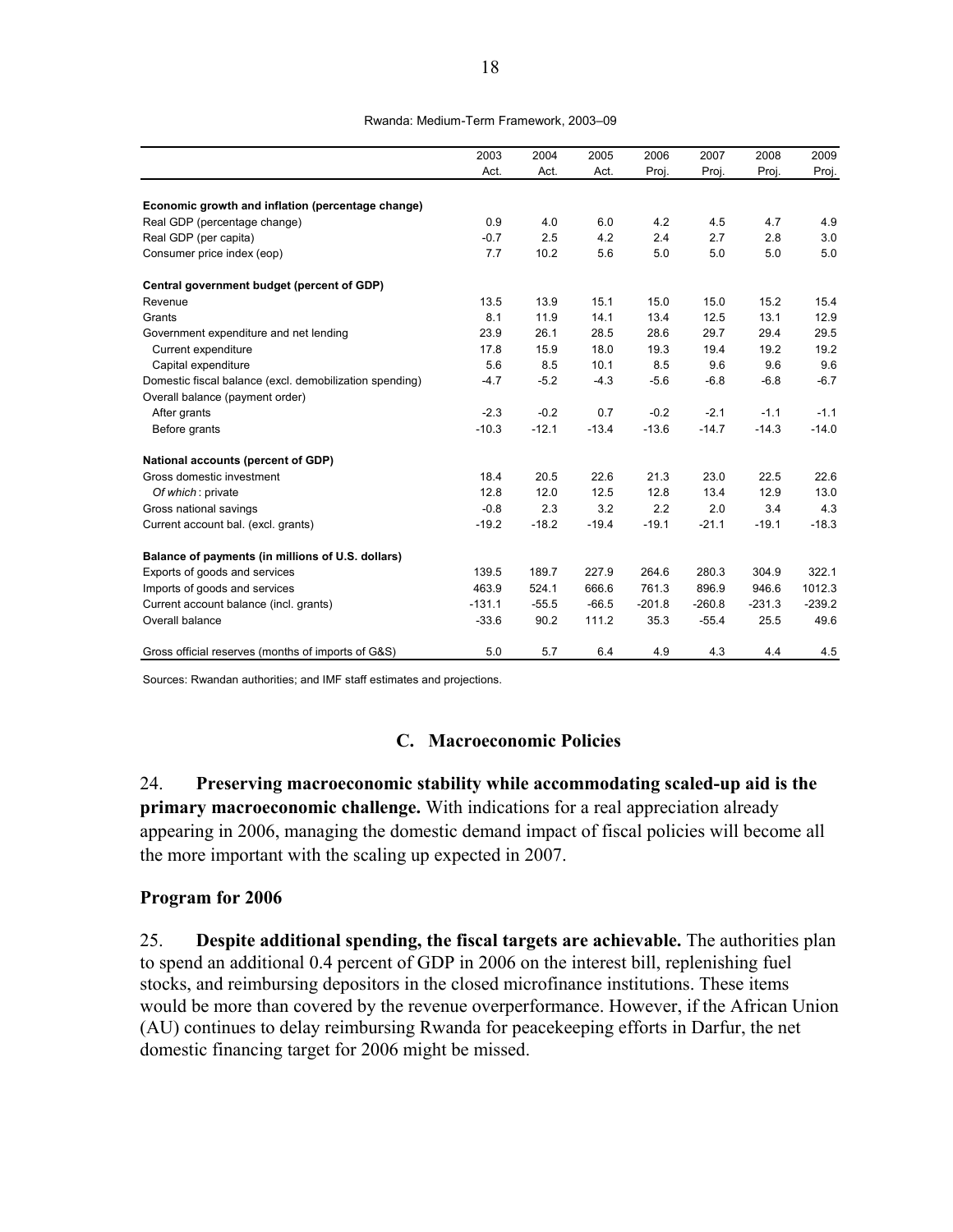#### 26. **Risks to the monetary program will need to be reduced by**

- *Keeping the monetary stance tight.* Staff welcomed the NBR's decision not to loosen monetary policy despite an upward revision in growth. The recent inspections of commercial banks that had substantially increased credit was timely and should be continued to monitor the quality of banks' portfolio. However, staff expressed concern about the NBR working around the monetary program by allowing reserve money to exceed end-quarter targets during the quarter. It urged the authorities to mop up the liquidity so as to not further fuel private sector credit. Staff also felt that the 2006 inflation target of 5 percent was not likely to be met. The authorities agreed, but they expect inflation to decline in the coming months. They were not overly concerned with excess liquidity during the quarter and the increase in private sector credit, given strengthened banking supervision. Should inflationary pressures persist, they are ready to tighten their stance, and also agreed to reduce excess liquidity during the quarter. In the meantime, developments in inflation and private sector credit would be closely monitored in coordination with staff.
- *Following through with the agreed intervention strategy.* Should the foreign exchange demand from the budget stay low, staff expressed concern about possible costly sterilization operations to mop up the liquidity from higher domestic fiscal spending. Thus, with continuing pressures for a real exchange rate appreciation, absorption should be increased by stepping up foreign exchange sales. At the same time, better analysis of the import component of the fiscal program would facilitate monetary management. The authorities responded that they are trying to increase the import component of the budget and improve its measurement, and felt that changes to the auction system (¶21, MEFP) would stimulate foreign exchange sales. Some officials also thought that commercial banks were resisting an appreciation, because they had net open positions. Staff recommended setting up a forum for discussion with banks to overcome their resistance.

#### **Program for 2007**

### 27. **The program contains a safeguard to manage a possible further real**

**appreciation from higher budget spending.** Acknowledging large development needs, the program allows for an increase in the deficit (excluding spending on peacekeeping and demobilization) by about 1 percent of GDP. This increase is primarily for investment and is partially financed by a drawdown of reserves, given the comfortable reserve position. Grants are likely to be higher than programmed. However, the program would accommodate further expansion in the deficit only after a review establishes that the expansion would not lead to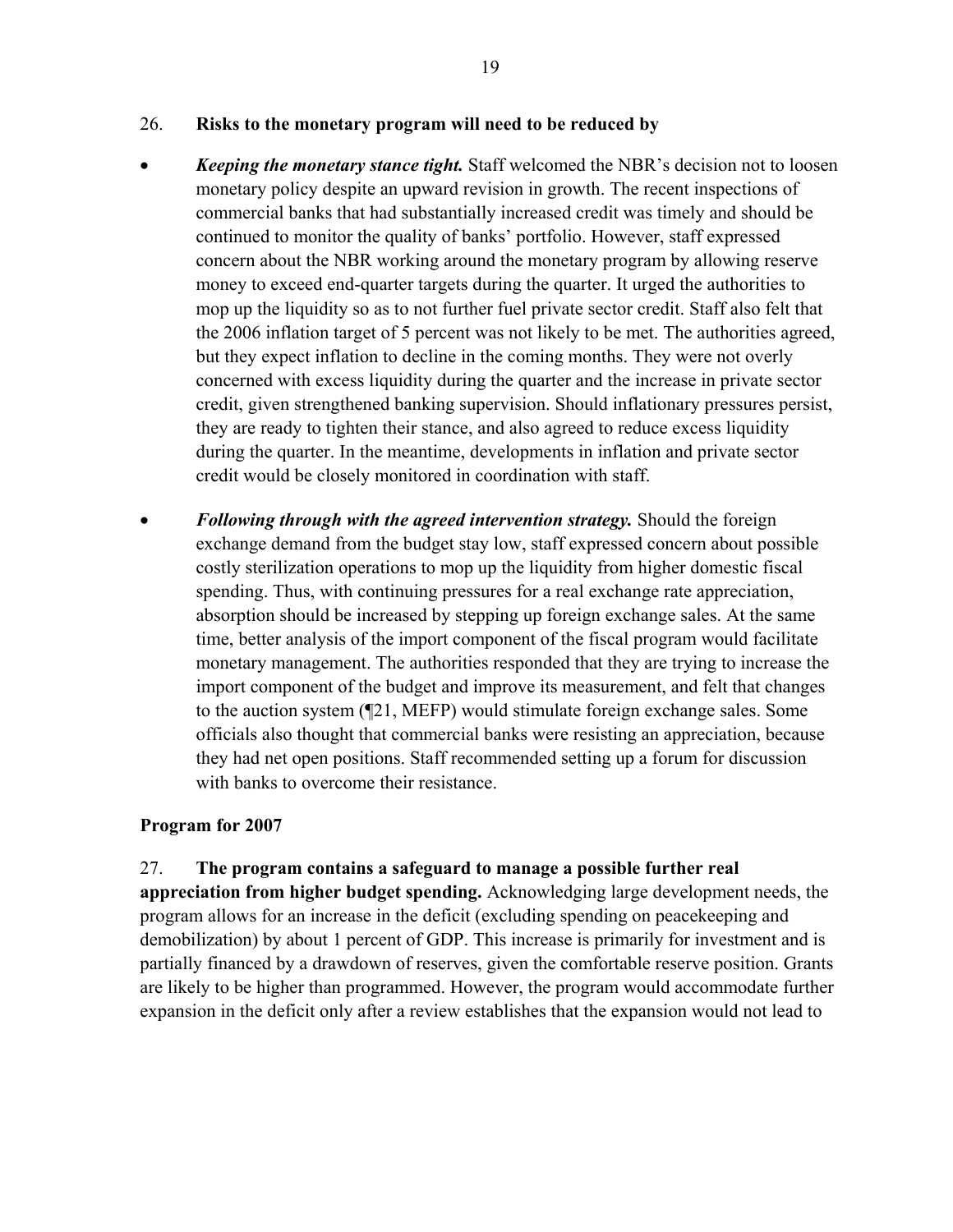a rekindling of inflation or an undue increase in domestic debt.<sup>9</sup> Staff cautioned that, without medium-term scaling up, the increase in spending would be one off and there could be a need for fiscal adjustment in 2008. Financing the budget by drawing down reserves is not sustainable.

28. **This safeguard is also important because the authorities plan to accelerate project spending.** Project spending is not included in the definition of the domestic deficit and thus not limited by the program (unless debt-financed, ¶31) because it is difficult to monitor. Although projects generally have a relatively high import component, accelerated spending could exacerbate pressures for a real appreciation. This is particularly important as unused project disbursements of almost 5 percent of GDP were accumulated by end-September  $2006$ ,<sup>10</sup> likely reflecting absorptive constraints. The program envisages some draw down of project deposits during 2007, but, to better gauge spending pressures, staff welcomed an analysis of what had prevented the disbursement from being spent (¶17, MEFP). It also urged the authorities to integrate project spending into future budgets.

## *2007 Budget*

29. **The authorities will keep the revenue ratio at its 2006 level despite some revenue losses** (¶13, MEFP). Several measures are planned to offset losses from reducing the corporate tax rate and abolishing a warehouse fee (applicable to all imports). The latter was particularly welcome because the fee had worked as a hidden tariff. Staff commented that there was further scope for raising petroleum excises, given that pump prices were lower in Rwanda than in Burundi and Uganda.

30. **Discussions on the 2007 budget focused on expenditure composition** (¶14, MEFP for a more detailed presentation). Staff stressed that it would have been easier to assess the budget if it had been embedded into a medium-term expenditure framework.

*Priority spending*<sup>11</sup> will increase by at least 1<sup>1</sup>/<sub>2</sub> percent of GDP, directed to enhancing access to water and energy, improving the quality of teaching to address low school completion rates, and establishing land offices to implement the new land law (see Box 3).

 $\overline{a}$ <sup>9</sup> Additional spending of about 2 percent of GDP is already identified for education under the Fast Track Initiative (1 percent of GDP) and for so called "contingent spending," which would be allocated in equal proportion to priorities and nonpriorities.

<sup>&</sup>lt;sup>10</sup> This accumulation took place over several years.

<sup>&</sup>lt;sup>11</sup> Development priorities as identified in the PRSP; "nonpriority" spending is the residual, but nonetheless essential for the provision of basic public and social services.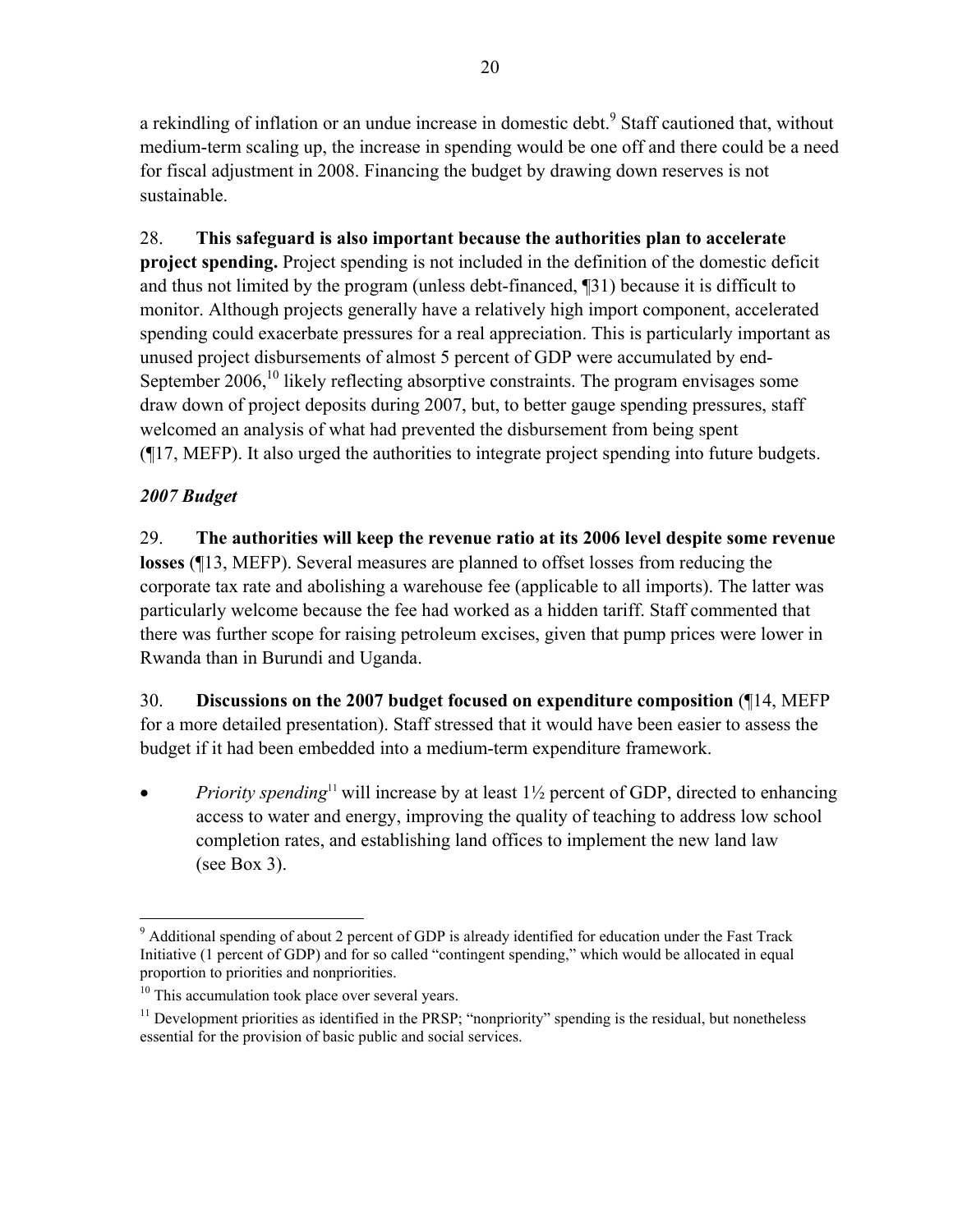• *"Nonpriority" spending* would decline slightly compared to 2006, reflecting mostly across-the-board restraint. This would allow for new spending in such areas as social cohesion (courts for those accused of genocide, refugee repatriation, and prison feeding); and administrative matters (opening embassies in Sudan and the Netherlands, issuing new identity cards, setting up arbitration courts and the accountant general's office, and rehabilitating laboratories for quality control). If there is a further expansion in the deficit, nonpriority spending would increase across the board.

#### **Box 3. Use of MDRI Relief**

**MDRI relief resulted in a reduction in Rwanda's debt by more than US\$1 billion.** However, except for the relief from the IMF, the net gain with lower disbursements financing part of the relief is expected to be small.

**For 2007 the authorities will allocate the MDRI relief to the water and energy sectors.**

|                         | <b>Stock</b> |      | <b>Flows</b> |      |      |
|-------------------------|--------------|------|--------------|------|------|
|                         |              | 2006 | 2007         | 2008 | 2009 |
| IMF                     | 76.6         | 7.7  | 8.0          | 4.9  | 4.2  |
| World Bank <sup>1</sup> | 883.9        | 2.1  | 2.5          | 2.7  | 2.8  |
| AfDF <sup>1</sup>       | 266.1        | 3.3  | 3.4          | 3.6  | 3.8  |
| Total                   | 1226.6       | 13.1 | 13.9         | 11.2 | 10.8 |
| Total (% of GDP)        | 51.2         | 0.5  | 0.6          | 0.5  | 0.5  |

Debt Relief Under MDRI

#### 31. **Specific major expenditure items** (¶15, MEFP):

- *Electricity subsidy.* Because electricity tariffs are the highest in the region and a further increase could stifle economic activity, the budget specifies a temporary subsidy of about 0.5 percent of GDP until a more efficient generator becomes operational (expected by the end of 2007).
- *Military spending.* While military spending is expected to decline in 2007 to 2.4 percent of GDP, there was an unprogrammed increase in 2006 (to 2.5 percent of GDP from 2.3 percent of GDP in 2004), when wages for conscripts were increased.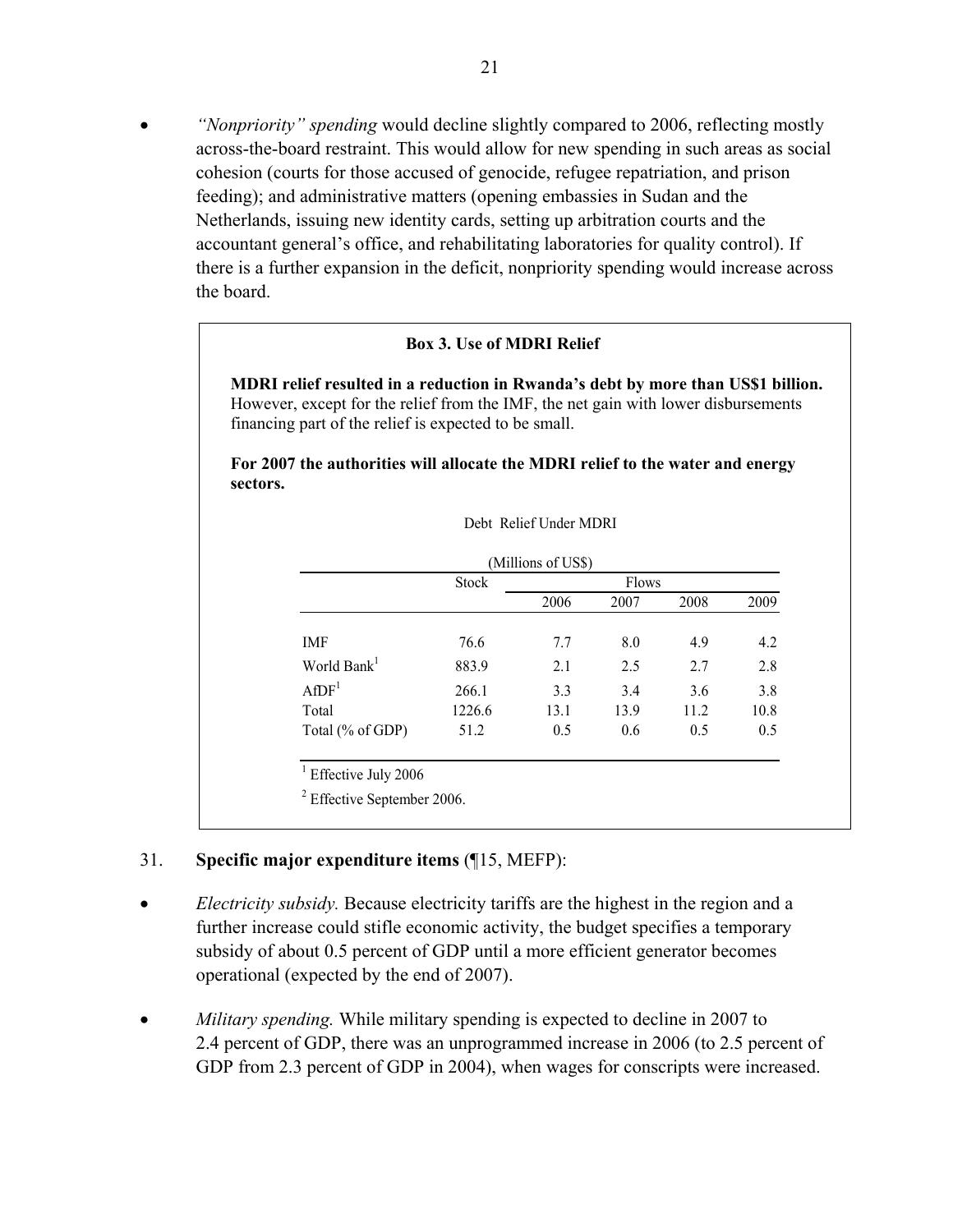The authorities decided not to increase wages for military professionals and officers in 2007 in response to donor concern.

• *AU peacekeeping*. The authorities intend to continue peacekeeping efforts in Darfur, but would recall their troops if reimbursements do not materialize. So far, outlays of about 0.7 percent of GDP have had to be financed from budgetary resources.

#### *Debt*

32. **The authorities want to tightly limit debt financing.** With IDA expected to provide grants in 2007 rather than loans and a sustainable pick up in export receipts in 2006, Rwanda's debt sustainability indicators are slightly more favorable than at the last review. Nonetheless, starting in 2014 the NPV of debt-to-exports ratio would exceed the 150 percent threshold. Given the vulnerabilities associated with a narrow export base, the authorities feel strongly about not exceeding the threshold and have crafted a borrowing strategy that would limit the NPV of debt-to-exports ratio to below 125 percent over the long term. Consistent with this intention, the program introduces new indicative targets on the net present value of external debt to limit the contracting of concessional loans. Staff welcomed the authorities' commitment to contain borrowing, but pointed out that staying within these limits would to a large extent depend on whether multilaterals, which account for most of Rwanda's aid, would continue to provide grants.

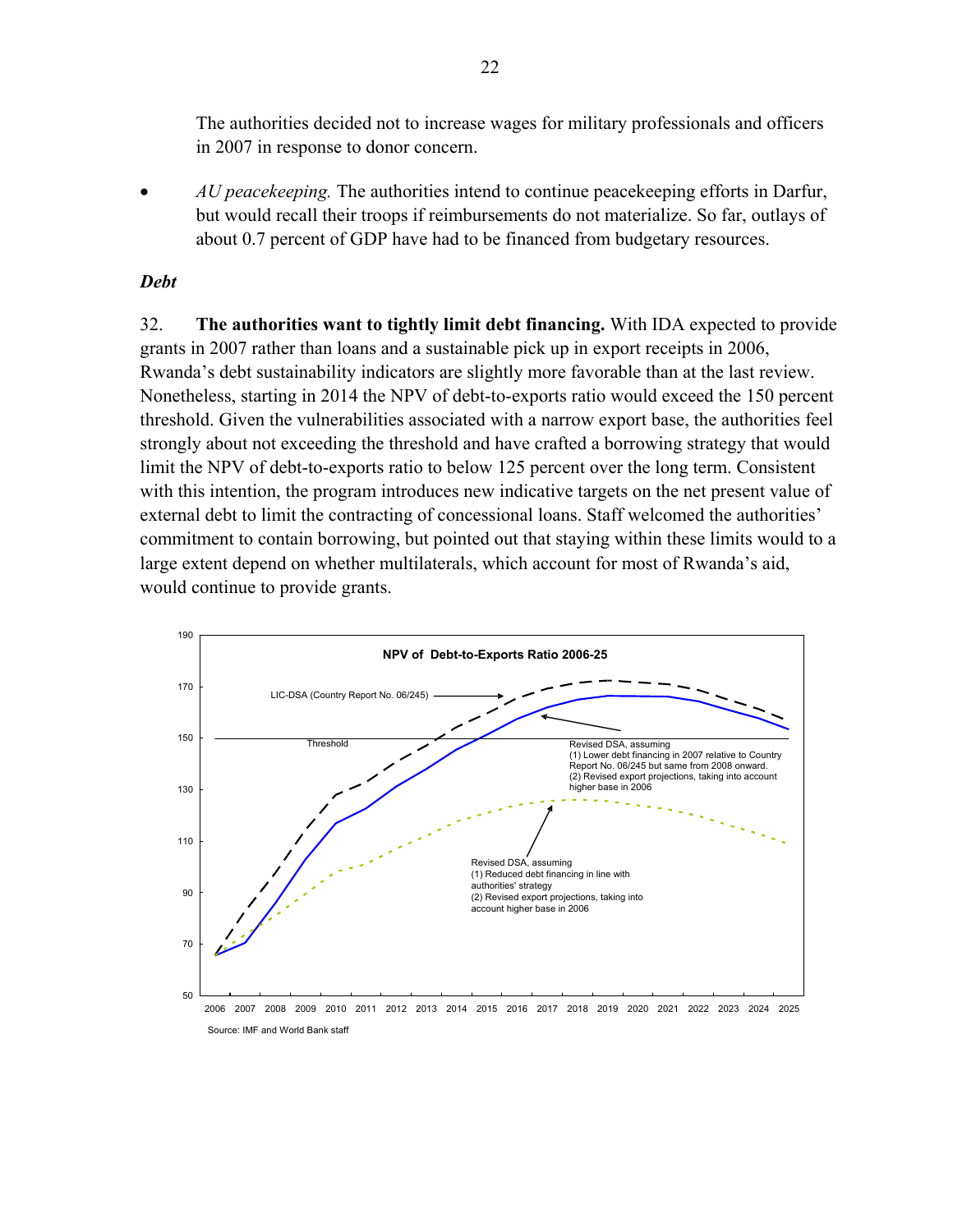### **D. Structural Reforms**

### 33. **The focus of structural conditionality is broadly unchanged** (Table 3, MEFP).

- *Public expenditure management.* Emphasis will be on the implementation of the Organic Budget Law and the reconciliation of bank statements.
- *Poverty reduction*. To better target policies, the authorities will formulate detailed community poverty profiles.
- *Financial sector reform.* The priority here is to strengthen NBR's supervision of microfinance institutions. The medium-term agenda will be discussed at a donors' meeting (¶9).
- *Private sector development*. To improve property registration (which, through collateralization, is expected to improve access to financial services), the authorities will establish an office to register land titles.

### **E. Data Issues**

34. **Although economic data are generally adequate for surveillance, weaknesses hamper economic analysis**. Weaknesses permeate all areas, but particular focus is needed on improving national accounts and price statistics, government finance, and balance of payments statistics.

### **F. Program Risks and Monitoring**

35. **Program risks have increased.** The main risk is that the monetary program could go off track if the NBR resists a nominal exchange rate appreciation. Weak administrative capacity could delay structural reforms, and a new risk has emerged on the security front: Rwanda may have to cope with refugees from Tanzania, which has started to expel Rwandese, or from Burundi and the Democratic Republic of Congo, should the political situation deteriorate there. Finally, medium-term program funding could be affected by Rwanda recently breaking off its diplomatic relations with France in response to the accusations of a French judge that several high-ranking Rwandese officials were involved in the 1994 assassination of President Habyarimana.

36. **Program monitoring for 2007 is described in the MEFP (¶¶30 and 31) and the technical memorandum of understanding.** The program design is generally the same, but an indicative target on the NPV of external debt was added.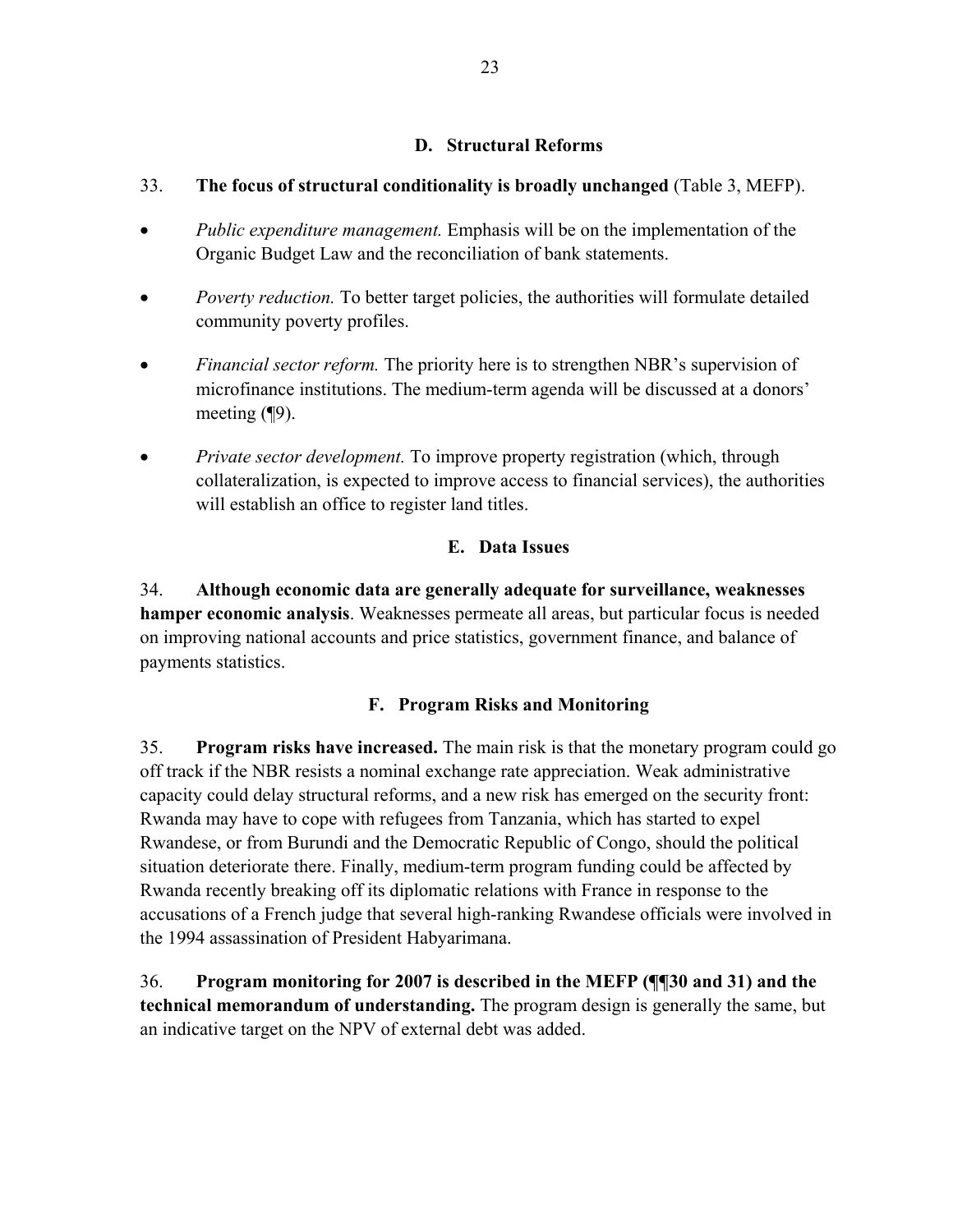### **IV. STAFF APPRAISAL**

37. **Rwanda is at a crossroads.** The country has come a long way since the genocide: it has achieved macroeconomic stability, it is continuing with social rehabilitation, and it is making progress toward the MDGs. The challenge now is to make the best use of resources, including scaled-up aid, to boost long-term growth, which has been lackluster in recent years, and make inroads in poverty reduction.

38. **Now that the major obstacles to growth are identified—low agricultural yields, severe infrastructure gap, an underdeveloped financial system, and high costs of doing business—the focus should move to prioritization.** To help with sequencing reforms, staff encourages the authorities to engage in more dialogue with stakeholders and better research the link between policies and poverty reduction and growth. It also underscores the critical role of the agricultural strategy for food security and social cohesion.

39. **With Rwanda benefiting from scaled-up aid, the centerpiece of the program will be management of the domestic demand impact of fiscal policies.** A widening of the budget deficit and possible acceleration in project spending in 2007 could intensify pressures for real exchange rate appreciation that appeared in 2006. Thus, staff urges the authorities to step up sales of foreign exchange and allow more exchange rate flexibility so as to avoid costly domestic sterilization and a rekindling of inflation.

40. **The 2007 budget is an important milestone in Rwanda's development.** The expenditure composition is appropriate with increased allocations for priorities, particularly investments in the water and energy sectors, which are consistent with Rwanda's development objectives. Looking forward, staff urges the authorities to embed their policies in a medium-term expenditure framework.

41. **Monetary policy must bring inflation back to single digits.** The increase in private sector credit is generally encouraging but staff is concerned about inflation. Unless inflation is set solidly on a downward path, the authorities must keep the monetary stance tight and continue to scrutinize private sector credit.

42. **A range of reforms is designed to improve public service delivery.** The public expenditure management action plan is promising but reforms need to be considered in a broader context. Better monitoring of project accounts is especially important, given their macroeconomic relevance. The intention of the authorities to strengthen debt management and limit debt financing is commendable. The authorities should also enhance training to address capacity constraints. While tax administration has improved substantially, increases in the revenue ratio should come from widening the tax net to the informal sector.

43. **The efforts to improve the investment climate are welcome.** Recent steps to augment Rwanda's electricity supply, improve commercial bank soundness, and overhaul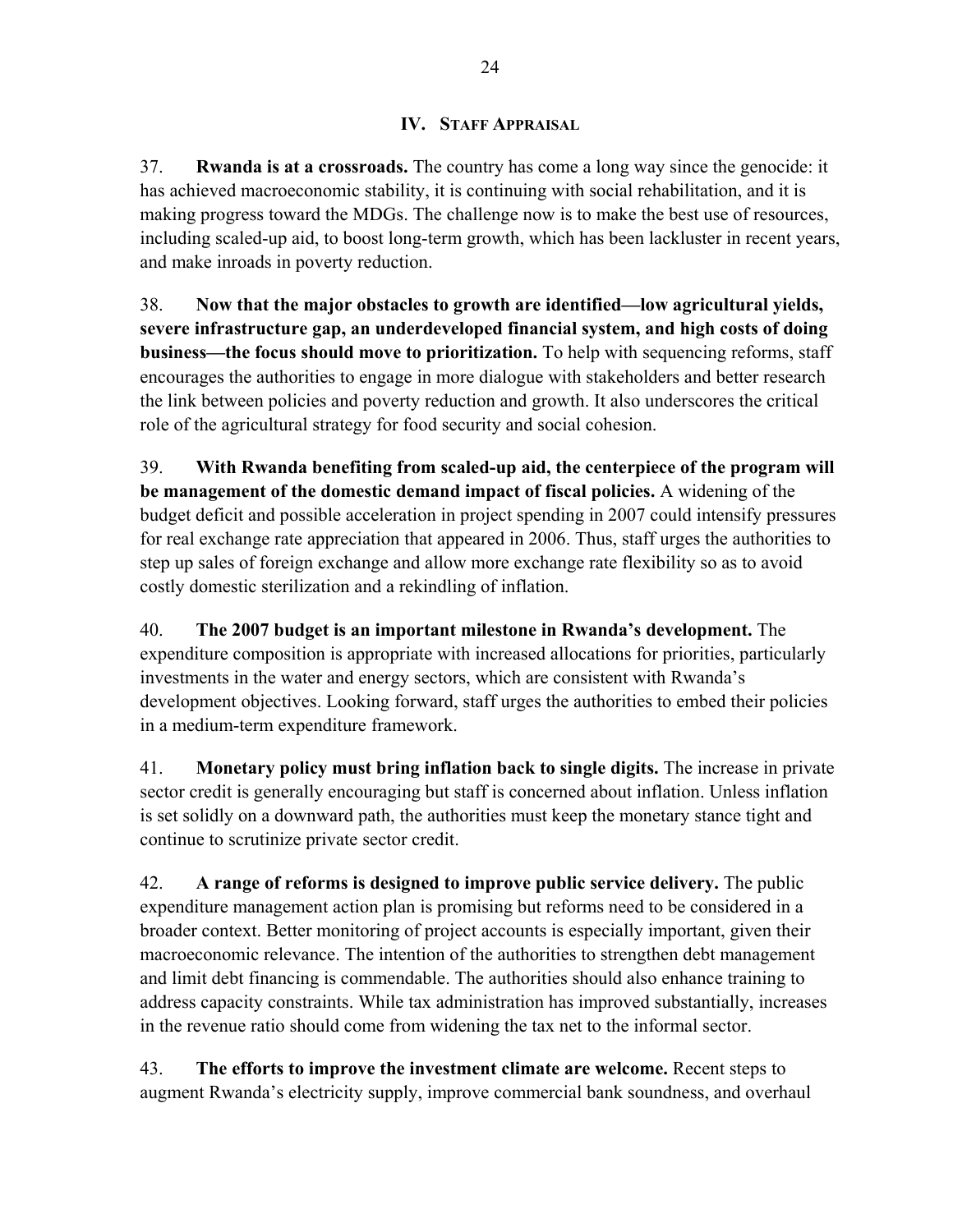business-related laws are commendable, and EAC membership could leverage regional improvements in the business climate and infrastructure. These and sectoral export promotion strategies are expected to enhance Rwanda's competitiveness, but the authorities might be well-advised to make more use of trade arrangements. Staff looks forward to discussing with the authorities medium-term financial sector reforms.

### 44. **The 2003 safeguards assessment has been updated and staff encourages the authorities to address remaining vulnerabilities.**

### 45. **Staff recommends that the requested waivers be granted—their nonobservance was temporary—and that the first review of the PRGF arrangement be completed.**

46. Staff recommends that the next Article IV consultation with Rwanda be held in accordance with the decision on consultation cycles approved on July 15, 2002.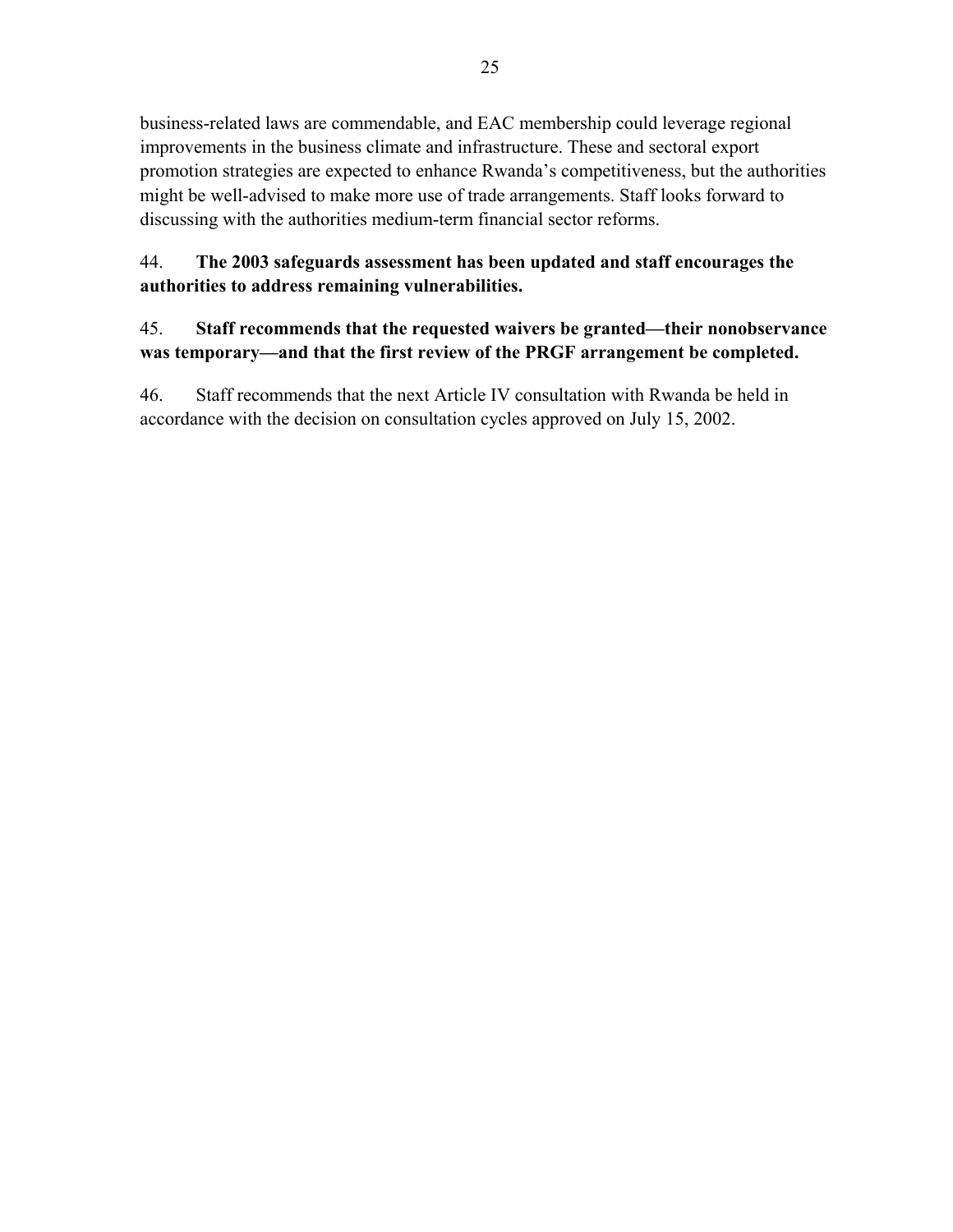

**Figure 1: Real and Nominal Effective Exchange Rate (1997 average=100; foreign currency per Rwandan franc)**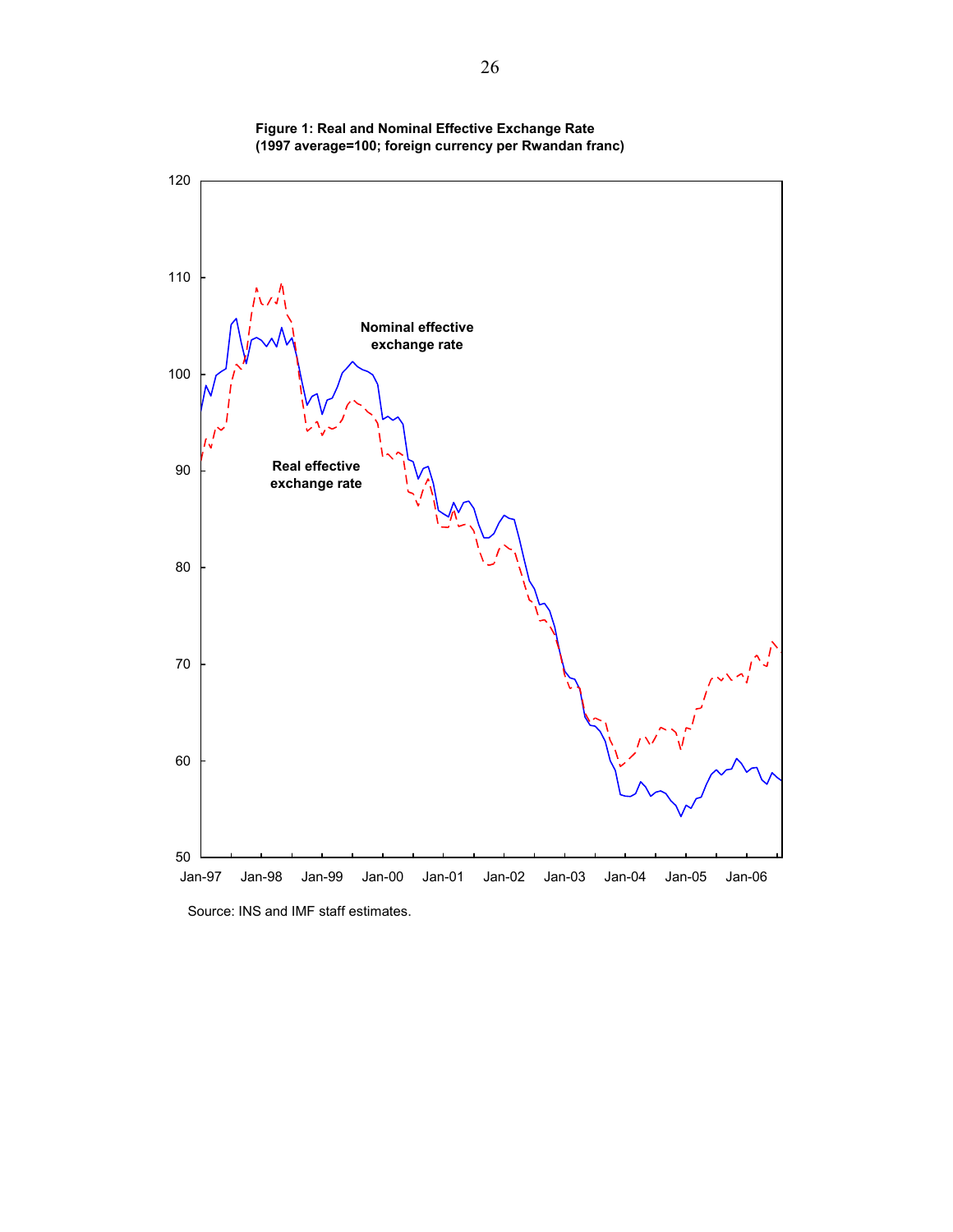Table 1: Rwanda: Selected Economic and Financial Indicators, 2003–09

|                                                                                  | 2003         | 2004         | 2005         | 2006                                                    |               | 2007                            |              | 2008                 | 2009                  |
|----------------------------------------------------------------------------------|--------------|--------------|--------------|---------------------------------------------------------|---------------|---------------------------------|--------------|----------------------|-----------------------|
|                                                                                  | Act.         | Act.         | Act.         | Country<br>Report<br>No. 06/245                         | Proj.         | Country<br>Report<br>No. 06/245 | Proj.        | Proj.                | Proj.                 |
|                                                                                  |              |              |              |                                                         |               |                                 |              |                      |                       |
| Output and prices                                                                |              |              |              | (Annual percentage changes, unless otherwise indicated) |               |                                 |              |                      |                       |
| Real GDP growth                                                                  | 0.9          | 4.0          | 6.0          | 3.0                                                     | 4.2           | 4.3                             | 4.5          | 4.7                  | 4.9                   |
| Real GDP (per capita)                                                            | $-0.7$       | 2.5          | 4.2          | $\cdots$                                                | 2.4           | $\cdots$                        | 2.7          | 2.8                  | 3.0                   |
| GDP deflator<br>Consumer prices (period average)                                 | 8.7<br>7.4   | 12.0<br>12.0 | 7.1<br>9.2   | 5.5<br>5.5                                              | 8.9<br>8.8    | 5.0<br>5.0                      | 5.0<br>5.0   | 5.0<br>5.0           | 5.0<br>5.0            |
| Consumer prices (end of period)                                                  | 7.7          | 10.2         | 5.6          | 5.0                                                     | 11.9          | 5.0                             | 5.0          | 5.0                  | 5.0                   |
| <b>External sector</b>                                                           |              |              |              |                                                         |               |                                 |              |                      |                       |
| Export, f.o.b (in U.S. dollars)                                                  | $-6.3$       | 55.4         | 27.6         | 5.5                                                     | 14.0          | 3.8                             | 7.7          | 6.4                  | 9.7                   |
| Imports, f.o.b (in U.S. dollars)                                                 | 4.0          | 13.1         | 35.6         | 26.6                                                    | 9.7           | -1.1                            | 25.5         | 5.0                  | 8.1                   |
| Export volume<br>Import volume                                                   | $-12.5$      | 26.8<br>10.2 | 3.8<br>24.2  | 10.4<br>24.1                                            | 16.8          | 3.4                             | 7.2<br>24.8  | 6.8<br>5.6           | 6.7                   |
| Terms of trade (deterioration = -)                                               | 0.5<br>3.5   | 19.5         | 12.6         | $-6.3$                                                  | 8.5<br>$-3.4$ | $-5.2$<br>-3.7                  | $-0.1$       | 0.2                  | 7.5<br>2.3            |
| Government finance                                                               |              |              |              |                                                         |               |                                 |              |                      |                       |
| Revenue                                                                          | 21.4         | 20.2         | 22.6         | 1.8                                                     | 14.9          | 11.3                            | 10.0         | 11.4                 | 11.7                  |
| Total expenditure and net lending<br>Current expenditure                         | 23.7<br>31.4 | 27.2<br>4.4  | 24.0<br>27.9 | 7.1<br>13.6                                             | 12.2<br>18.1  | 7.3<br>4.6                      | 15.1<br>13.1 | 9.8<br>9.5           | 10.4<br>10.5          |
|                                                                                  |              |              |              |                                                         |               |                                 |              |                      |                       |
| Money and credit<br>Net domestic assets <sup>2</sup>                             | 14.8         | $-28.9$      | $-12.1$      | 14.6                                                    | 1.3           |                                 | 18.8         |                      |                       |
| Domestic credit <sup>2</sup>                                                     |              |              |              |                                                         |               | $\ldots$                        |              |                      |                       |
|                                                                                  | 19.7         | $-22.7$      | $-5.3$       | 14.0                                                    | 10.2          | $\cdots$                        | 18.8         |                      |                       |
| Government <sup>2</sup>                                                          | 10.7         | $-28.9$      | $-16.4$      | 4.6                                                     | $-3.6$        | $\cdots$                        | 8.7          |                      | $\cdots$              |
| Econom $v^2$                                                                     | 9.0          | 6.2          | 11.2         | 9.4                                                     | 13.8          | $\cdots$                        | 10.1         | $\cdots$             | $\cdots$              |
| Broad money (M2)<br>Reserve money                                                | 15.2<br>12.2 | 12.1<br>13.4 | 17.2<br>12.3 | 10.7<br>12.8                                            | 31.5<br>11.9  | $\cdots$<br>$\cdots$            | 4.5<br>24.8  | $\cdots$<br>$\cdots$ | $\ddotsc$<br>$\cdots$ |
| Velocity (GDP/M2; end of period)                                                 | 5.4          | 5.6          | 5.5          | 5.4                                                     | 4.7           | $\cdots$                        | 5.0          |                      | $\cdots$              |
|                                                                                  |              |              |              | (Percent of GDP)                                        |               |                                 |              |                      |                       |
| National income accounts                                                         |              |              |              |                                                         |               |                                 |              |                      |                       |
| National savings                                                                 | $-0.8$       | 2.3          | 3.2          | 0.6                                                     | 4.7           | 1.9                             | 3.7          | 4.9                  | 5.6                   |
| Gross investment                                                                 | 18.4         | 20.5         | 22.6         | 21.9                                                    | 21.5          | 21.9                            | 23.0         | 22.5                 | 22.6                  |
| Of which: private (including public enterprises)                                 | 12.8         | 12.0         | 12.5         | 13.4                                                    | 12.8          | 13.1                            | 13.4         | 12.9                 | 13.0                  |
| Government finance                                                               |              |              |              |                                                         |               |                                 |              |                      |                       |
| Total revenue (excluding grants)                                                 | 13.5         | 13.9         | 15.1         | 14.1                                                    | 15.2          | 14.3                            | 15.3         | 15.5                 | 15.7                  |
| Total expenditure and net lending                                                | 23.9<br>5.6  | 26.1<br>8.5  | 28.5<br>10.1 | 28.1<br>8.6                                             | 28.1<br>8.7   | 27.5<br>8.8                     | 29.5<br>9.6  | 29.4<br>9.7          | 29.5<br>9.7           |
| Capital expenditure<br>Current expenditure                                       | 17.8         | 15.9         | 18.0         | 18.8                                                    | 18.7          | 17.9                            | 19.2         | 19.2                 | 19.2                  |
| Primary fiscal balance <sup>3</sup>                                              | $-3.3$       | $-0.9$       | $-2.0$       | $-3.5$                                                  | $-2.4$        | $-3.9$                          | $-3.2$       | $-3.0$               | $-2.9$                |
| Domestic fiscal balance <sup>4</sup>                                             | $-5.5$       | $-5.5$       | $-5.6$       | $-7.4$                                                  | $-6.3$        | $-6.9$                          | $-7.6$       | $-7.4$               | $-7.2$                |
| Overall balance (payment order)                                                  |              |              |              |                                                         |               |                                 |              |                      |                       |
| After grants                                                                     | $-2.3$       | $-0.2$       | 0.7          | $-0.7$                                                  | $-0.4$        | $-3.6$                          | $-2.1$       | $-1.2$               | $-1.2$                |
| Before grants                                                                    | $-10.3$      | $-12.1$      | $-13.4$      | $-13.9$                                                 | $-12.9$       | $-13.3$                         | $-14.2$      | $-14.0$              | $-13.8$               |
| <b>External sector</b><br>External current account balance                       |              |              |              |                                                         |               |                                 |              |                      |                       |
| Including official transfers                                                     | 7.8          | $-3.0$       | $-3.1$       | $-10.8$                                                 | $-6.5$        | $-10.0$                         | $-8.2$       | $-6.6$               | $-6.2$                |
| Excluding official transfers                                                     | $-19.2$      | $-18.2$      | $-19.4$      | $-21.4$                                                 | $-16.7$       | $-19.2$                         | $-19.3$      | $-17.7$              | $-16.9$               |
| External debt (end of period) <sup>o</sup><br>Net present value of external debt | 93.4         | 91.9         | 70.7         | 15.0                                                    | 14.9          | 18.7                            | 15.6         | 16.2                 | 16.7                  |
| (percent of exports of goods and services) <sup>5</sup>                          | 285.6        | 239.4        | 149.8        | 65.6                                                    | 61.5          | 82.9                            | 73.7         | 81.1                 | 89.6                  |
| Scheduled debt-service ratio after HIPC Initiative debt relief                   |              |              |              |                                                         |               |                                 |              |                      |                       |
| (percent of exports of goods and services)                                       | 11.1         | 9.7          | 7.2          | 5.0                                                     | 2.7           | 5.0                             | 1.6          | 1.6                  | 1.6                   |
| Gross reserves (in months of imports of goods and services)                      | 5.0          | 5.7          | 6.7          | 4.9                                                     | 6.0           | 4.8                             | 5.1          | 4.4                  | 4.5                   |
|                                                                                  |              |              |              | (Millions of U.S. dollars)                              |               |                                 |              |                      |                       |
| External debt (end of period) <sup>5</sup>                                       | 1,572.4      | 1,685.3      | 1,510.0      | 354.0                                                   | 362.7         | 478.4                           | 430.1        | 499.0                | 567.6                 |
| Gross official reserves                                                          | 217.6        | 314.5        | 405.8        | 317.3                                                   | 439.6         | 323.9                           | 387.4        | 354.3                | 409.7                 |
| Memorandum item:                                                                 |              |              |              |                                                         |               |                                 |              |                      |                       |
| Nominal GDP (billions of Rwanda francs)                                          | 905.3        | 1,054.3      | 1,197.2      | 1,300.8                                                 | 1,359.1       | 1,425.3                         | 1,491.8      | 1,640.3              | 1,806.8               |

Sources: Rwandese authorities; and IMF staff estimates and projections.

1 Data up to 2005 based on current exchange rates; for 2006, based on program exchange rate of RF 553.7/US\$ and RF 549.9/US\$ for 2007.

 $2^{2}$  As a percent of the beginning-of-period stock of broad money.

<sup>3</sup> Revenue excluding grants minus current expenditure except interest due and exceptional expenditure minus domestically financed capital expenditure.

4 Revenue excluding grants minus current expenditure (excluding external interest) minus domestically financed capital expenditure and net lending.

5 After rescheduling, including arrears and new debt (the latter includes assumed project and budgetary disbursements for 2006–09) and based on assumptions about expected new borrowing.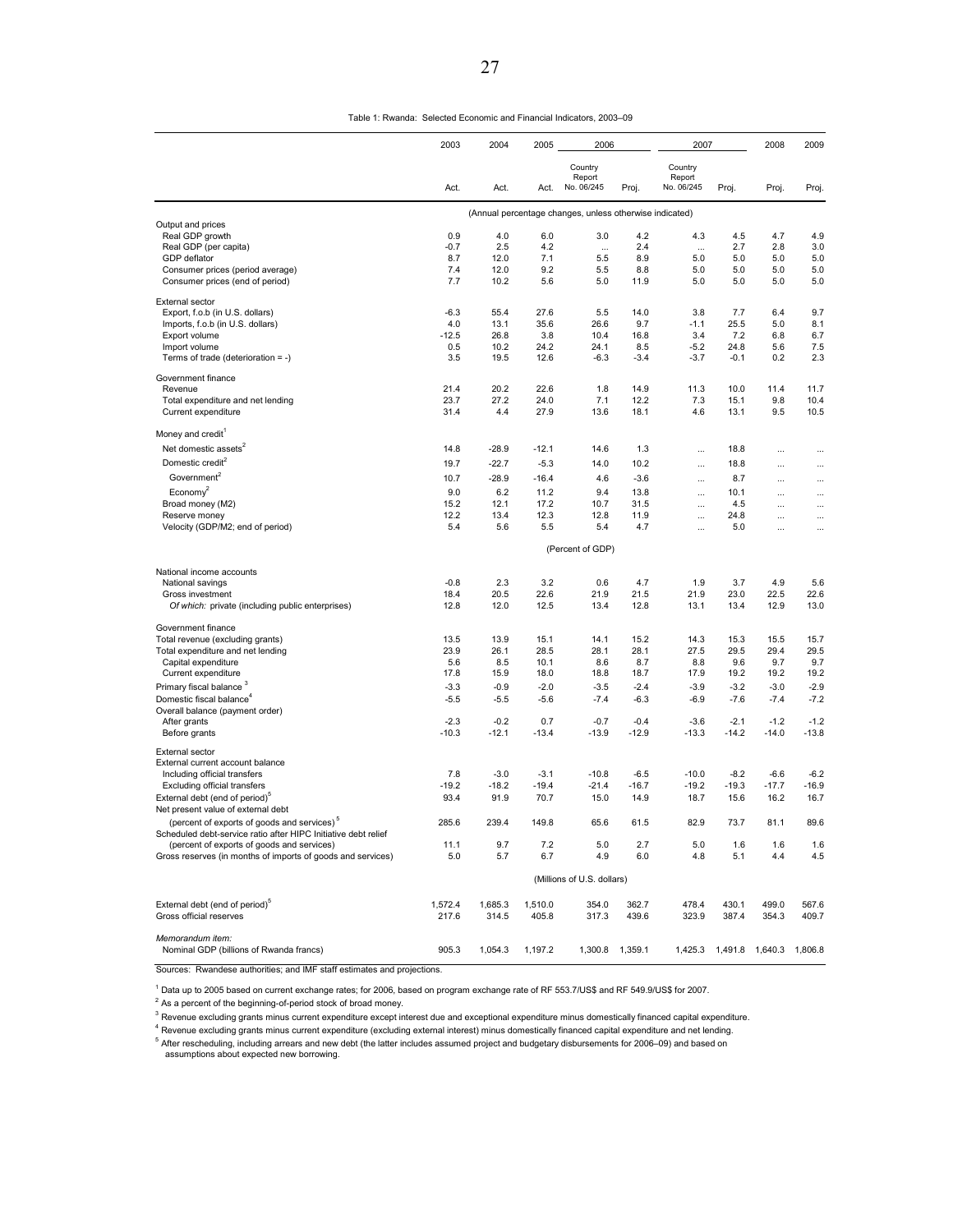| í<br>ı<br>ı |
|-------------|
| ı           |
|             |
|             |
| l           |
|             |
| ı           |

|                                                                                                             | 2005                                                                    |                                                                                                                                                                                                                                                                                                                     |                                                                                                                                                                                                                                 | 2006                            |                                                                                                                                                                                                                                                                                                                     |                                                                                       |                                                                                                                                                                                                                                                                                                               |                            |                                  | 2007                                                                                                                                                                                                                                                                                                |                                                                                           |                                                                                                                                                                                                                                                                                                                                       | 2008                                                                                                                                                                                                                             | 2009                                                                             |
|-------------------------------------------------------------------------------------------------------------|-------------------------------------------------------------------------|---------------------------------------------------------------------------------------------------------------------------------------------------------------------------------------------------------------------------------------------------------------------------------------------------------------------|---------------------------------------------------------------------------------------------------------------------------------------------------------------------------------------------------------------------------------|---------------------------------|---------------------------------------------------------------------------------------------------------------------------------------------------------------------------------------------------------------------------------------------------------------------------------------------------------------------|---------------------------------------------------------------------------------------|---------------------------------------------------------------------------------------------------------------------------------------------------------------------------------------------------------------------------------------------------------------------------------------------------------------|----------------------------|----------------------------------|-----------------------------------------------------------------------------------------------------------------------------------------------------------------------------------------------------------------------------------------------------------------------------------------------------|-------------------------------------------------------------------------------------------|---------------------------------------------------------------------------------------------------------------------------------------------------------------------------------------------------------------------------------------------------------------------------------------------------------------------------------------|----------------------------------------------------------------------------------------------------------------------------------------------------------------------------------------------------------------------------------|----------------------------------------------------------------------------------|
|                                                                                                             |                                                                         | $\frac{5}{2}$                                                                                                                                                                                                                                                                                                       |                                                                                                                                                                                                                                 | Sept                            |                                                                                                                                                                                                                                                                                                                     | Dec                                                                                   |                                                                                                                                                                                                                                                                                                               | Mar                        | 킃                                | Sept                                                                                                                                                                                                                                                                                                | Dec                                                                                       |                                                                                                                                                                                                                                                                                                                                       |                                                                                                                                                                                                                                  |                                                                                  |
|                                                                                                             |                                                                         | Country<br>Report<br>No. 06/245                                                                                                                                                                                                                                                                                     | 쿅<br>Ę                                                                                                                                                                                                                          | Country<br>Report<br>No. 06/245 | Prei                                                                                                                                                                                                                                                                                                                | Country<br>Report<br>No. 06/245                                                       | Proj.                                                                                                                                                                                                                                                                                                         |                            |                                  |                                                                                                                                                                                                                                                                                                     | Country<br>Report<br>No. 06/245                                                           | Proj.                                                                                                                                                                                                                                                                                                                                 | Proj                                                                                                                                                                                                                             | Proj.                                                                            |
|                                                                                                             |                                                                         |                                                                                                                                                                                                                                                                                                                     |                                                                                                                                                                                                                                 |                                 | Billions of                                                                                                                                                                                                                                                                                                         | Rwanda francs                                                                         |                                                                                                                                                                                                                                                                                                               |                            |                                  |                                                                                                                                                                                                                                                                                                     |                                                                                           |                                                                                                                                                                                                                                                                                                                                       |                                                                                                                                                                                                                                  |                                                                                  |
| Revenue and grants                                                                                          | 349.                                                                    | 213.                                                                                                                                                                                                                                                                                                                | ယ္<br>$^{24}$                                                                                                                                                                                                                   | 282.4                           | 298.8                                                                                                                                                                                                                                                                                                               | 355.                                                                                  | 374.3                                                                                                                                                                                                                                                                                                         | $\mathbf{S}$               | 244.                             | 322.                                                                                                                                                                                                                                                                                                | 340                                                                                       | 398.3                                                                                                                                                                                                                                                                                                                                 | 449.                                                                                                                                                                                                                             | 496.                                                                             |
| Total revenue                                                                                               |                                                                         |                                                                                                                                                                                                                                                                                                                     |                                                                                                                                                                                                                                 |                                 |                                                                                                                                                                                                                                                                                                                     |                                                                                       |                                                                                                                                                                                                                                                                                                               |                            |                                  |                                                                                                                                                                                                                                                                                                     |                                                                                           |                                                                                                                                                                                                                                                                                                                                       |                                                                                                                                                                                                                                  |                                                                                  |
| Tax revenue                                                                                                 |                                                                         |                                                                                                                                                                                                                                                                                                                     |                                                                                                                                                                                                                                 |                                 |                                                                                                                                                                                                                                                                                                                     |                                                                                       |                                                                                                                                                                                                                                                                                                               |                            |                                  |                                                                                                                                                                                                                                                                                                     |                                                                                           |                                                                                                                                                                                                                                                                                                                                       |                                                                                                                                                                                                                                  |                                                                                  |
| Direct taxes                                                                                                |                                                                         |                                                                                                                                                                                                                                                                                                                     |                                                                                                                                                                                                                                 |                                 |                                                                                                                                                                                                                                                                                                                     |                                                                                       |                                                                                                                                                                                                                                                                                                               |                            |                                  |                                                                                                                                                                                                                                                                                                     |                                                                                           |                                                                                                                                                                                                                                                                                                                                       |                                                                                                                                                                                                                                  |                                                                                  |
| Taxes on goods and services<br>Taxes on international trade<br>Nontax revenue                               | $80.3$<br>$80.7$<br>$80.8$<br>$80.7$<br>$7.7$                           | 8<br>8 8 8 9 9 5 6<br>8 8 8 9 9 5 6                                                                                                                                                                                                                                                                                 | c c c 4 c e e<br>0 c 4 c 4 c e e                                                                                                                                                                                                | 135.7<br>126.7<br>126.7<br>60.2 | 54466330<br>54466330                                                                                                                                                                                                                                                                                                | $8.6$<br>$8.7$ $4$ $3$ $8$<br>$5$ $5$ $8$ $8$ $7$                                     | $97.9$<br>$96.7$<br>$98.8$<br>$95.8$<br>$7$<br>$7$                                                                                                                                                                                                                                                            | 445277                     | ទី ខិត មិន ដ<br>មិន្ត្រី ខិត មិន | $\frac{692}{6568878}$                                                                                                                                                                                                                                                                               | ក្តួន ។<br>ខេត្ត ខេត្ត ដូ ភូ                                                              | $217.1$<br>$207.4$<br>$09.7$<br>$09.25$<br>$09.7$<br>$09.7$                                                                                                                                                                                                                                                                           | $24.3$<br>$23.8$<br>$25.8$<br>$25.3$<br>$25.3$<br>$25.5$                                                                                                                                                                         | $\begin{array}{l} 269.6 \\ 263.3 \\ 263.6 \\ 263.7 \\ 1.7 \\ 1.3 \\ \end{array}$ |
| Grants                                                                                                      |                                                                         |                                                                                                                                                                                                                                                                                                                     |                                                                                                                                                                                                                                 |                                 |                                                                                                                                                                                                                                                                                                                     |                                                                                       |                                                                                                                                                                                                                                                                                                               |                            |                                  |                                                                                                                                                                                                                                                                                                     |                                                                                           |                                                                                                                                                                                                                                                                                                                                       |                                                                                                                                                                                                                                  |                                                                                  |
| Budgetary grants                                                                                            |                                                                         |                                                                                                                                                                                                                                                                                                                     | $125.2$<br>57.1                                                                                                                                                                                                                 |                                 |                                                                                                                                                                                                                                                                                                                     |                                                                                       |                                                                                                                                                                                                                                                                                                               |                            |                                  |                                                                                                                                                                                                                                                                                                     |                                                                                           |                                                                                                                                                                                                                                                                                                                                       |                                                                                                                                                                                                                                  |                                                                                  |
| Of which: HIPC Initiative assistance<br>Capital grants                                                      |                                                                         |                                                                                                                                                                                                                                                                                                                     |                                                                                                                                                                                                                                 |                                 |                                                                                                                                                                                                                                                                                                                     |                                                                                       |                                                                                                                                                                                                                                                                                                               |                            |                                  |                                                                                                                                                                                                                                                                                                     |                                                                                           | $\begin{array}{c} 1812 \\ 235 \\ 577 \\ 577 \\ 577 \\ \end{array}$                                                                                                                                                                                                                                                                    |                                                                                                                                                                                                                                  |                                                                                  |
| Project grants<br>MDRI grants                                                                               | $\begin{array}{r} 169.1 \\ 17.1 \\ 17.1 \\ 18.8 \\ 57.8 \\ \end{array}$ | $\frac{1}{2}$ $\frac{1}{2}$ $\frac{1}{2}$ $\frac{1}{2}$ $\frac{1}{2}$ $\frac{1}{2}$ $\frac{1}{2}$ $\frac{1}{2}$ $\frac{1}{2}$ $\frac{1}{2}$ $\frac{1}{2}$ $\frac{1}{2}$ $\frac{1}{2}$ $\frac{1}{2}$ $\frac{1}{2}$ $\frac{1}{2}$ $\frac{1}{2}$ $\frac{1}{2}$ $\frac{1}{2}$ $\frac{1}{2}$ $\frac{1}{2}$ $\frac{1}{2}$ | $78.7$<br>$8.7$<br>$8.7$<br>$42.4$                                                                                                                                                                                              | $45.77084$<br>$42.884$          | $4800004$<br>$4900004$                                                                                                                                                                                                                                                                                              | $7.8$<br>$7.8$<br>$7.8$<br>$8.8$<br>$8.4$<br>$4.4$                                    | $7899994$<br>$789994$                                                                                                                                                                                                                                                                                         | residad<br>ando co         | 3.99999<br>8.99999               |                                                                                                                                                                                                                                                                                                     | $\frac{36}{2}$ $\frac{36}{2}$ $\frac{46}{2}$ $\frac{66}{2}$ $\frac{66}{2}$ $\frac{66}{2}$ |                                                                                                                                                                                                                                                                                                                                       | $208.3$<br>$208.4$ 5 $-$ 5 $-$ 5 $-$ 5 $-$ 5 $-$ 5 $-$ 5 $-$ 5 $-$ 5 $-$ 5 $-$ 5 $-$ 5 $-$ 5 $-$ 5 $-$ 5 $-$ 5 $-$ 5 $-$ 5 $-$ 5 $-$ 5 $-$ 5 $-$ 5 $-$ 5 $-$ 5 $-$ 5 $-$ 5 $-$ 5 $-$ 5 $-$ 5 $-$ 5 $-$ 5 $-$ 5 $-$ 5 $-$ 5 $-$ 5 | 226.4<br>134.4<br>25.1<br>26.5                                                   |
| Total expenditure and net lending                                                                           |                                                                         |                                                                                                                                                                                                                                                                                                                     |                                                                                                                                                                                                                                 |                                 |                                                                                                                                                                                                                                                                                                                     |                                                                                       |                                                                                                                                                                                                                                                                                                               |                            |                                  |                                                                                                                                                                                                                                                                                                     |                                                                                           |                                                                                                                                                                                                                                                                                                                                       |                                                                                                                                                                                                                                  |                                                                                  |
| Of which: priority<br>Current expenditure                                                                   |                                                                         |                                                                                                                                                                                                                                                                                                                     |                                                                                                                                                                                                                                 |                                 |                                                                                                                                                                                                                                                                                                                     |                                                                                       |                                                                                                                                                                                                                                                                                                               |                            |                                  |                                                                                                                                                                                                                                                                                                     |                                                                                           |                                                                                                                                                                                                                                                                                                                                       |                                                                                                                                                                                                                                  |                                                                                  |
| Wages and salaries                                                                                          |                                                                         |                                                                                                                                                                                                                                                                                                                     |                                                                                                                                                                                                                                 |                                 |                                                                                                                                                                                                                                                                                                                     |                                                                                       |                                                                                                                                                                                                                                                                                                               |                            |                                  |                                                                                                                                                                                                                                                                                                     |                                                                                           |                                                                                                                                                                                                                                                                                                                                       |                                                                                                                                                                                                                                  |                                                                                  |
| Defense<br>Ğ                                                                                                |                                                                         |                                                                                                                                                                                                                                                                                                                     |                                                                                                                                                                                                                                 |                                 |                                                                                                                                                                                                                                                                                                                     |                                                                                       |                                                                                                                                                                                                                                                                                                               |                            |                                  |                                                                                                                                                                                                                                                                                                     |                                                                                           |                                                                                                                                                                                                                                                                                                                                       |                                                                                                                                                                                                                                  |                                                                                  |
| Purchases of goods and services                                                                             |                                                                         |                                                                                                                                                                                                                                                                                                                     |                                                                                                                                                                                                                                 |                                 |                                                                                                                                                                                                                                                                                                                     |                                                                                       |                                                                                                                                                                                                                                                                                                               |                            |                                  |                                                                                                                                                                                                                                                                                                     |                                                                                           |                                                                                                                                                                                                                                                                                                                                       |                                                                                                                                                                                                                                  |                                                                                  |
| Givil                                                                                                       |                                                                         |                                                                                                                                                                                                                                                                                                                     |                                                                                                                                                                                                                                 |                                 |                                                                                                                                                                                                                                                                                                                     |                                                                                       |                                                                                                                                                                                                                                                                                                               |                            |                                  |                                                                                                                                                                                                                                                                                                     |                                                                                           |                                                                                                                                                                                                                                                                                                                                       |                                                                                                                                                                                                                                  |                                                                                  |
| Interest payments<br>Defense                                                                                |                                                                         |                                                                                                                                                                                                                                                                                                                     |                                                                                                                                                                                                                                 |                                 |                                                                                                                                                                                                                                                                                                                     |                                                                                       |                                                                                                                                                                                                                                                                                                               |                            |                                  |                                                                                                                                                                                                                                                                                                     |                                                                                           |                                                                                                                                                                                                                                                                                                                                       |                                                                                                                                                                                                                                  |                                                                                  |
| Domestic debt (due)                                                                                         |                                                                         |                                                                                                                                                                                                                                                                                                                     |                                                                                                                                                                                                                                 |                                 |                                                                                                                                                                                                                                                                                                                     |                                                                                       |                                                                                                                                                                                                                                                                                                               |                            |                                  |                                                                                                                                                                                                                                                                                                     |                                                                                           |                                                                                                                                                                                                                                                                                                                                       |                                                                                                                                                                                                                                  |                                                                                  |
| External debt (due)<br>Transfers                                                                            |                                                                         |                                                                                                                                                                                                                                                                                                                     |                                                                                                                                                                                                                                 |                                 |                                                                                                                                                                                                                                                                                                                     |                                                                                       |                                                                                                                                                                                                                                                                                                               |                            |                                  |                                                                                                                                                                                                                                                                                                     |                                                                                           |                                                                                                                                                                                                                                                                                                                                       |                                                                                                                                                                                                                                  |                                                                                  |
| Exceptional expenditure                                                                                     |                                                                         |                                                                                                                                                                                                                                                                                                                     | fi di controli di di controli di controlla di controlla di controlla di controlla di controlla di controlla di<br>Li di controlla di controlla di controlla di controlla di controlla di controlla di controlla di controlla di |                                 | $\begin{array}{l} 0.990744000767407076 \\ 0.9907404007676000 \\ 0.9907400076600 \\ 0.990740007600 \\ 0.990740000 \\ 0.990740000 \\ 0.99074000 \\ 0.99074000 \\ 0.99074000 \\ 0.99074000 \\ 0.99074000 \\ 0.99074000 \\ 0.99074000 \\ 0.99074000 \\ 0.99074000 \\ 0.9$                                               | 8<br>8 4 8 5 8 5 6 8 9 6 7 8 9 8 9 9 0 0 0 0<br>9 7 9 1 9 9 9 9 9 9 9 9 9 9 9 9 9 9 9 | $\begin{array}{l} 0.63 \\ 0.64 \\ 0.65 \\ 0.67 \\ 0.67 \\ 0.68 \\ 0.69 \\ 0.69 \\ 0.69 \\ 0.69 \\ 0.69 \\ 0.69 \\ 0.69 \\ 0.69 \\ 0.69 \\ 0.69 \\ 0.69 \\ 0.69 \\ 0.69 \\ 0.69 \\ 0.69 \\ 0.69 \\ 0.69 \\ 0.69 \\ 0.69 \\ 0.69 \\ 0.69 \\ 0.69 \\ 0.69 \\ 0.69 \\ 0.69 \\ 0.69 \\ 0.69 \\ 0.69 \\ 0.69 \\ 0.$ |                            |                                  | $\begin{array}{l} 0.976 \\ 0.976 \\ 0.976 \\ 0.976 \\ 0.976 \\ 0.976 \\ 0.976 \\ 0.976 \\ 0.976 \\ 0.976 \\ 0.976 \\ 0.976 \\ 0.976 \\ 0.976 \\ 0.976 \\ 0.976 \\ 0.976 \\ 0.976 \\ 0.976 \\ 0.976 \\ 0.976 \\ 0.976 \\ 0.976 \\ 0.976 \\ 0.976 \\ 0.976 \\ 0.976 \\ 0.976 \\ 0.976 \\ 0.976 \\ 0.$ | 888588578558258788505                                                                     | $\begin{array}{l} 484 \pm 0 \\ 484 \pm 0 \\ 245 \pm 0 \\ 346 \pm 0 \\ 466 \pm 0 \\ 566 \pm 0 \\ 666 \pm 0 \\ 666 \pm 0 \\ 666 \pm 0 \\ 666 \pm 0 \\ 666 \pm 0 \\ 666 \pm 0 \\ 666 \pm 0 \\ 666 \pm 0 \\ 666 \pm 0 \\ 666 \pm 0 \\ 666 \pm 0 \\ 666 \pm 0 \\ 666 \pm 0 \\ 666 \pm 0 \\ 666 \pm 0 \\ 666 \pm 0 \\ 666 \pm 0 \\ 666 \pm$ | $7.88840048875587587595$                                                                                                                                                                                                         |                                                                                  |
| Demobilization<br>Of which: FARG                                                                            |                                                                         |                                                                                                                                                                                                                                                                                                                     |                                                                                                                                                                                                                                 |                                 |                                                                                                                                                                                                                                                                                                                     |                                                                                       |                                                                                                                                                                                                                                                                                                               |                            |                                  |                                                                                                                                                                                                                                                                                                     |                                                                                           |                                                                                                                                                                                                                                                                                                                                       |                                                                                                                                                                                                                                  |                                                                                  |
| African Union peacekeeping                                                                                  |                                                                         |                                                                                                                                                                                                                                                                                                                     |                                                                                                                                                                                                                                 |                                 |                                                                                                                                                                                                                                                                                                                     |                                                                                       |                                                                                                                                                                                                                                                                                                               |                            |                                  |                                                                                                                                                                                                                                                                                                     |                                                                                           |                                                                                                                                                                                                                                                                                                                                       |                                                                                                                                                                                                                                  |                                                                                  |
| Capital expenditure                                                                                         |                                                                         |                                                                                                                                                                                                                                                                                                                     |                                                                                                                                                                                                                                 |                                 |                                                                                                                                                                                                                                                                                                                     |                                                                                       |                                                                                                                                                                                                                                                                                                               |                            |                                  |                                                                                                                                                                                                                                                                                                     |                                                                                           |                                                                                                                                                                                                                                                                                                                                       |                                                                                                                                                                                                                                  |                                                                                  |
| Of which: priority<br>Domestic                                                                              | $2877$<br>$2877$<br>$2877$                                              |                                                                                                                                                                                                                                                                                                                     |                                                                                                                                                                                                                                 | 820<br>104<br>510<br>610        | $\frac{5}{2}$ $\frac{1}{2}$ $\frac{5}{6}$ $\frac{1}{6}$ $\frac{5}{6}$ $\frac{1}{6}$ $\frac{1}{6}$ $\frac{1}{6}$ $\frac{1}{6}$ $\frac{1}{6}$ $\frac{1}{6}$ $\frac{1}{6}$ $\frac{1}{6}$ $\frac{1}{6}$ $\frac{1}{6}$ $\frac{1}{6}$ $\frac{1}{6}$ $\frac{1}{6}$ $\frac{1}{6}$ $\frac{1}{6}$ $\frac{1}{6}$ $\frac{1}{6}$ | $11.4$<br>$7.4$ 28.3<br>$8.3$                                                         | $74288$<br>$74288$                                                                                                                                                                                                                                                                                            | 2845<br>286923             | 822011<br>82046.1                | $0.8$<br>$0.7$<br>$0.7$<br>$0.7$<br>$0.7$                                                                                                                                                                                                                                                           | $\frac{1}{2}$<br>$\frac{2}{3}$<br>$\frac{3}{3}$<br>$\frac{3}{3}$<br>$\frac{3}{3}$         | 8<br>8<br>8<br>8<br>8<br>8<br>8<br>8<br>8                                                                                                                                                                                                                                                                                             | 153<br>154<br>154<br>158                                                                                                                                                                                                         | 1884<br>860<br>1955<br>1955                                                      |
| Foreign                                                                                                     |                                                                         |                                                                                                                                                                                                                                                                                                                     |                                                                                                                                                                                                                                 |                                 |                                                                                                                                                                                                                                                                                                                     |                                                                                       |                                                                                                                                                                                                                                                                                                               |                            |                                  |                                                                                                                                                                                                                                                                                                     |                                                                                           |                                                                                                                                                                                                                                                                                                                                       |                                                                                                                                                                                                                                  |                                                                                  |
| Of which: priority<br>Net lending <sup>1</sup>                                                              | 440                                                                     | ဖ က                                                                                                                                                                                                                                                                                                                 | $\frac{2}{10}$                                                                                                                                                                                                                  | 8.5                             | 7. 2                                                                                                                                                                                                                                                                                                                | ග් ෆ්                                                                                 | $7.7$<br>5.7                                                                                                                                                                                                                                                                                                  | $\frac{6}{10}$             | 6.0                              | 7.0                                                                                                                                                                                                                                                                                                 | 0.0                                                                                       | 3.3                                                                                                                                                                                                                                                                                                                                   | ග් ෆ්                                                                                                                                                                                                                            | $11.1$<br>3.9                                                                    |
| Primary balance <sup>2</sup>                                                                                |                                                                         |                                                                                                                                                                                                                                                                                                                     |                                                                                                                                                                                                                                 | 36.8                            |                                                                                                                                                                                                                                                                                                                     |                                                                                       |                                                                                                                                                                                                                                                                                                               |                            |                                  |                                                                                                                                                                                                                                                                                                     |                                                                                           |                                                                                                                                                                                                                                                                                                                                       |                                                                                                                                                                                                                                  |                                                                                  |
| Excluding demobilization and peacekeeping expenditures <sup>4</sup><br>Domestic fiscal balance <sup>3</sup> | $73.6$<br>$-50.9$                                                       | $26.7$<br>$51.8$<br>$42.2$                                                                                                                                                                                                                                                                                          | 20.7<br>28.7<br>29.3                                                                                                                                                                                                            | $-74.5$<br>$-61.1$              | 37.78                                                                                                                                                                                                                                                                                                               | $45.2$<br>$95.4$<br>$79.4$                                                            | 39.3<br>39.3<br>73.3                                                                                                                                                                                                                                                                                          | $73.3$<br>$75.3$<br>$21.1$ | $-25.4$<br>$-53.0$<br>$+6.0$     | $40.3$<br>$-82.0$<br>$-70.6$                                                                                                                                                                                                                                                                        |                                                                                           | -53.4<br>-114.1<br>-98.7                                                                                                                                                                                                                                                                                                              | $-53.3$<br>$-118.6$<br>$-108.1$                                                                                                                                                                                                  | $-56.0$<br>$-127.1$<br>$-17.4$                                                   |
|                                                                                                             |                                                                         |                                                                                                                                                                                                                                                                                                                     |                                                                                                                                                                                                                                 |                                 |                                                                                                                                                                                                                                                                                                                     |                                                                                       |                                                                                                                                                                                                                                                                                                               |                            |                                  |                                                                                                                                                                                                                                                                                                     |                                                                                           |                                                                                                                                                                                                                                                                                                                                       |                                                                                                                                                                                                                                  |                                                                                  |
| Overall deficit (payment order)<br>After grants                                                             | $\overline{9.0}$                                                        |                                                                                                                                                                                                                                                                                                                     |                                                                                                                                                                                                                                 |                                 |                                                                                                                                                                                                                                                                                                                     |                                                                                       |                                                                                                                                                                                                                                                                                                               | 5                          | 39.4                             | 5                                                                                                                                                                                                                                                                                                   | $-50.9$                                                                                   | $-30.9$                                                                                                                                                                                                                                                                                                                               | $-18.1$                                                                                                                                                                                                                          | $-19.3$                                                                          |
| Excluding MDRI grants<br>Before grants                                                                      | 160.4                                                                   | $32.3$<br>$92.3$                                                                                                                                                                                                                                                                                                    | $43.4$<br>$7.5$<br>$9.8$                                                                                                                                                                                                        | 9.8<br>9.28<br>9.75             | $\frac{13}{5}$<br>$\frac{17}{5}$                                                                                                                                                                                                                                                                                    | 9.5<br>51.9<br>181.3                                                                  | $-2.5$<br>$+4.9$<br>$+3.9$                                                                                                                                                                                                                                                                                    | œ<br>$\frac{4}{9}$         | $-100.0$                         | 54.0                                                                                                                                                                                                                                                                                                | 190.1                                                                                     | 212.1                                                                                                                                                                                                                                                                                                                                 | 226.3                                                                                                                                                                                                                            | 245.8                                                                            |
| Change in arrears <sup>5</sup>                                                                              |                                                                         |                                                                                                                                                                                                                                                                                                                     |                                                                                                                                                                                                                                 |                                 |                                                                                                                                                                                                                                                                                                                     |                                                                                       |                                                                                                                                                                                                                                                                                                               |                            |                                  |                                                                                                                                                                                                                                                                                                     |                                                                                           |                                                                                                                                                                                                                                                                                                                                       |                                                                                                                                                                                                                                  |                                                                                  |
| Domestic<br>External                                                                                        | $7,0$<br>0.7                                                            |                                                                                                                                                                                                                                                                                                                     | $440$<br>440                                                                                                                                                                                                                    | 5300                            | 640                                                                                                                                                                                                                                                                                                                 | $7,0$<br>0.7                                                                          | $7,0$<br>0.07                                                                                                                                                                                                                                                                                                 | $7, 6$<br>$7, 6$<br>$0$    | <u>အို ၁</u><br>၁၈၁              | $\frac{6}{9}$ $\frac{4}{9}$ 0.0                                                                                                                                                                                                                                                                     | 0.07                                                                                      | $0.07 - 0.0$                                                                                                                                                                                                                                                                                                                          |                                                                                                                                                                                                                                  | 00000                                                                            |
| Deficit (-) (cash basis)                                                                                    | $\frac{5}{2}$                                                           | 28.6                                                                                                                                                                                                                                                                                                                | 38.9                                                                                                                                                                                                                            | 4.3                             | 4.9                                                                                                                                                                                                                                                                                                                 | $-16.5$                                                                               | $-9.5$                                                                                                                                                                                                                                                                                                        | 4.5                        | S<br>35.                         | 57                                                                                                                                                                                                                                                                                                  | 57.9                                                                                      | 37.9                                                                                                                                                                                                                                                                                                                                  | $\frac{1}{2}$                                                                                                                                                                                                                    | $-19.3$                                                                          |

28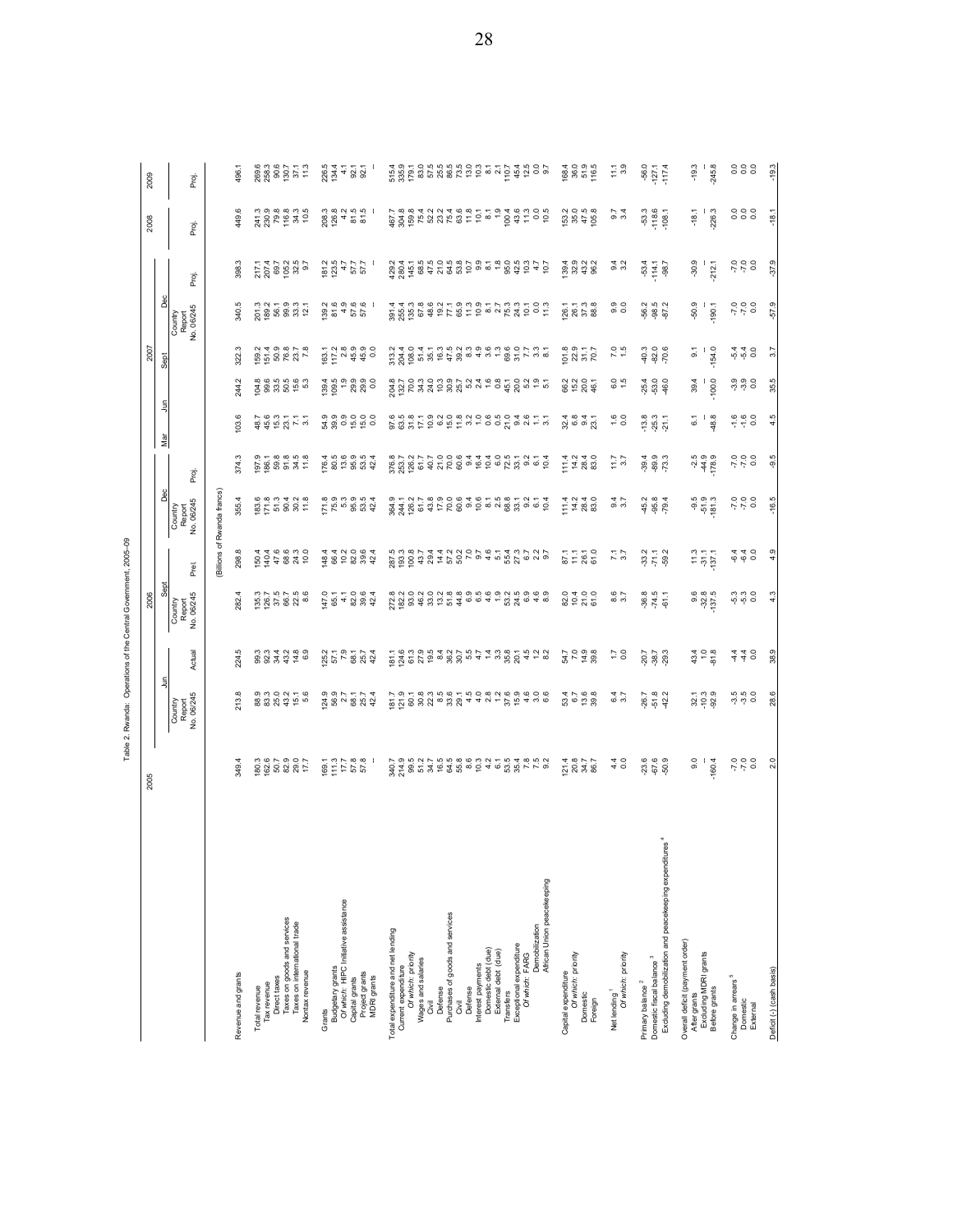| į                                  |
|------------------------------------|
|                                    |
|                                    |
|                                    |
|                                    |
|                                    |
| $\overline{a}$<br>i<br>ļ<br>ļ<br>Ï |

| for peacekeeping operations, which were not covered by grants. The domestic deficit excluding grant-financed peace keeping would have been 5 percent of GDP in 2005. For 2006, peacekeeping operations<br>3<br>ွ<br>$-6.7$<br>22.1<br>$-5.58888888$<br>ះខ្លួង។<br>19.3<br>Proj.<br>Q<br>$\overline{0}$ .0<br>S<br>$-3.4$<br>$0 + 0.64$<br>æ<br>Proj<br>3 3 9 9 9 9 9 4 5 4<br>°0<br>o o o r p q r p q q q q q q q<br>C p g g d p q + q q q q r q q q<br>$\begin{array}{c}\n\frac{1}{2} & \frac{1}{2} & \frac{1}{2} & \frac{1}{2} & \frac{1}{2} \\ \frac{1}{2} & \frac{1}{2} & \frac{1}{2} & \frac{1}{2} & \frac{1}{2} & \frac{1}{2} \\ \frac{1}{2} & \frac{1}{2} & \frac{1}{2} & \frac{1}{2} & \frac{1}{2} & \frac{1}{2} \\ \frac{1}{2} & \frac{1}{2} & \frac{1}{2} & \frac{1}{2} & \frac{1}{2} & \frac{1}{2}\n\end{array}$<br>37.9<br>S<br>$-3.7$<br>$50.664 +$<br>Proj.<br>Dec<br>A 4 5 7 5 7 5 4 6 7 6 8 6 7 7 8 9 6 7 7 8 9 6 7 7 8 9 6 7 7 8 9 7 7 8 9 7 7 8 9 7 7 8 9 7 7 8 9 7 7 8 9 7 7 7<br>5<br>ၜ<br>8743999769<br>$\frac{0}{2}$<br>$\frac{0}{2}$<br>ၜ<br>$\frac{1}{2}$<br>王王<br>Report<br>No. 06/245<br>မှ ဗွ<br>ကုံ<br>57<br>Country<br>$\begin{array}{l} 0.89 \\ 0.740 \\ 0.894 \\ 0.894 \\ 0.000 \\ 0.000 \\ 0.000 \\ 0.000 \\ 0.000 \\ 0.000 \\ 0.000 \\ 0.000 \\ 0.000 \\ 0.000 \\ 0.000 \\ 0.000 \\ 0.000 \\ 0.000 \\ 0.000 \\ 0.000 \\ 0.000 \\ 0.000 \\ 0.000 \\ 0.000 \\ 0.000 \\ 0.000 \\ 0.000 \\ 0.000 \\ 0.000 \\ 0.000 \\ 0.0$<br>$21.9$<br>$-3.8$<br>$\rm ^{\circ}$<br>$\begin{array}{l} 23.75 & 24.75 & 24.75 & 24.75 & 24.75 & 24.75 & 24.75 & 24.75 & 24.75 & 24.75 & 24.75 & 24.75 & 24.75 & 24.75 & 24.75 & 24.75 & 24.75 & 24.75 & 24.75 & 24.75 & 24.75 & 24.75 & 24.75 & 24.75 & 24.75 & 24.75 & 24.75 & 24.75 & 24.75 & 24.75 & 24$<br>$459$<br>$459$<br>$\begin{array}{c} 66744689720 \\ 0.000000 \\ -0.000000 \\ \end{array}$<br>°0<br>34490<br>ಧ<br>Sept<br>ယ္<br>$\overline{0}$<br>$\rm ^{0}$<br>3337<br>e de de de de de de de de de de<br>$\frac{8}{7}$<br>-35<br>ᆿ<br>S<br>$\frac{0}{2}$<br>$\frac{0}{2}$<br>$-1.0$<br>15858<br><u> 너 민준이는 어</u><br>۳<br>4<br>ēΜ<br>9.5<br>30<br>a con contra contro<br>A contra contra contro de di<br>3<br>$-5.6$<br>20.6<br>್ಲೆ<br>Proj.<br>indicated)<br>Dec<br>Billions of Rwanda francs<br>GDP, unless otherwise<br>16.5<br>S<br>SHALL BLALL BQA LO B<br>SHARL BARON BQL BQ<br>7,000<br>း ဇွ<br>ွ<br>Report<br>No. 06/245<br>H.<br>Country<br><sup>2</sup> Defined as total revenue (excluding privatization proceeds) minus noninterest current expenditure minus domestically financed capital expenditure.<br>Ō.<br>$\frac{0}{9}$<br>0.0<br>27.708879976764<br>o,<br>$7.8846$ $7.8946$ $7.894$<br>$7.8946$ $7.894$<br>$7.8946$ $7.894$<br>せんと<br>$\frac{5}{2}$<br>Prel.<br>expenditure, and net lending, excluding external interest<br>Percent of<br>Sept<br>$7.58797844446977$<br>59.884499<br>$-4.3$<br><b>BREATES</b><br>S<br>$\overline{0}$<br>$4.7$<br>$15.7$<br>$2.8$<br>Country<br>Report<br>Jo. 06/245<br>÷<br>4 H H<br>9.<br>$\begin{array}{c} 0.6 & 0.7 & 0.0 & 0.7 & 0.7 \\ 0.4 & 0.6 & 0.6 & 0.6 & 0.7 & 0.7 \\ 0.6 & 0.6 & 0.6 & 0.7 & 0.7 & 0.7 \\ 0.7 & 0.6 & 0.7 & 0.7 & 0.7 & 0.7 \\ 0.7 & 0.7 & 0.7 & 0.7 & 0.7 & 0.7 \\ 0.8 & 0.7 & 0.7 & 0.7 & 0.7 & 0.7 \\ 0.9 & 0.7 & 0.7 & 0.7 & 0.7 & 0.7 \\ 0.9 & 0.$<br>$F \times 4 \times 0$ a g $N \times 1$ a $\rightarrow 0$ a $\rightarrow 0$ a $\rightarrow 0$ a $\rightarrow 0$<br>$-1.6$<br>40.9<br>20<br>°0<br>Actual<br>크도<br><sup>1</sup> Net lending in the fourth quarter of 2005 incorporates RF2.9 billion in receipts from the privatization of Rwandatel.<br>클<br>Country<br>Report<br>Io. 06/245<br>$-28.6$<br>$2927270$<br>$292770$<br>$41.5$<br>$37.0$<br>4.5<br>S<br>$\overline{0}$<br>e e o d 4 4 4 6 6 6 7 7<br>$-4.0$<br>$32$<br>$92$<br>$7$<br>$2$<br>$7$<br>$55.588$<br>$55.588$<br>$55.58$<br>200<br>888 B<br>7 A negative number implies a discrepancy that is consistent with an underestimation of financing<br>g<br>domestically financed capital<br>$-9.0$<br>$-7.0$<br>30<br>法法法法<br>and projections<br>Revenue, excluding grants (percent of monetized sector GDP)<br>RF)<br>hditures<br>Net credit to government from banking system (billions of<br>Banking system treasury operations (monetary survey)<br>es<br>MDRI debt service savings from AfDB (billions of RF)<br>MDRI debt service savings from IMF (billions of RF)<br>MDRI debt service savings from IDA (billions of RF)<br>MDRI stock adjustment (in billions of Rwanda Francs)<br>Sources: Rwandese authorities, and IMF staff estimates<br>ئە<br>Excluding demobilization and peacekeeping exper<br>Before grants (percent of monetized sector GDP)<br><sup>3</sup> Revenue excluding grants minus current expenditur<br>4 Actual data for 2005 exclude Rf8.5 billion expenditu<br>of up to Rf 7.3 billion might not be covered by grants.<br>Nonbank sector (including CSR repayment) <sup>6</sup><br>Nominal GDP (in billions of Rwanda francs)<br>exceptional expenditure<br><sup>5</sup> A negative sign indicates a reduction.<br>Of which: Priority expenditures<br>Of which: domestic expenditure<br>goods and services<br>Of which: defense/security<br><sup>6</sup> CSR = Caisse Sociale du Rwanda.<br>Total expenditure and net lending<br>Overall deficit (payment order)<br>MDRI debt service savings<br>Revenue, excluding grants<br>Of which: wage bill<br>Treasury operations<br>Domestic financing (net)<br>Exceptional financing<br>Domestic fiscal balance<br>Other government<br>Foreign financing (net)<br>Current expenditure<br>Capital expenditure<br>Budgetary loans<br>Project accounts<br>Revenue and grants<br>Errors and omissions <sup>7</sup><br>Project loans<br>Memorandum items:<br>Primary balance <sup>2</sup><br>Before grants<br>Amortization<br>Financing gap (+)<br>After grants<br>Drawings<br>Financing | 2005 |  | 2006 |  |  | 2007 |  | 2008 | 2009 |
|---------------------------------------------------------------------------------------------------------------------------------------------------------------------------------------------------------------------------------------------------------------------------------------------------------------------------------------------------------------------------------------------------------------------------------------------------------------------------------------------------------------------------------------------------------------------------------------------------------------------------------------------------------------------------------------------------------------------------------------------------------------------------------------------------------------------------------------------------------------------------------------------------------------------------------------------------------------------------------------------------------------------------------------------------------------------------------------------------------------------------------------------------------------------------------------------------------------------------------------------------------------------------------------------------------------------------------------------------------------------------------------------------------------------------------------------------------------------------------------------------------------------------------------------------------------------------------------------------------------------------------------------------------------------------------------------------------------------------------------------------------------------------------------------------------------------------------------------------------------------------------------------------------------------------------------------------------------------------------------------------------------------------------------------------------------------------------------------------------------------------------------------------------------------------------------------------------------------------------------------------------------------------------------------------------------------------------------------------------------------------------------------------------------------------------------------------------------------------------------------------------------------------------------------------------------------------------------------------------------------------------------------------------------------------------------------------------------------------------------------------------------------------------------------------------------------------------------------------------------------------------------------------------------------------------------------------------------------------------------------------------------------------------------------------------------------------------------------------------------------------------------------------------------------------------------------------------------------------------------------------------------------------------------------------------------------------------------------------------------------------------------------------------------------------------------------------------------------------------------------------------------------------------------------------------------------------------------------------------------------------------------------------------------------------------------------------------------------------------------------------------------------------------------------------------------------------------------------------------------------------------------------------------------------------------------------------------------------------------------------------------------------------------------------------------------------------------------------------------------------------------------------------------------------------------------------------------------------------------------------------------------------------------------------------------------------------------------------------------------------------------------------------------------------------------------------------------------------------------------------------------------------------------------------------------------------------------------------------------------------------------------------------------------------------------------------------------------------------------------------------------------------------------------------------------------------------------------------------------------------------------------------------------------------------------------------------------------------------------------------------------------------------------------------------------------------------------------------------------------------------------------------------------------------------------------------------------------------------------------------------------------------------------------------------------------------------------------------------------------------------------------------------------------------------------------------------------------------------------------------------------------------------------------------------------------------------------------------------------------------------------------------------------------------------------------------------------------------------------------------------------------------------------------------------------------------------------------------------------------------------------------------------|------|--|------|--|--|------|--|------|------|
|                                                                                                                                                                                                                                                                                                                                                                                                                                                                                                                                                                                                                                                                                                                                                                                                                                                                                                                                                                                                                                                                                                                                                                                                                                                                                                                                                                                                                                                                                                                                                                                                                                                                                                                                                                                                                                                                                                                                                                                                                                                                                                                                                                                                                                                                                                                                                                                                                                                                                                                                                                                                                                                                                                                                                                                                                                                                                                                                                                                                                                                                                                                                                                                                                                                                                                                                                                                                                                                                                                                                                                                                                                                                                                                                                                                                                                                                                                                                                                                                                                                                                                                                                                                                                                                                                                                                                                                                                                                                                                                                                                                                                                                                                                                                                                                                                                                                                                                                                                                                                                                                                                                                                                                                                                                                                                                                                                                                                                                                                                                                                                                                                                                                                                                                                                                                                                                                                                   |      |  |      |  |  |      |  |      |      |
|                                                                                                                                                                                                                                                                                                                                                                                                                                                                                                                                                                                                                                                                                                                                                                                                                                                                                                                                                                                                                                                                                                                                                                                                                                                                                                                                                                                                                                                                                                                                                                                                                                                                                                                                                                                                                                                                                                                                                                                                                                                                                                                                                                                                                                                                                                                                                                                                                                                                                                                                                                                                                                                                                                                                                                                                                                                                                                                                                                                                                                                                                                                                                                                                                                                                                                                                                                                                                                                                                                                                                                                                                                                                                                                                                                                                                                                                                                                                                                                                                                                                                                                                                                                                                                                                                                                                                                                                                                                                                                                                                                                                                                                                                                                                                                                                                                                                                                                                                                                                                                                                                                                                                                                                                                                                                                                                                                                                                                                                                                                                                                                                                                                                                                                                                                                                                                                                                                   |      |  |      |  |  |      |  |      |      |
|                                                                                                                                                                                                                                                                                                                                                                                                                                                                                                                                                                                                                                                                                                                                                                                                                                                                                                                                                                                                                                                                                                                                                                                                                                                                                                                                                                                                                                                                                                                                                                                                                                                                                                                                                                                                                                                                                                                                                                                                                                                                                                                                                                                                                                                                                                                                                                                                                                                                                                                                                                                                                                                                                                                                                                                                                                                                                                                                                                                                                                                                                                                                                                                                                                                                                                                                                                                                                                                                                                                                                                                                                                                                                                                                                                                                                                                                                                                                                                                                                                                                                                                                                                                                                                                                                                                                                                                                                                                                                                                                                                                                                                                                                                                                                                                                                                                                                                                                                                                                                                                                                                                                                                                                                                                                                                                                                                                                                                                                                                                                                                                                                                                                                                                                                                                                                                                                                                   |      |  |      |  |  |      |  |      |      |
|                                                                                                                                                                                                                                                                                                                                                                                                                                                                                                                                                                                                                                                                                                                                                                                                                                                                                                                                                                                                                                                                                                                                                                                                                                                                                                                                                                                                                                                                                                                                                                                                                                                                                                                                                                                                                                                                                                                                                                                                                                                                                                                                                                                                                                                                                                                                                                                                                                                                                                                                                                                                                                                                                                                                                                                                                                                                                                                                                                                                                                                                                                                                                                                                                                                                                                                                                                                                                                                                                                                                                                                                                                                                                                                                                                                                                                                                                                                                                                                                                                                                                                                                                                                                                                                                                                                                                                                                                                                                                                                                                                                                                                                                                                                                                                                                                                                                                                                                                                                                                                                                                                                                                                                                                                                                                                                                                                                                                                                                                                                                                                                                                                                                                                                                                                                                                                                                                                   |      |  |      |  |  |      |  |      |      |
|                                                                                                                                                                                                                                                                                                                                                                                                                                                                                                                                                                                                                                                                                                                                                                                                                                                                                                                                                                                                                                                                                                                                                                                                                                                                                                                                                                                                                                                                                                                                                                                                                                                                                                                                                                                                                                                                                                                                                                                                                                                                                                                                                                                                                                                                                                                                                                                                                                                                                                                                                                                                                                                                                                                                                                                                                                                                                                                                                                                                                                                                                                                                                                                                                                                                                                                                                                                                                                                                                                                                                                                                                                                                                                                                                                                                                                                                                                                                                                                                                                                                                                                                                                                                                                                                                                                                                                                                                                                                                                                                                                                                                                                                                                                                                                                                                                                                                                                                                                                                                                                                                                                                                                                                                                                                                                                                                                                                                                                                                                                                                                                                                                                                                                                                                                                                                                                                                                   |      |  |      |  |  |      |  |      |      |
|                                                                                                                                                                                                                                                                                                                                                                                                                                                                                                                                                                                                                                                                                                                                                                                                                                                                                                                                                                                                                                                                                                                                                                                                                                                                                                                                                                                                                                                                                                                                                                                                                                                                                                                                                                                                                                                                                                                                                                                                                                                                                                                                                                                                                                                                                                                                                                                                                                                                                                                                                                                                                                                                                                                                                                                                                                                                                                                                                                                                                                                                                                                                                                                                                                                                                                                                                                                                                                                                                                                                                                                                                                                                                                                                                                                                                                                                                                                                                                                                                                                                                                                                                                                                                                                                                                                                                                                                                                                                                                                                                                                                                                                                                                                                                                                                                                                                                                                                                                                                                                                                                                                                                                                                                                                                                                                                                                                                                                                                                                                                                                                                                                                                                                                                                                                                                                                                                                   |      |  |      |  |  |      |  |      |      |
|                                                                                                                                                                                                                                                                                                                                                                                                                                                                                                                                                                                                                                                                                                                                                                                                                                                                                                                                                                                                                                                                                                                                                                                                                                                                                                                                                                                                                                                                                                                                                                                                                                                                                                                                                                                                                                                                                                                                                                                                                                                                                                                                                                                                                                                                                                                                                                                                                                                                                                                                                                                                                                                                                                                                                                                                                                                                                                                                                                                                                                                                                                                                                                                                                                                                                                                                                                                                                                                                                                                                                                                                                                                                                                                                                                                                                                                                                                                                                                                                                                                                                                                                                                                                                                                                                                                                                                                                                                                                                                                                                                                                                                                                                                                                                                                                                                                                                                                                                                                                                                                                                                                                                                                                                                                                                                                                                                                                                                                                                                                                                                                                                                                                                                                                                                                                                                                                                                   |      |  |      |  |  |      |  |      |      |
|                                                                                                                                                                                                                                                                                                                                                                                                                                                                                                                                                                                                                                                                                                                                                                                                                                                                                                                                                                                                                                                                                                                                                                                                                                                                                                                                                                                                                                                                                                                                                                                                                                                                                                                                                                                                                                                                                                                                                                                                                                                                                                                                                                                                                                                                                                                                                                                                                                                                                                                                                                                                                                                                                                                                                                                                                                                                                                                                                                                                                                                                                                                                                                                                                                                                                                                                                                                                                                                                                                                                                                                                                                                                                                                                                                                                                                                                                                                                                                                                                                                                                                                                                                                                                                                                                                                                                                                                                                                                                                                                                                                                                                                                                                                                                                                                                                                                                                                                                                                                                                                                                                                                                                                                                                                                                                                                                                                                                                                                                                                                                                                                                                                                                                                                                                                                                                                                                                   |      |  |      |  |  |      |  |      |      |
|                                                                                                                                                                                                                                                                                                                                                                                                                                                                                                                                                                                                                                                                                                                                                                                                                                                                                                                                                                                                                                                                                                                                                                                                                                                                                                                                                                                                                                                                                                                                                                                                                                                                                                                                                                                                                                                                                                                                                                                                                                                                                                                                                                                                                                                                                                                                                                                                                                                                                                                                                                                                                                                                                                                                                                                                                                                                                                                                                                                                                                                                                                                                                                                                                                                                                                                                                                                                                                                                                                                                                                                                                                                                                                                                                                                                                                                                                                                                                                                                                                                                                                                                                                                                                                                                                                                                                                                                                                                                                                                                                                                                                                                                                                                                                                                                                                                                                                                                                                                                                                                                                                                                                                                                                                                                                                                                                                                                                                                                                                                                                                                                                                                                                                                                                                                                                                                                                                   |      |  |      |  |  |      |  |      |      |
|                                                                                                                                                                                                                                                                                                                                                                                                                                                                                                                                                                                                                                                                                                                                                                                                                                                                                                                                                                                                                                                                                                                                                                                                                                                                                                                                                                                                                                                                                                                                                                                                                                                                                                                                                                                                                                                                                                                                                                                                                                                                                                                                                                                                                                                                                                                                                                                                                                                                                                                                                                                                                                                                                                                                                                                                                                                                                                                                                                                                                                                                                                                                                                                                                                                                                                                                                                                                                                                                                                                                                                                                                                                                                                                                                                                                                                                                                                                                                                                                                                                                                                                                                                                                                                                                                                                                                                                                                                                                                                                                                                                                                                                                                                                                                                                                                                                                                                                                                                                                                                                                                                                                                                                                                                                                                                                                                                                                                                                                                                                                                                                                                                                                                                                                                                                                                                                                                                   |      |  |      |  |  |      |  |      |      |
|                                                                                                                                                                                                                                                                                                                                                                                                                                                                                                                                                                                                                                                                                                                                                                                                                                                                                                                                                                                                                                                                                                                                                                                                                                                                                                                                                                                                                                                                                                                                                                                                                                                                                                                                                                                                                                                                                                                                                                                                                                                                                                                                                                                                                                                                                                                                                                                                                                                                                                                                                                                                                                                                                                                                                                                                                                                                                                                                                                                                                                                                                                                                                                                                                                                                                                                                                                                                                                                                                                                                                                                                                                                                                                                                                                                                                                                                                                                                                                                                                                                                                                                                                                                                                                                                                                                                                                                                                                                                                                                                                                                                                                                                                                                                                                                                                                                                                                                                                                                                                                                                                                                                                                                                                                                                                                                                                                                                                                                                                                                                                                                                                                                                                                                                                                                                                                                                                                   |      |  |      |  |  |      |  |      |      |
|                                                                                                                                                                                                                                                                                                                                                                                                                                                                                                                                                                                                                                                                                                                                                                                                                                                                                                                                                                                                                                                                                                                                                                                                                                                                                                                                                                                                                                                                                                                                                                                                                                                                                                                                                                                                                                                                                                                                                                                                                                                                                                                                                                                                                                                                                                                                                                                                                                                                                                                                                                                                                                                                                                                                                                                                                                                                                                                                                                                                                                                                                                                                                                                                                                                                                                                                                                                                                                                                                                                                                                                                                                                                                                                                                                                                                                                                                                                                                                                                                                                                                                                                                                                                                                                                                                                                                                                                                                                                                                                                                                                                                                                                                                                                                                                                                                                                                                                                                                                                                                                                                                                                                                                                                                                                                                                                                                                                                                                                                                                                                                                                                                                                                                                                                                                                                                                                                                   |      |  |      |  |  |      |  |      |      |
|                                                                                                                                                                                                                                                                                                                                                                                                                                                                                                                                                                                                                                                                                                                                                                                                                                                                                                                                                                                                                                                                                                                                                                                                                                                                                                                                                                                                                                                                                                                                                                                                                                                                                                                                                                                                                                                                                                                                                                                                                                                                                                                                                                                                                                                                                                                                                                                                                                                                                                                                                                                                                                                                                                                                                                                                                                                                                                                                                                                                                                                                                                                                                                                                                                                                                                                                                                                                                                                                                                                                                                                                                                                                                                                                                                                                                                                                                                                                                                                                                                                                                                                                                                                                                                                                                                                                                                                                                                                                                                                                                                                                                                                                                                                                                                                                                                                                                                                                                                                                                                                                                                                                                                                                                                                                                                                                                                                                                                                                                                                                                                                                                                                                                                                                                                                                                                                                                                   |      |  |      |  |  |      |  |      |      |
|                                                                                                                                                                                                                                                                                                                                                                                                                                                                                                                                                                                                                                                                                                                                                                                                                                                                                                                                                                                                                                                                                                                                                                                                                                                                                                                                                                                                                                                                                                                                                                                                                                                                                                                                                                                                                                                                                                                                                                                                                                                                                                                                                                                                                                                                                                                                                                                                                                                                                                                                                                                                                                                                                                                                                                                                                                                                                                                                                                                                                                                                                                                                                                                                                                                                                                                                                                                                                                                                                                                                                                                                                                                                                                                                                                                                                                                                                                                                                                                                                                                                                                                                                                                                                                                                                                                                                                                                                                                                                                                                                                                                                                                                                                                                                                                                                                                                                                                                                                                                                                                                                                                                                                                                                                                                                                                                                                                                                                                                                                                                                                                                                                                                                                                                                                                                                                                                                                   |      |  |      |  |  |      |  |      |      |
|                                                                                                                                                                                                                                                                                                                                                                                                                                                                                                                                                                                                                                                                                                                                                                                                                                                                                                                                                                                                                                                                                                                                                                                                                                                                                                                                                                                                                                                                                                                                                                                                                                                                                                                                                                                                                                                                                                                                                                                                                                                                                                                                                                                                                                                                                                                                                                                                                                                                                                                                                                                                                                                                                                                                                                                                                                                                                                                                                                                                                                                                                                                                                                                                                                                                                                                                                                                                                                                                                                                                                                                                                                                                                                                                                                                                                                                                                                                                                                                                                                                                                                                                                                                                                                                                                                                                                                                                                                                                                                                                                                                                                                                                                                                                                                                                                                                                                                                                                                                                                                                                                                                                                                                                                                                                                                                                                                                                                                                                                                                                                                                                                                                                                                                                                                                                                                                                                                   |      |  |      |  |  |      |  |      |      |
|                                                                                                                                                                                                                                                                                                                                                                                                                                                                                                                                                                                                                                                                                                                                                                                                                                                                                                                                                                                                                                                                                                                                                                                                                                                                                                                                                                                                                                                                                                                                                                                                                                                                                                                                                                                                                                                                                                                                                                                                                                                                                                                                                                                                                                                                                                                                                                                                                                                                                                                                                                                                                                                                                                                                                                                                                                                                                                                                                                                                                                                                                                                                                                                                                                                                                                                                                                                                                                                                                                                                                                                                                                                                                                                                                                                                                                                                                                                                                                                                                                                                                                                                                                                                                                                                                                                                                                                                                                                                                                                                                                                                                                                                                                                                                                                                                                                                                                                                                                                                                                                                                                                                                                                                                                                                                                                                                                                                                                                                                                                                                                                                                                                                                                                                                                                                                                                                                                   |      |  |      |  |  |      |  |      |      |
|                                                                                                                                                                                                                                                                                                                                                                                                                                                                                                                                                                                                                                                                                                                                                                                                                                                                                                                                                                                                                                                                                                                                                                                                                                                                                                                                                                                                                                                                                                                                                                                                                                                                                                                                                                                                                                                                                                                                                                                                                                                                                                                                                                                                                                                                                                                                                                                                                                                                                                                                                                                                                                                                                                                                                                                                                                                                                                                                                                                                                                                                                                                                                                                                                                                                                                                                                                                                                                                                                                                                                                                                                                                                                                                                                                                                                                                                                                                                                                                                                                                                                                                                                                                                                                                                                                                                                                                                                                                                                                                                                                                                                                                                                                                                                                                                                                                                                                                                                                                                                                                                                                                                                                                                                                                                                                                                                                                                                                                                                                                                                                                                                                                                                                                                                                                                                                                                                                   |      |  |      |  |  |      |  |      |      |
|                                                                                                                                                                                                                                                                                                                                                                                                                                                                                                                                                                                                                                                                                                                                                                                                                                                                                                                                                                                                                                                                                                                                                                                                                                                                                                                                                                                                                                                                                                                                                                                                                                                                                                                                                                                                                                                                                                                                                                                                                                                                                                                                                                                                                                                                                                                                                                                                                                                                                                                                                                                                                                                                                                                                                                                                                                                                                                                                                                                                                                                                                                                                                                                                                                                                                                                                                                                                                                                                                                                                                                                                                                                                                                                                                                                                                                                                                                                                                                                                                                                                                                                                                                                                                                                                                                                                                                                                                                                                                                                                                                                                                                                                                                                                                                                                                                                                                                                                                                                                                                                                                                                                                                                                                                                                                                                                                                                                                                                                                                                                                                                                                                                                                                                                                                                                                                                                                                   |      |  |      |  |  |      |  |      |      |
|                                                                                                                                                                                                                                                                                                                                                                                                                                                                                                                                                                                                                                                                                                                                                                                                                                                                                                                                                                                                                                                                                                                                                                                                                                                                                                                                                                                                                                                                                                                                                                                                                                                                                                                                                                                                                                                                                                                                                                                                                                                                                                                                                                                                                                                                                                                                                                                                                                                                                                                                                                                                                                                                                                                                                                                                                                                                                                                                                                                                                                                                                                                                                                                                                                                                                                                                                                                                                                                                                                                                                                                                                                                                                                                                                                                                                                                                                                                                                                                                                                                                                                                                                                                                                                                                                                                                                                                                                                                                                                                                                                                                                                                                                                                                                                                                                                                                                                                                                                                                                                                                                                                                                                                                                                                                                                                                                                                                                                                                                                                                                                                                                                                                                                                                                                                                                                                                                                   |      |  |      |  |  |      |  |      |      |
|                                                                                                                                                                                                                                                                                                                                                                                                                                                                                                                                                                                                                                                                                                                                                                                                                                                                                                                                                                                                                                                                                                                                                                                                                                                                                                                                                                                                                                                                                                                                                                                                                                                                                                                                                                                                                                                                                                                                                                                                                                                                                                                                                                                                                                                                                                                                                                                                                                                                                                                                                                                                                                                                                                                                                                                                                                                                                                                                                                                                                                                                                                                                                                                                                                                                                                                                                                                                                                                                                                                                                                                                                                                                                                                                                                                                                                                                                                                                                                                                                                                                                                                                                                                                                                                                                                                                                                                                                                                                                                                                                                                                                                                                                                                                                                                                                                                                                                                                                                                                                                                                                                                                                                                                                                                                                                                                                                                                                                                                                                                                                                                                                                                                                                                                                                                                                                                                                                   |      |  |      |  |  |      |  |      |      |
|                                                                                                                                                                                                                                                                                                                                                                                                                                                                                                                                                                                                                                                                                                                                                                                                                                                                                                                                                                                                                                                                                                                                                                                                                                                                                                                                                                                                                                                                                                                                                                                                                                                                                                                                                                                                                                                                                                                                                                                                                                                                                                                                                                                                                                                                                                                                                                                                                                                                                                                                                                                                                                                                                                                                                                                                                                                                                                                                                                                                                                                                                                                                                                                                                                                                                                                                                                                                                                                                                                                                                                                                                                                                                                                                                                                                                                                                                                                                                                                                                                                                                                                                                                                                                                                                                                                                                                                                                                                                                                                                                                                                                                                                                                                                                                                                                                                                                                                                                                                                                                                                                                                                                                                                                                                                                                                                                                                                                                                                                                                                                                                                                                                                                                                                                                                                                                                                                                   |      |  |      |  |  |      |  |      |      |
|                                                                                                                                                                                                                                                                                                                                                                                                                                                                                                                                                                                                                                                                                                                                                                                                                                                                                                                                                                                                                                                                                                                                                                                                                                                                                                                                                                                                                                                                                                                                                                                                                                                                                                                                                                                                                                                                                                                                                                                                                                                                                                                                                                                                                                                                                                                                                                                                                                                                                                                                                                                                                                                                                                                                                                                                                                                                                                                                                                                                                                                                                                                                                                                                                                                                                                                                                                                                                                                                                                                                                                                                                                                                                                                                                                                                                                                                                                                                                                                                                                                                                                                                                                                                                                                                                                                                                                                                                                                                                                                                                                                                                                                                                                                                                                                                                                                                                                                                                                                                                                                                                                                                                                                                                                                                                                                                                                                                                                                                                                                                                                                                                                                                                                                                                                                                                                                                                                   |      |  |      |  |  |      |  |      |      |
|                                                                                                                                                                                                                                                                                                                                                                                                                                                                                                                                                                                                                                                                                                                                                                                                                                                                                                                                                                                                                                                                                                                                                                                                                                                                                                                                                                                                                                                                                                                                                                                                                                                                                                                                                                                                                                                                                                                                                                                                                                                                                                                                                                                                                                                                                                                                                                                                                                                                                                                                                                                                                                                                                                                                                                                                                                                                                                                                                                                                                                                                                                                                                                                                                                                                                                                                                                                                                                                                                                                                                                                                                                                                                                                                                                                                                                                                                                                                                                                                                                                                                                                                                                                                                                                                                                                                                                                                                                                                                                                                                                                                                                                                                                                                                                                                                                                                                                                                                                                                                                                                                                                                                                                                                                                                                                                                                                                                                                                                                                                                                                                                                                                                                                                                                                                                                                                                                                   |      |  |      |  |  |      |  |      |      |
|                                                                                                                                                                                                                                                                                                                                                                                                                                                                                                                                                                                                                                                                                                                                                                                                                                                                                                                                                                                                                                                                                                                                                                                                                                                                                                                                                                                                                                                                                                                                                                                                                                                                                                                                                                                                                                                                                                                                                                                                                                                                                                                                                                                                                                                                                                                                                                                                                                                                                                                                                                                                                                                                                                                                                                                                                                                                                                                                                                                                                                                                                                                                                                                                                                                                                                                                                                                                                                                                                                                                                                                                                                                                                                                                                                                                                                                                                                                                                                                                                                                                                                                                                                                                                                                                                                                                                                                                                                                                                                                                                                                                                                                                                                                                                                                                                                                                                                                                                                                                                                                                                                                                                                                                                                                                                                                                                                                                                                                                                                                                                                                                                                                                                                                                                                                                                                                                                                   |      |  |      |  |  |      |  |      |      |
|                                                                                                                                                                                                                                                                                                                                                                                                                                                                                                                                                                                                                                                                                                                                                                                                                                                                                                                                                                                                                                                                                                                                                                                                                                                                                                                                                                                                                                                                                                                                                                                                                                                                                                                                                                                                                                                                                                                                                                                                                                                                                                                                                                                                                                                                                                                                                                                                                                                                                                                                                                                                                                                                                                                                                                                                                                                                                                                                                                                                                                                                                                                                                                                                                                                                                                                                                                                                                                                                                                                                                                                                                                                                                                                                                                                                                                                                                                                                                                                                                                                                                                                                                                                                                                                                                                                                                                                                                                                                                                                                                                                                                                                                                                                                                                                                                                                                                                                                                                                                                                                                                                                                                                                                                                                                                                                                                                                                                                                                                                                                                                                                                                                                                                                                                                                                                                                                                                   |      |  |      |  |  |      |  |      |      |
|                                                                                                                                                                                                                                                                                                                                                                                                                                                                                                                                                                                                                                                                                                                                                                                                                                                                                                                                                                                                                                                                                                                                                                                                                                                                                                                                                                                                                                                                                                                                                                                                                                                                                                                                                                                                                                                                                                                                                                                                                                                                                                                                                                                                                                                                                                                                                                                                                                                                                                                                                                                                                                                                                                                                                                                                                                                                                                                                                                                                                                                                                                                                                                                                                                                                                                                                                                                                                                                                                                                                                                                                                                                                                                                                                                                                                                                                                                                                                                                                                                                                                                                                                                                                                                                                                                                                                                                                                                                                                                                                                                                                                                                                                                                                                                                                                                                                                                                                                                                                                                                                                                                                                                                                                                                                                                                                                                                                                                                                                                                                                                                                                                                                                                                                                                                                                                                                                                   |      |  |      |  |  |      |  |      |      |
|                                                                                                                                                                                                                                                                                                                                                                                                                                                                                                                                                                                                                                                                                                                                                                                                                                                                                                                                                                                                                                                                                                                                                                                                                                                                                                                                                                                                                                                                                                                                                                                                                                                                                                                                                                                                                                                                                                                                                                                                                                                                                                                                                                                                                                                                                                                                                                                                                                                                                                                                                                                                                                                                                                                                                                                                                                                                                                                                                                                                                                                                                                                                                                                                                                                                                                                                                                                                                                                                                                                                                                                                                                                                                                                                                                                                                                                                                                                                                                                                                                                                                                                                                                                                                                                                                                                                                                                                                                                                                                                                                                                                                                                                                                                                                                                                                                                                                                                                                                                                                                                                                                                                                                                                                                                                                                                                                                                                                                                                                                                                                                                                                                                                                                                                                                                                                                                                                                   |      |  |      |  |  |      |  |      |      |
|                                                                                                                                                                                                                                                                                                                                                                                                                                                                                                                                                                                                                                                                                                                                                                                                                                                                                                                                                                                                                                                                                                                                                                                                                                                                                                                                                                                                                                                                                                                                                                                                                                                                                                                                                                                                                                                                                                                                                                                                                                                                                                                                                                                                                                                                                                                                                                                                                                                                                                                                                                                                                                                                                                                                                                                                                                                                                                                                                                                                                                                                                                                                                                                                                                                                                                                                                                                                                                                                                                                                                                                                                                                                                                                                                                                                                                                                                                                                                                                                                                                                                                                                                                                                                                                                                                                                                                                                                                                                                                                                                                                                                                                                                                                                                                                                                                                                                                                                                                                                                                                                                                                                                                                                                                                                                                                                                                                                                                                                                                                                                                                                                                                                                                                                                                                                                                                                                                   |      |  |      |  |  |      |  |      |      |
|                                                                                                                                                                                                                                                                                                                                                                                                                                                                                                                                                                                                                                                                                                                                                                                                                                                                                                                                                                                                                                                                                                                                                                                                                                                                                                                                                                                                                                                                                                                                                                                                                                                                                                                                                                                                                                                                                                                                                                                                                                                                                                                                                                                                                                                                                                                                                                                                                                                                                                                                                                                                                                                                                                                                                                                                                                                                                                                                                                                                                                                                                                                                                                                                                                                                                                                                                                                                                                                                                                                                                                                                                                                                                                                                                                                                                                                                                                                                                                                                                                                                                                                                                                                                                                                                                                                                                                                                                                                                                                                                                                                                                                                                                                                                                                                                                                                                                                                                                                                                                                                                                                                                                                                                                                                                                                                                                                                                                                                                                                                                                                                                                                                                                                                                                                                                                                                                                                   |      |  |      |  |  |      |  |      |      |
|                                                                                                                                                                                                                                                                                                                                                                                                                                                                                                                                                                                                                                                                                                                                                                                                                                                                                                                                                                                                                                                                                                                                                                                                                                                                                                                                                                                                                                                                                                                                                                                                                                                                                                                                                                                                                                                                                                                                                                                                                                                                                                                                                                                                                                                                                                                                                                                                                                                                                                                                                                                                                                                                                                                                                                                                                                                                                                                                                                                                                                                                                                                                                                                                                                                                                                                                                                                                                                                                                                                                                                                                                                                                                                                                                                                                                                                                                                                                                                                                                                                                                                                                                                                                                                                                                                                                                                                                                                                                                                                                                                                                                                                                                                                                                                                                                                                                                                                                                                                                                                                                                                                                                                                                                                                                                                                                                                                                                                                                                                                                                                                                                                                                                                                                                                                                                                                                                                   |      |  |      |  |  |      |  |      |      |
|                                                                                                                                                                                                                                                                                                                                                                                                                                                                                                                                                                                                                                                                                                                                                                                                                                                                                                                                                                                                                                                                                                                                                                                                                                                                                                                                                                                                                                                                                                                                                                                                                                                                                                                                                                                                                                                                                                                                                                                                                                                                                                                                                                                                                                                                                                                                                                                                                                                                                                                                                                                                                                                                                                                                                                                                                                                                                                                                                                                                                                                                                                                                                                                                                                                                                                                                                                                                                                                                                                                                                                                                                                                                                                                                                                                                                                                                                                                                                                                                                                                                                                                                                                                                                                                                                                                                                                                                                                                                                                                                                                                                                                                                                                                                                                                                                                                                                                                                                                                                                                                                                                                                                                                                                                                                                                                                                                                                                                                                                                                                                                                                                                                                                                                                                                                                                                                                                                   |      |  |      |  |  |      |  |      |      |
|                                                                                                                                                                                                                                                                                                                                                                                                                                                                                                                                                                                                                                                                                                                                                                                                                                                                                                                                                                                                                                                                                                                                                                                                                                                                                                                                                                                                                                                                                                                                                                                                                                                                                                                                                                                                                                                                                                                                                                                                                                                                                                                                                                                                                                                                                                                                                                                                                                                                                                                                                                                                                                                                                                                                                                                                                                                                                                                                                                                                                                                                                                                                                                                                                                                                                                                                                                                                                                                                                                                                                                                                                                                                                                                                                                                                                                                                                                                                                                                                                                                                                                                                                                                                                                                                                                                                                                                                                                                                                                                                                                                                                                                                                                                                                                                                                                                                                                                                                                                                                                                                                                                                                                                                                                                                                                                                                                                                                                                                                                                                                                                                                                                                                                                                                                                                                                                                                                   |      |  |      |  |  |      |  |      |      |
|                                                                                                                                                                                                                                                                                                                                                                                                                                                                                                                                                                                                                                                                                                                                                                                                                                                                                                                                                                                                                                                                                                                                                                                                                                                                                                                                                                                                                                                                                                                                                                                                                                                                                                                                                                                                                                                                                                                                                                                                                                                                                                                                                                                                                                                                                                                                                                                                                                                                                                                                                                                                                                                                                                                                                                                                                                                                                                                                                                                                                                                                                                                                                                                                                                                                                                                                                                                                                                                                                                                                                                                                                                                                                                                                                                                                                                                                                                                                                                                                                                                                                                                                                                                                                                                                                                                                                                                                                                                                                                                                                                                                                                                                                                                                                                                                                                                                                                                                                                                                                                                                                                                                                                                                                                                                                                                                                                                                                                                                                                                                                                                                                                                                                                                                                                                                                                                                                                   |      |  |      |  |  |      |  |      |      |
|                                                                                                                                                                                                                                                                                                                                                                                                                                                                                                                                                                                                                                                                                                                                                                                                                                                                                                                                                                                                                                                                                                                                                                                                                                                                                                                                                                                                                                                                                                                                                                                                                                                                                                                                                                                                                                                                                                                                                                                                                                                                                                                                                                                                                                                                                                                                                                                                                                                                                                                                                                                                                                                                                                                                                                                                                                                                                                                                                                                                                                                                                                                                                                                                                                                                                                                                                                                                                                                                                                                                                                                                                                                                                                                                                                                                                                                                                                                                                                                                                                                                                                                                                                                                                                                                                                                                                                                                                                                                                                                                                                                                                                                                                                                                                                                                                                                                                                                                                                                                                                                                                                                                                                                                                                                                                                                                                                                                                                                                                                                                                                                                                                                                                                                                                                                                                                                                                                   |      |  |      |  |  |      |  |      |      |
|                                                                                                                                                                                                                                                                                                                                                                                                                                                                                                                                                                                                                                                                                                                                                                                                                                                                                                                                                                                                                                                                                                                                                                                                                                                                                                                                                                                                                                                                                                                                                                                                                                                                                                                                                                                                                                                                                                                                                                                                                                                                                                                                                                                                                                                                                                                                                                                                                                                                                                                                                                                                                                                                                                                                                                                                                                                                                                                                                                                                                                                                                                                                                                                                                                                                                                                                                                                                                                                                                                                                                                                                                                                                                                                                                                                                                                                                                                                                                                                                                                                                                                                                                                                                                                                                                                                                                                                                                                                                                                                                                                                                                                                                                                                                                                                                                                                                                                                                                                                                                                                                                                                                                                                                                                                                                                                                                                                                                                                                                                                                                                                                                                                                                                                                                                                                                                                                                                   |      |  |      |  |  |      |  |      |      |
|                                                                                                                                                                                                                                                                                                                                                                                                                                                                                                                                                                                                                                                                                                                                                                                                                                                                                                                                                                                                                                                                                                                                                                                                                                                                                                                                                                                                                                                                                                                                                                                                                                                                                                                                                                                                                                                                                                                                                                                                                                                                                                                                                                                                                                                                                                                                                                                                                                                                                                                                                                                                                                                                                                                                                                                                                                                                                                                                                                                                                                                                                                                                                                                                                                                                                                                                                                                                                                                                                                                                                                                                                                                                                                                                                                                                                                                                                                                                                                                                                                                                                                                                                                                                                                                                                                                                                                                                                                                                                                                                                                                                                                                                                                                                                                                                                                                                                                                                                                                                                                                                                                                                                                                                                                                                                                                                                                                                                                                                                                                                                                                                                                                                                                                                                                                                                                                                                                   |      |  |      |  |  |      |  |      |      |
|                                                                                                                                                                                                                                                                                                                                                                                                                                                                                                                                                                                                                                                                                                                                                                                                                                                                                                                                                                                                                                                                                                                                                                                                                                                                                                                                                                                                                                                                                                                                                                                                                                                                                                                                                                                                                                                                                                                                                                                                                                                                                                                                                                                                                                                                                                                                                                                                                                                                                                                                                                                                                                                                                                                                                                                                                                                                                                                                                                                                                                                                                                                                                                                                                                                                                                                                                                                                                                                                                                                                                                                                                                                                                                                                                                                                                                                                                                                                                                                                                                                                                                                                                                                                                                                                                                                                                                                                                                                                                                                                                                                                                                                                                                                                                                                                                                                                                                                                                                                                                                                                                                                                                                                                                                                                                                                                                                                                                                                                                                                                                                                                                                                                                                                                                                                                                                                                                                   |      |  |      |  |  |      |  |      |      |
|                                                                                                                                                                                                                                                                                                                                                                                                                                                                                                                                                                                                                                                                                                                                                                                                                                                                                                                                                                                                                                                                                                                                                                                                                                                                                                                                                                                                                                                                                                                                                                                                                                                                                                                                                                                                                                                                                                                                                                                                                                                                                                                                                                                                                                                                                                                                                                                                                                                                                                                                                                                                                                                                                                                                                                                                                                                                                                                                                                                                                                                                                                                                                                                                                                                                                                                                                                                                                                                                                                                                                                                                                                                                                                                                                                                                                                                                                                                                                                                                                                                                                                                                                                                                                                                                                                                                                                                                                                                                                                                                                                                                                                                                                                                                                                                                                                                                                                                                                                                                                                                                                                                                                                                                                                                                                                                                                                                                                                                                                                                                                                                                                                                                                                                                                                                                                                                                                                   |      |  |      |  |  |      |  |      |      |
|                                                                                                                                                                                                                                                                                                                                                                                                                                                                                                                                                                                                                                                                                                                                                                                                                                                                                                                                                                                                                                                                                                                                                                                                                                                                                                                                                                                                                                                                                                                                                                                                                                                                                                                                                                                                                                                                                                                                                                                                                                                                                                                                                                                                                                                                                                                                                                                                                                                                                                                                                                                                                                                                                                                                                                                                                                                                                                                                                                                                                                                                                                                                                                                                                                                                                                                                                                                                                                                                                                                                                                                                                                                                                                                                                                                                                                                                                                                                                                                                                                                                                                                                                                                                                                                                                                                                                                                                                                                                                                                                                                                                                                                                                                                                                                                                                                                                                                                                                                                                                                                                                                                                                                                                                                                                                                                                                                                                                                                                                                                                                                                                                                                                                                                                                                                                                                                                                                   |      |  |      |  |  |      |  |      |      |
|                                                                                                                                                                                                                                                                                                                                                                                                                                                                                                                                                                                                                                                                                                                                                                                                                                                                                                                                                                                                                                                                                                                                                                                                                                                                                                                                                                                                                                                                                                                                                                                                                                                                                                                                                                                                                                                                                                                                                                                                                                                                                                                                                                                                                                                                                                                                                                                                                                                                                                                                                                                                                                                                                                                                                                                                                                                                                                                                                                                                                                                                                                                                                                                                                                                                                                                                                                                                                                                                                                                                                                                                                                                                                                                                                                                                                                                                                                                                                                                                                                                                                                                                                                                                                                                                                                                                                                                                                                                                                                                                                                                                                                                                                                                                                                                                                                                                                                                                                                                                                                                                                                                                                                                                                                                                                                                                                                                                                                                                                                                                                                                                                                                                                                                                                                                                                                                                                                   |      |  |      |  |  |      |  |      |      |
|                                                                                                                                                                                                                                                                                                                                                                                                                                                                                                                                                                                                                                                                                                                                                                                                                                                                                                                                                                                                                                                                                                                                                                                                                                                                                                                                                                                                                                                                                                                                                                                                                                                                                                                                                                                                                                                                                                                                                                                                                                                                                                                                                                                                                                                                                                                                                                                                                                                                                                                                                                                                                                                                                                                                                                                                                                                                                                                                                                                                                                                                                                                                                                                                                                                                                                                                                                                                                                                                                                                                                                                                                                                                                                                                                                                                                                                                                                                                                                                                                                                                                                                                                                                                                                                                                                                                                                                                                                                                                                                                                                                                                                                                                                                                                                                                                                                                                                                                                                                                                                                                                                                                                                                                                                                                                                                                                                                                                                                                                                                                                                                                                                                                                                                                                                                                                                                                                                   |      |  |      |  |  |      |  |      |      |
|                                                                                                                                                                                                                                                                                                                                                                                                                                                                                                                                                                                                                                                                                                                                                                                                                                                                                                                                                                                                                                                                                                                                                                                                                                                                                                                                                                                                                                                                                                                                                                                                                                                                                                                                                                                                                                                                                                                                                                                                                                                                                                                                                                                                                                                                                                                                                                                                                                                                                                                                                                                                                                                                                                                                                                                                                                                                                                                                                                                                                                                                                                                                                                                                                                                                                                                                                                                                                                                                                                                                                                                                                                                                                                                                                                                                                                                                                                                                                                                                                                                                                                                                                                                                                                                                                                                                                                                                                                                                                                                                                                                                                                                                                                                                                                                                                                                                                                                                                                                                                                                                                                                                                                                                                                                                                                                                                                                                                                                                                                                                                                                                                                                                                                                                                                                                                                                                                                   |      |  |      |  |  |      |  |      |      |
|                                                                                                                                                                                                                                                                                                                                                                                                                                                                                                                                                                                                                                                                                                                                                                                                                                                                                                                                                                                                                                                                                                                                                                                                                                                                                                                                                                                                                                                                                                                                                                                                                                                                                                                                                                                                                                                                                                                                                                                                                                                                                                                                                                                                                                                                                                                                                                                                                                                                                                                                                                                                                                                                                                                                                                                                                                                                                                                                                                                                                                                                                                                                                                                                                                                                                                                                                                                                                                                                                                                                                                                                                                                                                                                                                                                                                                                                                                                                                                                                                                                                                                                                                                                                                                                                                                                                                                                                                                                                                                                                                                                                                                                                                                                                                                                                                                                                                                                                                                                                                                                                                                                                                                                                                                                                                                                                                                                                                                                                                                                                                                                                                                                                                                                                                                                                                                                                                                   |      |  |      |  |  |      |  |      |      |
|                                                                                                                                                                                                                                                                                                                                                                                                                                                                                                                                                                                                                                                                                                                                                                                                                                                                                                                                                                                                                                                                                                                                                                                                                                                                                                                                                                                                                                                                                                                                                                                                                                                                                                                                                                                                                                                                                                                                                                                                                                                                                                                                                                                                                                                                                                                                                                                                                                                                                                                                                                                                                                                                                                                                                                                                                                                                                                                                                                                                                                                                                                                                                                                                                                                                                                                                                                                                                                                                                                                                                                                                                                                                                                                                                                                                                                                                                                                                                                                                                                                                                                                                                                                                                                                                                                                                                                                                                                                                                                                                                                                                                                                                                                                                                                                                                                                                                                                                                                                                                                                                                                                                                                                                                                                                                                                                                                                                                                                                                                                                                                                                                                                                                                                                                                                                                                                                                                   |      |  |      |  |  |      |  |      |      |
|                                                                                                                                                                                                                                                                                                                                                                                                                                                                                                                                                                                                                                                                                                                                                                                                                                                                                                                                                                                                                                                                                                                                                                                                                                                                                                                                                                                                                                                                                                                                                                                                                                                                                                                                                                                                                                                                                                                                                                                                                                                                                                                                                                                                                                                                                                                                                                                                                                                                                                                                                                                                                                                                                                                                                                                                                                                                                                                                                                                                                                                                                                                                                                                                                                                                                                                                                                                                                                                                                                                                                                                                                                                                                                                                                                                                                                                                                                                                                                                                                                                                                                                                                                                                                                                                                                                                                                                                                                                                                                                                                                                                                                                                                                                                                                                                                                                                                                                                                                                                                                                                                                                                                                                                                                                                                                                                                                                                                                                                                                                                                                                                                                                                                                                                                                                                                                                                                                   |      |  |      |  |  |      |  |      |      |
|                                                                                                                                                                                                                                                                                                                                                                                                                                                                                                                                                                                                                                                                                                                                                                                                                                                                                                                                                                                                                                                                                                                                                                                                                                                                                                                                                                                                                                                                                                                                                                                                                                                                                                                                                                                                                                                                                                                                                                                                                                                                                                                                                                                                                                                                                                                                                                                                                                                                                                                                                                                                                                                                                                                                                                                                                                                                                                                                                                                                                                                                                                                                                                                                                                                                                                                                                                                                                                                                                                                                                                                                                                                                                                                                                                                                                                                                                                                                                                                                                                                                                                                                                                                                                                                                                                                                                                                                                                                                                                                                                                                                                                                                                                                                                                                                                                                                                                                                                                                                                                                                                                                                                                                                                                                                                                                                                                                                                                                                                                                                                                                                                                                                                                                                                                                                                                                                                                   |      |  |      |  |  |      |  |      |      |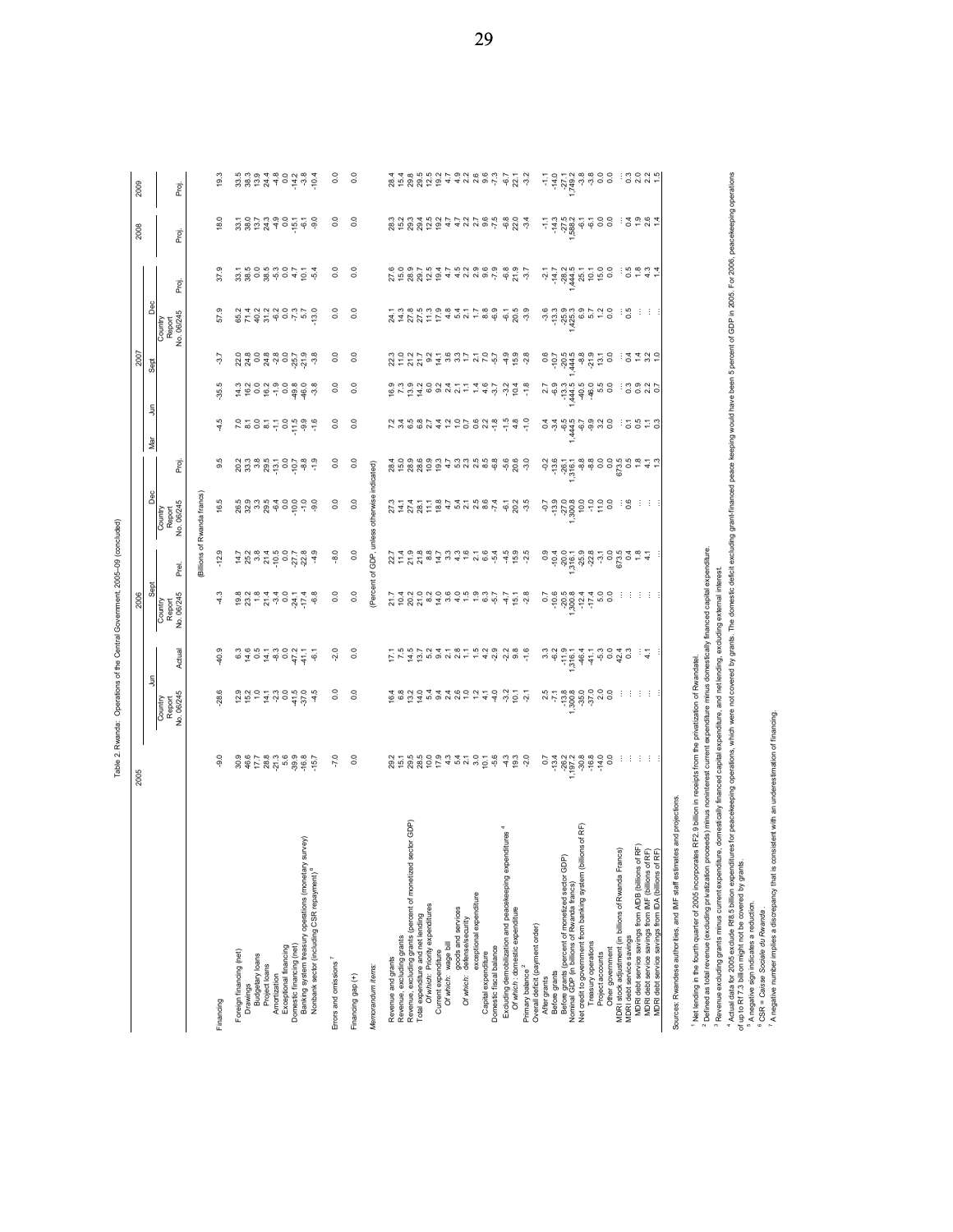|                                                     | 2005                 |                  |                              |                  | 2006                 |                             |                              |                      |                    |          | 2007                 |         |
|-----------------------------------------------------|----------------------|------------------|------------------------------|------------------|----------------------|-----------------------------|------------------------------|----------------------|--------------------|----------|----------------------|---------|
|                                                     |                      | Mar              | Jun                          |                  | Sep                  |                             | Dec                          |                      | Mar                | Jun      | Sept                 | Dec     |
|                                                     | Act <sup>1</sup>     |                  | Country                      |                  | Country              |                             | Country                      |                      |                    |          |                      |         |
|                                                     |                      |                  | Report                       |                  | Report               |                             | Report                       |                      |                    |          |                      |         |
|                                                     |                      | Act <sup>1</sup> | No.<br>$06/245$ <sup>1</sup> | Act <sup>1</sup> | No.<br>06/245        | $Prel.$ <sup>1</sup>        | No.<br>$06/245$ <sup>1</sup> | Proj.                | Proj. <sup>1</sup> | Proj.    | Proj. <sup>1</sup>   | Proj.   |
| Monetary authorities                                |                      |                  |                              |                  |                      | (Billions of Rwanda francs) |                              |                      |                    |          |                      |         |
|                                                     | 185.6                | 225.2            | 221.3                        | 236.6            | 203.7                | 228.0                       | 172.4                        | 200.9                | 208.1              | 244.3    | 206.8                | 179.3   |
| Net foreign assets<br>Foreign assets                | 230.0                | 226.8            | 223.6                        | 240.3            | 206.0                | 231.5                       | 175.7                        | 204.2                | 211.4              | 248.7    | 211.2                | 184.9   |
| Foreign liabilities <sup>2</sup>                    | 44.4                 | 1.6              | 2.3                          | 3.7              | 2.3                  | 3.5                         | 3.3                          | 3.3                  | 3.3                | 4.4      | 4.4                  | 5.6     |
| Net domestic assets                                 | $-121.4$             | $-160.2$         | $-151.3$                     | $-167.0$         | $-132.3$             | $-157.3$                    | $-100.0$                     | $-128.4$             | $-134.1$           | $-164.8$ | $-126.3$             | $-97.4$ |
| Domestic credit                                     | $-96.7$              | $-137.8$         | $-122.4$                     | $-136.1$         | $-103.4$             | $-119.5$                    | $-71.1$                      | $-96.4$              | $-102.1$           | $-132.8$ | $-94.3$              | $-65.4$ |
| Government (net)                                    | $-60.5$              | $-105.3$         | $-99.6$                      | $-98.3$          | $-79.1$              | $-77.1$                     | $-51.1$                      | $-69.9$              | $-76.6$            | $-110.4$ | $-78.7$              | $-44.8$ |
| Claims                                              | 42.1                 | 41.8             | 42.1                         | 41.8             | 42.1                 | 41.8                        | 42.1                         | 42.1                 | 42.1               | 42.1     | 42.1                 | 42.1    |
| Of which: overdraft                                 | ÷                    |                  | ÷.                           | L.               |                      | Ξ.                          | ÷                            |                      | ÷.                 |          |                      |         |
| Deposits (excluding autonomous bodies) <sup>2</sup> | 102.6                | 147.1            | 141.8                        | 140.1            | 121.2                | 118.9                       | 93.2                         | 112.0                | 118.7              | 152.6    | 120.9                | 86.9    |
| Public nongovernment deposits (-)                   | $-0.8$               | $-0.5$           | $-0.8$                       | $-0.5$           | $-0.8$               | $-0.9$                      | $-0.8$                       | $-0.8$               | $-0.9$             | $-0.8$   | $-0.9$               | $-0.8$  |
| Nongovernment credit                                | $-35.3$              | $-32.0$          | $-21.9$                      | $-37.3$          | $-23.5$              | $-41.5$                     | $-19.2$                      | $-25.8$              | $-24.6$            | $-21.6$  | $-14.6$              | $-19.9$ |
| Private sector                                      | 3.4                  | 3.4              | 3.4                          | 3.4              | 3.4                  | 3.5                         | 3.4                          | 3.4                  | 3.5                | 3.4      | 3.5                  | 3.4     |
| Public enterprises                                  | 0.1                  | ÷                | a.                           | ÷                | 0.1                  | $\sim$                      | 0.1                          | 0.1                  | 0.1                | 0.1      | 0.1                  | 0.1     |
| Commercial banks                                    | $-38.9$              | $-35.5$          | $-25.4$                      | $-40.7$          | $-27.0$              | $-45.0$                     | $-22.7$                      | $-29.3$              | $-28.2$            | $-25.2$  | $-18.2$              | $-23.4$ |
|                                                     |                      |                  |                              |                  |                      |                             |                              |                      |                    |          |                      |         |
| Discount window                                     | 1.4                  | 1.3              | 1.4                          | 1.3              | 1.4                  | 1.2                         | 1.4                          | 1.4                  | $-0.6$             | 0.4      | 1.4                  | 1.4     |
| Money market (- = absorption)                       | $-40.2$              | $-36.8$          | $-26.8$                      | $-42.0$          | $-28.4$              | $-46.2$                     | $-24.1$                      | $-30.7$              | $-27.6$            | $-25.6$  | $-19.6$              | $-24.8$ |
| Other items (net; asset +)                          | $-24.7$              | $-22.4$          | $-28.9$                      | $-30.9$          | $-28.9$              | $-37.7$                     | $-28.9$                      | $-32.0$              | $-32.0$            | $-32.0$  | $-32.0$              | $-32.0$ |
| Reserve money <sup>3</sup>                          | 64.2                 | 65.0             | 70.0                         | 69.6             | 71.4                 | 70.7                        | 72.4                         | 72.4                 | 74.0               | 79.5     | 80.5                 | 81.9    |
| Currency in circulation                             | 48.3                 | 45.2             | 50.6                         | 51.2             | 51.0                 | 48.0                        | 52.7                         | 52.7                 | 52.0               | 56.5     | 58.2                 | 58.5    |
| Commercial bank reserves                            | 13.7                 | 17.1             | 16.7                         | 16.1             | 18.2                 | 19.7                        | 17.5                         | 17.5                 | 19.7               | 20.8     | 20.1                 | 21.1    |
| Nonbank deposits                                    | 2.2                  | 2.7              | 2.7                          | 2.2              | 2.2                  | 3.0                         | 2.2                          | 2.2                  | 2.2                | 2.2      | 2.2                  | 2.2     |
| Of which: autonomous public agencies                | $\ddot{\phantom{a}}$ | 0.2              | ÷.                           | 0.3              | $\ddot{\phantom{a}}$ | 0.4                         | $\overline{\phantom{a}}$     | $\ddot{\phantom{1}}$ | $-2.0$             | $-1.0$   | $\ddot{\phantom{a}}$ | $\sim$  |
| Commercial banks                                    |                      |                  |                              |                  |                      |                             |                              |                      |                    |          |                      |         |
| Net foreign assets                                  | 42.1                 | 37.7             | 37.0                         | 42.9             | 37.0                 | 54.0                        | 46.8                         | 42.0                 | 44.0               | 44.0     | 49.0                 | 43.5    |
| Foreign assets                                      | 53.8                 | 50.4             | 49.7                         | 54.8             | 47.0                 | 66.3                        | 56.8                         | 54.0                 | 56.0               | 56.0     | 61.0                 | 55.5    |
| Foreign liabilities                                 | 11.7                 | 12.6             | 12.7                         | 12.0             | 10.0                 | 12.3                        | 10.0                         | 12.0                 | 12.0               | 12.0     | 12.0                 | 12.0    |
| Reserves                                            | 13.7                 | 17.1             | 16.7                         | 16.1             | 18.2                 | 19.7                        | 17.5                         | 17.5                 | 19.7               | 20.8     | 20.1                 | 21.1    |
| <b>NBR</b> deposits                                 | 10.9                 | 12.3             | 15.8                         | 11.9             | 16.4                 | 13.8                        | 14.5                         | 14.5                 | 16.3               | 17.9     | 19.1                 | 16.1    |
| Required reserves                                   | 14.9                 | 15.7             | 15.1                         | 17.2             | 15.9                 | 18.2                        | 16.8                         | 17.4                 | 17.8               | 18.4     | 18.6                 | 19.1    |
| Excess reserves                                     | $-4.0$               | $-3.4$           | 0.7                          | $-5.4$           | 0.5                  | $-4.4$                      | $-2.3$                       | $-3.0$               | $-1.5$             | $-0.5$   | 0.5                  | $-3.0$  |
| Cash in vault                                       | 2.8                  | 4.8              | 4.8                          | 4.2              | 2.8                  | 5.9                         | 3.0                          | 3.0                  | 3.0                | 3.0      | 3.0                  | 5.0     |
| Net credit from NBR (rediscount; liability -)       | 38.9                 | 35.5             | 25.4                         | 40.7             | 27.0                 | 45.0                        | 22.7                         | 29.3                 | 28.2               | 25.2     | 18.2                 | 23.4    |
| Domestic credit                                     | 128.7                | 131.5            | 143.1                        | 138.8            | 150.5                | 145.3                       | 149.9                        | 159.6                | 163.4              | 173.7    | 178.8                | 184.3   |
| Government (net)                                    | $-1.1$               | $-5.6$           | 3.0                          | $-9.7$           | 5.1                  | $-10.4$                     | $-0.5$                       | $-0.5$               | $-0.5$             | $-0.5$   | $-0.5$               | $-0.5$  |
| Credit                                              | 21.1                 | 14.8             | 21.1                         | 12.8             | 21.1                 | 12.8                        | 21.1                         | 21.1                 | 21.1               | 21.1     | 21.1                 | 21.1    |
| Deposits                                            | 22.2                 | 20.4             | 18.1                         | 22.5             | 16.1                 | 23.1                        | 21.6                         | 21.6                 | 21.6               | 21.6     | 21.6                 | 21.6    |
| Public enterprises                                  | 2.1                  | 0.9              | 0.9                          | 2.3              | 2.1                  | 1.4                         | 2.1                          | 2.1                  | 2.1                | 2.1      | 2.1                  | 2.1     |
| Private sector                                      | 127.6                | 136.1            | 139.2                        | 146.2            | 143.3                | 154.3                       | 148.2                        | 158.0                | 161.7              | 172.0    | 177.1                | 182.7   |
| Other items (net; asset +)                          | $-54.3$              | $-48.7$          | $-51.5$                      | $-50.7$          | $-50.2$              | $-56.9$                     | $-48.8$                      | $-52.0$              | $-55.0$            | $-55.0$  | $-55.0$              | $-55.0$ |
| Deposits                                            | 169.1                | 173.1            | 170.7                        | 187.7            | 182.5                | 207.1                       | 188.1                        | 196.4                | 200.3              | 208.6    | 211.0                | 217.4   |
| Private                                             | 136.8                | 143.2            | 138.5                        | 152.8            | 150.2                | 167.4                       | 155.8                        | 164.2                | 168.1              | 176.4    | 178.8                | 185.2   |
| Public (nongovernment)                              | 32.2                 | 29.8             | 32.2                         | 34.9             | 32.2                 | 39.7                        | 32.2                         | 32.2                 | 32.2               | 32.2     | 32.2                 | 32.2    |
|                                                     |                      |                  |                              |                  |                      |                             |                              |                      |                    |          |                      |         |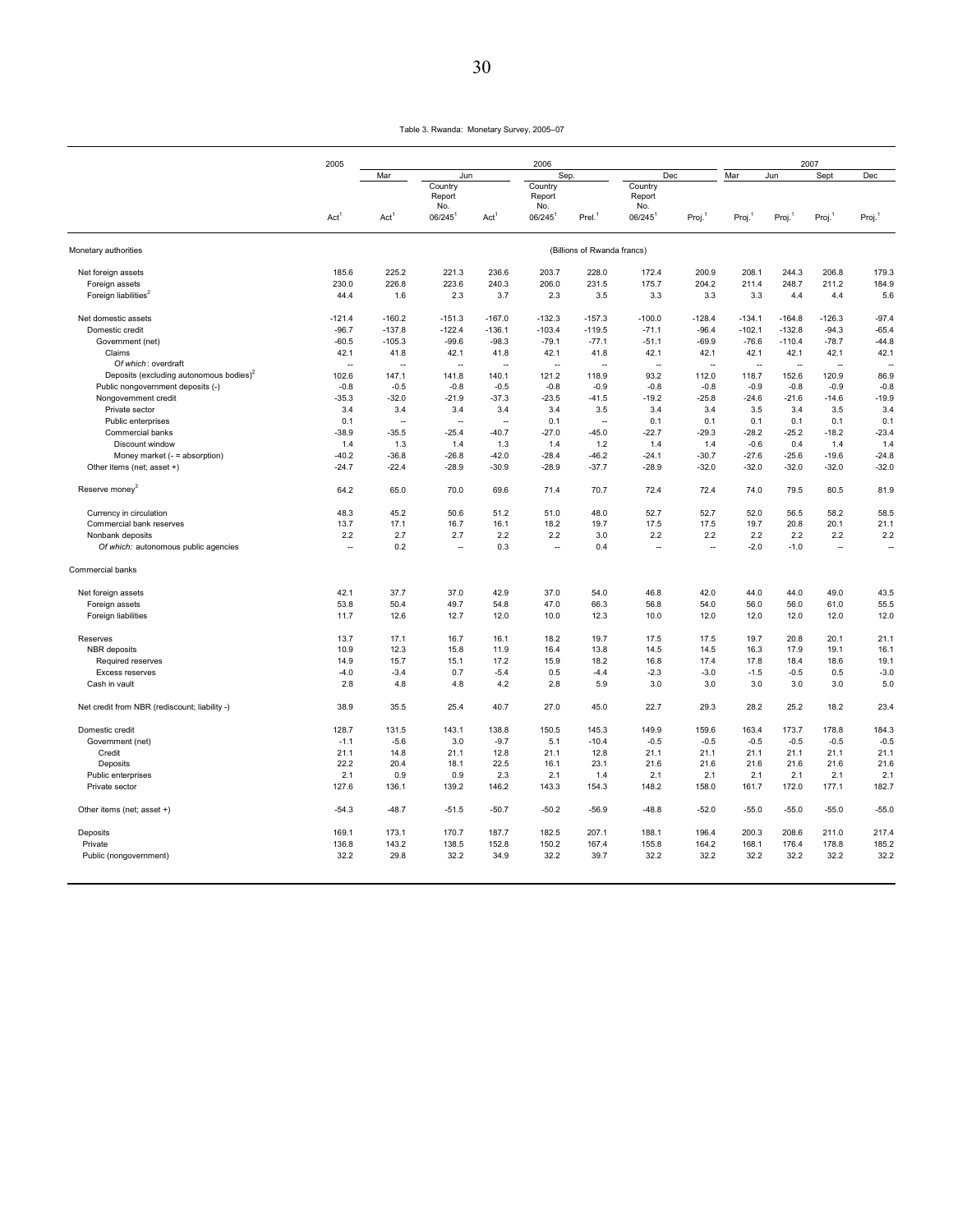|                                                                                                          | 2005                     |                   |                          |                   | 2006                     |                                       |                                                                 |                    |                    |              | 2007               |                    |
|----------------------------------------------------------------------------------------------------------|--------------------------|-------------------|--------------------------|-------------------|--------------------------|---------------------------------------|-----------------------------------------------------------------|--------------------|--------------------|--------------|--------------------|--------------------|
|                                                                                                          |                          | Mar               | Jun                      |                   | Sep.                     |                                       | Dec                                                             |                    | Mar                | Jun          | Sept               | Dec                |
|                                                                                                          |                          |                   | Country<br>Report<br>No. |                   | Country<br>Report<br>No. |                                       | Country<br>Report<br>No.                                        |                    |                    |              |                    |                    |
|                                                                                                          | Act <sup>1</sup>         | Act <sup>1</sup>  | 06/245                   | Act <sup>1</sup>  | 06/245                   | Prel. <sup>1</sup>                    | $06/245$ <sup>1</sup>                                           | Proj. <sup>1</sup> | Proj. <sup>1</sup> | Proj.        | Proj. <sup>1</sup> | Proj. <sup>1</sup> |
| Monetary survey                                                                                          |                          |                   |                          |                   |                          | (Billions of Rwanda francs)           |                                                                 |                    |                    |              |                    |                    |
| Net foreign assets                                                                                       | 227.7                    | 262.9             | 258.3                    | 279.4             | 240.7                    | 282.0                                 | 219.2                                                           | 242.9              | 252.1              | 288.3        | 255.8              | 222.8              |
| Net domestic assets                                                                                      | $-8.2$                   | $-42.0$           | $-34.3$                  | $-38.2$           | $-5.0$                   | $-23.8$                               | 23.8                                                            | 8.5                | 2.4                | $-21.0$      | 15.7               | 55.3               |
| Domestic credit                                                                                          | 70.9                     | 29.1              | 46.2                     | 43.4              | 74.0                     | 70.8                                  | 101.5                                                           | 92.5               | 89.4               | 66.0         | 102.7              | 142.3              |
| Government (net)                                                                                         | $-61.6$                  | $-110.9$          | $-96.6$                  | $-108.0$          | $-74.0$                  | $-87.5$                               | $-51.6$                                                         | $-70.4$            | $-77.1$            | $-110.9$     | $-79.2$            | $-45.3$            |
| Public nongovernment deposits (-)                                                                        | $-0.8$                   | $-0.5$            | $-0.8$                   | $-0.5$            | $-0.8$                   | $-0.9$                                | $-0.8$                                                          | $-0.8$             | $-0.9$             | $-0.8$       | $-0.9$             | $-0.8$             |
| Public enterprises                                                                                       | 2.2                      | 1.0               | 1.0                      | 2.3               | 2.2                      | 1.4                                   | 2.2                                                             | 2.2                | 2.2                | 2.2          | 2.2                | 2.2                |
| Private sector                                                                                           | 131.1                    | 139.5             | 142.6                    | 149.6             | 146.7                    | 157.8                                 | 151.7                                                           | 161.4              | 165.2              | 175.5        | 180.6              | 186.1              |
| Other items (net; asset +)                                                                               | $-79.0$                  | $-71.1$           | $-80.5$                  | $-81.7$           | $-79.0$                  | $-94.6$                               | $-77.7$                                                         | $-84.0$            | $-87.0$            | $-87.0$      | $-87.0$            | $-87.0$            |
| Broad money <sup>4,5</sup>                                                                               | 219.6                    | 221.0             | 224.0                    | 241.2             | 235.7                    | 258.2                                 | 243.1                                                           | 251.4              | 254.5              | 267.3        | 271.5              | 278.1              |
| Currency in circulation                                                                                  | 48.3                     | 45.2              | 50.6                     | 51.2              | 51.0                     | 48.0                                  | 52.7                                                            | 52.7               | 52.0               | 56.5         | 58.2               | 58.5               |
| Deposits                                                                                                 | 171.3                    | 175.8             | 173.4                    | 190.0             | 184.7                    | 210.1                                 | 190.3                                                           | 198.7              | 202.5              | 210.8        | 213.3              | 219.6              |
| Of which: foreign currency deposits                                                                      | 39.4                     | 39.2              | 37.0                     | 41.2              | 37.0                     | 53.1                                  | 42.0                                                            | 40.0               | 35.0               | 36.0         | 37.0               | 41.0               |
|                                                                                                          |                          |                   |                          |                   |                          |                                       | (Annual changes in percent of beginning-of-year of broad money) |                    |                    |              |                    |                    |
| Net foreign assets                                                                                       | 29.3                     | 47.8              | 39.6                     | 49.8              | 33.4                     | 54.0                                  | $-3.9$                                                          | 6.9                | $-4.1$             | 4.5          | $-9.4$             | $-8.0$             |
| Net domestic assets                                                                                      | $-12.1$                  | $-31.7$           | $-27.9$                  | $-30.3$           | $-15.5$                  | $-24.9$                               | 14.6                                                            | 7.6                | 19.3               | 6.5          | 14.7               | 18.6               |
| Domestic credit                                                                                          | $-5.3$                   | $-25.6$           | $-18.7$                  | $-20.0$           | $-8.6$                   | $-10.2$                               | 14.0                                                            | 9.9                | 27.3               | 9.4          | 12.4               | 19.8               |
| Government (net)                                                                                         | $-16.4$                  | $-40.5$           | $-27.4$                  | $-32.9$           | $-19.0$                  | $-25.7$                               | 4.6                                                             | $-4.0$             | 15.3               | $-1.2$       | 3.2                | 10.0               |
| Economy                                                                                                  | 11.2                     | 14.9              | 8.7                      | 12.9              | 10.3                     | 15.4                                  | 9.4                                                             | 13.8               | 12.0               | 10.6         | 9.2                | 9.8                |
| Other items (net; asset +)                                                                               | $-6.9$                   | $-6.1$            | $-9.1$                   | $-10.3$           | $-6.8$                   | $-14.6$                               | 0.6                                                             | $-2.3$             | $-8.0$             | $-2.9$       | 2.3                | $-1.2$             |
| Broad money                                                                                              | 17.2                     | 16.1              | 11.7                     | 19.5              | 17.9                     | 29.1                                  | 10.7                                                            | 14.5               | 15.2               | 11.0         | 5.3                | 10.6               |
|                                                                                                          | (Annual percent changes) |                   |                          |                   |                          |                                       |                                                                 |                    |                    |              |                    |                    |
| Net foreign assets                                                                                       | 31.8                     | 53.9              | 44.4                     | 56.2              | 38.3                     | 62.0                                  | $-3.7$                                                          | 6.7                | $-4.1$             | 3.9          | $-8.7$             | $-8.3$             |
| Net domestic assets                                                                                      | $-156.0$                 | $-377.6$          | $-288.6$                 | $-296.3$          | $-122.1$                 | $-205.1$                              | $-392.1$                                                        | $-204.1$           | $-105.7$           | $-45.1$      | $-165.8$           | 550.9              |
| Domestic credit                                                                                          | $-12.2$                  | $-62.6$           | $-44.8$                  | $-48.1$           | $-18.9$                  | $-22.4$                               | 43.3                                                            | 30.5               | 206.7              | 52.0         | 45.0               | 53.9               |
| Government (net)                                                                                         | 100.0                    | 228.1             | 132.1                    | 159.4             | 105.0                    | 142.1                                 | $-16.3$                                                         | 14.2               | $-30.5$            | 2.7          | $-9.4$             | $-35.7$            |
| Economy                                                                                                  | 18.8                     | 25.4              | 13.9                     | 20.8              | 16.2                     | 24.2                                  | 15.6                                                            | 22.9               | 18.9               | 16.8         | 14.9               | 15.2               |
| Other items (net; asset +)                                                                               | 19.5                     | 21.4              | 29.5                     | 34.3              | 20.9                     | 44.8                                  | $-1.7$                                                          | 6.3                | 22.3               | 8.7          | $-6.5$             | 3.6                |
|                                                                                                          |                          |                   |                          |                   |                          | (Percent, unless otherwise indicated) |                                                                 |                    |                    |              |                    |                    |
| Memorandum items:<br>Currency/broad money ratio                                                          | 22.0                     | 20.5              | 22.6                     | 21.2              | 21.6                     | 18.6                                  | 21.7                                                            | 21.0               | 20.4               | 21.1         | 21.4               | 21.0               |
| Reserve money annual growth                                                                              | 12.3                     | 9.5               | 15.6                     | 14.9              | 17.4                     | 16.2                                  | 12.8                                                            | 12.8               | 13.9               | 14.3         | 13.8               | 13.0               |
| Reserves/deposits                                                                                        | 38.0                     | 37.6              | 41.0                     | 37.1              | 39.1                     | 34.1                                  | 38.5                                                            | 36.9               | 36.9               | 38.1         | 38.2               | 37.7               |
| Money multiplier                                                                                         | 3.4                      | 3.4               | 3.2                      | 3.5               | 3.3                      | 3.7                                   | 3.4                                                             | 3.5                | 3.4                | 3.4          | 3.4                | 3.4                |
| Reserve/deposits                                                                                         | 8.0                      | 8.6               | 11.4                     | 7.8               | 10.9                     | 8.3                                   | 9.3                                                             | 8.8                | 9.7                | 10.2         | 10.7               | 8.7                |
| Currency/deposits                                                                                        | 35.3                     | 31.6              | 36.5                     | 33.5              | 33.9                     | 28.7                                  | 33.8                                                            | 32.1               | 30.9               | 32.0         | 32.6               | 31.6               |
| Velocity of broad money (end of period)                                                                  | 5.5                      |                   | $\ldots$                 | $\cdots$          |                          | $\ldots$                              | 5.4                                                             | 5.2                | 5.2                | 5.2          | 5.2                | 5.2                |
|                                                                                                          | 5.9                      |                   |                          |                   |                          |                                       | 7.9                                                             |                    |                    |              |                    |                    |
| Velocity of broad money (average of period) <sup>o</sup><br>Net open position of the NBR (billion of RF) | 181.2                    | $\cdots$<br>220.6 | $\ldots$<br>218.0        | $\cdots$<br>232.0 | $\ddots$<br>200.4        | $\cdots$<br>222.6                     | 169.0                                                           | 5.4<br>197.7       | 5.4<br>204.9       | 5.4<br>241.1 | 5.4<br>203.6       | 5.4<br>176.0       |
| Net open position of commercial banks (RF billion)                                                       | 7.2                      | 6.2               | 4.8                      | 2.0               | 5.0                      | 5.0                                   | 4.8                                                             | 2.0                | 9.0                | 8.0          | 12.0               | 2.5                |
|                                                                                                          |                          |                   |                          |                   |                          |                                       |                                                                 |                    | 290.9              |              |                    |                    |
| Extended broad money (billion of RF) <sup>7</sup><br>Nominal GDP (RF billion)                            | 250.9<br>1,197.2         | 254.5             | 258.0                    | 283.1             | 269.3                    | 303.3                                 | 277.8<br>1,300.8                                                | 287.3<br>1,316.1   |                    | 305.6        | 310.3              | 317.9<br>1,444.5   |
|                                                                                                          |                          | $\ddots$          | $\ddots$                 |                   | $\ldots$                 | $\ldots$                              |                                                                 |                    | $\cdots$           | $\ddots$     | $\ldots$           |                    |

Source: National Bank of Rwanda (NBR); and IMF staff estimates and projections.

1 Converted at the program exchange rate: for 2005: RF 566.9/US\$; for 2006: RF 553.7/US\$ and RF 549.9/US\$ for 2007.

 $^2$  The IMF's MDRI reduced foreign liabilities at the NBR by RF 42.4 million with a counter entry in government deposits (in January 2006).

 $^3$  The definition of reserve money as performance criterion or structural benchmark differs from the definition in the monetary program in that it excludes the deposits of a defunct

savings bank, import deposits, and dormant accounts. It includes old notes demonetized at the end of 2004 but in circulation until the end of 2005.

The PC and indicative targets refer to the last day of the period.

4 From December 2005 onward, includes *Caisse Hypothecaire du Rwanda* (BHR) deposits (RF 1 billion at end-2005).

<sup>5</sup> End-September 2006 broad money includes RF 8 billion in foreign currency deposits for temporary repatriation of private investment, expected to unwind by December 2006.

<sup>6</sup> Data from 2005 onward revised to reflect corrections to the formula. Country Report 06/245 should have shown 5.6 for 2006.

<sup>7</sup> Broad money plus deposits in the Union de Banques Populaires de Rwanda (UBPR) and Rwanda Development Bank (BRD).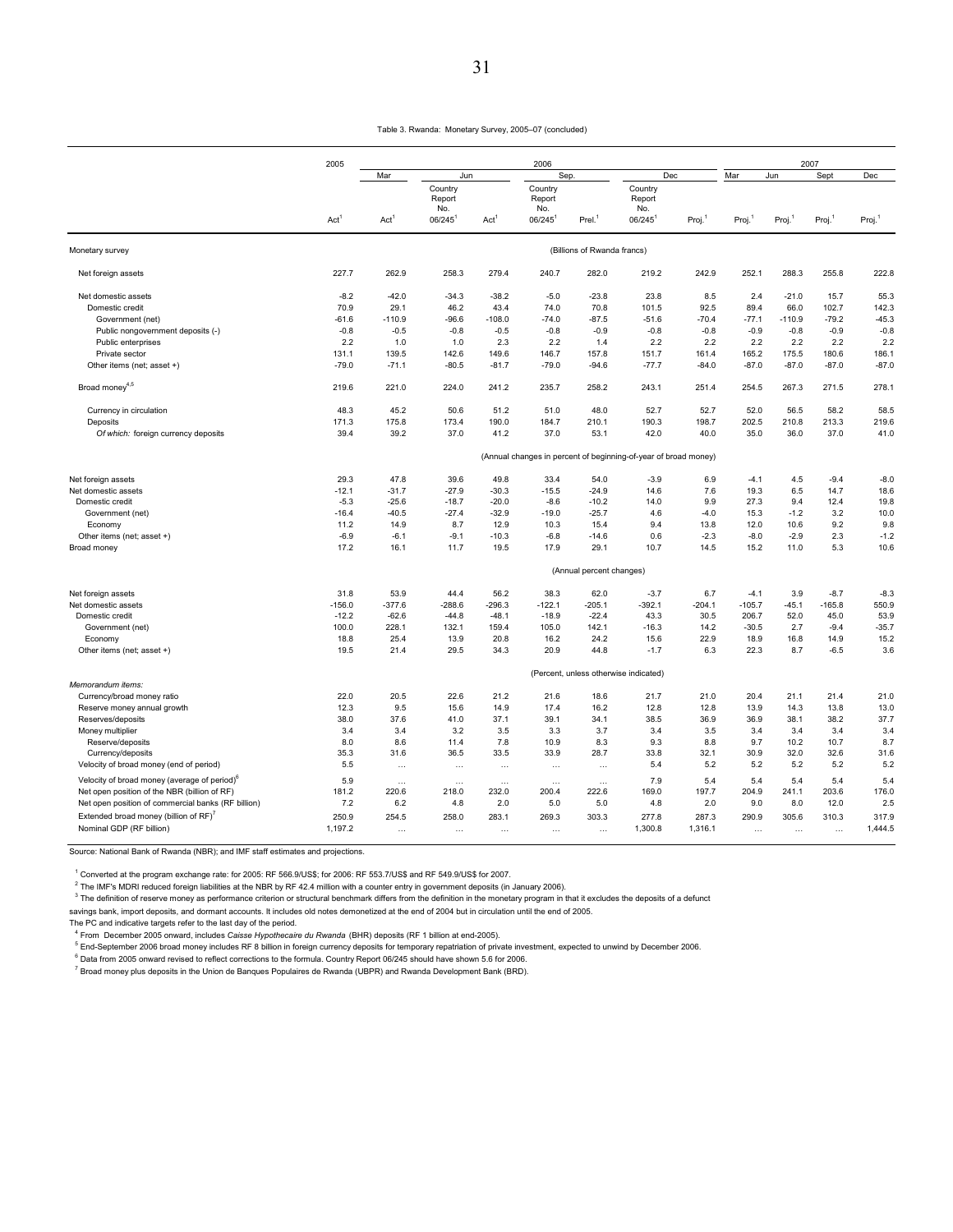Table 4. Rwanda: Balance of Payments, 2003–09 (Millions of U.S. dollars, unless otherwise indicated)

|                                                                                                                                | 2003            | 2004            | 2005            | 2006              |                 | 2007                     |                 | 2008            | 2009            |
|--------------------------------------------------------------------------------------------------------------------------------|-----------------|-----------------|-----------------|-------------------|-----------------|--------------------------|-----------------|-----------------|-----------------|
|                                                                                                                                |                 |                 |                 | Country<br>Report |                 | Country<br>Report<br>No. |                 |                 |                 |
|                                                                                                                                | Act.            | Act.            | Fst.            | No. 06/245        | Proj.           | 06/245                   | Proj.           | Proj.           | Proj.           |
| Exports, f.o.b.                                                                                                                | 63.0            | 97.9            | 125.0           | 131.9             | 142.5           | 136.9                    | 153.4           | 163.3           | 179.2           |
| Of which: coffee                                                                                                               | 15.0            | 31.0            | 38.1            | 49.9              | 54.0            | 53.7                     | 57.6            | 62.7            | 68.5            |
| tea                                                                                                                            | 22.5            | 23.4            | 24.1            | 27.2              | 32.2            | 28.3                     | 38.7            | 42.5            | 50.2            |
| Imports, f.o.b.                                                                                                                | 244.0           | 275.9           | 374.1           | 473.5             | 410.5           | 468.3                    | 515.3           | 541.0           | 584.8           |
| Trade balance                                                                                                                  | $-181.0$        | $-178.0$        | $-249.1$        | $-341.6$          | $-268.0$        | $-331.4$                 | $-361.9$        | $-377.8$        | $-405.6$        |
| Services (net)                                                                                                                 | $-143.4$        | $-156.5$        | $-189.1$        | $-196.9$          | $-182.8$        | $-200.9$                 | $-220.1$        | $-226.7$        | $-233.5$        |
| Income                                                                                                                         | $-30.5$         | $-34.1$         | $-25.0$         | $-17.6$           | $-23.9$         | $-16.2$                  | $-18.3$         | $-127$          | $-16.9$         |
| Of which: interest on public debt                                                                                              | $-10.7$         | $-13.9$         | $-11.0$         | $-4.5$            | $-11.0$         | $-4.9$                   | $-3.4$          | $-3.8$          | $-4.1$          |
| Current transfers (net) <sup>2</sup>                                                                                           | 223.8           | 313.1           | 396.8           | 301.8             | 313.9           | 292.1                    | 374.1           | 415.0           | 444.5           |
| Private                                                                                                                        | 31.3            | 35.1            | 48.3            | 52.5              | 62.5            | 57.0                     | 70.7            | 76.5            | 82.7            |
| Public <sup>3</sup>                                                                                                            | 192.5           | 278.0           | 348.5           | 249.3             | 251.3           | 235.1                    | 303.4           | 338.5           | 361.7           |
| Of which: HIPC grants                                                                                                          | 23.0            | 27.4            | 30.6            | 9.3               | 24.8            | 8.6                      | 8.6             | 7.6             | 7.1             |
| Current account balance (including official transfers)                                                                         | $-131.1$        | $-55.5$         | $-66.5$         | $-254.3$          | $-160.8$        | $-256.4$                 | $-226.1$        | $-202.1$        | $-211.4$        |
| Current account balance (excluding official transfers)                                                                         | $-323.6$        | $-333.5$        | $-414.9$        | $-503.6$          | $-412.1$        | $-491.4$                 | $-529.5$        | $-540.6$        | $-573.2$        |
| Capital account                                                                                                                | 41.1            | 60.6            | 103.2           | 1323.4            | 1323.2          | 103.2                    | 106.3           | 152.0           | 175.3           |
| Capital transfers<br>IMF-MDRI relief                                                                                           | 41.1            | 60.6            | 103.2           | 173.5<br>76.6     | 173.2<br>76.6   | 103.2                    | 106.3           | 152.0           | 175.3           |
| Debt forgiveness (IDA/AfDF-MDRI Relief)                                                                                        |                 |                 |                 | 1150.0            | 1150.0          |                          |                 |                 |                 |
| Financial account                                                                                                              | 20.6            | 59.3            | 74.3            | $-1085.5$         | -1079.9         | 137.1                    | 87.5            | $-10.9$         | 83.4            |
| Direct investment                                                                                                              | 4.7             | 3.6             | 10.6            | 25.0              | 14.0            | 13.0                     | 26.0            | 19.2            | 20.1            |
| Public sector capital                                                                                                          | 7.7             | 72.0            | 48.3            | 48.0              | 44.4            | 116.8                    | 60.9            | 62.5            | 61.8            |
| Long-term borrowing <sup>3</sup>                                                                                               | 39.9            | 109.3           | 83.3            | 59.5              | 68.3            | 127.9                    | 70.8            | 71.7            | 70.8            |
| Principal not yet due rescheduled                                                                                              | 6.7             | 0.0             | 0.0             | 0.0               | 0.0             | 0.0                      | 0.0             | 0.0             | 0.0             |
| Scheduled amortization <sup>4</sup><br>Principal not yet due                                                                   | 32.2<br>6.7     | 37.3<br>0.0     | 35.0<br>0.0     | 11.6<br>0.0       | 23.9<br>0.0     | 11.1<br>0.0              | 9.9<br>0.0      | 9.2<br>0.0      | 9.0<br>0.0      |
| Other capital                                                                                                                  | 8.3             | $-16.2$         | 15.3            | $-1158.5$         | $-1138.3$       | 7.3                      | 0.6             | $-92.6$         | 1.5             |
| IDA/AfDF-relief                                                                                                                |                 |                 |                 | $-1150.0$         | $-1150.0$       |                          |                 |                 |                 |
| Capital and financial account balance                                                                                          | 61.8            | 119.9           | 177.7           | 237.9             | 243.3           | 240.2                    | 193.8           | 141.1           | 258.7           |
| Errors and omissions                                                                                                           | 35.7            | 25.8            | 0.0             | 0.0               | 0.0             | 0.0                      | 0.0             | 0.0             | 0.0             |
| Overall balance                                                                                                                | $-33.6$         | 90.2            | 111.2           | $-16.1$           | 82.5            | $-16.2$                  | $-32.3$         | $-61.0$         | 47.3            |
| Financing                                                                                                                      | 33.6            | $-90.2$         | $-111.3$        | 16.1              | $-82.5$         | 16.2                     | 32.9            | 56.7            | $-51.6$         |
| Change in net foreign assets of NBR (increase -)                                                                               | 27.1            | $-101.4$        | $-111.3$        | 16.1              | $-82.5$         | 16.2                     | 32.9            | 56.7            | $-51.6$         |
| Net credit from the Fund                                                                                                       | $-0.9$          | $-3.6$          | $-8.2$          | $-72.5$           | $-72.5$         | 3.3                      | 3.3             | 3.3             | 1.7             |
| Disbursements/purchases                                                                                                        | 0.8<br>$-1.7$   | 1.7<br>$-5.3$   | 1.7<br>$-9.8$   | 4.1<br>$-76.6$    | 4.1<br>$-76.6$  | 3.3<br>0.0               | 3.3<br>0.0      | 3.3<br>0.0      | 1.7<br>0.0      |
| Repayments/repurchases<br>Change in other gross official reserves (increase -)                                                 | 26.0            | $-96.9$         | $-91.3$         | 88.5              | $-33.8$         | $-6.6$                   | 52.2            | 33.1            | $-55.4$         |
| Change in other foreign liabilities (increase +)                                                                               | 1.9             | $-0.9$          | $-11.9$         | 0.1               | 23.8            | 19.6                     | $-22.5$         | 20.3            | 2.1             |
| Change in arrears (decrease -)                                                                                                 | $-22.6$         | 1.3             | 0.0             | 0.0               | 0.0             | 0.0                      | 0.0             | 0.0             | 0.0             |
| Accumulation                                                                                                                   | 1.3             | 1.3             | 0.0             | 0.0               | 0.0             | 0.0                      | 0.0             | 0.0             | 0.0             |
| Reduction<br><b>Exceptional financing</b>                                                                                      | 23.8<br>29.1    | 0.0<br>10.0     | 0.0<br>0.0      | 0.0<br>0.0        | 0.0<br>0.0      | 0.0<br>0.0               | 0.0<br>0.0      | 0.0<br>0.0      | 0.0<br>0.0      |
| Cancellation                                                                                                                   | 0.6             | 0.6             | 0.0             | 0.0               | 0.0             | 0.0                      | 0.0             | 0.0             | 0.0             |
| Arrears                                                                                                                        | 0.0             | 0.0             | 0.0             | 0.0               | 0.0             | 0.0                      | 0.0             | 0.0             | 0.0             |
| Current debt service                                                                                                           | 0.6             | 0.6             | 0.0             | 0.0               | 0.0             | 0.0                      | 0.0             | 0.0             | 0.0             |
| Rescheduling                                                                                                                   | 28.5            | 9.4             | 0.0             | 0.0               | 0.0             | 0.0                      | 0.0             | 0.0             | 0.0             |
| Stock of arrears<br>Arrears                                                                                                    | 23.1<br>5.5     | 0.0<br>9.4      | 0.0<br>0.0      | 0.0<br>0.0        | 0.0<br>0.0      | 0.0<br>0.0               | 0.0<br>0.0      | 0.0<br>0.0      | 0.0<br>0.0      |
| Financing need                                                                                                                 | 0.0             | 0.0             | 0.0             | 0.0               | 0.0             | 0.0                      | 1.0             | 4.3             | 4.4             |
| Memorandum items:                                                                                                              |                 |                 |                 |                   |                 |                          |                 |                 |                 |
| Current account deficit (Percent of GDP)                                                                                       |                 |                 |                 |                   |                 |                          |                 |                 |                 |
| <b>Excluding official transfers</b>                                                                                            | $-19.2$         | $-18.2$         | $-19.4$         | $-21.4$           | $-16.7$         | $-19.2$                  | $-19.3$         | $-17.7$         | $-16.9$         |
| Including official transfers<br>Gross official reserves                                                                        | $-7.8$<br>217.6 | $-3.0$<br>314.5 | $-3.1$<br>405.8 | $-10.8$<br>317.3  | $-6.5$<br>439.6 | $-10.0$<br>323.9         | $-8.2$<br>387.4 | $-6.6$<br>354.3 | $-6.2$<br>409.7 |
| Gross official reserves (Months of imports of G&S)                                                                             | 5.0             | 5.7             | 6.4             | 4.9               | 6.0             | 4.8                      | 5.1             | 4.4             | 4.5             |
| Overall balance (percent of GDP)                                                                                               | $-2.0$          | 4.9             | 5.2             | $-0.7$            | 3.4             | $-0.6$                   | $-1.2$          | $-2.0$          | 1.4             |
| Total external debt                                                                                                            | 1572.4          | 1685.3          | 1510.0          | 354.0             | 362.7           | 478.4                    | 430.1           | 499.0           | 567.6           |
| Total external debt (percent of GDP)                                                                                           | 93.4            | 91.9            | 70.7            | 15.0              | 14.7            | 18.7                     | 15.7            | 16.3            | 16.8            |
| Debt service ratio after HIPC and MDRI debt relief 7<br>Sources: Rwandese authorities: and IMF staff estimates and projections | 11.1            | 9.6             | 7.2             | 5.0               | 2.7             | 5.0                      | 1.6             | 1.6             | 1.6             |

<sup>1</sup> Including interest due to the Fund.

<sup>2</sup> Current transfers include disbursed budgetary and HIPC grants and humanitarian and technical assistance.

<sup>3</sup> Includes project loans and budgetary loans.

4 Excluding Fund.

<sup>5</sup> Other capital includes long-term private capital, commercial credit, change in the net foreign assets of commercial banks, and unrecorded imports.<br>For 2004, the net outflow is caused by the amortization of a short-term

<sup>6</sup> After rescheduling, including arrears and new debt (the latter includes assumed project and budgetary disbursements for the period 2006-09.

<sup>7</sup> Reflects traditional debt relief from bilateral creditors and MDRI and enhanced HIPC Initiative assistance for both multilateral and bilateral creditors. Also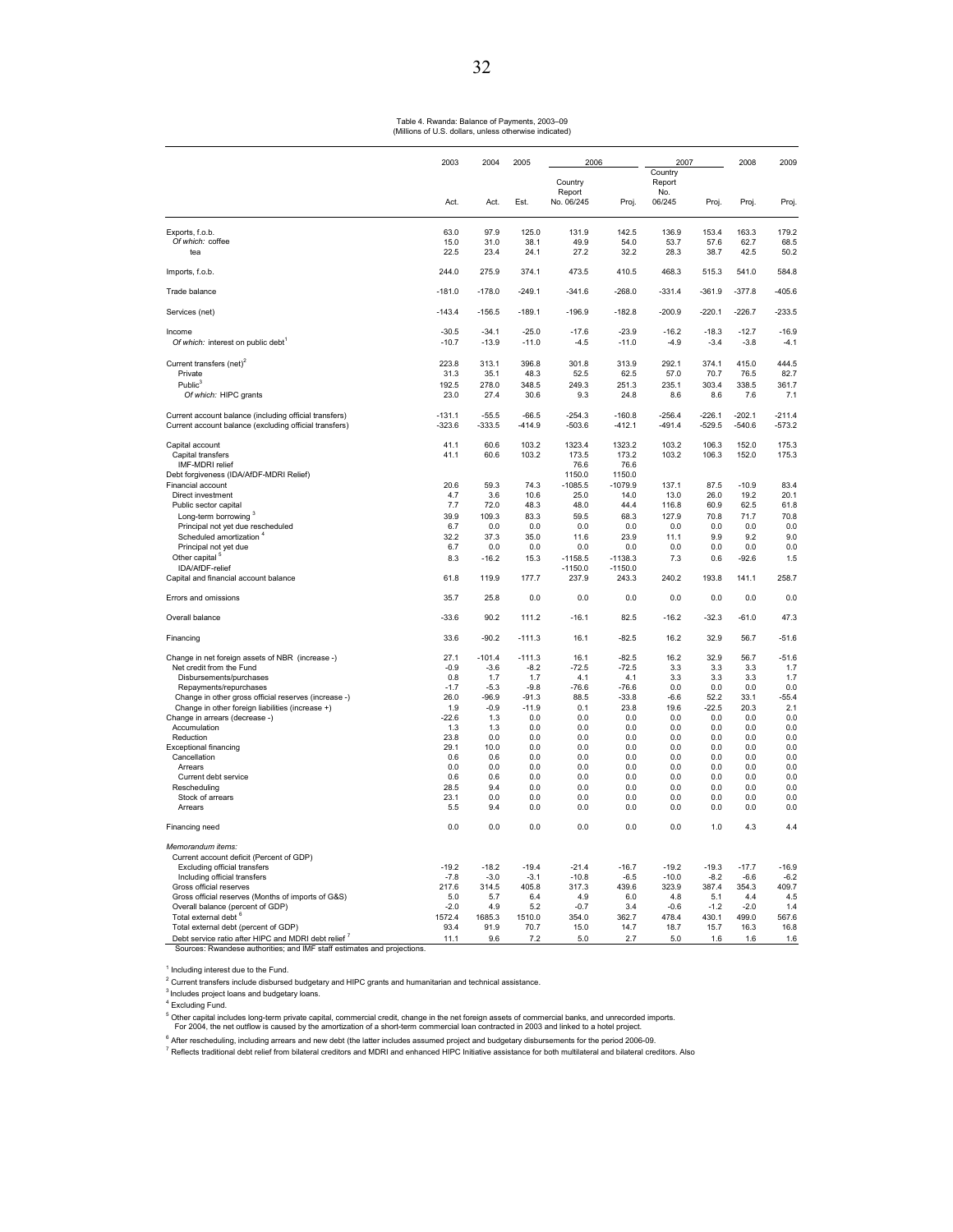|                                                                              | 2003           | 2004           | 2005           | 2006           | 2007           | 2008           | 2009             |
|------------------------------------------------------------------------------|----------------|----------------|----------------|----------------|----------------|----------------|------------------|
| <b>Resource balance</b>                                                      | $-324.4$       | $-334.4$       | $-438.3$       | $-496.7$       | $-616.6$       | $-641.6$       | $-690.2$         |
| Exports goods and nonfactor services<br>Imports goods and nonfactor services | 139.5<br>463.9 | 189.7<br>524.1 | 227.9<br>666.1 | 264.6<br>761.3 | 280.3<br>896.9 | 304.9<br>946.6 | 322.1<br>1,012.3 |
| Noninterest current account                                                  |                |                |                |                |                |                |                  |
| $(excluding official transfers)^T$                                           | $-312.9$       | $-319.8$       | $-403.9$       | $-447.0$       | $-560.7$       | $-566.1$       | $-596.9$         |
| Scheduled interest                                                           | $-10.7$        | $-13.7$        | $-11.0$        | $-11.0$        | $-3.4$         | $-3.7$         | $-4.1$           |
| Capital and financial account <sup>2</sup>                                   | 9.8            | $-24.1$        | $-8.9$         | 1.7            | 26.9           | 32.9           | 44.6             |
| Scheduled amortization                                                       | $-32.2$        | $-37.3$        | $-35.0$        | $-23.9$        | $-9.9$         | $-9.2$         | $-9.0$           |
| Other capital                                                                | 42.0           | 13.2           | 26.2           | 25.6           | 36.8           | 42.1           | 53.6             |
| Of which: IMF-MDRI                                                           |                |                |                |                |                |                |                  |
| Increase in net official reserves (excluding IMF -)                          | 27.9           | $-97.8$        | $-103.1$       | 37.1           | 52.1           | $-28.8$        | $-51.3$          |
| IMF repurchases/repayments                                                   | $-1.7$         | $-5.3$         | $-9.8$         | $-76.6$        | 0.0            | 0.0            | 0.0              |
|                                                                              | 12.9           | $-12.6$        | 26.0           | 25.6           | 36.8           | 42.1           | 53.6             |
| Changes in arrears (decrease $= -$ )                                         | $-22.6$        | 1.3            | 0.0            | 0.0            | 0.0            | 0.0            | 0.0              |
| <b>External financing requirements</b>                                       | $-310.2$       | $-459.5$       | $-536.8$       | $-495.8$       | $-485.0$       | $-565.7$       | $-607.7$         |
| <b>Disbursements: Existing</b>                                               | 274.4          | 449.6          | 536.7          | 495.7          | 485.0          | 565.7          | 607.7            |
| Grants (project and nonproject)                                              | 233.6          | 338.6          | 451.7          | 430.9          | 410.4          | 491.2          | 534.2            |
| Project (Public Investment Program)                                          | 41.1           | 60.6           | 103.2          | 174.7          | 107.1          | 152.6          | 172.5            |
| Nonproject <sup>3</sup>                                                      | 192.5          | 278.0          | 348.5          | 256.3          | 303.3          | 338.5          | 361.7            |
| Loans (project and nonproject)                                               | 39.9           | 109.3          | 83.3           | 60.7           | 71.3           | 71.3           | 71.8             |
| Purchases from IMF                                                           | 0.8            | 1.7            | 1.7            | 4.1            | 3.3            | 3.3            | 1.7              |
| Exceptional financing (signed)                                               | 29.1           | 10.0           | 0.0            | 0.0            | 0.0            | 0.0            | 0.0              |
| Principal not yet due rescheduled <sup>4</sup>                               | 6.7            | 0.0            | 0.0            | 0.0            | 0.0            | 0.0            | 0.0              |
| <b>Available financing</b>                                                   | 310.2          | 459.5          | 536.7          | 495.7          | 485.0          | 565.7          | 607.7            |
| Residual financing gap <sup>5</sup>                                          | 0.0            | 0.0            | 0.0            | 0.0            | 0.0            | 0.0            | 0.0              |

#### Table 5. Rwanda: External Financing Requirement and Sources, 2003–09 (In millions of U.S. dollars, unless otherwise indicated)

Sources: Rwandese authorities; and IMF staff estimates and projections.

 $1$  Excludes budgetary and HIPC grants, and humanitarian and technical assistance.

 $2$  Includes errors and omissions for the past years.

<sup>3</sup> Includes disbursed budgetary grants to the central government (including HIPC grants) and grants in the form of humanitarian and technical assistance.

 $4$  In 2003, reflects the debt rescheduling agreement with the OPEC Fund.

 $<sup>5</sup>$  A negative sign implies a financing gap.</sup>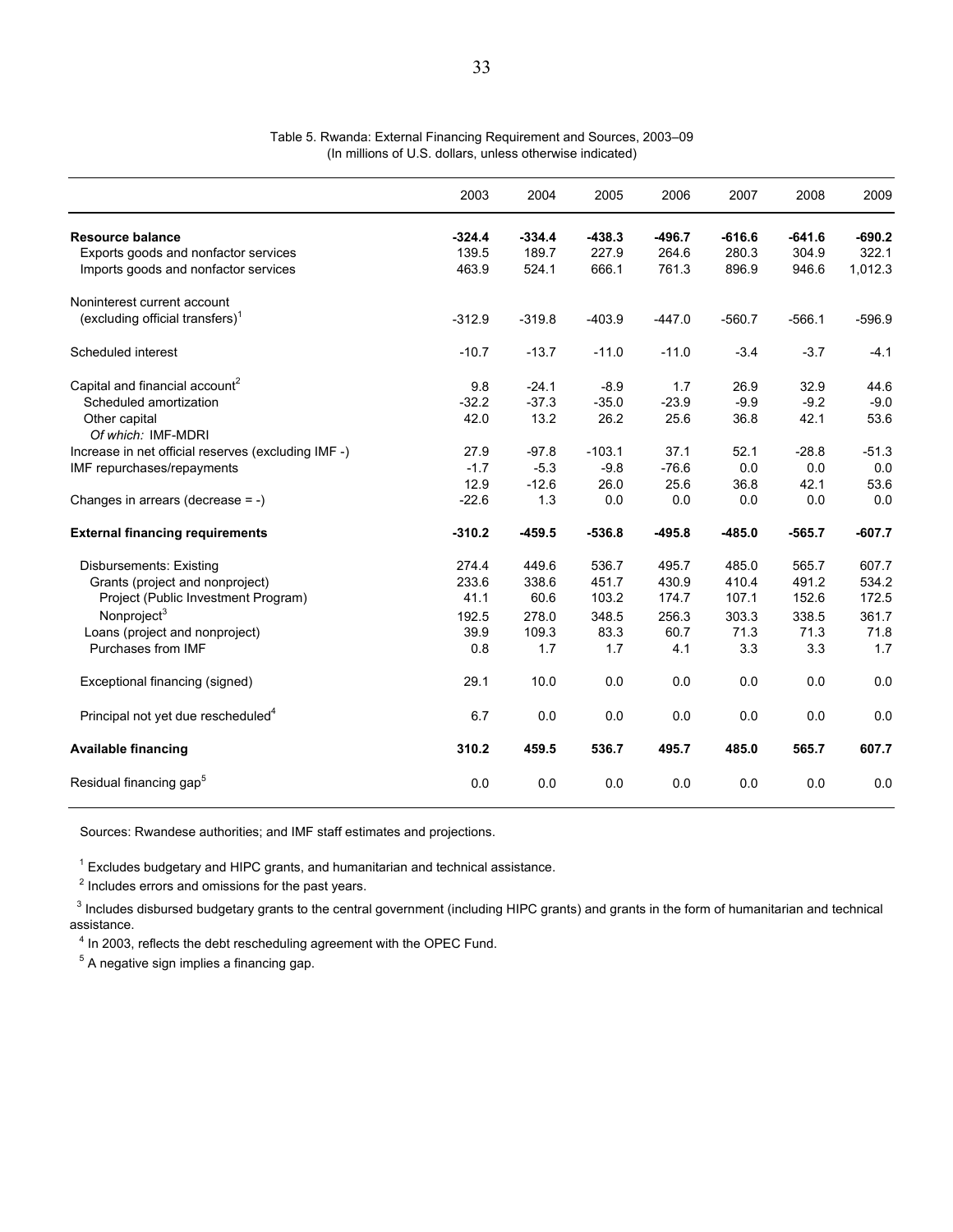| Country<br>Country<br>Report<br>Report<br>Est. No. 06/245<br>No. 06/245<br>Proj.<br>Proj.<br>Proj.<br>Total external debt outstanding <sup>2</sup><br>1,572.4<br>1,685.3<br>1,510.0<br>354.0<br>354.0<br>478.4<br>421.9<br>490.4<br>340.7<br>Multilateral<br>1,388.6<br>1,493.1<br>1,478.1<br>340.7<br>465.9<br>409.5<br>478.7<br>Of which: IDA<br>912.9<br>1,018.7<br>983.0<br>186.6<br>186.6<br>314.5<br>258.0<br>331.3<br><b>IMF</b><br>91.9<br>92.2<br>5.8<br>77.2<br>5.8<br>9.1<br>9.1<br>12.3<br>Bilateral <sup>3</sup><br>183.7<br>189.5<br>31.8<br>13.3<br>12.5<br>13.3<br>12.5<br>11.6 | Proj<br>559.7<br>549.0<br>403.0<br>14.0<br>10.8<br>0.0<br>10.8 |
|-------------------------------------------------------------------------------------------------------------------------------------------------------------------------------------------------------------------------------------------------------------------------------------------------------------------------------------------------------------------------------------------------------------------------------------------------------------------------------------------------------------------------------------------------------------------------------------------------|----------------------------------------------------------------|
|                                                                                                                                                                                                                                                                                                                                                                                                                                                                                                                                                                                                 |                                                                |
|                                                                                                                                                                                                                                                                                                                                                                                                                                                                                                                                                                                                 |                                                                |
|                                                                                                                                                                                                                                                                                                                                                                                                                                                                                                                                                                                                 |                                                                |
|                                                                                                                                                                                                                                                                                                                                                                                                                                                                                                                                                                                                 |                                                                |
|                                                                                                                                                                                                                                                                                                                                                                                                                                                                                                                                                                                                 |                                                                |
|                                                                                                                                                                                                                                                                                                                                                                                                                                                                                                                                                                                                 |                                                                |
| 0.0<br>0.0<br>Paris Club<br>89.0<br>94.9<br>0.0<br>0.0<br>0.0<br>0.0                                                                                                                                                                                                                                                                                                                                                                                                                                                                                                                            |                                                                |
| 13.3<br>Non-Paris Club<br>94.8<br>94.5<br>31.8<br>12.5<br>11.6<br>13.3<br>12.5                                                                                                                                                                                                                                                                                                                                                                                                                                                                                                                  |                                                                |
| Debt service due<br>44.6<br>56.5<br>56.0<br>67.1<br>69.9<br>69.7<br>69.6<br>61.4                                                                                                                                                                                                                                                                                                                                                                                                                                                                                                                | 67.9                                                           |
| 33.9<br>42.6<br>45.0<br>48.7<br>53.6<br>55.7<br>56.3<br>56.1<br>Principal                                                                                                                                                                                                                                                                                                                                                                                                                                                                                                                       | 54.4                                                           |
| 10.7<br>13.9<br>11.0<br>12.7<br>13.5<br>14.2<br>13.4<br>13.5<br>Interest                                                                                                                                                                                                                                                                                                                                                                                                                                                                                                                        | 13.5                                                           |
| Total debt relief <sup>4,5</sup><br>29.1<br>38.2<br>44.6<br>9.3<br>59.9<br>8.6<br>65.3<br>64.6                                                                                                                                                                                                                                                                                                                                                                                                                                                                                                  | 62.4                                                           |
| 23.0<br>28.2<br>56.8<br>59.9<br>59.7<br>Multilateral<br>38.1<br>9.3<br>8.6                                                                                                                                                                                                                                                                                                                                                                                                                                                                                                                      | 58.1                                                           |
| Bilateral <sup>5</sup><br>6.1<br>3.0<br>4.9<br>10.0<br>6.5<br>0.0<br>0.0<br>5.3                                                                                                                                                                                                                                                                                                                                                                                                                                                                                                                 | 4.3                                                            |
| 18.3<br>7.3<br>Debt service after HIPC and MDRI<br>15.5<br>16.8<br>3.9<br>4.9<br>4.5<br>5.0                                                                                                                                                                                                                                                                                                                                                                                                                                                                                                     | 5.5                                                            |
| 12.3<br>10.6<br>11.0<br>3.9<br>4.9<br>1.6<br>1.6<br>4.5<br>Principal                                                                                                                                                                                                                                                                                                                                                                                                                                                                                                                            | 1.5                                                            |
| 5.8<br>2.4<br>2.8<br>2.9<br>3.4<br>Interest<br>3.3<br>7.7<br>2.7                                                                                                                                                                                                                                                                                                                                                                                                                                                                                                                                | 4.0                                                            |
| Memorandum items:                                                                                                                                                                                                                                                                                                                                                                                                                                                                                                                                                                               |                                                                |
| 14.8<br>Total debt (Percent of GDP)<br>93.4<br>91.9<br>70.7<br>15.0<br>18.7<br>15.7<br>16.5                                                                                                                                                                                                                                                                                                                                                                                                                                                                                                     | 17.1                                                           |
| Debt service due                                                                                                                                                                                                                                                                                                                                                                                                                                                                                                                                                                                |                                                                |
| Percent of exports of goods and services<br>32.0<br>29.8<br>24.6<br>24.7<br>26.7<br>25.7<br>25.4<br>23.3                                                                                                                                                                                                                                                                                                                                                                                                                                                                                        | 21.7                                                           |
| Percent of government revenue <sup>6</sup><br>19.6<br>22.1<br>18.6<br>17.3<br>15.4<br>17.4<br>18.5<br>19.1                                                                                                                                                                                                                                                                                                                                                                                                                                                                                      | 13.4                                                           |
| 9.2<br>9.8<br>8.8<br>7.9<br>Percent of government current expenditure and net lend<br>11.1<br>11.8<br>9.3<br>10.0                                                                                                                                                                                                                                                                                                                                                                                                                                                                               | 7.0                                                            |
| Debt service after HIPC and MDRI Initiative                                                                                                                                                                                                                                                                                                                                                                                                                                                                                                                                                     |                                                                |
| Percent of exports of goods and services <sup>5</sup><br>11.1<br>9.7<br>7.2<br>2.7<br>1.6<br>5.0<br>5.0<br>1.6                                                                                                                                                                                                                                                                                                                                                                                                                                                                                  | 1.7                                                            |
| Percent of government revenue <sup>6</sup><br>6.8<br>7.2<br>5.2<br>1.2<br>2.0<br>1.3<br>1.1<br>1.1                                                                                                                                                                                                                                                                                                                                                                                                                                                                                              | 1.1                                                            |
| Percent of government current expenditure and net lend<br>3.9<br>3.8<br>2.8<br>1.1<br>0.7<br>0.6<br>0.6<br>0.6                                                                                                                                                                                                                                                                                                                                                                                                                                                                                  | 0.6                                                            |
| Net present value (NPV) of debt (US\$ million) <sup>7</sup><br>398.4<br>452.3<br>162.7<br>162.8<br>239.8<br>283.1<br>225.3<br>200.4                                                                                                                                                                                                                                                                                                                                                                                                                                                             | 279.5                                                          |
| NPV of debt-to-exports ratio <sup>7</sup><br>65.6<br>82.9<br>73.7<br>81.1<br>285.6<br>239.4<br>149.8<br>61.5                                                                                                                                                                                                                                                                                                                                                                                                                                                                                    | 89.6                                                           |

Table 6. Rwanda: External Public Debt and Debt Service, 2003-09<sup>1</sup> (Millions of U.S. dollars, unless otherwise indicated; end of period)

Sources: Rwandese authorities; and IMF staff estimates and projections.

<sup>1</sup> Based on WEO exchange rate projections for 2006-09.

<sup>2</sup> After rescheduling, including arrears and new debt (the latter includes assumed project and budgetary disbursements for the period 2006-09).

 $3$  All Paris Club debt is precut off-date debt. Assumes full delivery of assistance under the Enhanced HIPC Initiative by all creditors.

<sup>4</sup> Reflects traditional debt relief from bilateral creditors and MDRI and enhanced HIPC Initiative assistance for both multilateral and bilateral creditors. Also includes additional bilateral debt relief delivered at the completion point.

<sup>5</sup> Projections for 2006 and 2007 reflect corrections made to spreadsheet errors presented in Country Report 06/245.

<sup>6</sup> Excluding grants.

 $^7$  Based on completion point LIC DSA in 2003-04; 2005 onward is based on current DSA with topping up in 2005 and MDRI in 2006.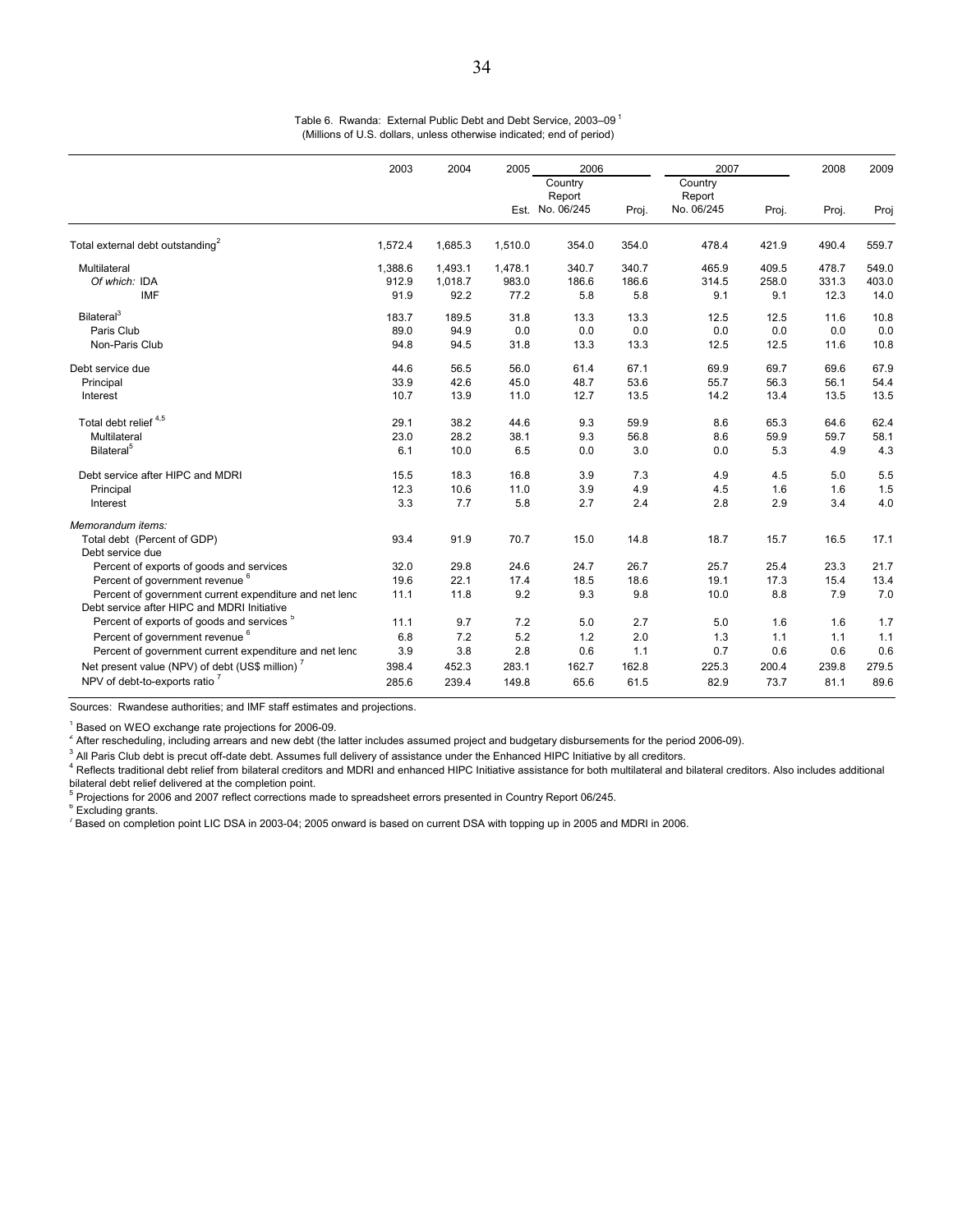| Public expenditure management                                                                                                                                                                                                                                                                                                                                                                                                                                                                                                                                                                                                                                                                                                                                                                                                                                                                                                                                                                                                                                                                                                                                |                    |                          | <b>Status</b>                              |
|--------------------------------------------------------------------------------------------------------------------------------------------------------------------------------------------------------------------------------------------------------------------------------------------------------------------------------------------------------------------------------------------------------------------------------------------------------------------------------------------------------------------------------------------------------------------------------------------------------------------------------------------------------------------------------------------------------------------------------------------------------------------------------------------------------------------------------------------------------------------------------------------------------------------------------------------------------------------------------------------------------------------------------------------------------------------------------------------------------------------------------------------------------------|--------------------|--------------------------|--------------------------------------------|
| Issue draft accounting instructions, forms, and<br>procedures for budget users.                                                                                                                                                                                                                                                                                                                                                                                                                                                                                                                                                                                                                                                                                                                                                                                                                                                                                                                                                                                                                                                                              | December 31, 2006  | <b>Benchmark</b>         |                                            |
| Issue guidelines on doing bank reconciliations and<br>accounting for line ministries, provinces,<br>autonomous agencies, and extrabudgetary funds.                                                                                                                                                                                                                                                                                                                                                                                                                                                                                                                                                                                                                                                                                                                                                                                                                                                                                                                                                                                                           | October 31, 2006   | <b>Benchmark</b>         | Met.                                       |
| Issuing the first report of a monitoring system of<br>project accounts. The report will show (1) the in-<br>and outflows (the latter broken down into foreign<br>exchange and domestic spending) on a quarterly<br>basis of project accounts at the NBR listed in<br>paragraph 42 of the TMU for January-March 2006<br>and April-June 2006; and (2) rolling spending plans<br>for the accounts on a quarterly basis, broken down<br>into foreign exchange and domestic spending for<br>July 2006-June 2007.                                                                                                                                                                                                                                                                                                                                                                                                                                                                                                                                                                                                                                                  | August 31, 2006    | Performance<br>Criterion | Not met.<br>Implemented as<br>prior action |
| Governance                                                                                                                                                                                                                                                                                                                                                                                                                                                                                                                                                                                                                                                                                                                                                                                                                                                                                                                                                                                                                                                                                                                                                   |                    |                          |                                            |
| Reconcile the databases maintained by the Ministry<br>of Finance and the National Bank of Rwanda of the<br>debt service payments as of end-June 2006.                                                                                                                                                                                                                                                                                                                                                                                                                                                                                                                                                                                                                                                                                                                                                                                                                                                                                                                                                                                                        | September 30, 2006 | <b>Benchmark</b>         | Met.                                       |
| Cabinet to approve draft laws on establishing a<br>commercial registration agency and on intellectual<br>property.                                                                                                                                                                                                                                                                                                                                                                                                                                                                                                                                                                                                                                                                                                                                                                                                                                                                                                                                                                                                                                           | October 31, 2006   | <b>Benchmark</b>         | Met.                                       |
| <b>Financial sector</b>                                                                                                                                                                                                                                                                                                                                                                                                                                                                                                                                                                                                                                                                                                                                                                                                                                                                                                                                                                                                                                                                                                                                      |                    |                          |                                            |
| Submit to Parliament amendments to the banking<br>law to bring the legal framework for banking<br>supervision more in line with international best<br>practice (Basel Core Principles). The amendments<br>to the banking law shall, as a minimum, and<br>consistent with the Aide-Memoire entitled "Revision<br>of Legal Framework for Banking Supervision -<br>Amendments to Central Bank and Banking Law"<br>dated December 2005: (i) provide limits on large<br>exposures and connected lending, i.e., by<br>eliminating carve-outs for mortgage collateral, and<br>prudential safeguards against connected lending;<br>(ii) grant NBR power to approve and refuse the<br>acquisitions of significant ownership holdings and<br>powers to enforce refusal decisions in cases of non-<br>compliance; (iii) provide NBR with powers to<br>regulate banks' corporate governance; (iv) provide<br>NBR with a set of specific corrective measures<br>against unsound banking practices; and (v) provide<br>a framework for NBR to impose reorganization and<br>liquidation measures on banks, whereby the role of<br>the special commissioner is strengthened. | September 30, 2006 | Performance<br>Criterion | Met.                                       |
| Civil service reform                                                                                                                                                                                                                                                                                                                                                                                                                                                                                                                                                                                                                                                                                                                                                                                                                                                                                                                                                                                                                                                                                                                                         |                    |                          |                                            |
| Undertake a comprehensive review of the wage<br>structure of the public sector, including fringe<br>benefits and wages included in transfers to local<br>governments.                                                                                                                                                                                                                                                                                                                                                                                                                                                                                                                                                                                                                                                                                                                                                                                                                                                                                                                                                                                        | December 31, 2006  | <b>Benchmark</b>         |                                            |
| <b>Agricultural sector</b>                                                                                                                                                                                                                                                                                                                                                                                                                                                                                                                                                                                                                                                                                                                                                                                                                                                                                                                                                                                                                                                                                                                                   |                    |                          |                                            |
| Adopt and publish a national fertilizer distribution<br>strategy.                                                                                                                                                                                                                                                                                                                                                                                                                                                                                                                                                                                                                                                                                                                                                                                                                                                                                                                                                                                                                                                                                            | February 28, 2007  | <b>Benchmark</b>         |                                            |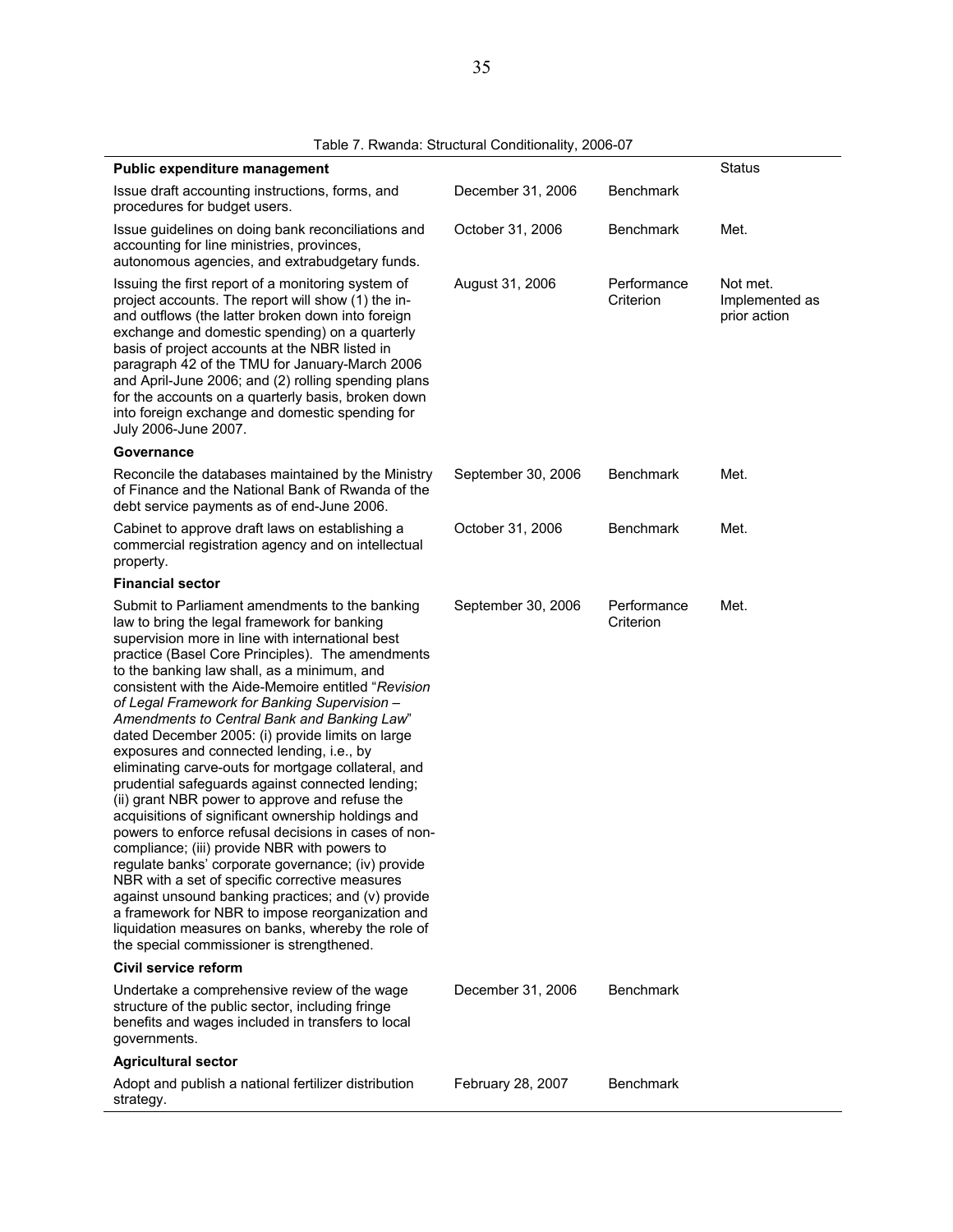#### Table 8. Rwanda Financial Soundness Indicators for the Banking Sector, 2000–05 (In percent, at year's end, unless otherwise indicated)

|                                                                  | 2000   | 2001 | 2002     | 2003   | 2004  | 2005 |
|------------------------------------------------------------------|--------|------|----------|--------|-------|------|
| Capital Adequacy                                                 |        |      |          |        |       |      |
| Regulatory capital to risk-weighted assets                       | 14.2   | 16.6 | 12.5     | 14.6   | 18.3  | 14.7 |
| Percentage of banks greater or equal to 10 percent               | 81.8   | 72.7 | 72.7     | 63.6   | 100.0 | 83.3 |
| Percentage of banks below 10 and above 6 percent minimum         | 0.0    | 9.1  | 0.0      | 18.2   | 0.0   | 0.0  |
| Percentage of banks below 6 percent minimum                      | 18.2   | 18.2 | 27.3     | 18.2   | 0.0   | 16.7 |
| Capital (net worth) to assets                                    | 18.1   | 20.0 | 15.1     | 18.0   | 11.7  | 9.1  |
| Asset quality                                                    |        |      |          |        |       |      |
| Foreign exchange loans to total loans                            | 0.1    | 0.0  | 0.1      | 0.0    | 0.3   | 0.0  |
| Past-due loans to gross loans                                    |        |      |          |        |       |      |
| Nonperforming loans to total loans                               | 53.1   | 74.1 | 57.0     | 52.0   | 27.0  | 27.2 |
| Watch-listed loans                                               | n.a    | n.a  | n.a      | n.a    | n.a   | 13.3 |
| Provision as percent of past-due loans                           | n.a    | n a  | n.a      | n.a    | n.a   | 56.7 |
| Earnings and profitability                                       |        |      |          |        |       |      |
| Net profit (before tax)/net income                               |        |      |          |        |       |      |
| Return on assets                                                 | 1.5    | 0.4  | $-5.0$   | 1.4    | 2.2   | 1.5  |
| Return on equity                                                 | 23.9   | 5.1  | $-125.3$ | 31.1   | 21.6  | 16.5 |
| Expense/income                                                   | 72.8   | 90.1 | 141.1    | 75.5   | 73.1  | 71.0 |
| Interest rate spread (deposit money banks) <sup>1</sup>          |        |      |          |        |       |      |
| Lending rates minus demand deposit rates                         | n.a    | n a  | n.a      | n.a    | n.a   | n.a  |
| Lending rates minus saving deposit rates                         | n.a    | n.a  | 7.6      | 7.6    | 7.1   | 8.1  |
| Liquidity                                                        |        |      |          |        |       |      |
| Liquid assets/total assets                                       | 6.1    | 6.0  | 9.4      | 11.1   | 16.2  | 35.0 |
| Liquid assets/short term liabilities                             | n.a    | n.a  | n.a      | n.a    | n.a   | 59.0 |
| Loan/deposits                                                    | n.a    | n.a  | n.a      | n.a    | n.a   | 74.0 |
| Foreign exchange liabilities/total liabilities                   | 30.3   | 23.9 | 23.4     | 27.5   | 24.3  | 27.5 |
| Sensitivity to market risk                                       |        |      |          |        |       |      |
| Net foreign exchange assets (liabilities) to shareholders' funds | $-5.3$ | 3.6  | 2.3      | $-4.5$ | 6.1   | 7.0  |

Sources: National Bank of Rwanda and staff calculations.

 $1$  There is a predominance of noninterest bearing demand deposits.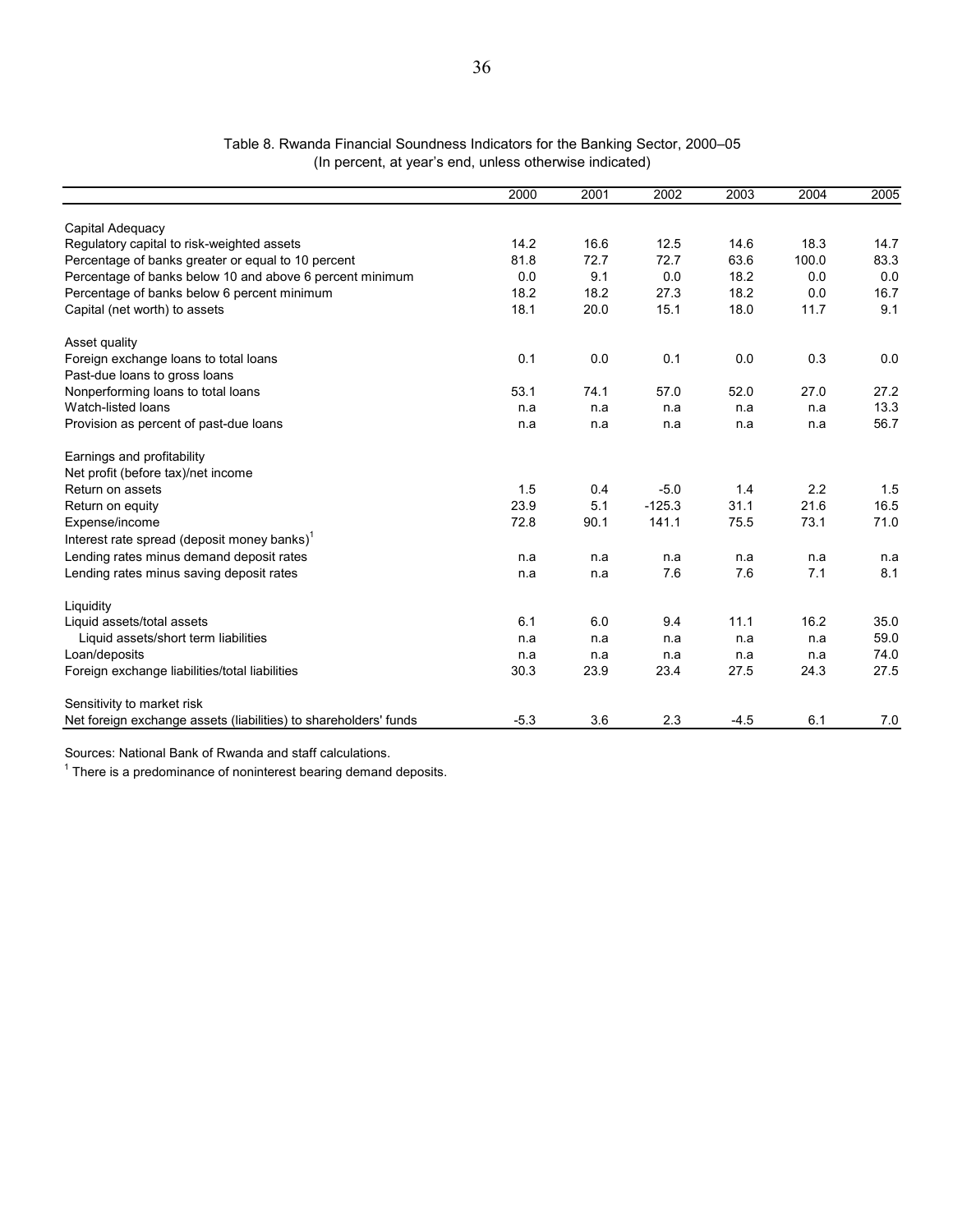### **APPENDIX I—RWANDA: LETTER OF INTENT**

Kigali, January 10, 2007

Mr. Rodrigo de Rato y Figaredo Managing Director International Monetary Fund Washington, D.C. 20431 U.S.A.

Dear Mr. de Rato:

1. The Government of Rwanda is implementing a financial and economic program supported under the Fund's Poverty Reduction and Growth Facility (PRGF), which was approved by the Executive Board on June 5, 2006. We hereby transmit the Memorandum of Economic and Financial Policies (MEFP), which reviews recent economic developments and progress in the implementation of our program in the first half of 2006; and sets out policies the Government intends to pursue in the remainder of 2006 and 2007.

2. Program implementation under the PRGF arrangement has been broadly on track. All quantitative performance criteria and indicative targets for end-June 2006 were met with the exception of the performance criterion (PC) on priority spending. The latter was affected by technical difficulties in the Lake Kivu methane gas project for electricity generation, which resulted in a spending delay. With these difficulties now resolved, about half of the spending was effected in September and the other half will be effected in December. With an acceleration in other priority spending, the end-September target on priority spending was met and we also expect to meet the end-December target. On the structural front, the end-September 2006 PC on the submission to parliament of amendments to the banking law was met. However, issuing the first quarterly report of a monitoring system of project accounts, an end-August 2006 PC, was delayed. It was implemented on January 9 as a prior action. As the nonobservance of both performance criteria was of a temporary nature, we are requesting waivers for the nonobservance of the quantitative PC on priority spending and the structural PC on the issuance of the report on the monitoring of project accounts.

3. In support of our policies described in the MEFP, the Government of Rwanda requests the completion of the first review under the PRGF arrangement and the disbursement of the second loan of SDR 1.14 million.

4. The Government of Rwanda believes that the policies set forth in the attached MEFP are adequate to achieve the objectives of its program, but it will take any further measures that may become appropriate for this purpose. The Government of Rwanda will consult with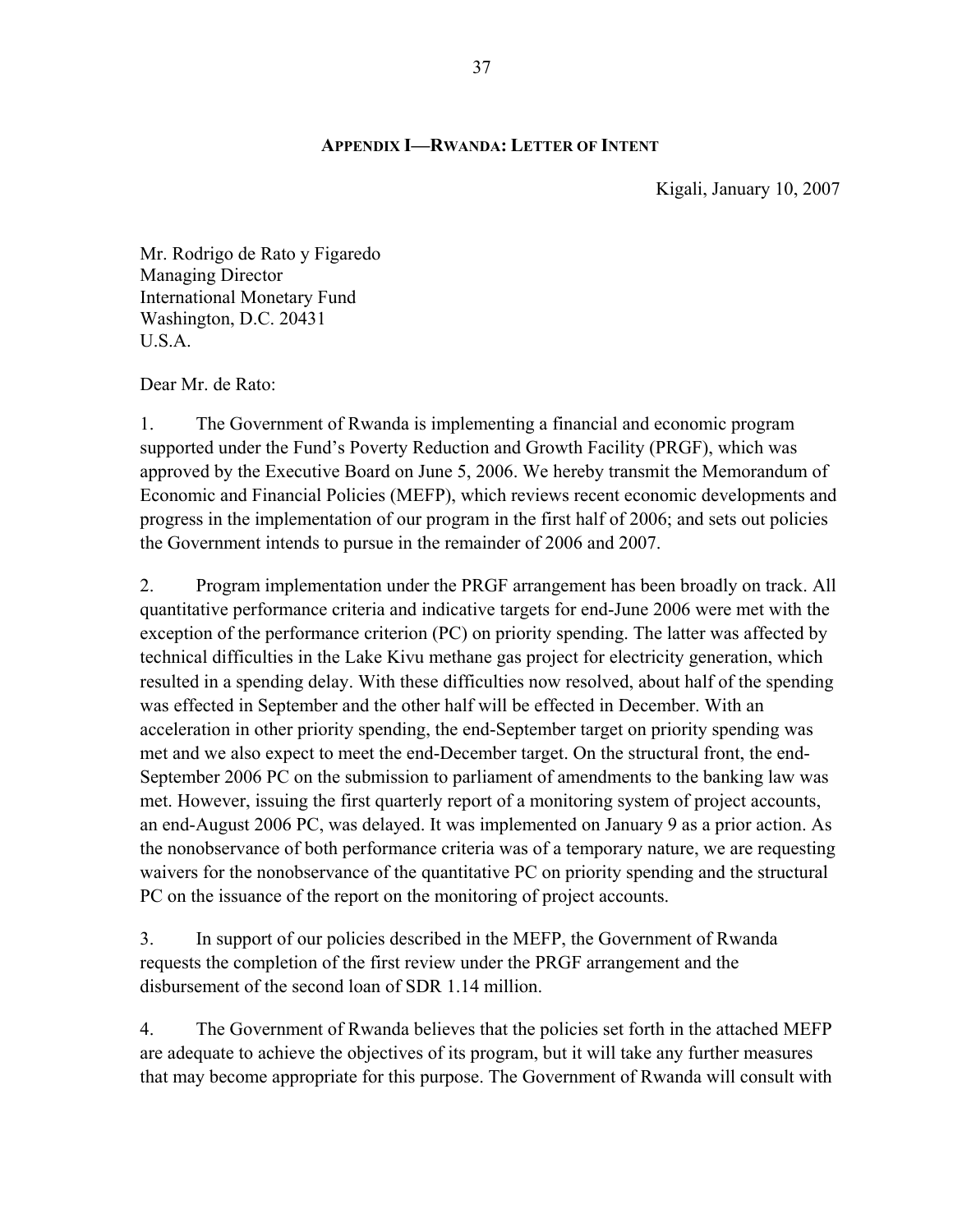the Fund on the adoption of these measures and in advance of revisions to the policies contained in the MEFP, in accordance with the Fund's policies on such consultations.

5. The Government of Rwanda authorizes the publication and distribution of this letter and MEFP together with the related staff report.

Sincerely yours,

 $\frac{1}{s}$  / s / François Kanimba James Musoni National Bank of Rwanda Economic Planning

Governor Minister of Finance and

Attachments: Memorandum of Economic and Financial Policies Technical Memorandum of Understanding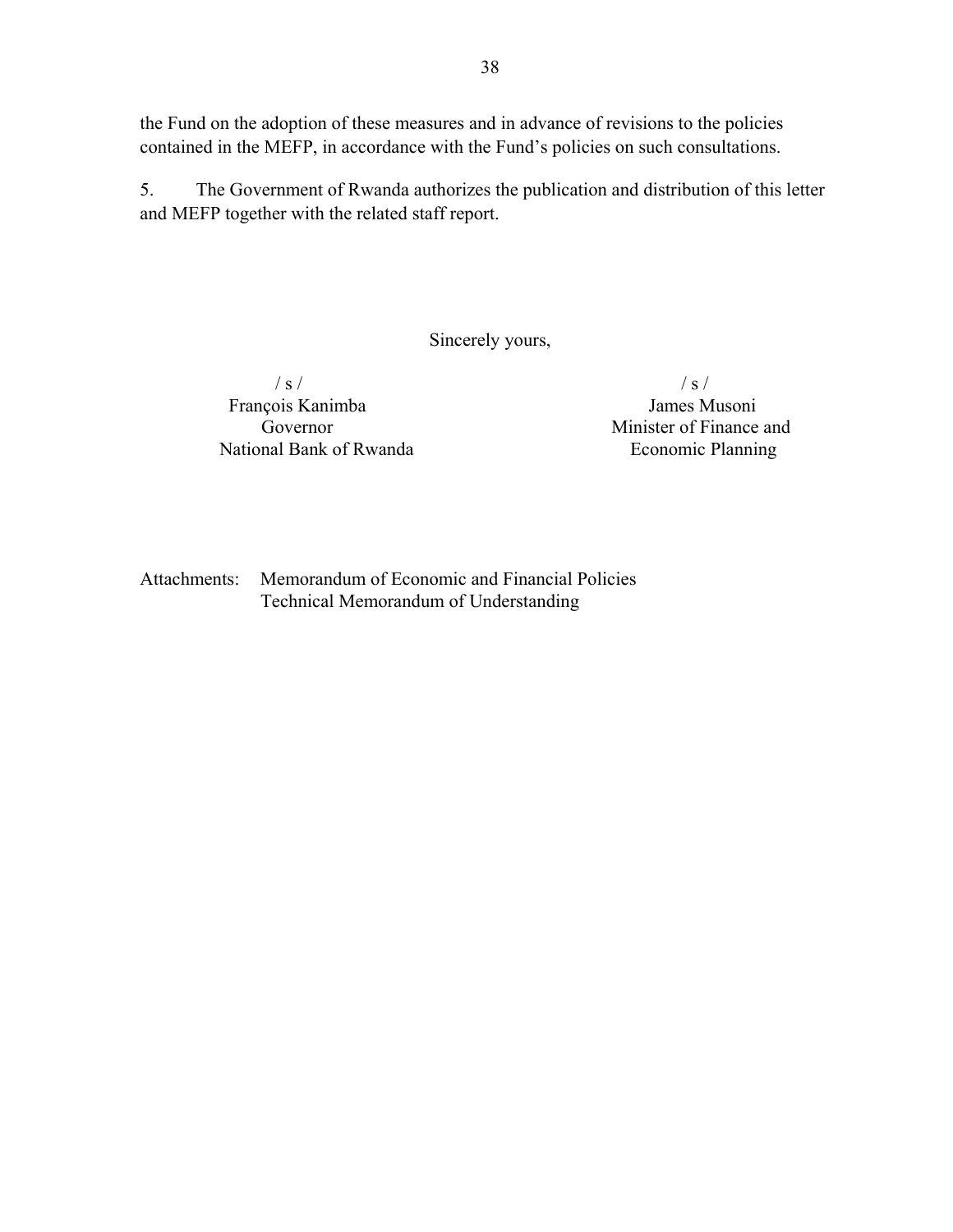#### **APPENDIX I—ATTACHMENT I RWANDA: MEMORANDUM OF ECONOMICS AND FINANCIAL POLICIES** (January 10, 2007)

1. **Rwanda's medium-term economic program is supported by an arrangement under the Poverty Reduction and Growth Facility over 2006-2009.** We are committed to reducing poverty through preserving macroeconomic stability, boosting economic growth, and implementing policies targeted at improving the livelihood of the poor. This memorandum is consistent with the goals established in the Poverty Reduction and Strategy Paper and three annual progress reports. The memorandum reviews the recent performance under the program and describes the policies and targets for the remainder of 2006 and 2007.

### **I. RECENT ECONOMIC DEVELOPMENTS**

2. **Growth remains strong, but inflation has been rising.** GDP growth is expected to exceed 4 percent in 2006, owing to buoyant activity in manufacturing as well as the services and financial sectors, which are offsetting a decline in agricultural production. 12-month endof-period inflation has increased to 11 percent in November, owing mostly to increased food and energy prices, but annual average inflation in November was at 8.3 percent.

### 3. **The fiscal program has remained broadly on track through September 2006.**

- Fiscal policy in the first half of 2006 was tighter than programmed because of strong revenue. Revenue over performed by about ¾ percent of GDP, reflecting mostly an increase in payroll-related taxes due to a widening of the tax net and a broadening of the tax base to fringe benefits. With overall spending broadly in line with the program, the end-June targets on the domestic deficit was met by a wide margin.<sup>1</sup> However, technical delays in the Lake Kivu project led a postponement of the spending, and thus end-June priority spending was below its target by 0.1 percent of  $GDP<sup>2</sup>$
- Preliminary data for September point to continuing revenue buoyancy. Thus, despite some unforeseen outlays, the September target on the domestic deficit was met (as were the ones on priority spending and arrears clearance). The end-September target on the net credit to government was met by a small margin. However, a discrepancy of about Rf 10 billion with revenue and expenditure data indicate that this reflected that expenditure released to budgetary agencies was not yet effected.

<sup>1</sup> <sup>1</sup> Also the end-June target on domestic arrears clearance was met.

 $2$  Without this delay, the end-June target would have been met.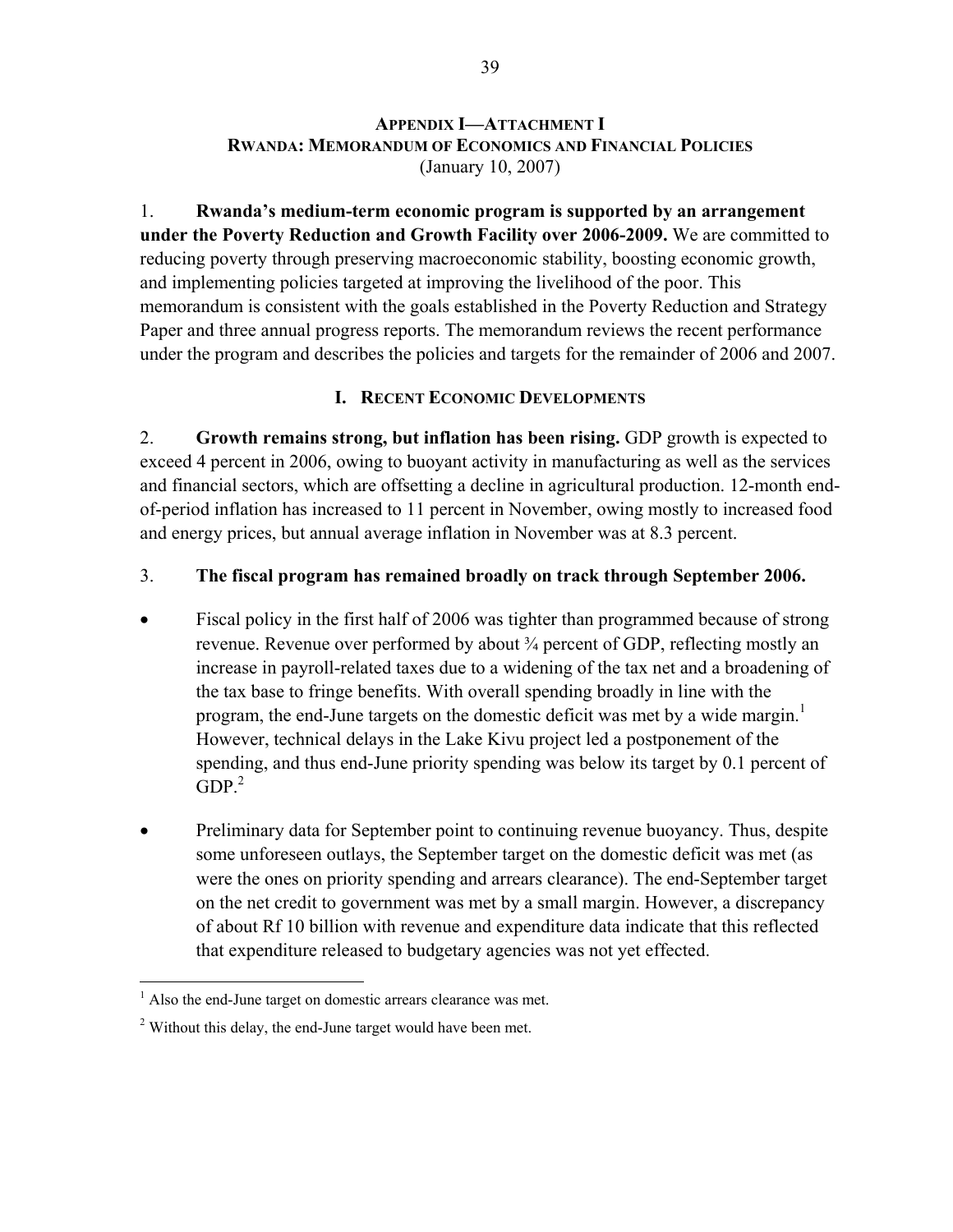### 4. **While the reserve money targets for end-June and end-September 2006 were met, monetary management was rendered difficult because of**:

- *A larger-than-programmed domestic spending component of the budget*. The National Bank of Rwanda (NBR) could not step up the sales of foreign exchange sufficiently to keep reserve money within the program limits and thus had to resort to sterilization using domestic instruments. As a result, consolidated domestic debt stayed broadly at its end-2005 level (instead of being reduced as envisaged under the program) and net international reserves exceeded both the end-June and end-September targets.
- A *large increase in broad money*, owing mostly to an increase in private sector credit.<sup>3</sup> Credit increased by 26 percent (year-on year) in September, pushing broad money well beyond the indicative target (by 8 percent).

5. **The external current account is expected to be tighter than programmed.** This reflects mostly lower-than-programmed government imports during January-September, and the NBR's increased sterilization of government spending through domestic instruments. Exports are projected to slightly exceed projections, due to higher volumes in coffee and tea. The nominal exchange rate depreciated by 1.5 percent during January-September, while there was a 5 percent appreciation in the real effective exchange rate .

# 6. **Substantial progress has been made on the structural front.**

- To bring *banking supervision* in line with international best practice, amendments to the banking law were submitted to Parliament in September (performance criterion). Moreover, in June 2006, the NBR closed 9 mismanaged Microfinance Institutions (MFIs), which had experienced significant deposit withdrawals. To help stabilize the situation and avoid contagion, we reimbursed deposit holders for half of their net deposits (about 0.1 percent of GDP) and appointed the Union des Banques Populaires (UBPR) to administer the recovery of outstanding loans.
- To enhance *public financial management,* guidelines for undertaking bank reconciliations and accounting for government agencies were issued in mid-2006 (end-October benchmark). To improve the monitoring of project accounts (end-August performance criterion), the backward-looking part on historical quarterly disbursements and expenditures was completed on time, while the forward-looking part on quarterly projections for January-December 2007 was implemented in

<sup>&</sup>lt;u>.</u>  $3$  Broad money was also affected by a temporary large deposit of a repatriated private investment.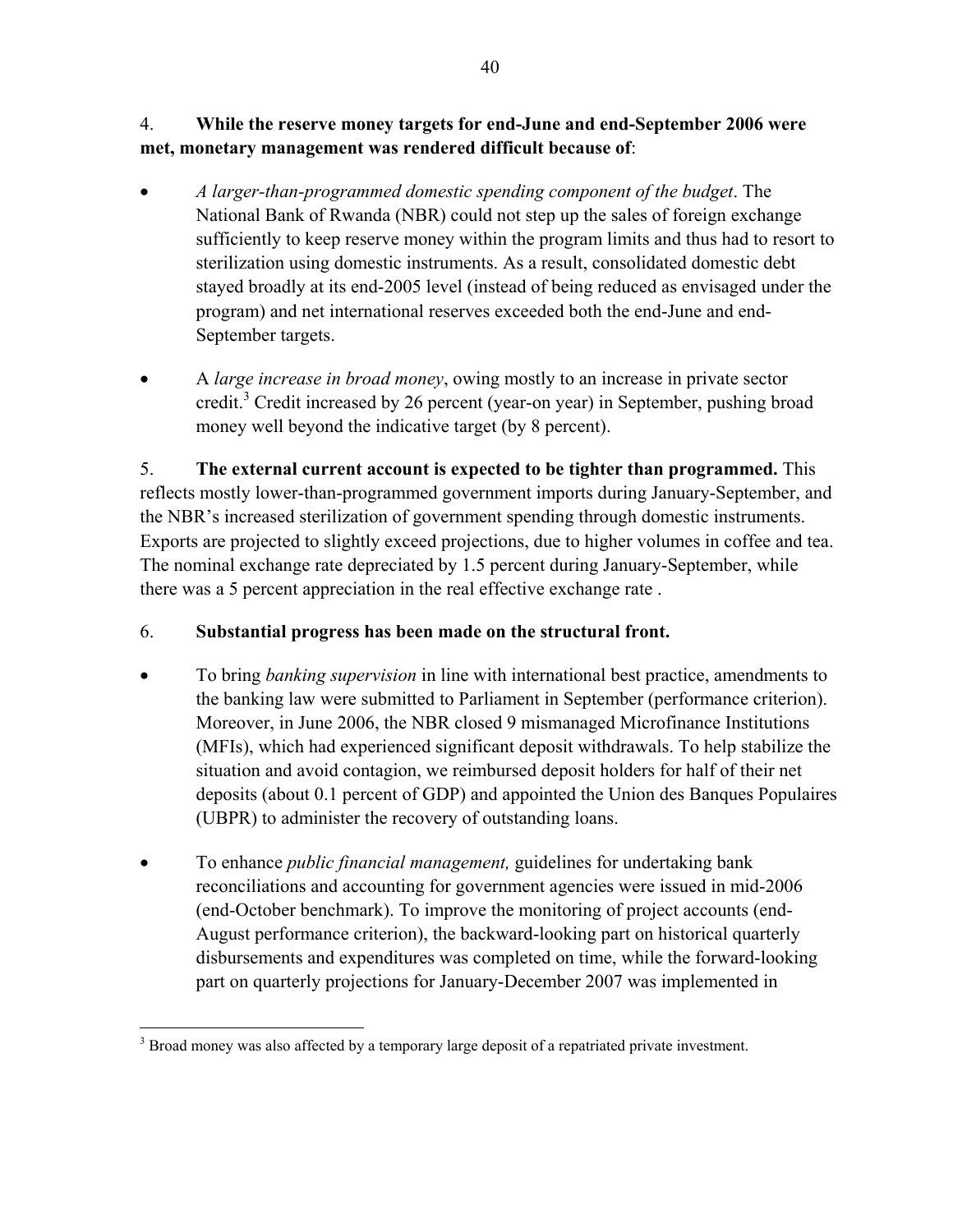January (prior action). The Organic Budget Law (OBL) was gazetted in September and its supporting financial regulations were approved by Cabinet in October.

- To facilitate *decentralization*, Cabinet approved the creation of a Decentralization Unit in the Ministry of Finance in October.
- To strengthen *debt management*, we have reconciled in September the debt databases maintained by the Ministry of Finance and the NBR as at end-June 2006 (benchmark). The two institutions now maintain a unified database.
- To improve the investment climate, Cabinet approved the *draft laws on establishing a commercial registration agency and on intellectual property* in June (benchmark) and the laws are now at parliament.
- As a long-term solution to the management of *Prime Holdings' two hotels*, a 30-year lease contract has been signed with an international hotel chain.

### **II. MEDIUM-TERM STRATEGY**

7. **As outlined in our MEFP of May 2006, our medium-term strategy is based on the following pillars, which will also be reflected in the new PRSP** (expected to be finalized in the first half of 2007):

- Removing obstacles to *private sector development* to make it the engine of growth. To this end, we will continue building human capital through better health and education and address Rwanda's poor infrastructure links, insufficient and expensive energy supply, its shallow financial system, and high costs of doing business.
- Enhancing *agricultural development and trade* as vehicles to empower the poor by having them participate in economic activity.
- Improving the *delivery of public services* through better expenditure management, civil service reform, and better analyses of the links between policies and growth and poverty reduction.
- Relying on sustainable *financing sources* with an emphasis on grant financing and raising the revenue ratio in the long run.

While our medium-term macroeconomic framework is based on prudent projections for growth and external assistance, we believe that that steadfast implementation of our reform agenda is likely to lead to substantially higher-than-projected growth and we also hope that it could facilitate higher levels of external assistance. Moreover, to further improve the policy dialogue with stakeholders and development partners, starting with the new PRSP, we will maintain a rolling medium-term expenditure and macroeconomic framework.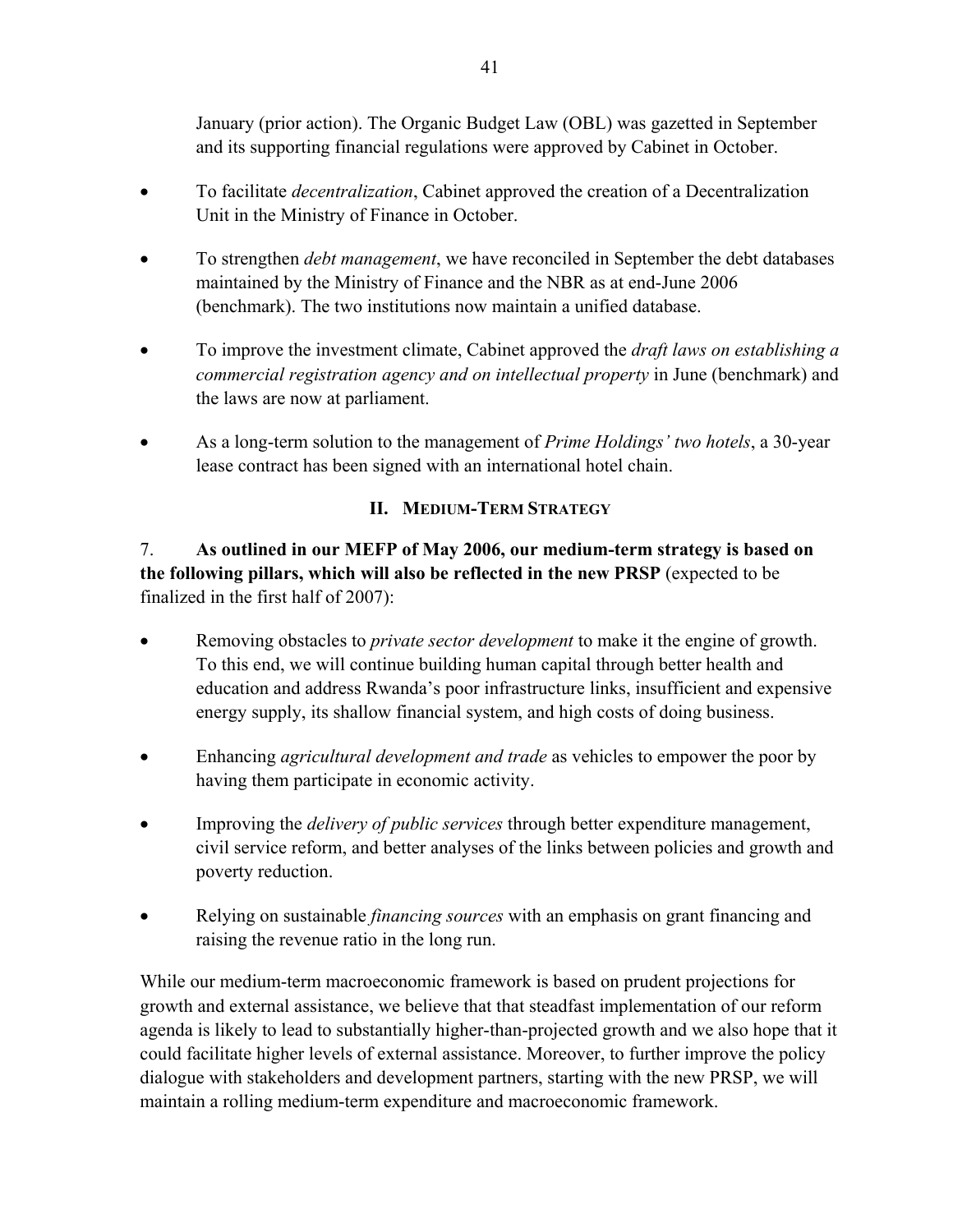### **III. POLICIES FOR THE REMAINDER OF 2006**

### 8. **Despite unforeseen outlays, we expect to meet most end-2006 fiscal targets.**

Revenue over performance is expected to more than cover unanticipated spending for restocking the fuel reserve, a transfer to the deposit holders of the recently closed MFIs, and a higher-than-anticipated domestic interest bill. However, if AU reimbursements of our peacekeeping efforts continue to be delayed (see paragraph 15), it is possible that we will not meet the end-2006 target on net credit to government.

9. **To prevent the recent credit expansion from fueling inflation, the NBR will maintain a tight monetary policy.** It will continue to monitor inflation and private sector credit and stand ready to tighten the stance, if needed. Moreover, the NBR audited a bank, which had shown a particularly large increase in the consumer credits. As this audit found that the credits had not been provided with sufficient guarantees, the bank has now slowed down the pace of granting new credits.

### **IV. THE PROGRAM FOR 2007**

10. **Our policies in 2007 will continue to safeguard macroeconomic stability while**  laying the base for stronger medium-term growth. They are based on a real growth rate of  $4\frac{1}{2}$  –6<sup>1</sup>/<sub>2</sub> percent, keeping inflation at 5 percent, and a level of international reserves of at least 4.3 months of imports. Macroeconomic and structural policies will focus on improving the living standards of the poor, and growth-enhancing investments and reforms.

### **A. Macroeconomic Program**

11. **Managing the domestic demand impact of fiscal policies will lie at the heart of our macroeconomic policies.** The domestic deficit (excluding spending on demobilization and peace keeping) is projected to increase by about 1 percent of GDP compared with 2006, financed by higher aid flows, but also some draw down of the NBR's reserves. Thus, pressures for a real exchange rate appreciation are expected to continue and could be exacerbated by a likely drawdown of project accounts.<sup>4</sup> To protect the monetary program and ensure that fiscal policy is not crowding out investment, we will, if grants exceed program projections, release any further spending (so called "contingent spending," see paragraph 14) only in the context of the second review under the PRGF of macroeconomic developments.

 $\overline{a}$ 

<sup>&</sup>lt;sup>4</sup> The programmed draw down of project deposits in 2006 (which stood at 5 percent of GDP at end-2005) did not materialize until September 2006. We are now projecting a partial draw down during 2007.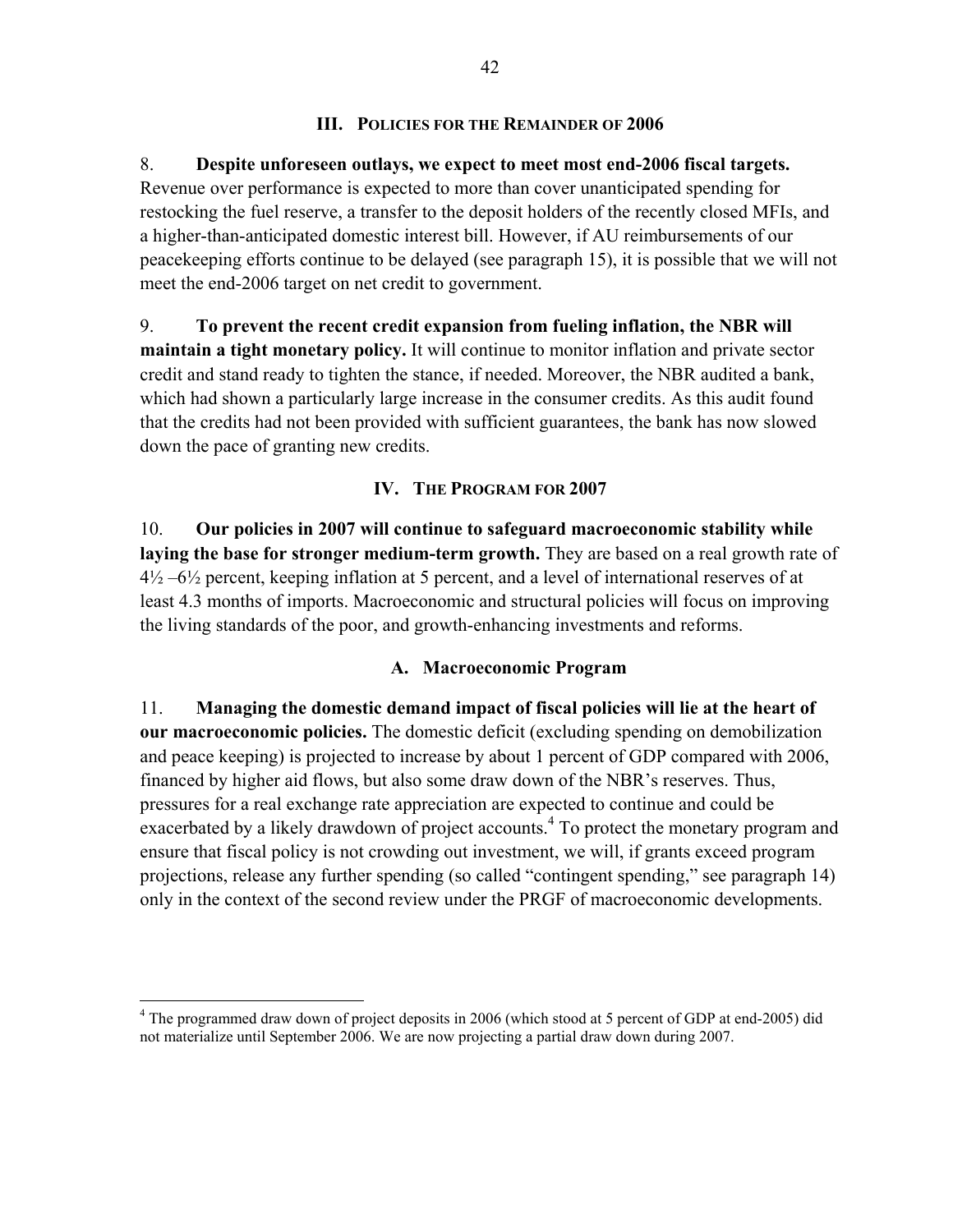### **Fiscal Policy**

### 12. **Fiscal policy is guided by the following main considerations:**<sup>5</sup>

- On the *revenue front*, we will maintain the revenue-to-GDP ratio at its 2005 level of 15 percent of GDP, despite a revenue loss of almost ½ percent of GDP from the removal of the Magerwa warehouse handling fees and a reduction in the corporate tax rate. Our revenue measures are described in paragraph 13.
- The focus on *expenditure* lies in increasing the share of priority spending in the budget while improving the quality of public services. Given uncertainties related to weather conditions, the program continues to include an adjuster allowing an increase in the deficit and a commensurate reduction in net foreign assets for food imports related to a food emergency.

### *2007 Budget*

### 13. **With respect to revenue measures, we have:**

- Implemented a tax on mobile and fixed telephone usage (revenue gain of 0.1 percent of GDP);
- Increased the excise tax on cigarettes (revenue gain of about 0.1 percent of GDP);
- Introduced licenses for importers (replacing part of the Magerwa loss; revenue gain of about 0.1 percent of GDP);
- Increased the reference price on petroleum (revenue gain of about 0.1 percent of GDP).

These measures are expected to offset the revenue loss. In the case of a shortfall, we will increase the reference prices for petroleum products. Moreover, on the basis of a survey on the informal sector, we will study ways to increase our tax base in the medium term.

14. **The budget focuses on improving the living standards of our population while boosting the economy's productivity.** Spending will increase by about 2 percent of GDP and could increase further, including through the release of contingent spending of about 1 percent of GDP (half of which is for priorities) and spending for education through the Fast

 $\overline{a}$  $<sup>5</sup>$  While the budget submitted to Parliament was not fully in line with program understandings, amendments</sup> were made during the budget discussions and the published budget is in line with the program.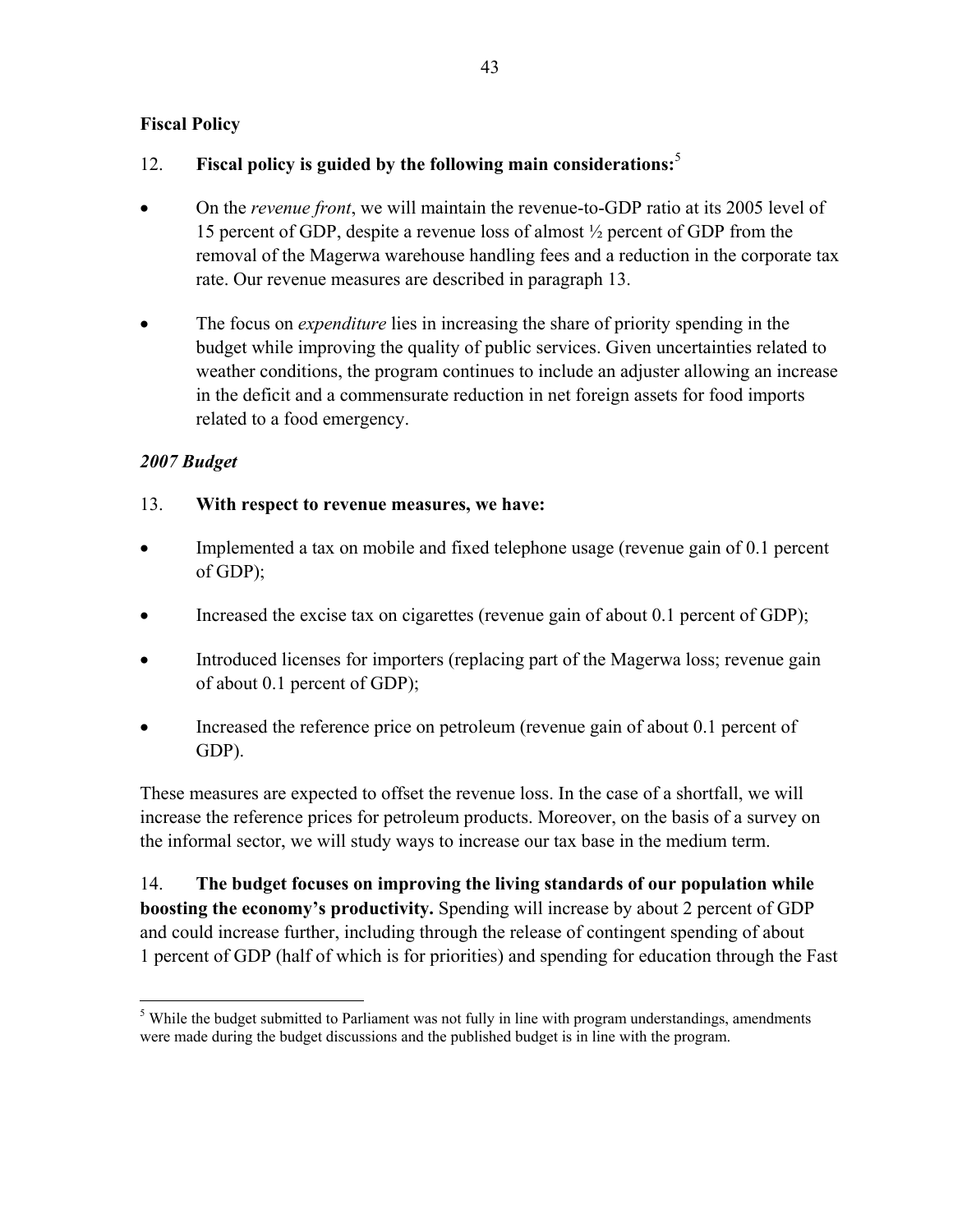Track Initiative of about 1 percent of GDP.<sup>6</sup> In releasing contingent spending, we will ensure that more than half is going to priorities (in particular rural terracing, the common development fund, energy savings devices, forestation and road maintenance).

|                                                                    | 2006        | 2007<br>without conting. | 2007<br>with conting. |
|--------------------------------------------------------------------|-------------|--------------------------|-----------------------|
| Revenue                                                            | 15.0        | 15.0                     | 15.0                  |
| Expenditure (excl. foreign financed projects and interest)         | 21.9        | 22.9                     | 24.0                  |
| Priority<br>Nonpriority                                            | 10.9<br>8.9 | 12.5<br>8.8              | 13.0<br>9.4           |
| Domestic interest<br>Peacekeeping operations                       | 0.8<br>0.8  | 0.6<br>0.7               | 0.6<br>0.7            |
| Demobilization                                                     | 0.5         | 0.3                      | 0.3                   |
| Domestic fiscal deficit (excl. AU peacekeeping and demobilization) | $-5.6$      | $-6.8$                   | $-7.9$                |

#### **Fiscal Program, 2006-07 (Percent of GDP)**

• *Priority spending* will increase for both social sectors and enhancing the productivity of the economy. An increase in the capitation transfers (i.e., funds provided per pupil) by 60 percent will allow to improve the quality of teaching (see paragraph 15). Moreover, the allocation to the water sector has increased substantially to provide access to safe water to a larger part of the population. Allocations have also been made to establish land offices in districts, which will start the registration of land ownership (the titles could be used as collateral for bank lending). To address the issue of limited and expensive electricity supply, we will continue financing the Lake Kivu project, and start several hydropower electricity projects. The budget also covers Electrogaz's costs related to the rental of diesel generators and the fuel cost of one of the diesel generators (of 5MW) to avoid a further increase in electricity tariffs, which would adversely affect the private sector (see paragraph 15). These subsidies will be for 2007 only as we expect a heavy fuel generator to become operational by end-2007, which would replace some of the more expensive diesel generators. Part of the increase in priority spending (about 0.5 percent of GDP) is financed through the

 $\overline{a}$ 

<sup>&</sup>lt;sup>6</sup> As long as additional grants are available, the program would allow an increase in spending beyond contingent spending and the education spending if it is used for priorities.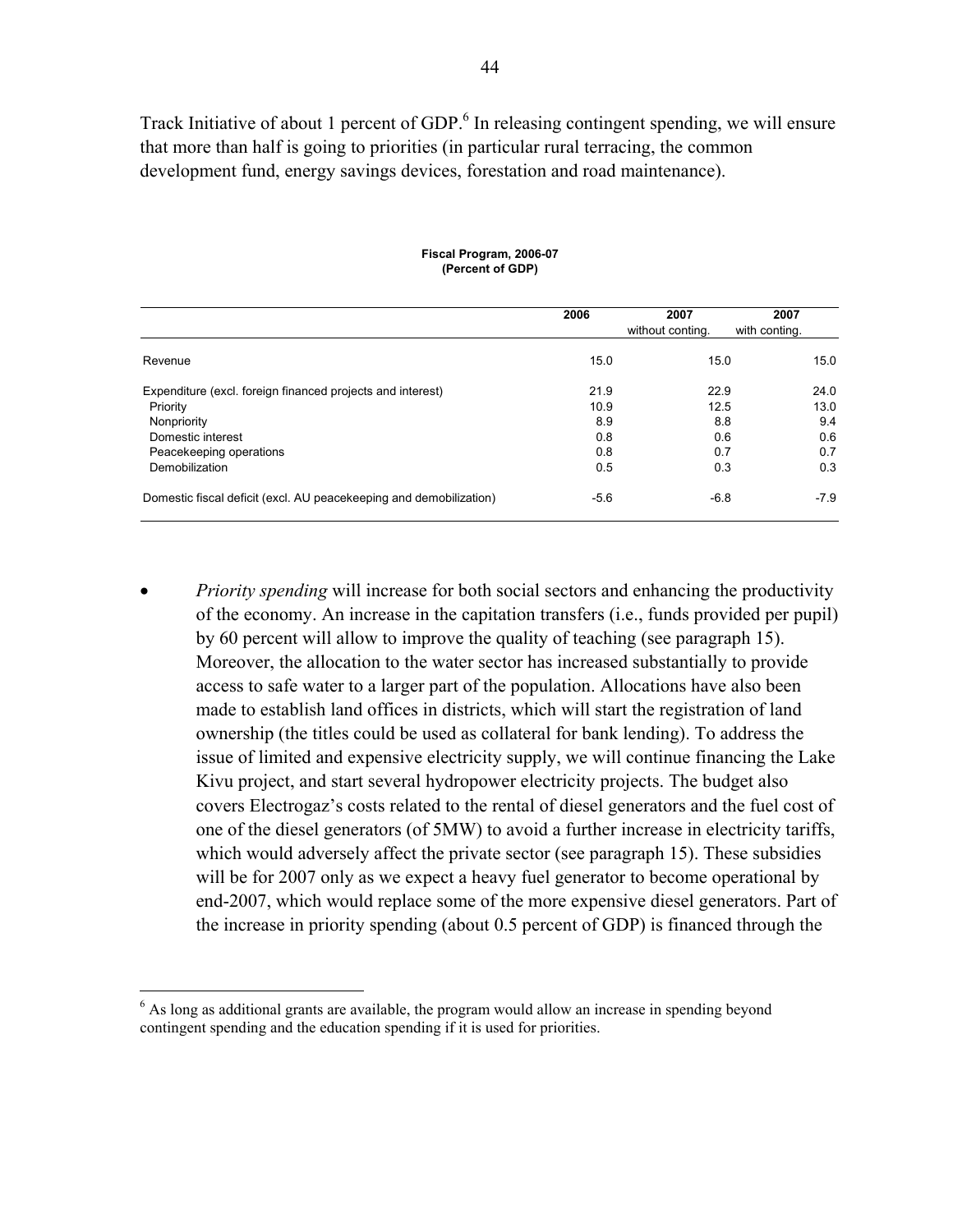MDRI debt relief, which will be used for improving the rural water supply, and spending related to the Lake Kivu project.

|                                 | 2006 | 2007      | 2007       |
|---------------------------------|------|-----------|------------|
|                                 |      | w/o cont. | with cont. |
| <b>Priority</b>                 | 10.9 | 12.5      | 13.0       |
| Agriculture, land, and water    | 0.7  | 1.4       | 1.5        |
| Health                          | 1.4  | 1.6       | 1.6        |
| Education                       | 4.5  | 4.8       | 4.8        |
| Infrastructure and energy       | 1.5  | 2.0       | 2.3        |
| Export and investment promotion | 0.5  | 0.3       | 0.4        |
| Internal security               | 0.7  | 0.7       | 0.7        |
| Decentralization                | 1.0  | 1.3       | 1.3        |
| Other                           | 0.6  | 0.5       | 0.5        |
| Memorandum items:               |      |           |            |
| Use of MDRI relief              | 0.5  | 0.5       | 0.5        |
| Water                           | 0.0  | 0.2       | 0.2        |
| Lake Kivu                       | 0.3  | 0.3       | 0.3        |
| Food imports                    | 0.2  | 0.0       | 0.0        |

#### **Priority spending (Percent of GDP)**

• *Nonpriority spending* would fall slightly as a percent of GDP (and increase by about ½ percent of GDP including contingent spending). This includes about 0.4 percent of GDP for social cohesion (gacaca courts, genocide survivors, prison feeding, repatriation of refugees), 0.6 percent of GDP for administrative issues (including 2 new important embassies, an increase in the transfer to the Rwanda Revenue Authority, new identity cards, the establishment of the accountant general's office and arbitration courts, and the rehabilitation of laboratories for quality control), and 0.3 percent of GDP for ICT, feasibility studies, and new energy savings devices. There also is a substantial decline in some one-off items compared with 2006.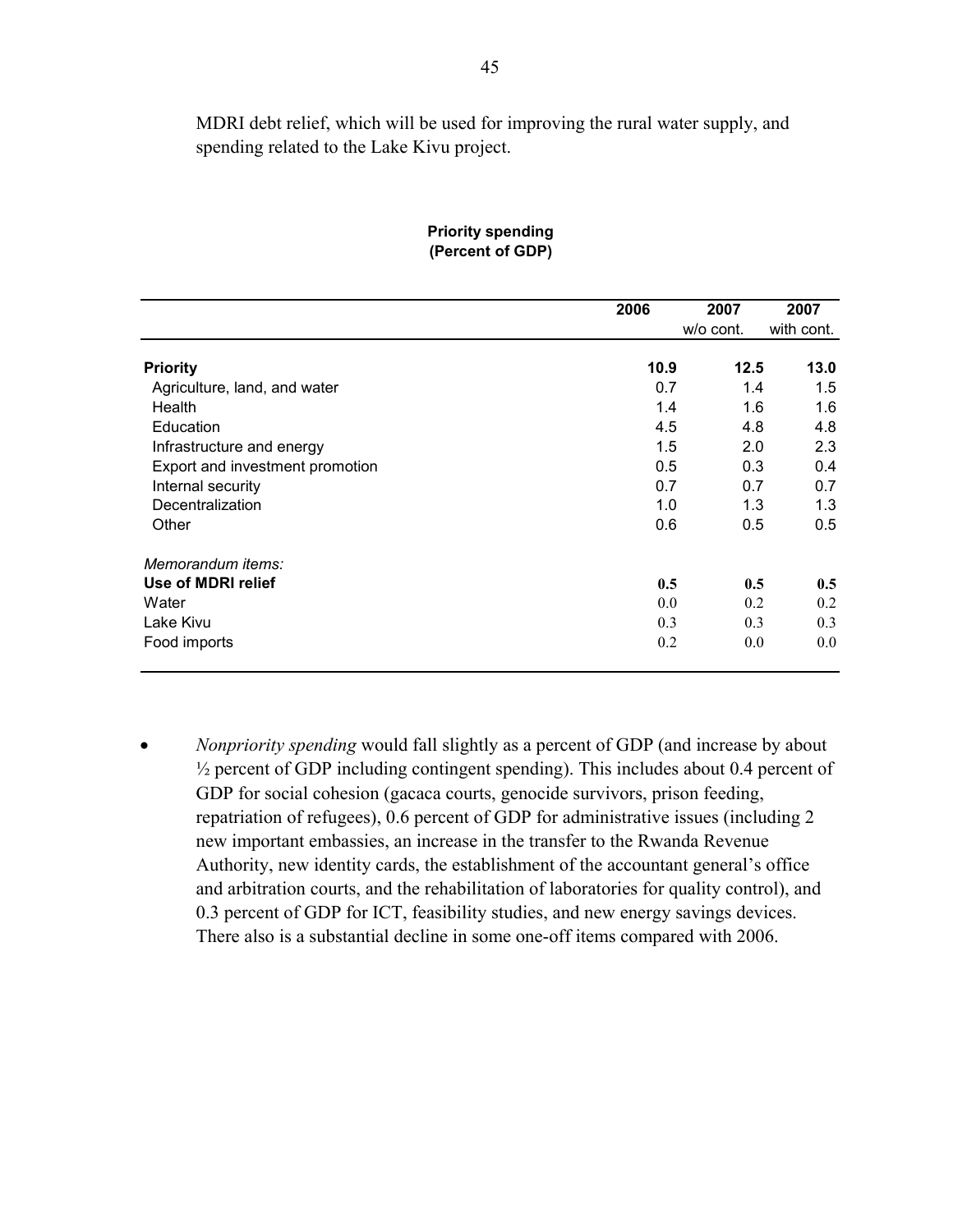#### **Nonpriority Spending (Percent of GDP)**

|                                                            | 2006 | 2007          | 2007       |
|------------------------------------------------------------|------|---------------|------------|
|                                                            |      | without cont. | with cont. |
| <b>Nonpriority</b>                                         | 8.9  | 8.8           | 9.4        |
| Gacaca courts                                              | 0.1  | 0.3           | 0.3        |
| Fund for genocide survivors                                | 0.7  | 0.8           | 0.8        |
| Refugee repatriation                                       | 0.0  | 0.1           | 0.1        |
| Prison feeding and rehabilitation                          | 0.3  | 0.3           | 0.4        |
| New embassies in Sudan and the Netherlands                 | 0.4  | 0.5           | 0.5        |
| Identity card                                              | 0.0  | 0.1           | 0.1        |
| Establishment of the Accountant General's Office           | 0.0  | 0.1           | 0.1        |
| Establishment of arbitration courts                        | 0.0  | 0.1           | 0.1        |
| Rwanda Revenue Authority                                   | 0.4  | 0.5           | 0.5        |
| Rehabilitation of special laboratories for quality control | 0.4  | 0.6           | 0.6        |
| Full-year salary impact from new hirees                    | 0.00 | 0.05          | 0.05       |
| Energy savings devices                                     | 0.00 | 0.01          | 0.03       |
| New ICT projects                                           | 0.0  | 0.0           | 0.1        |
| Feasibility studies for roads, electricity lines           | 0.0  | 0.0           | 0.2        |
| Elections                                                  | 0.3  | 0.2           | 0.2        |
| Military spending                                          | 2.5  | 2.4           | 2.4        |
| Reimbursing deposit holders of bankrupt MFIs               | 0.1  | 0.0           | 0.0        |
| Restocking of fuel                                         | 0.2  | 0.0           | 0.0        |
| Transfer to central bank for losses in 2005                | 0.3  | 0.0           | 0.0        |
| Other                                                      | 3.2  | 2.9           | 3.2        |

#### 15. **On specific spending items:**

• **AU peace keeping in Darfur.** The AU had agreed to reimburse Rf 9.4 billion in 2006 for outlays related to peace keeping activities, but has, so far, provided only a partial reimbursement of Rf 3.1 billion. While we would be willing to continue our efforts, we are concerned that the ensuing financial burden would hamper our own development and will thus review the situation by January 2007. To monitor the costs associated with the peace keeping, the Auditor General will conduct an audit of the spending in 2006 expenditures that will be published by end-March 2007.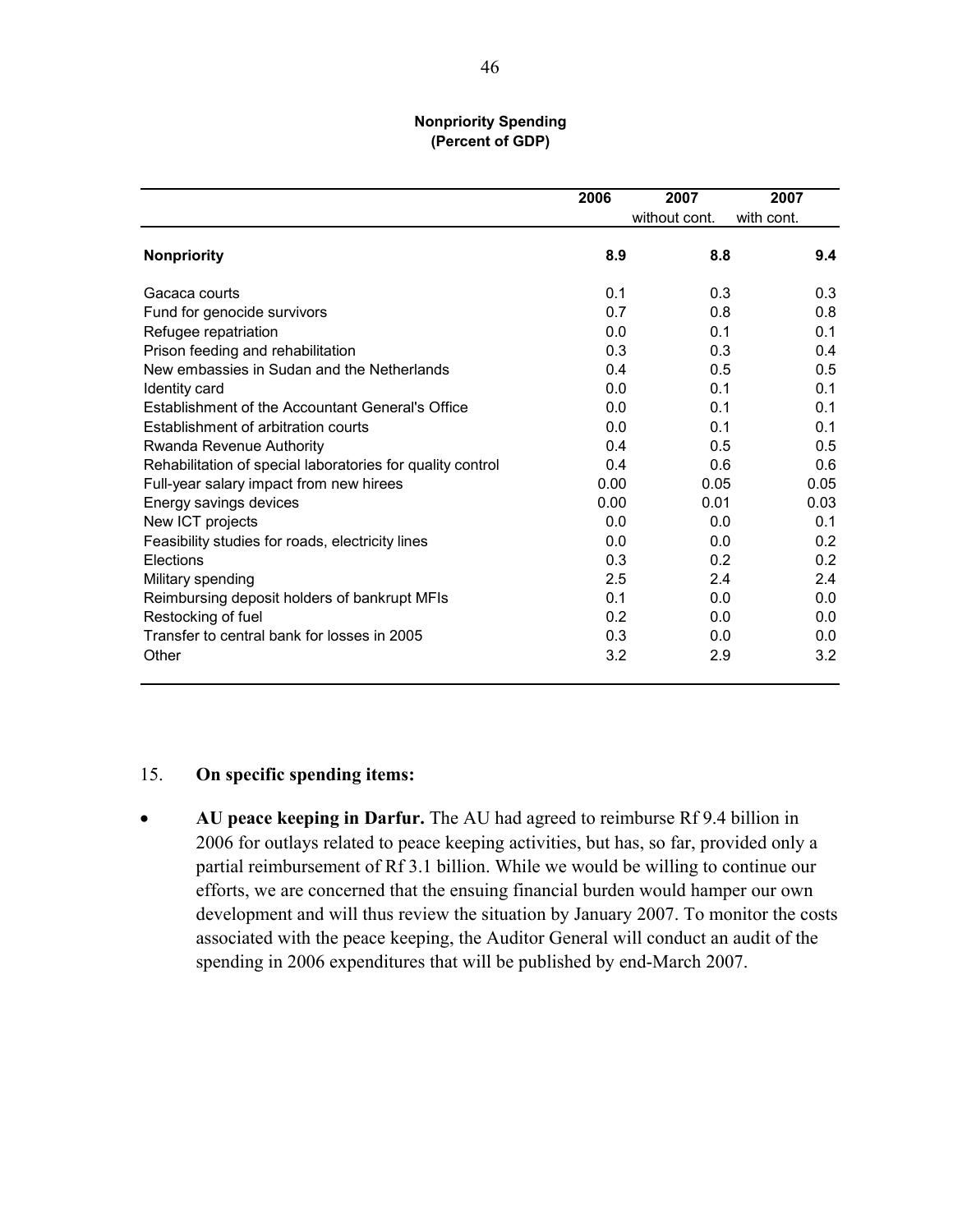**Military spending.** Military spending is about 2.4 percent of GDP due to an increase in wages for conscripts, implemented in 2006. Military spending

| This restores their          | (Billions of Rwandese francs) |         |            |      |  |
|------------------------------|-------------------------------|---------|------------|------|--|
| salaries in real terms as    |                               | 2006    |            | 2007 |  |
| of 2000. Our total           |                               | Program | Rev. Proj. |      |  |
| military outlays are as      |                               |         |            |      |  |
| indicated in the table       | Wages                         | 17.9    | 21.0       | 21.0 |  |
| below.                       | Current spending              | 9.4     | 9.4        | 10.7 |  |
|                              | <b>Transfers</b>              | 1.3     | 1.3        | 1.3  |  |
| <b>Stipends for tertiary</b> | Capital                       | 0.8     | 0.8        | 1.2  |  |
| education students. To       | Total                         | 29.4    | 32.5       | 34.2 |  |
| reallocate funds from        | Total as percent of GDP       | 2.23    | 2.47       | 2.37 |  |

(Billions of Rwandese francs)

• Stipends for tertia **education student** reallocate funds from tertiary to lower

education, we are designing a plan to target stipends for tertiary students with a view to gradually reduce the share of students with scholarships to half by 2010. The implementation plan will be completed by end-June 2007.

- **Capitation grant for primary education.** The increase in the capitation grant will allow districts to improve the quality of education by hiring more teachers and providing districts and schools with more control of incentive schemes to reduce teacher absenteeism. With respect to the latter, the ministry of education is designing performance guidelines and contracts, which would be signed between districts and schools. The capitation grants will stay at Rf 2,500 per pupil with the balance of Rf1,500 to be released after contract signature.
- **Electricity tariff.** We have adopted a structured tariff in October, which will be implemented starting in January 2007. We will review by end-June 2007 the subsidies to Electrogaz.<sup>7</sup> If they are insufficient to ensure Electrogaz' cost recovery in 2007, we stand ready to raise electricity tariffs. If the needed subsidy is smaller, the savings will be allocated to the agricultural sector.

### *Fiscal structural reforms*

1

16. **Civil service reform is proceeding.** Parliament is reviewing a civil service law, which regulates issues such as recruitment, grading, and promotion and we are also in the process of developing performance standards for ministries and agencies. However, the

 $<sup>7</sup>$  The size of the subsidy depends on the oil price and when the heavy fuel oil generator will become</sup> operational.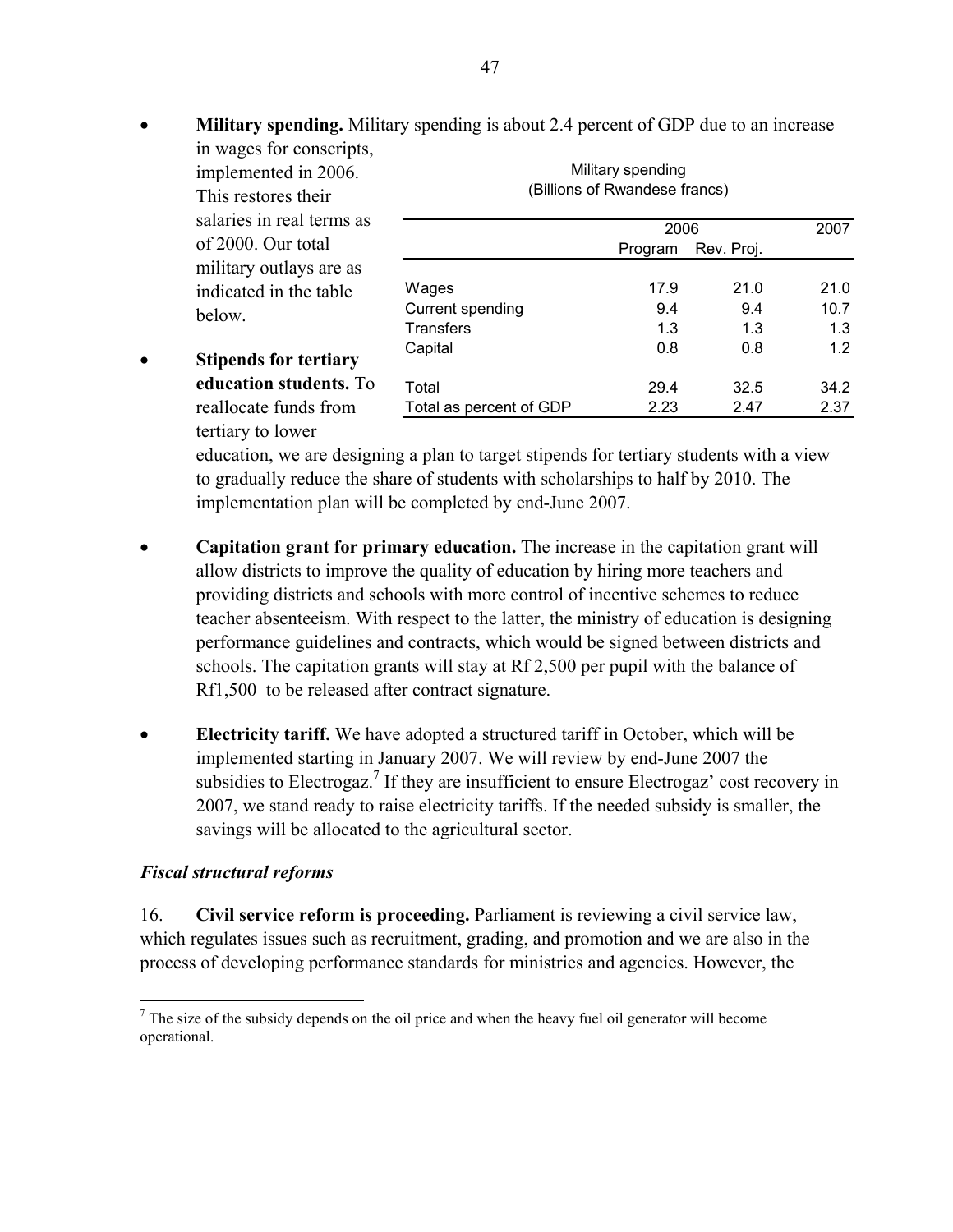review of the wage of the entire civil service, which was to be completed by end-December 2006 (benchmark) is now expected to be delayed to March 2007.

17. **To further enhance the monitoring of project accounts at the NBR**, we will complete a study and publish it on the Ministry of Finance's website by end-September 2007 (1) showing annual budgets with donor disbursements and spending for 2004-2006 as well as quarterly projections (including a breakdown into imports and the domestic component) for July 2007-June 2008; and (2) providing an analysis of the causes for the large accumulation of the specific project accounts since January 1, 2004 (performance criterion).

18. **Public Financial Management (PFM) reforms have been given further impetus with the establishment of the PFM Steering Committee.** A PFM Secretariat at the Ministry of Finance is charged with coordinating, monitoring and evaluating reforms in cooperation with our development partners, who are supporting us through a multi-donor trust fund within the public sector capacity project. Pending the completion of a comprehensive medium-term PFM agenda, expected to be finalized by June 2007, we have developed an interim action matrix including:

- **Legal Framework.** We plan to conduct by end-2006 workshops for senior and midlevel officials on the implementation of the OBL and its financial regulations. To monitor and review implementation, a progress report on the OBL implementation will be published in September 2007 (benchmark).
- **Reconciliation.** Agencies have improved the reconciliation of their accounts after the issuance of guidelines in mid-year, but some are still not compliant in submitting their monthly statements. To improve reporting discipline, we wrote in October letters reminding agencies of reporting requirements and indicating that their funds could be cut withheld if they do not comply with the reporting requirements. Acknowledging that further training is needed for budget managers to fully reconcile all bank accounts, line ministries, provinces, and autonomous agencies will be expected to produce the following monthly financial reports: (i) bank reconciliation statement; (ii) budget execution reports, and (iii) statements of revenue and expenditure. The first progress report on financial reporting by budget agencies covering January to March 2007 will be finalized by mid-June 2007 (benchmark).
- **Public Accounts**. We will produce as envisaged by March 2007 the consolidated government financial statements for 2006. Moreover, to facilitate moving to a treasury single account, we will close by end-June 2007 all dormant government accounts in commercial banks.
- **Budget Preparation and Execution.** In January 2007 we will begin work on revising the economic and functional classification of the budget for implementation by September 2008. We will also by March 2007, decentralize the authority to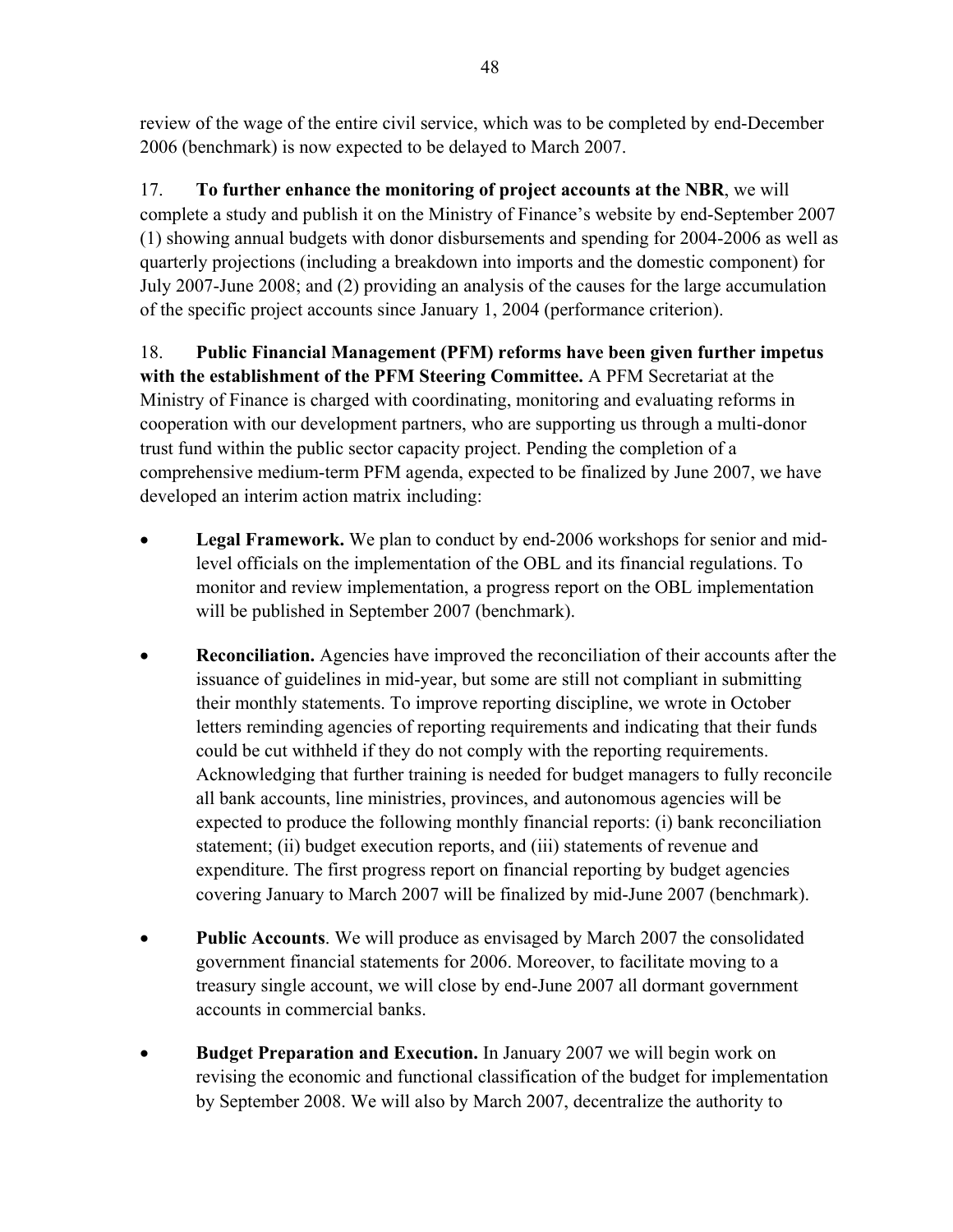ministries and districts to effect expenditure commitments and virements. Moreover, line ministries, provinces, and autonomous agencies with extrabudgetary resources will start producing quarterly reports on extrabudgetary resources received.

- **Development Planning**. In collaboration with donors work has begun on strengthening the performance-based budget. We will by end-December 2007 improve the capacity to undertake strategic planning, logical framework analysis and costing activities. Additionally, by end-September 2007 we plan to produce a poverty profile of provinces, districts, and communities of Rwanda using the results of the census and the household living conditions survey (benchmark).
- **Public Procurement.** If the Public Procurement Code and the law establishing the Rwanda Public Procurement Regulatory Authority (RPPA) are adopted by end-2006, the RPPA could be operational by March 2007 and, through recruitment and training, procurement capacities could be established in budget agencies by end-2007 with assistance from the World Bank.

### **Monetary and Exchange Rate Policy**

19. **The NBR will continue to use reserve money as the operational target to control inflation.** To maintain inflation at 5 percent, it will limit year-end reserve money growth to 13 percent, which would create room for an expansion of credit to the private sector. The NBR will continue to follow closely inflationary developments and aggressively mop up excess liquidity, in particular through sales of foreign exchange.

20. **We will allow more flexibility in the exchange rate.** Acknowledging that an increase in spending from higher aid flows in 2007 is likely to result in further pressures for a real exchange rate appreciation, we will forcefully implement our intervention strategy. Our interventions will accommodate upward pressures on the exchange rate through a nominal appreciation by raising foreign exchange sales while smoothing short-term market fluctuations. This will ensure that the execution of the 2007 budget does not rekindle inflation or crowd out private investment.

21. **While NBR's foreign exchange auction system serves Rwanda well, we have started to prepare for a smooth transition to an interbank-based market.** The NBR has issued in June an instruction, which (1) improves auction procedures; and (2) abolishes Article 10, which allowed the NBR to check whether the foreign exchange purchased at the auction was used in accordance with regulations. We have also issued amendments to the foreign exchange regulation that address further regulatory constraints and reduce reporting requirements.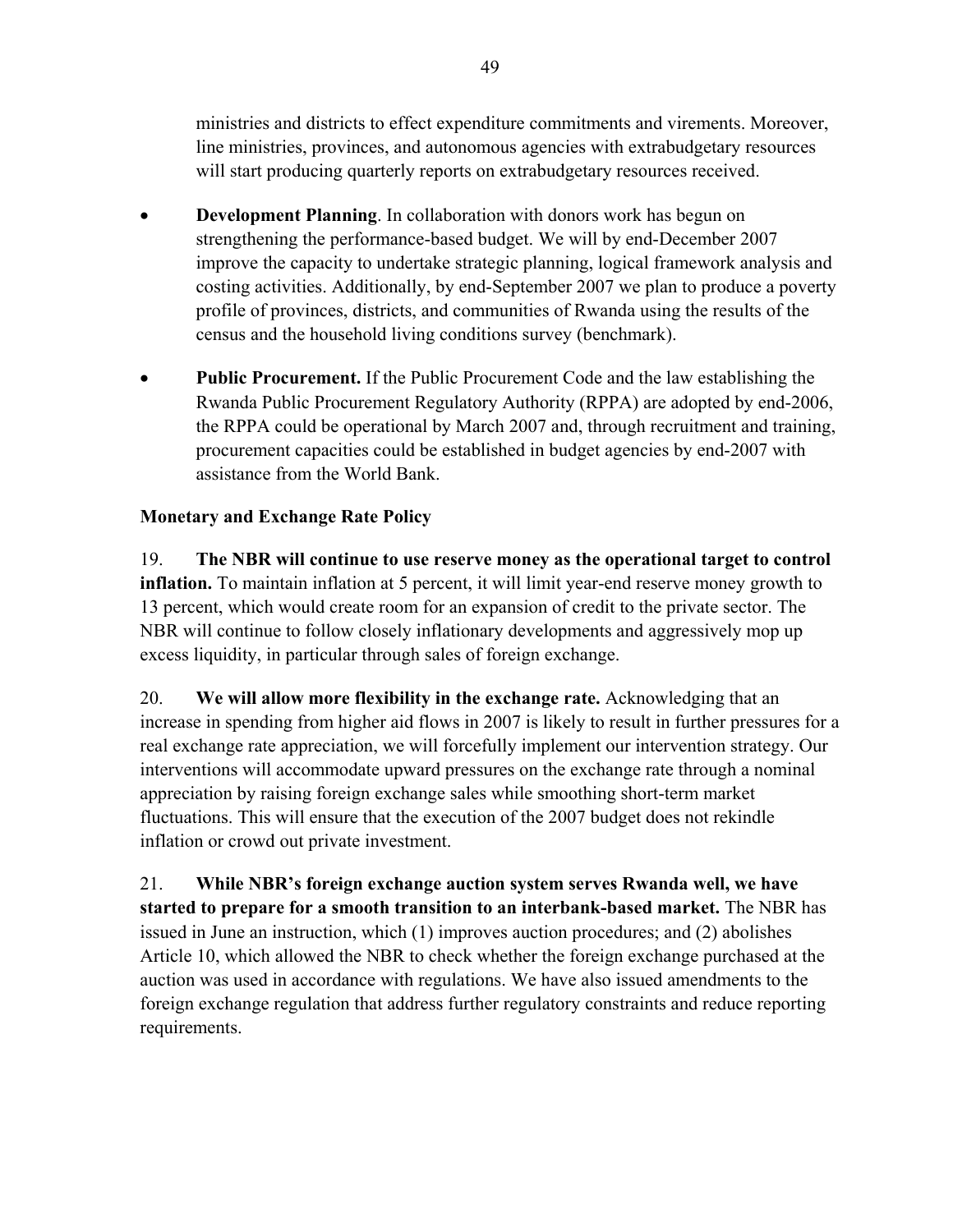### **External Sector**

22. **Owing to the increase in fiscal spending, we expect the external current account deficit (excluding official transfers) to widen to more than 21 percent of GDP (by almost 2 percent of GDP compared with 2006).** Export receipts are projected to grow by at least 7 percent, driven mainly by increased volumes of traditional exports owing to our sectoral strategies (see paragraph 27). The expected increase in imports by more than 20 percent stems from an expansion in the fiscal deficit as well as a draw down of project accounts and the Lake Kivu project.

23. **The implementation of debt relief under the enhanced HIPC Initiative is at an advanced stage**. In addition to the IMF, IDA, and AfDB, completion point and topping up assistance have been provided by BADEA and the OPEC Fund. IFAD, the Kuwait Fund, the Saudi Fund and the EU have provided HIPC debt relief without topping up. Bilateral agreements have now been signed with all Paris Club creditors. Regarding non-Paris Club creditors, China has indicated a willingness to cancel all outstanding loans, while Saudi Arabia and Kuwait noted the possibility of future debt relief. Debt owned to Libya and the Abu Dhabi Fund continues to be passive. $8<sup>8</sup>$ 

24. **Debt management will be strengthened through improved recording and monitoring**. A new debt recording system is expected to be in place by January 2007, with a live link between the Treasury and the NBR. Moreover, we have introduced an indicative target on the Net Present Value (NPV) of external debt for 2007, which will ensure that the level of contracted debt remains sustainable and allow a review of the medium-term debt profile (see technical memorandum of understanding, paragraphs 42-44).

25. **At end-November, Rwanda became a member of the East African Community (EAC) and signed the protocol for a customs union.**<sup>9</sup> We expect that membership will have a positive welfare effect by reducing import prices and also provide an opportunity to promote regional development and address common issues, including infrastructure needs. We will negotiate the terms of the treaty and customs union protocol during 2007 with implementation envisaged by end-2008. Regarding other trade arrangements, negotiations are ongoing on a customs union in the Common Market for Eastern and Southern Africa (COMESA); and discussions have begun on an Economic Partnership Agreement (EPA) with the European Union, following the finalization of an impact study.

 $\overline{a}$ 

<sup>8</sup> The last contact was in October 2006.

<sup>&</sup>lt;sup>9</sup> The Customs Union provides for the removal of duties and nontariff barriers among members and establishes a three-band structure for its common external tariff of 0, 10, and 25 percent.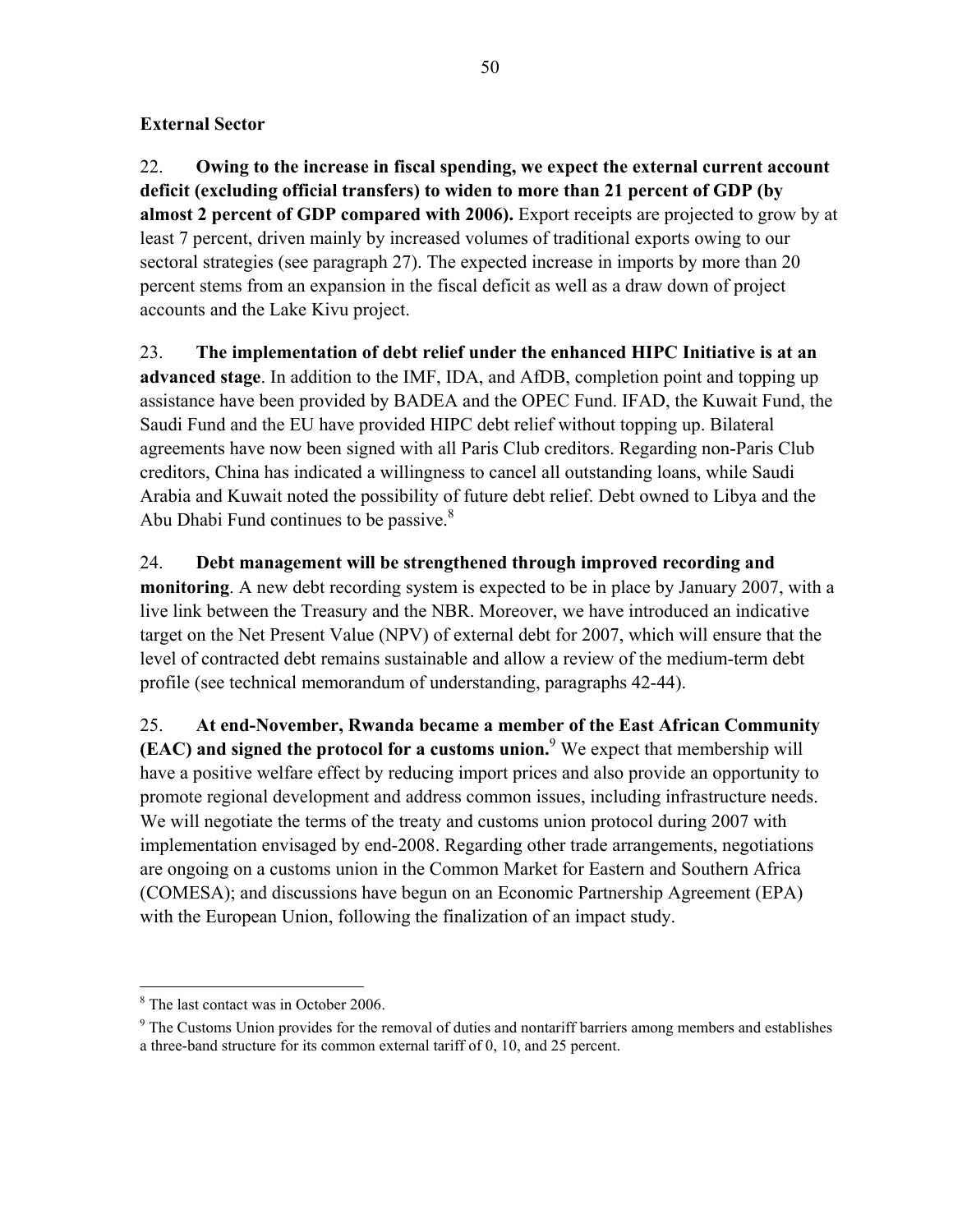### **B. Structural Policies**

26. **The focus on the structural side will remain on enhancing the productivity of the agricultural and export sectors and improving the conditions for the private sector.** 

### 27. **Our export promotion strategy will continue to focus on enhancing the productivity in the traditional sectors and diversifying our export base.**

- **Coffee**. Extension services are now available in most districts. To move into higher value added markets, the number of washing stations will be further increased while existing stations are being made more efficient.
- **Tea**. To increase export volumes of the remaining state-owned farms, efforts aim at reducing the cost of fertilizer, strengthening tea growing cooperatives, planting of high yielding clones, and increasing acreage under cultivation. Meanwhile, discussions are underway to accelerate privatization.
- **Tourism**. Private operators are expected to open eight hotels and work focuses on offering a one-week trip to extend the average stay of tourists. Moreover, a training needs assessments for the hospitality industry will be undertaken by early 2007.
- **Export processing Zone (EPZ)**. The first phase of construction, which includes the development of infrastructure, is expected to start in 2007. With respect to financing, negotiations for a grant from the AfDB to the tune of US\$22 million are ongoing.

### **Financial sector**

### 28. **The agenda for medium-term financial sector reform, which will be coordinated with donors in a meeting in early 2007, focuses on:**

- **Strengthening NBR's supervisory powers.** In its supervision activities, the NBR has been putting more emphasis on new banking products such as leasing (including through on-the-spot inspections). We will submit to Cabinet by end-2006 a draft law on Anti Money Laundering/Combating the Financing of Terrorism.
- **Preventing a recurrence of the recent crisis in the MFI sector.** We are in the process of drafting the micro finance law and will be submitting it to parliament by June 2007 (benchmark). The NBR will raise the minimum capital requirements significantly for MFIs that take deposits other than for collateral only and increase exposure limits for group loans. It will grant licenses only to MFIs with adequate management.
- **Addressing the weaknesses of the payments system.** The NBR will create by March 2007 a unit that coordinates all elements related to payments system. We will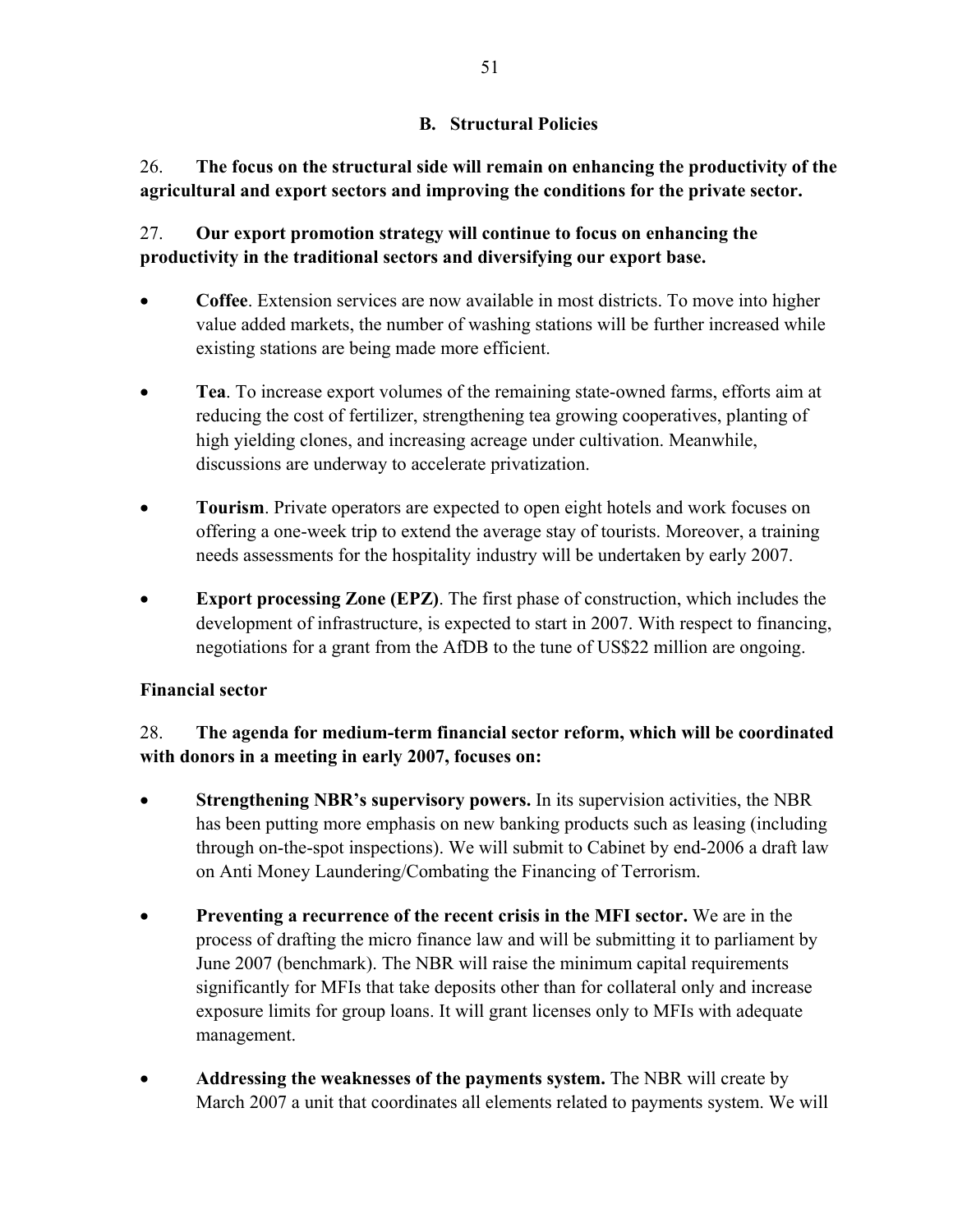also by end-June 2007 reorganize and financially restructure SIMTEL with World Bank technical assistance.

- **Developing long-term savings and insurances.** To this end, we will draft an action plan to define the legal framework for the regulation and supervision of insurances and the contractual savings industries (including the Caisse Social du Rwanda); and the introduction of government bonds.
- **Improving accounting standards.** With a view to adopting IFRS (International Financial Reporting Standards), we are in the process of establishing a training program for accountants. Moreover, we will amend relevant tax laws to allow companies to base tax returns on IFRS standards.

### **Cost of doing business**

### 29. **To improve the business climate and remove the obstacles to business development as identified in the World Bank's cost of doing business index, we**

- Are in the process of drafting 14 *business related laws*. While five of these laws have already been submitted to parliament, including a bankruptcy law, further laws will follow in the course of the next years, including a contract law, an e-commerce law, and a labor law.
- Will set up by March 2007 a "*Commercial Justice, Business, and Land Registration Program*" in partnership with the private sector, which will focus on key legal and regulatory constraints to private sector development. This will include the fair and speedy resolution of commercial disputes, including the establishment of Commercial Courts, and the provision of key business registration services, particularly for land.
- Will make operational by October 2007 the *Office of the Registrar of Land Titles* (benchmark).
- Will reduce the number of documents required for exports and imports by August 2007.

### **V. PROGRAM MONITORING**

30. **Conditionality and program reviews**. The second review under the PRGF arrangement, scheduled for completion by May 30, 2007, will review quantitative performance as of end-December 2006 and structural conditionality through end-March 2007. It will focus on expenditure management and financial sector reform. The second year of the PRGF-supported program will be monitored through quantitative performance criteria for end-June and end-December 2007 and indicative targets for end-March and end-September 2007, as well as quarterly quantitative indicators, that will be subject to the third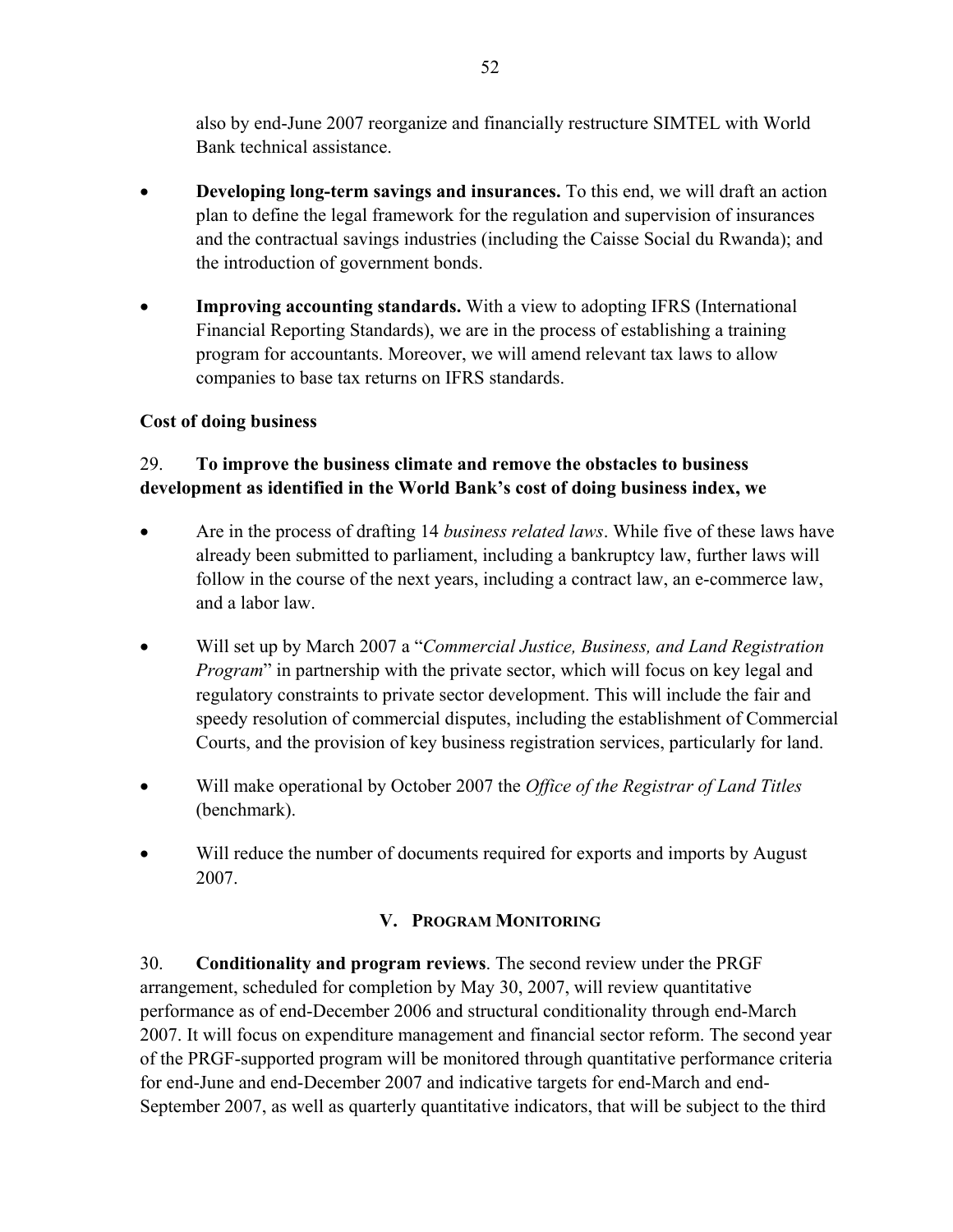and fourth program reviews to be completed no later than end-November 2007 and end-May 2008 respectively. We have also set structural conditionality in public expenditure management, private sector development, poverty reduction, and financial sector reforms.

31. **Technical memorandum of understanding (TMU).** The attached TMU lays out the details of the program design and terminology. We have maintained the broad design of the program for 2006, but have added an indicative target on the net present value of external debt to ensure that our debt remains sustainable.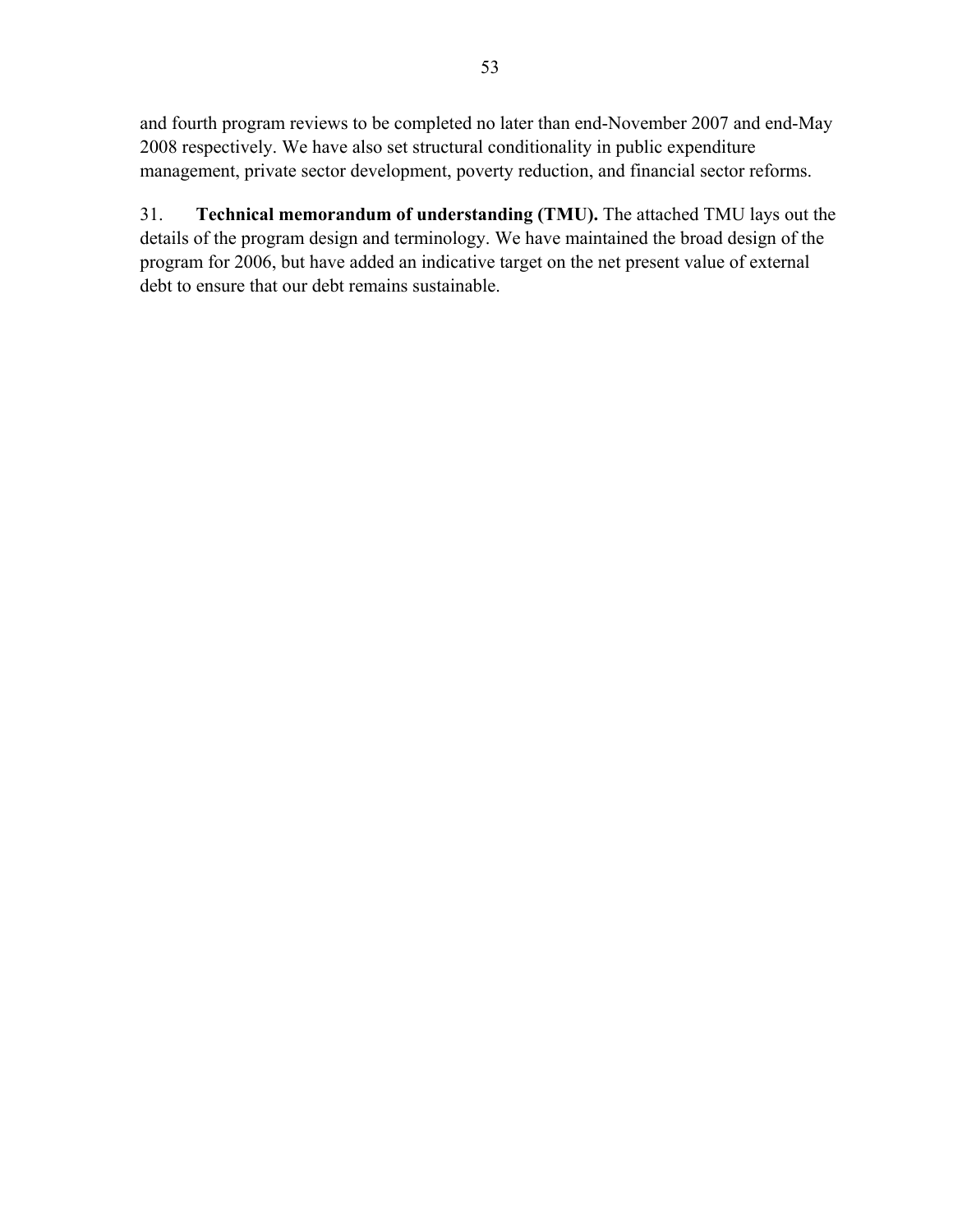#### Table 1. Rwanda: Quantitative Performance Criteria and Benchmarks for 2006 (Billions of Rwanda francs, unless otherwise indicated) (Quantitative benchmarks\*; and performance criteria on test dates\*\*)

|                                                                                          |              | 2006          |                |           |  |
|------------------------------------------------------------------------------------------|--------------|---------------|----------------|-----------|--|
|                                                                                          | Mar.         | Jun.**        | Sep.*          | Dec.**    |  |
| Benchmarks and performance criteria                                                      |              |               |                |           |  |
| Net foreign assets of the NBR (floor on stock) <sup>1</sup>                              |              |               |                |           |  |
| Actual (program exchange rate)                                                           | 225.2        | 236.6         | 228.0          | $\cdots$  |  |
| Adjusted program                                                                         | 219.8        | 221.3         | 206.7          |           |  |
| Program                                                                                  | 212.9        | 221.3         | 203.7          | 172.4     |  |
| Reserve money (ceiling on stock)                                                         |              |               |                |           |  |
| Actual                                                                                   | 63.7         | 68.3          | 69.4           |           |  |
| Program                                                                                  | 64.9         | 68.4          | 69.8           | 70.8      |  |
| Net credit to the government (ceiling on flow) <sup>2</sup>                              |              |               |                |           |  |
| Actual                                                                                   | $-48.9$      | $-47.2$       | $-27.7$        | $\cdots$  |  |
| Adjusted program                                                                         | $-30.6$      | $-41.5$       | $-27.1$        | $\cdots$  |  |
| Program                                                                                  | $-23.8$      | $-41.5$       | $-24.1$        | $-10.0$   |  |
| Domestic fiscal balance (floor on flow) <sup>2</sup>                                     |              |               |                |           |  |
| Actual                                                                                   | $-8.3$       | $-29.3$       | $-59.2$        |           |  |
| Adjusted program                                                                         | $-19.2$      | $-39.1$       | $-60.3$        |           |  |
| Program                                                                                  | $-19.2$      | $-42.2$       | $-61.1$        | $-79.4$   |  |
| Total priority spending (floor on flow) <sup>2</sup>                                     |              |               |                |           |  |
| Actual                                                                                   | 28.0         | 68.3          | 115.6          |           |  |
| Adjusted program                                                                         | 32.1         | 68.9          | 106.7          |           |  |
| Program                                                                                  | 32.1         | 70.5          | 107.1          | 144.0     |  |
| New nonconcessional external debt <sup>3</sup>                                           |              |               |                |           |  |
| Actual                                                                                   | 0.0          | 0.0           | 0.0            | $\ddotsc$ |  |
| Program                                                                                  | 0.0          | 0.0           | 0.0            | 0.0       |  |
|                                                                                          |              |               |                |           |  |
| New external payment arrears (ceiling on stock) <sup>3,4</sup>                           |              |               |                |           |  |
| Actual<br>Program                                                                        | 0.0<br>0.0   | 0.0           | 0.0<br>0.0     | 0.0       |  |
|                                                                                          |              | 0.0           |                |           |  |
| Short-term external debt (ceiling on stock) <sup>b</sup>                                 |              |               |                |           |  |
| Actual                                                                                   | 0.0          | 0.0           | 0.0            |           |  |
| Program                                                                                  | 0.0          | 0.0           | 0.0            | 0.0       |  |
| Net accumulation of domestic arrears (ceiling on flow) <sup>2</sup>                      |              |               |                |           |  |
| Actual                                                                                   | $-2.5$       | $-4.4$        | $-6.4$         | $\cdots$  |  |
| Program                                                                                  | $-1.8$       | $-3.5$        | $-5.3$         | $-7.0$    |  |
| <b>Indicative targets</b>                                                                |              |               |                |           |  |
|                                                                                          |              |               |                |           |  |
| Broad money (ceiling on stock) <sup>1</sup>                                              |              |               |                |           |  |
| Actual                                                                                   | 221.0        | 241.2         | 258.2          |           |  |
| Program                                                                                  | 219.5        | 224.0         | 235.7          | 243.1     |  |
| Extended Broad money (ceiling on stock) <sup>1</sup>                                     |              |               |                |           |  |
| Actual                                                                                   | 254.5        | 283.1         | 303.3          |           |  |
| Program                                                                                  | 250.8        | 256.0         | 269.3          | 277.8     |  |
|                                                                                          |              |               |                |           |  |
| Memorandum items:                                                                        |              |               |                |           |  |
| General budget support (in US\$ million) <sup>o</sup>                                    |              |               |                |           |  |
| Received                                                                                 | 28.4         | 97.7          | 122.6          |           |  |
| Expected                                                                                 | 16.0<br>28.1 | 102.5<br>96.8 | 117.1<br>115.7 | 123.1     |  |
| Of which: budget support grants (received)<br>Of which: budget support grants (expected) | 16.0         | 102.5         | 117.1          | 123.1     |  |
| Budgetary "baseline grants" (TMU, para. 9) <sup>6</sup>                                  | 16.0         | 95.5          | 103.1          | 103.1     |  |
|                                                                                          |              |               |                |           |  |

Sources: Rwandese authorities and IMF staff estimates and projections.

 $<sup>1</sup>$  At the program exchange rate of Rf 553.7/US\$.</sup>

 $2$  Numbers are cumulative from December 31, 2005.

 $3$  This is a continuous performance criterion.

<sup>4</sup> Excludes arrears on obligations that are subject to rescheduling.

<sup>5</sup> Ceiling on outstanding stock of external debt (excluding normal imported-related credits) owed or guaranteed by the central

government, local government, or the NBR with original maturity or up to, and including one year.

 $6$  Excluding external donor financing for demobilization and peacekeeping.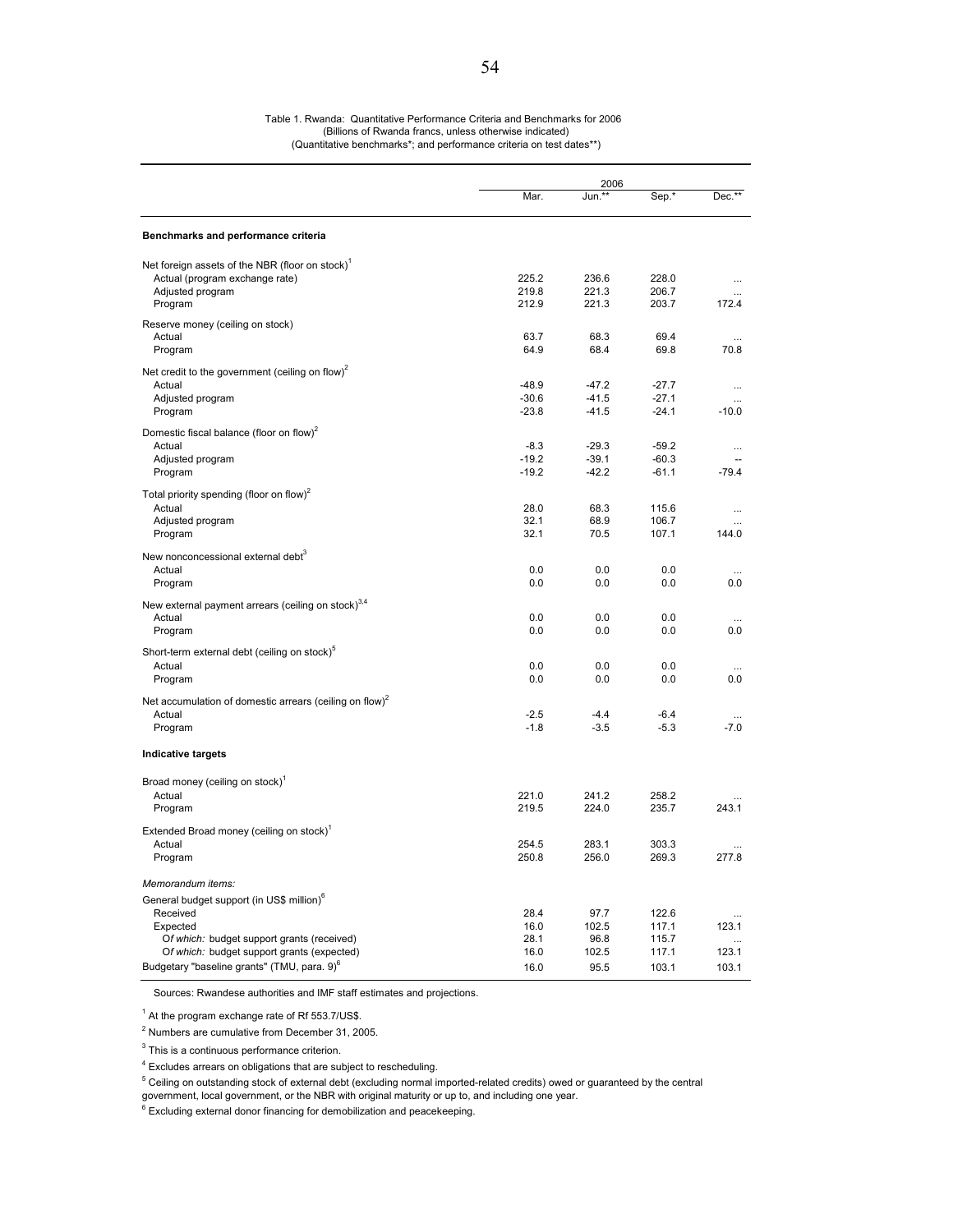|                                                                                                                                                                                                      |         | 2007                    |                |                         |
|------------------------------------------------------------------------------------------------------------------------------------------------------------------------------------------------------|---------|-------------------------|----------------|-------------------------|
|                                                                                                                                                                                                      | Mar.*   | Jun.                    | Sep.*          | $Dec.*$                 |
| Benchmarks and performance criteria                                                                                                                                                                  |         |                         |                |                         |
| Net foreign assets of the NBR (floor on stock) <sup>1</sup><br>Actual (program exchange rate)<br>Adjusted program<br>Program                                                                         | 208.1   | 244.3                   | 206.8          | 179.3                   |
| Reserve money (ceiling on stock)<br>Actual<br>Program                                                                                                                                                | 72.4    | 77.9                    | 78.9           | 80.3                    |
| Net credit to the government (ceiling on flow) <sup>2</sup><br>Actual<br>Adjusted program                                                                                                            |         |                         |                |                         |
| Program                                                                                                                                                                                              | $-11.5$ | $-49.8$                 | $-25.7$        | 4.7                     |
| Domestic fiscal balance (floor on flow) <sup>2.3</sup><br>Actual<br>Adjusted program<br>Program                                                                                                      | $-21.1$ | $-46.0$                 | $-70.6$        | $-98.7$                 |
| Total priority spending (floor on flow) <sup>2,3</sup><br>Actual<br>Adjusted program                                                                                                                 |         |                         |                |                         |
| Program                                                                                                                                                                                              | 38.6    | 86.7                    | 132.4          | 181.1                   |
| New nonconcessional external debt <sup>4</sup><br>Actual<br>Program                                                                                                                                  | 0.0     | 0.0                     | 0.0            | 0.0                     |
| New external payment arrears (ceiling on stock) <sup>4,5</sup><br>Actual<br>Program                                                                                                                  | 0.0     | 0.0                     | 0.0            | 0.0                     |
| Short-term external debt (ceiling on stock) <sup>6</sup><br>Actual<br>Program                                                                                                                        | 0.0     | 0.0                     | 0.0            | 0.0                     |
| Net accumulation of domestic arrears (ceiling on flow) <sup>2</sup>                                                                                                                                  |         |                         |                |                         |
| Actual<br>Program                                                                                                                                                                                    | $-1.6$  | $-3.9$                  | $-5.4$         | $-7.0$                  |
| <b>Indicative targets</b>                                                                                                                                                                            |         |                         |                |                         |
| Broad money (ceiling on stock) <sup>1</sup><br>Actual                                                                                                                                                |         |                         |                |                         |
| Program<br>Extended broad money (ceiling on stock) <sup>1</sup>                                                                                                                                      | 254.5   | 267.3                   | 271.5          | 278.1                   |
| Actual<br>Program                                                                                                                                                                                    | 290.9   | 305.6                   | 310.3          | 317.9                   |
| Net Present Value of the Stock of Outstanding Debt (Millions of US\$) <sup>7</sup><br>As projected for end-December 2007<br>As projected for end-December 2008<br>As projected for end-December 2009 |         | 200.4<br>239.8<br>279.5 |                | 200.4<br>239.8<br>279.5 |
| Memorandum items:                                                                                                                                                                                    |         |                         |                |                         |
| General budget support (Millions of US\$) <sup>3,8</sup><br>Received                                                                                                                                 | 65.2    |                         |                |                         |
| Expected<br>Of which: budget support grants (received)<br>Of which: budget support grants (expected)                                                                                                 | 65.2    | 186.5<br>186.5          | 193.0<br>193.0 | 196.6<br>196.6          |
| Budgetary "baseline grants" (TMU, para. 9) <sup>8</sup>                                                                                                                                              | 60.2    | 176.5                   | 178.0          | 176.6                   |

Sources: Rwandese authorities and IMF staff estimates and projections.

 $1$  At the program exchange rate of RF 549.9/US\$.<br>
<sup>2</sup> Numbers are cumulative from December 31, 2006.

 $3$  The domestic fiscal balance and the priority spending targets will be adjusted by the amount of grants exceeding or below

programmed grants.<br><sup>4</sup> This is a sentinua

<sup>5</sup> Excludes arrears on obligations that are subject to rescheduling.

<sup>6</sup> Ceiling on the stock of external debt (excluding normal imported-related credits) owed or guaranteed by the central governments, local government, or the NBR with original maturity of up to, and including one year.

 $7$  Figures indicate the NPV projections based on debt contracted at the test date.

<sup>8</sup> Excluding external donor financing for demobilization and peacekeeping.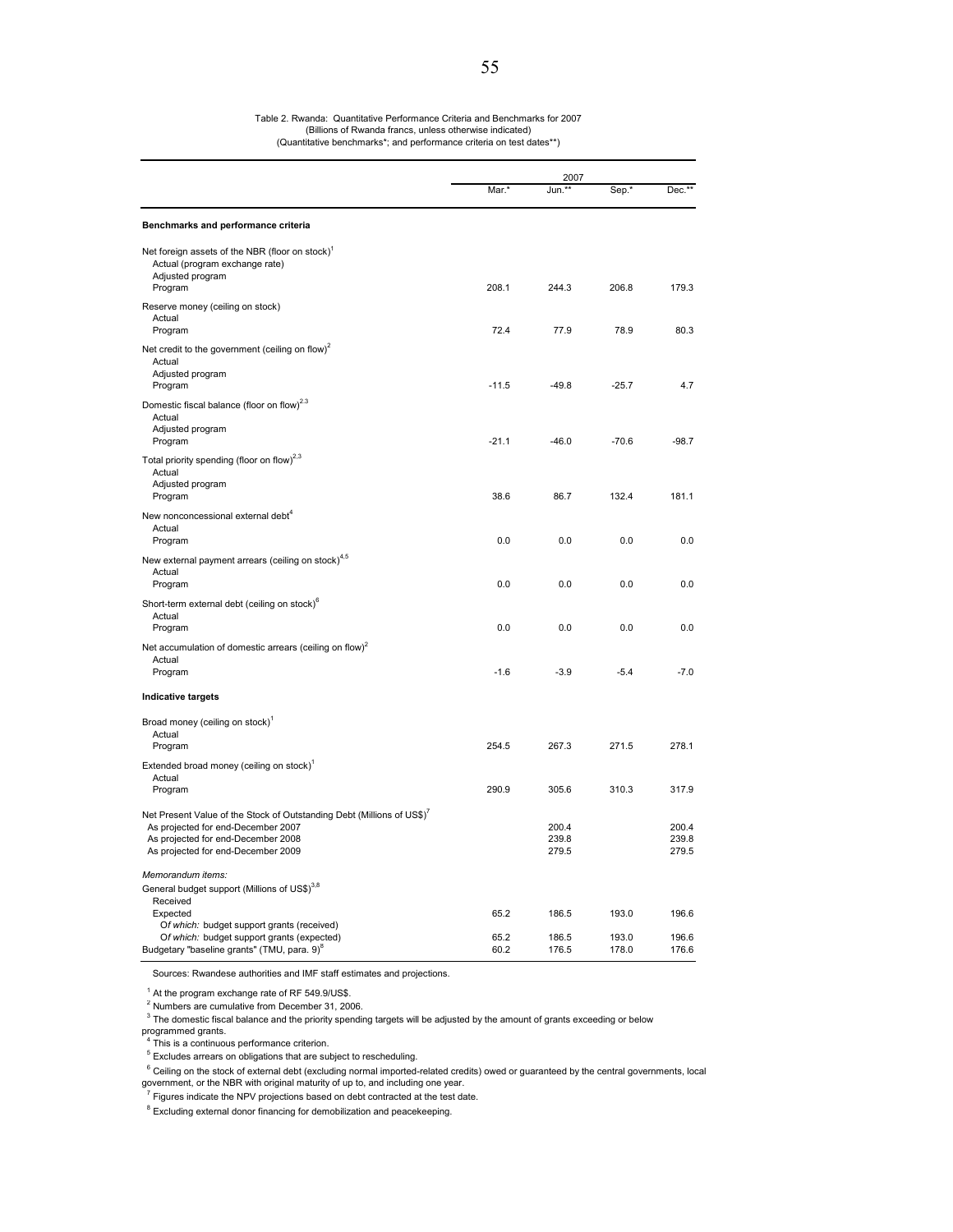| Issuing the first report of a monitoring system of project accounts. The<br>report will show (1) the in- and outflows (the latter broken down into<br>foreign exchange and domestic spending) on a quarterly basis of project<br>accounts at the NBR listed in paragraph 46 of the TMU for July-<br>September 2006; and (2) rolling spending plans for the accounts on a<br>quarterly basis, broken down into foreign exchange and domestic<br>spending for January - December 2007. |               | <b>Prior Action</b> |
|--------------------------------------------------------------------------------------------------------------------------------------------------------------------------------------------------------------------------------------------------------------------------------------------------------------------------------------------------------------------------------------------------------------------------------------------------------------------------------------|---------------|---------------------|
| Public expenditure management                                                                                                                                                                                                                                                                                                                                                                                                                                                        |               |                     |
| Complete progress report on financial reporting by budgetary agencies<br>(line ministries provinces autonomous agencies) Agencies are expected                                                                                                                                                                                                                                                                                                                                       | June 15, 2007 | <b>Benchmark</b>    |

Complete progress report on financial reporting by budgetary agencies (line ministries, provinces, autonomous agencies). Agencies are expected to produce the following monthly financial reports: (i) bank reconciliation statement; (ii) budget execution reports, and (iii) statements of revenue and expenditure. hmark Publish on the Ministry of Finance's website the progress report on the OBL implementation. September 30, 2007 **Benchmark** Complete and publish on the Ministry of Finance's website a study on project accounts (for projects listed in paragraph 46 of the TMU) at the NBR (1) showing annual budgets with donor disbursements and spending for 2004-2006 as well as quarterly projections (including a breakdown into imports and the domestic component) for July 2007-June 2008; and (2) providing an analysis of the causes for the large accumulation of the specific project accounts since January 1, 2004. September 30, 2007 **Performance Criterion** 

#### **Private sector development**

| Make operational the Office of the Registrar of Land Titles.                                                                                                                                                                                                         | October 31.<br>2007   | <b>Benchmark</b> |
|----------------------------------------------------------------------------------------------------------------------------------------------------------------------------------------------------------------------------------------------------------------------|-----------------------|------------------|
| <b>Poverty reduction</b>                                                                                                                                                                                                                                             |                       |                  |
| Produce a poverty profile of provinces, districts, and communities of<br>Rwanda using the results of the census and the household living<br>conditions survey.                                                                                                       | September 30,<br>2007 | Benchmark        |
| <b>Financial sector</b>                                                                                                                                                                                                                                              |                       |                  |
| Submit to Parliament a micro finance law to bring the legal framework for<br>microfinance broadly in line with the Guiding Principles on Regulation and<br>Supervision of Microfinance Institutions as published by the Consultative<br>Group to Assist the Poorest. | June 30, 2007         | <b>Benchmark</b> |

#### Table 3. Rwanda: Structural Conditionality, March-October 2007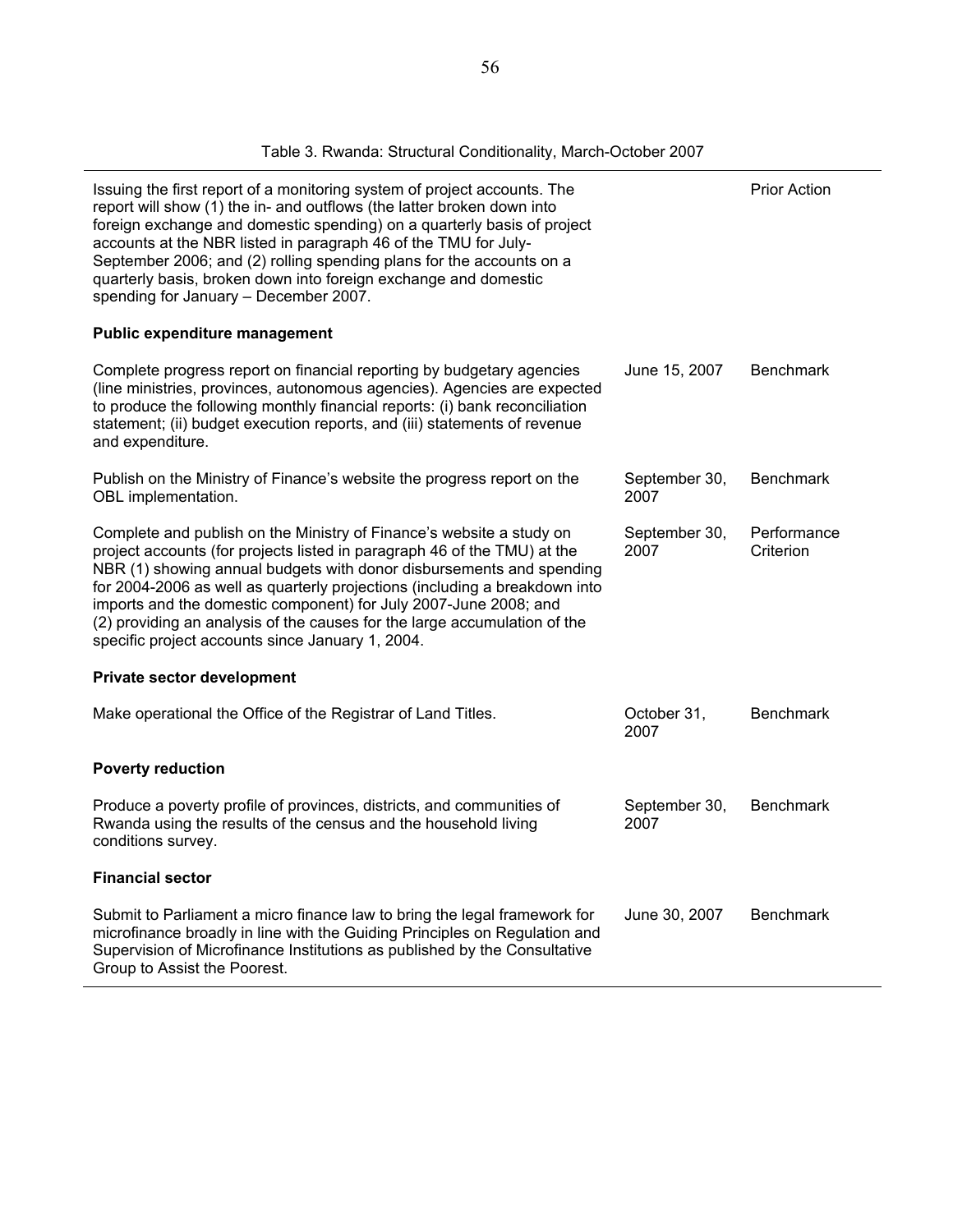### **APPENDIX I—ATTACHMENT II**

#### **RWANDA: TECHNICAL MEMORANDUM OF UNDERSTANDING**

1. This technical memorandum sets out the definitions for quantitative targets under which Rwanda's performance will be assessed and provides specifics on areas of structural conditionality. Monitoring procedures and reporting requirements as well as other program definitions are also specified.

### **I. QUANTITATIVE PROGRAM TARGETS**

2. Performance criteria for June 30, 2007 and December 31, 2007 as well as indicative targets for March 31, 2007, and September 30, 2007 are proposed to be established with respect to:

- floors on the domestic fiscal balance of the central government (DFB);
- ceilings on the net credit to the central government (NCG);
- floors on priority spending;
- ceilings on the net accumulation of domestic arrears of the central government;
- floors on the Net Foreign Assets (NFA) of the National Bank of Rwanda (NBR);
- ceilings on reserve money; and
- ceilings on the outstanding stock of external debt with original maturities of one year or less owed or guaranteed by the public sector.

3. Performance criteria that are applicable on a continuous basis are proposed to be established with respect to the ceilings on new external payment arrears of the public sector and new nonconcessional debt of the public sector.

- 4. Indicative targets are proposed to be established
- for end-March 2007, end-June 2007 end-September 2007, and end-December 2007, for ceilings on broad money and extended broad money;
- for end-June 2007, and end-December 2007, for ceilings on the contracting or guaranteeing of concessional external debt.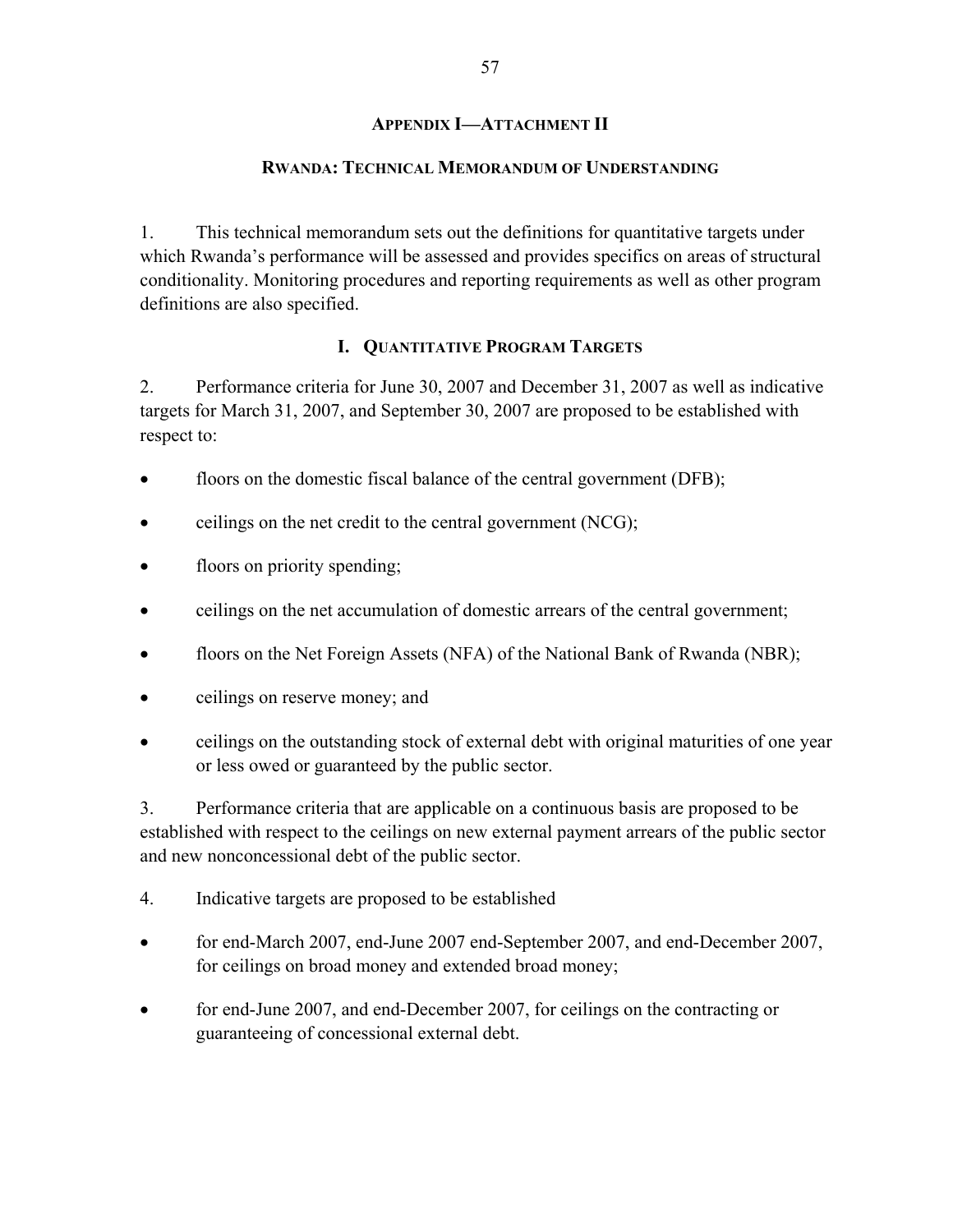### **A. Institutional Definitions**

### 5. The **central government** comprises the treasury and line ministries.

6. The **public sector** comprises the central government, local governments, public enterprises (including Rwandatel, Electrogaz, Ocircafé, Ocirthé, Prime Holdings, and ONP), and the NBR.

# **B. Targets related to the Execution of the Fiscal Program**

### **Domestic Fiscal Balance of the Central Government (DFB)**

7. A floor applies to the DFB, which is measured cumulatively from December 31, 2006 for the end-March 2007, end-June, 2007, end-September 2007 and end-December 2007 targets.

8. **Definition**. The domestic fiscal balance is defined as domestic revenue (excluding grants) minus domestic spending. Domestic spending is defined as current expenditure (excluding external interest due, spending related to Rwandese troops involved in the UN peace-keeping efforts (Table 1), and spending related to the World Bank-led demobilization and reintegration program) plus domestically-financed capital expenditure on a payment order basis, plus net lending.

### 9. **Adjusters**.

• The floor on the DFB will be *adjusted downward* (i.e., the deficit target will be increased) by the amount of the positive difference between actual and programmed budgetary grants in the context of a review with Fund staff **IF** this review establishes that a further fiscal expansion would not lead to a rekindling of inflation or an undue increase in domestic debt. The increase in the deficit would be used for contingent spending. A list of contingent spending of about one percent of GDP is provided in Table 1; this contingent spending will be released equally for priority and nonpriority spending. For example, if contingent spending of Rf 2 billion is released, at least Rf 1 billion should go to priority spending (so called contingent priority spending; see also paragraph 17). Any further spending in addition to the one listed in Table 1 would be for priorities only, including spending under the Fast Track Initiative for Education.<sup>1</sup> Budgetary grants include HIPC Initiative-related grants, $<sup>2</sup>$  but exclude grants related to</sup>

 $\overline{a}$  $<sup>1</sup>$  In the following, the contingent priority spending plus any further unprogrammed priority spending financed</sup> by additional grants will be referred to as "additional priority spending (see paragraph 17)."

 $2$  HIPC grants exclude debt relief from IDA and the AfDB.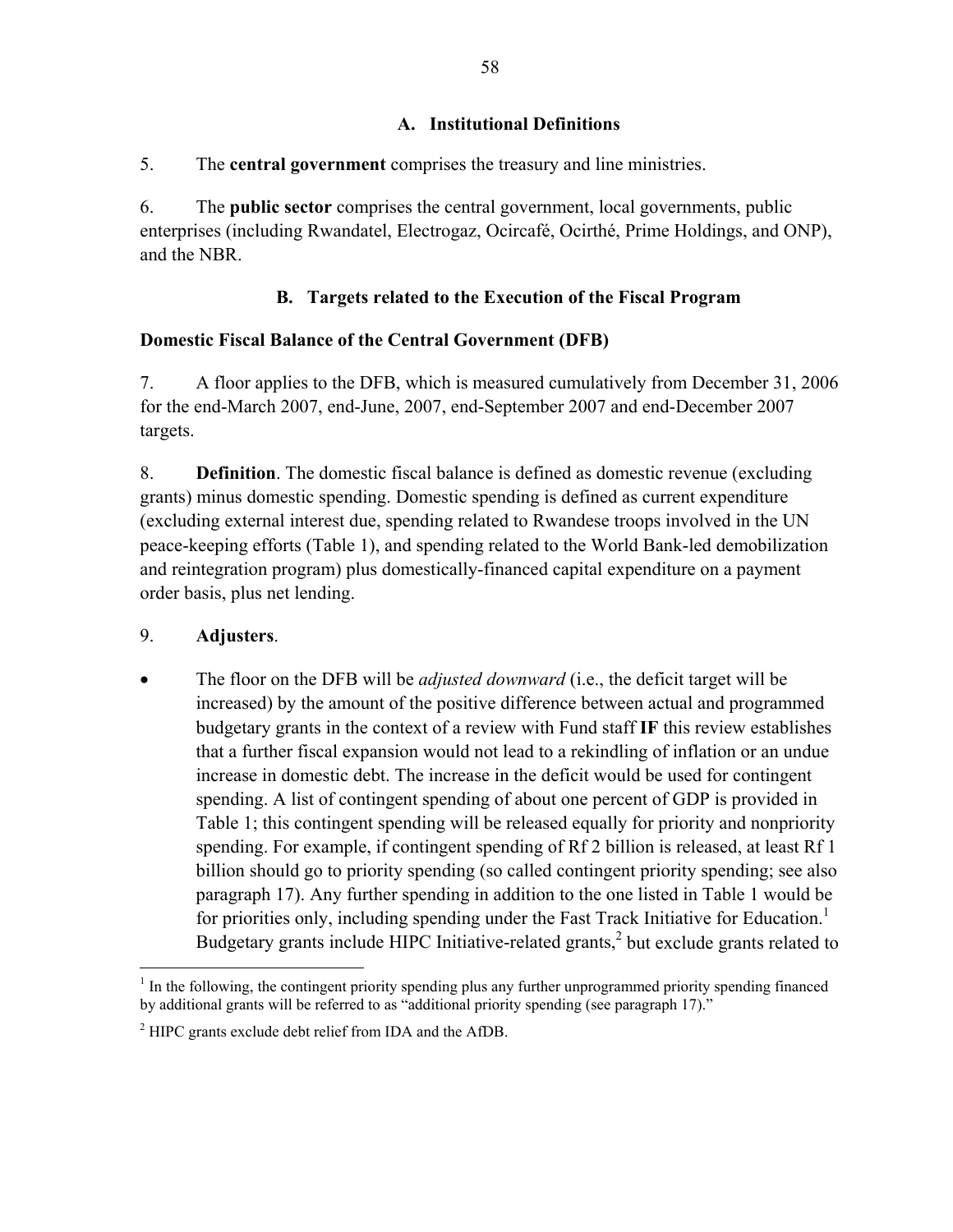AU peace keeping activities and for the demobilization program as well as capital grants related to the development budget. Quarterly programmed budgetary grants are also provided in Table 2 of the MEFP.

- The floor on the DFB will be *adjusted upward* (that is, the deficit target will be reduced) by the amount actual grants are below programmed grants with a maximum adjustment of up to US\$20 million. Spending would be reduced in equal shares for priority and nonpriority spending (see also paragraph 13).<sup>3</sup>
- The floor on the DFB will be *adjusted downward* (i.e., the deficit target will be increased) by the amount of expenditure deemed integral to a specific privatization operation (to be recorded under net lending) IF the difference between privatization revenue and this expenditure is positive (see also paragraph 13).
- The floor on the DFB will be *adjusted downward* (i.e., the deficit target will be increased) by the amount of expenditure for food imports in the case of a food emergency (see also paragraphs 13 and 24).

10. **Reporting requirement.** Data on the DFB and its adjusters will be transmitted, with detailed explanations, on a monthly basis within four weeks of the end of each month.

# **Net Credit to the Central Government (NCG)**

11. A ceiling applies to the NCG, which is measured cumulatively from December 31, 2006 for the end-March 2007, end-June 2007, end-September 2007, and end-December 2007 targets.

12. **Definition.** For program monitoring purposes, the NCG will be calculated as the change from end-December 2006 of net credit from the banking system and the change of holdings of treasury bills and other government securities by the nonbank sector. Net credit from the banking system is defined as the difference between:

• credit to government from the banking system, including credit to central government, provinces and districts, outstanding central government debt instruments; government debt to the NBR incurred as a result of the 1995 devaluation (Rf 9 billion) and the overdraft to the prewar government (Rf 2 billion); and

<sup>&</sup>lt;u>.</u> <sup>3</sup> Privatization receipts are recorded under nontax revenue.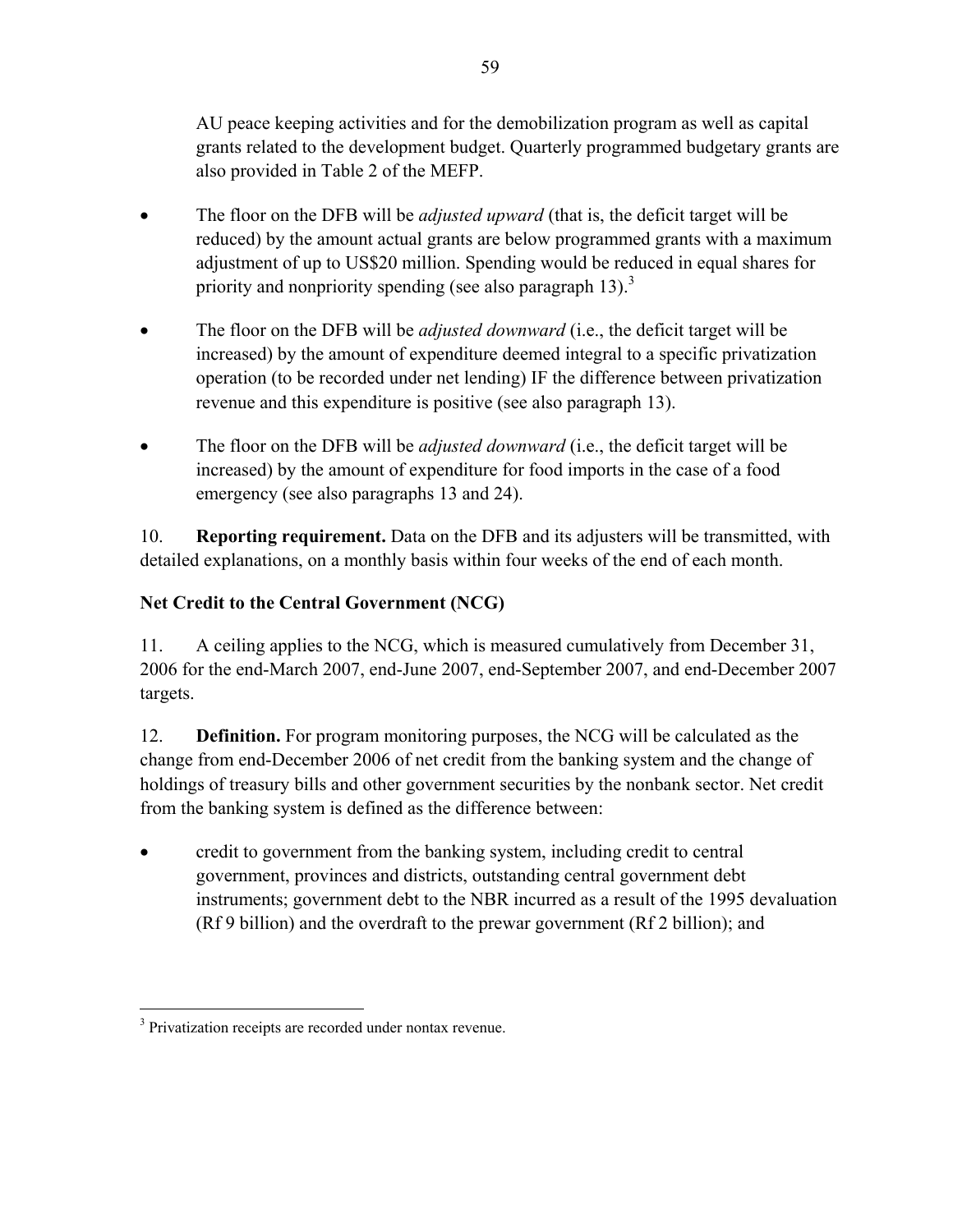• total government deposits with the banking system of the central government, including the main treasury account, line ministries, the fund for assistance to genocide survivors, Rwanda Revenue Authority, the electoral commission, the demobilization commission, fonds routier, and any other of the 15 autonomous agencies. Thus, this definition excludes any government deposits, over which the central government does not have any direct control (i.e., for project accounts, counterpart funds, *fonds publics affectés*, and privatization proceeds with the NBR).4 In particular, NCG is not affected by credit to or deposits of public enterprises and autonomous public agencies.

### 13. **Adjusters**.

- The ceiling on NCG will be *adjusted upward* by the amount of any negative difference between actual and "baseline grants" (defined in Table 2 of the MEFP) up to a maximum adjustor of US\$30 million, evaluated in Rwanda francs at the program exchange rate.
- The ceiling on the NCG will be *adjusted downward* by the amount of privatization revenue IF the difference between this revenue and any expenditure deemed integral to the privatization operation is positive (see also paragraph 9).
- The ceiling on the NCG will be *adjusted upward* by the amount of expenditure for food imports in case of a food emergency (see also paragraph 9 and 24).

14. **Reporting requirement**. Data on the NCG (showing separately treasury bills and government bonds outstanding, other government debt, and central government deposits) and its adjusters will be transmitted on a monthly basis within three weeks of the end of each month. Deposits of the government with the NBR and with the commercial banks will be separated from the deposits of the public enterprises and autonomous public agencies.

### **Priority Expenditure**

 $\overline{a}$ 

15. A floor applies to priority spending of the central government, which is measured cumulatively from December 31, 2006 for the end-March 2007, end-June 2007, end-September 2007, and end-December 2007 targets.

<sup>&</sup>lt;sup>4</sup> The target excludes any transfers from the deposits over which the government has limited control into other government deposits.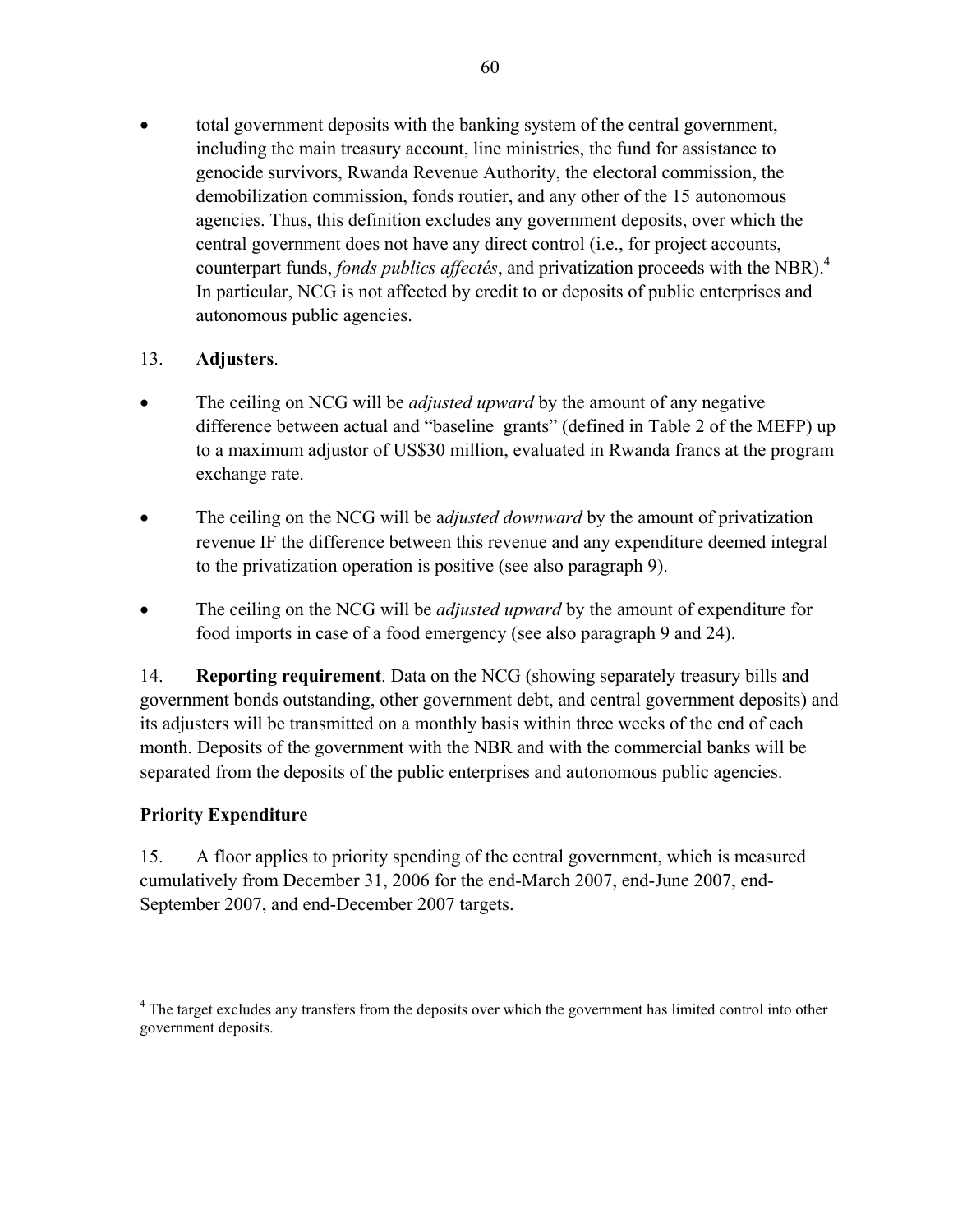16. **Definition.** Central government priority spending is defined as the sum of those recurrent expenditures, domestically-financed capital expenditures, and net lending that the government has identified as priority in line with the PRSP process. The definition of priority expenditures is based on the program classification of the annual budget. Table 2 provides a summary of the SIBET output<sup>5</sup> and a list of the main programs.

# 17. **Adjuster**.

- The floor will be *adjusted upward* by additional priority spending (see paragraph 9, footnote 1 for definition).
- The floor will be *adjusted downward* by half of the amount actual grants are below programmed grants with a maximum adjustment of up to US\$10 million.

18. **Reporting requirement.** Data on priority expenditure, at the same level of detail as in Table 2, will be transmitted on a monthly basis within three weeks of the end of each month.

# **Net Accumulation of Domestic Arrears of the Central Government**

19. A ceiling applies to the net accumulation of domestic arrears of the central government, which is measured cumulatively from December 31, 2006 for the end-March 2007, end-June 2007, end-September 2007, and end-December 2007 targets.<sup>6</sup>

20. **Definition.** The net accumulation of arrears is defined as the difference between the gross accumulation of new domestic arrears (measured as the difference between payment orders and actual payments related to payment orders issued) and gross repayment of any arrears outstanding on December 31, 2006 (including repayment of float in 2006 and the repayment of older arrears).

21. **Reporting requirement.** Data on repayment of domestic arrears and the remaining previous-year stock of arrears will be transmitted on a monthly basis within three weeks of the end of each month.

 $\overline{a}$  $<sup>5</sup>$  The computerized SIBET expenditure management system tracks priority spending at the program and sub-</sup> program levels.

<sup>&</sup>lt;sup>6</sup> A negative target thus represents a floor on net repayment.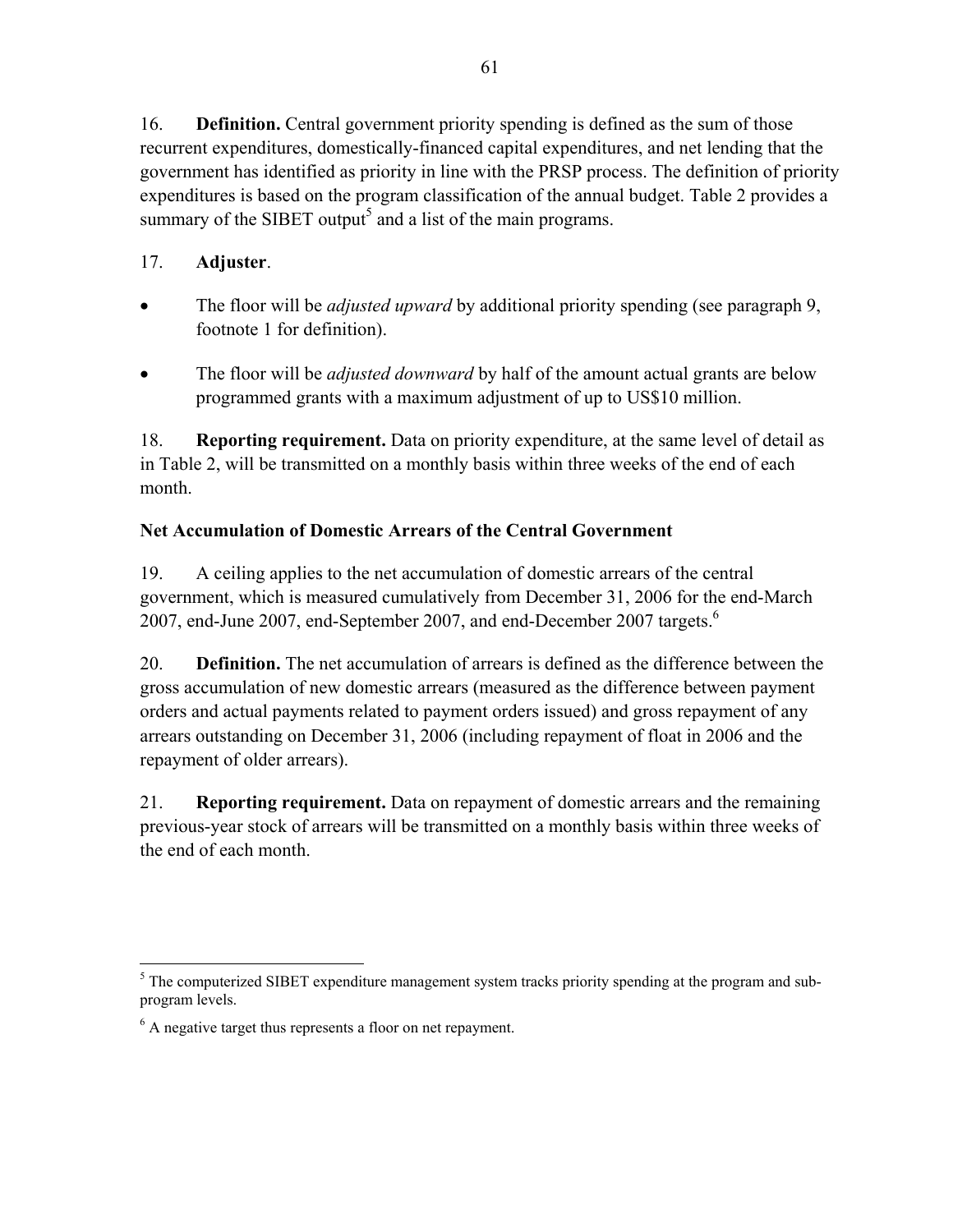### **C. Targets for Monetary Aggregates**

### **Net Foreign Assets of the National Bank of Rwanda (NFA)**

22. A floor applies to the NFA of the NBR for the end-March 2007, end-June 2007, end-September 2007, and end-December 2007 targets.

23. **Definition.** NFA of the NBR in Rwanda francs are defined, consistent with the definition of the Special Data Dissemination Standards (SDDS) template, as external assets readily available to, or controlled by, the NBR net of its external liabilities. Pledged or otherwise encumbered reserve assets are to be excluded; such assets include, but are not limited to, reserve assets used as collateral or guarantee for third party external liabilities. Foreign assets and foreign liabilities in U.S. dollars are converted to Rwanda francs by using the U.S. dollar/Rwanda franc program exchange rate.<sup>7</sup> Foreign assets and liabilities in other currencies are converted to U.S. dollars by using the actual end-of-period U.S. dollar/currency exchange rate. Foreign liabilities include, inter alia, use of IMF resources (CCFF and post-conflict emergency assistance purchases and SAF/ESAF/PRGF disbursements).

24. **Adjusters** (see paragraph 13 for symmetric adjusters to the NCG, including definitions).

- The floor on NFA will be *adjusted downward* by the amount of any negative difference between actual and "baseline grants" up to a maximum adjustor of US\$30 million, evaluated at the program exchange rate.
- The floor on NFA will be *adjusted downward* by the amount of expenditure for food imports in the case of a food emergency (see also paragraphs 9 and 13).

25. **Reporting requirement.** Data on foreign assets and foreign liabilities of the NBR will be transmitted on a weekly basis within seven days of the end of each week. Data on the NBR's foreign exchange liabilities to commercial banks (held as required reserves with the NBR) and the exchange rate used for their conversion into Rwanda francs will be shown separately.

 $\overline{a}$ <sup>7</sup> The program exchange rate for the 2007 program is set at Rf 549.9 = US\$1 (actual exchange rate of September 30, 2006).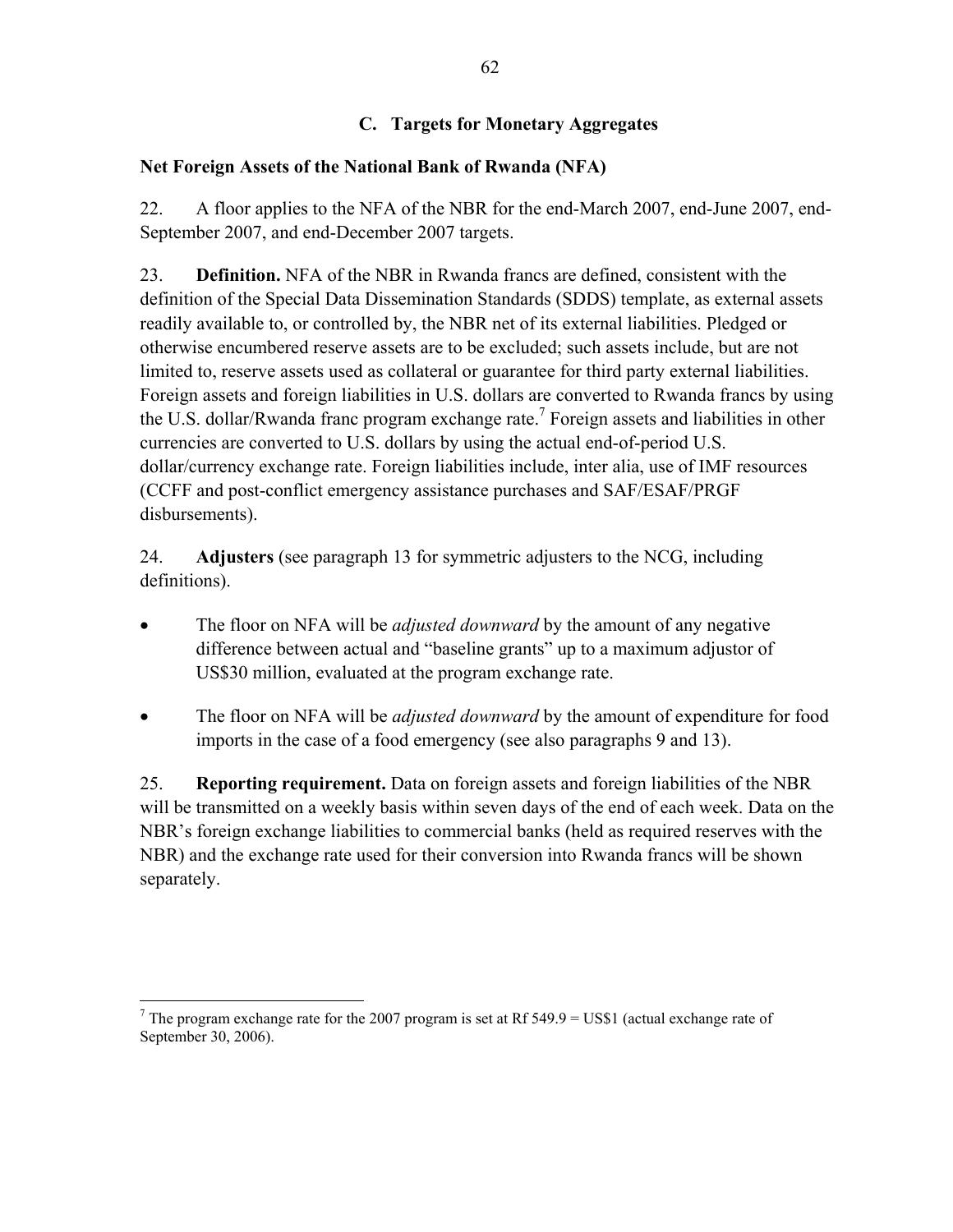### **Reserve Money**

26. A ceiling applies to the stock of reserve money for the end-March 2007, end-June 2007, end-September 2007, and end-December 2007 targets.

27. **Definition.** Reserve money for the monetary program is defined as currency in circulation, reserves of deposit money banks (excluding NBR borrowing from deposit money banks on the money market $^{8}$  but including cash in vault held by commercial banks), and deposits of public enterprises (including Caisse Sociale du Rwanda (CSR) and other autonomous public agencies (*dépôts des établissements publics assimilés à l'état*), deposits of nonbank financial institutions, and deposits of the private sector (*autres sommes dues à la clientèle* are included in reserve money). Reserve money excludes the deposits of the Caisse d'Épargne du Rwanda (C.E.R.) with the NBR up to Rf 1 billion, the dormant accounts up to Rf 1.4 billion, and import deposits placed at the NBR (*cautions à l'importation*) up to a maximum amount of Rf 150 million.

### 28. **Adjuster**.

The ceiling on the stock of reserve money will be adjusted symmetrically for a change in the required reserve ratio of commercial banks by the amount of (new reserve ratio - program baseline reserve ratio) multiplied by the reservable deposit liabilities in commercial banks.

29. **Reporting requirement.** Data on reserve money will be transmitted on a weekly basis within seven days of the end of each week. This transmission will include a weekly balance sheet of the NBR which will show all items listed above in the definitions of reserve money.

# **Broad Money**

30. A ceiling applies to the stock of broad money and extended broad money for the end-March 2007, end-June 2007, end-September 2007, and end-December 2007 targets.

31. **Definition**. Broad money is defined as the sum of currency in circulation, deposits in commercial banks, and nonbank deposits in the NBR. Extended broad money is defined as broad money plus deposits in credit unions and credit cooperatives (mainly UBPR).

<sup>1</sup>  $8$  Borrowing by the NBR from the commercial banks on the money market is included under the net domestic assets of the NBR (netted out from commercial bank borrowing from the NBR).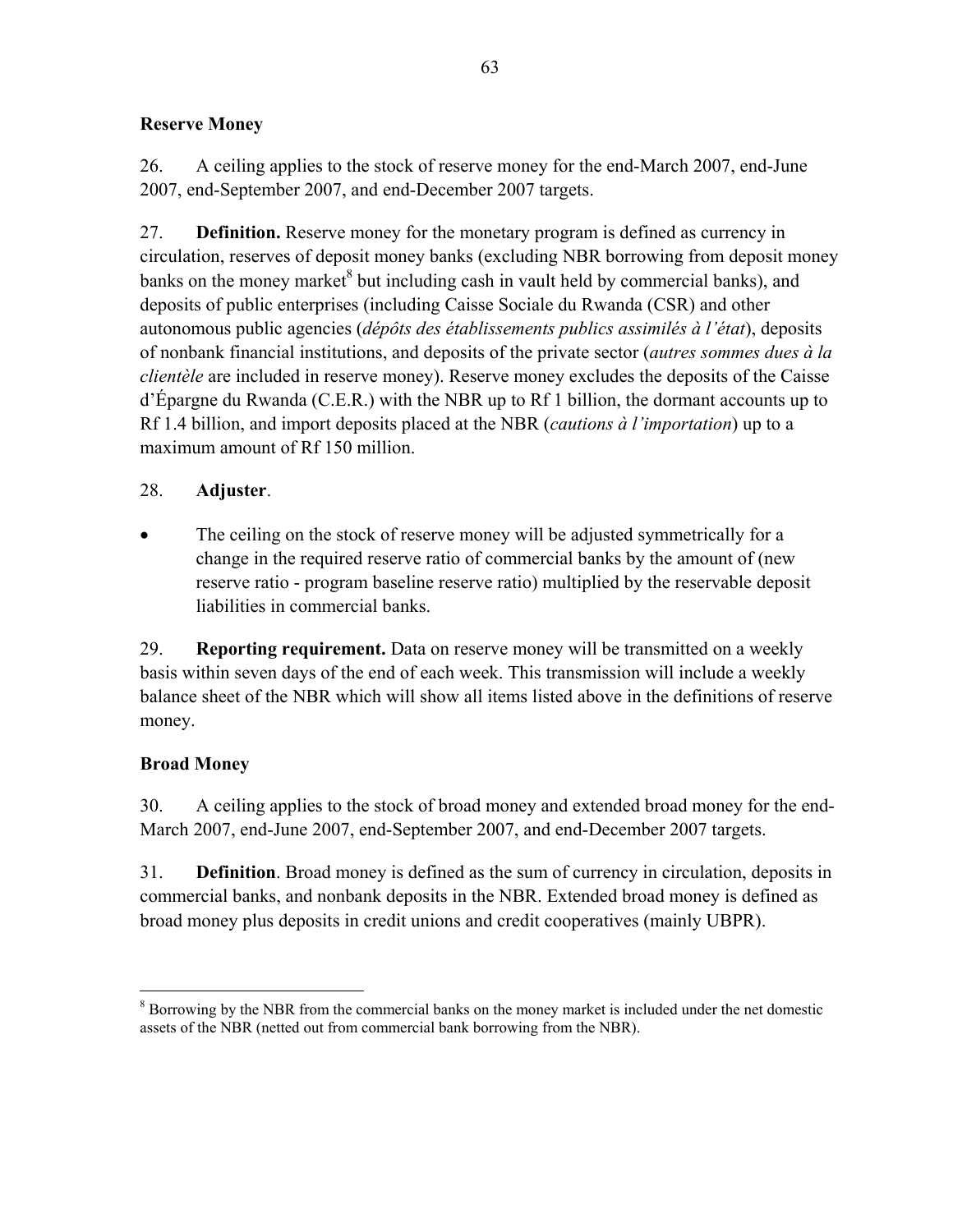32. **Reporting requirement**. The balance sheets of the commercial banks and other banking institutions, both for the individual institutions and for the respective sector in aggregate, and the monetary survey, will be transmitted monthly within five weeks of the end of each month. The monthly transmission will also include a monthly balance sheet for the NBR, showing all items as in NBR's weekly balance sheet.

### **D. Limits on External Debt**

### **Limit on short-term external debt of the public sector**

33. A zero ceiling applies to the outstanding stock of external debt with original maturities of one year or less owned or guaranteed by the public sector or other agencies on behalf of the central government. The ceiling is measured cumulatively from December 31, 2006 for the end-March 2007, end-June 2007, end-September 2007, and end-December 2007 targets.

34. **Definition.** The definition of "debt", for the purpose of the limit, is set out in point No. 9 of the Guidelines on Performance Criteria with Respect to Foreign Debt (Decision No. 12274-(00/85) of August 24, 2000) and also commitments for which value has not been received. Excluded from this performance criterion are normal import-related credits, defined as liabilities that arise from the direct extension, during the normal course of trading, of credit from a supplier to a purchaser—that is, when payment of goods and services is made at a time that differs from the time when ownership of the underlying goods or services changes. Normal import credit arrangements covered by this exclusion are self-liquidating; they contain pre-specified limits on the amounts involved and the times at which payments must be made; they do not involve the issuance of securities.

35. **Valuation.** The amount of debt will be evaluated at the corresponding quarterly exchange rates published in the IMF's International Financial Statistics.

36. **Reporting requirement**: Data on debt and guarantees will be transmitted, with detailed explanations, on a monthly basis within five weeks of the end of each month.

# **Contracting or Guaranteeing of new nonconcessional external debt of the public sector**

37. The public sector or other agencies on behalf of the central government will not contract or guarantee new nonconcessional external debt<sup>1</sup> (as specified in paragraphs 39 and 40) with original maturity of more than one year. This is a continuous performance criterion.

 $\overline{a}$  $<sup>1</sup>$  As the performance criterion refers to "new" debt, rescheduling or restructuring of existing debt is excluded.</sup>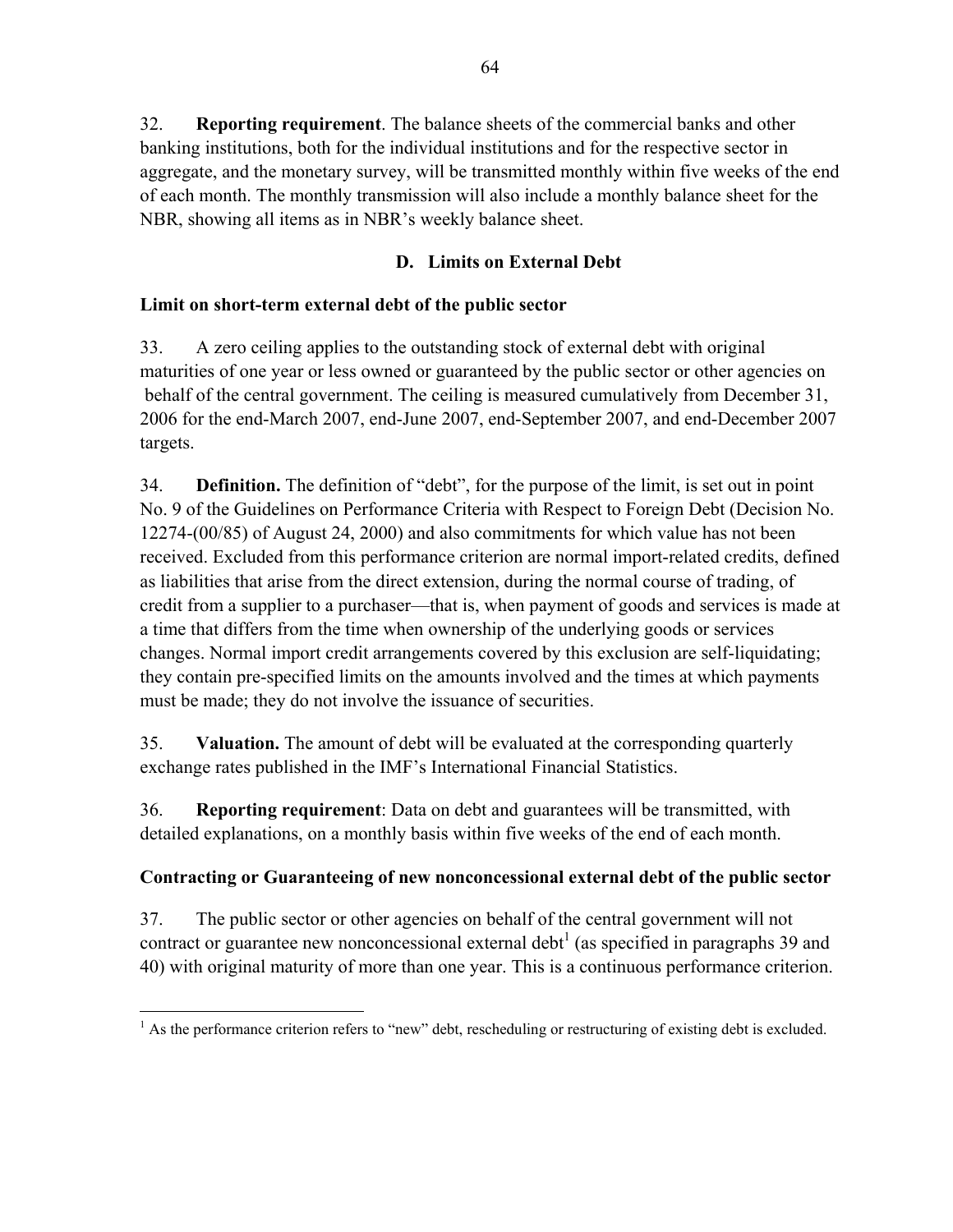38. **Valuation.** The amount of debt will be evaluated at the corresponding quarterly exchange rates published in the IMF's International Financial Statistics.

39. **Definition.** This performance criterion applies to debt as defined in point No. 9 of the Guidelines on Performance Criteria with Respect to Foreign Debt (Decision No. 12274- (00/85) of August 24, 2000) and also to commitments contracted or guaranteed for which value has not been received. The use of Fund resources are excluded from the criterion. Included are leases and other instruments giving rise to external liabilities, contingent or otherwise.

40. For program purposes, a debt is **concessional** if it includes a grant element of at least 50 percent, calculated as follows: the grant element of a debt is the difference between the net present value (NPV) of debt and its nominal value, expressed as a percentage of the nominal value of the debt (i.e., the grant element is equal to the nominal value minus NPV divided by the nominal value). The NPV of debt at the time of its disbursement is calculated by discounting the future stream of payments of debt service due on this debt. The discount rates used for this purpose are the currency-specific commercial interest reference rates (CIRRs), as published by the OECD. For debt with a maturity of at least 15 years, the tenyear average CIRR will be used to calculate the NPV of debt and, hence, its grant element. For debt with maturity of less than 15 years, the six-month average CIRR will be used. To both the 10-year and the 6-month averages, the following margins for differing repayment periods should be added: 0.75 percent for repayment periods of less than 15 years; 1 percent for 15–19 years; 1.15 percent for 20–29 years; and 1.25 percent for 30 years or more.

41. **Reporting requirement**. Data on all new external debt, including government guarantees, will be provided on a monthly basis within five weeks of the end of each month.

# **Contracting or guaranteeing of concessional external debt**

42. A ceiling applies to the contracting or guaranteeing of concessional (see paragraph 40) external debt of the public sector or other agencies on behalf of the central government for the end-June 2007, and end-December 2007 targets. The ceiling on the contracted debt becomes binding through a disbursement profile over 2007-09.

43. **Definition and valuation.** The ceiling on the contracting or guaranteeing of new concessional external debt will be measured by the U.S. dollar nominal sum of all loan agreements that have been contracted. Disbursed debt will be converted to U.S dollars, based on prevailing WEO test date exchange rates; for loans contracted but not yet disbursed, the profile disbursement will be measured at the actual exchange rate at the test date, based on the projected drawdown consistent with the medium-term fiscal framework as discussed with IMF staff. If export growth rates average about 8 percent in the next three years, Rwanda's NPV of debt- to-export ratio will be below 125 percent over the medium term and not exceed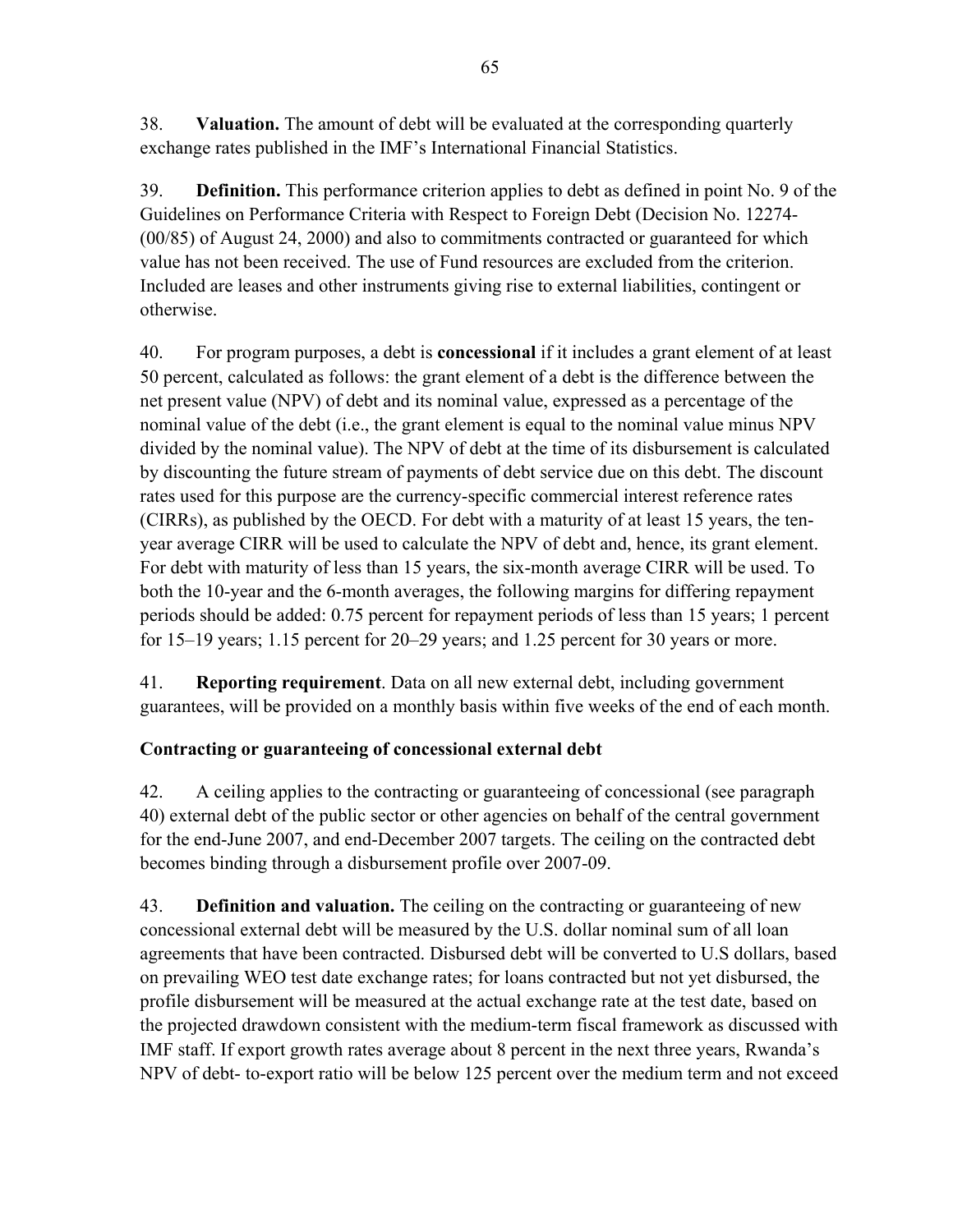90 percent in 2009. The Net Present Value of debt is calculated by discounting the future stream of payments of debt service due, based on a uniform discount rate of 5 percent.

44. **Reporting requirement.** Data on the NPV of the stock of outstanding debt will be provided on a semi-annual basis within five weeks of the end of each month.

### **Limit on new external payment arrears**

45. A continuous performance criterion applies to the nonaccumulation of new external payment arrears on external debt contracted or guaranteed by the public sector. External payment arrears consist of external debt service obligations (principal and interest) that have not been paid at the time they are due, as specified in the contractual agreements, but shall exclude arrears on obligations that are subject to rescheduling.

### **II. STRUCTURAL CONDITIONALITY**

46. The following project accounts will be monitored on a quarterly basis (see performance criterion on the monitoring of project accounts in paragraph 17 of the memorandum of economic and financial policies): projet developpement districts et villes; CDF/programme de decentralisation; Minecofin—CEDP-SME Investment Fund; PDDC/MINALOC/H094 RW; Minisante Global Alliance for Vaccination; Projet Vct Integre; Global Fund Controlling Tuberculosis; Global Fund 3 HIV/AIDs; Global Fund 3 Control Malaria; The Nonproject Grant Aid Assistance; MIGEPROFE PRPAF Fonction. Cellule; RDRP/Multi-Donor Trust Fund; Basket Fund Health Human Resources; Global Fund 5 Assuring Access; and MINALOC-CDF-Financement Suisse.

# **III. OTHER DATA REQUIREMENTS FOR PROGRAM MONITORING**

47. Other data will be reported on a regular basis for surveillance purposes (see Table 3).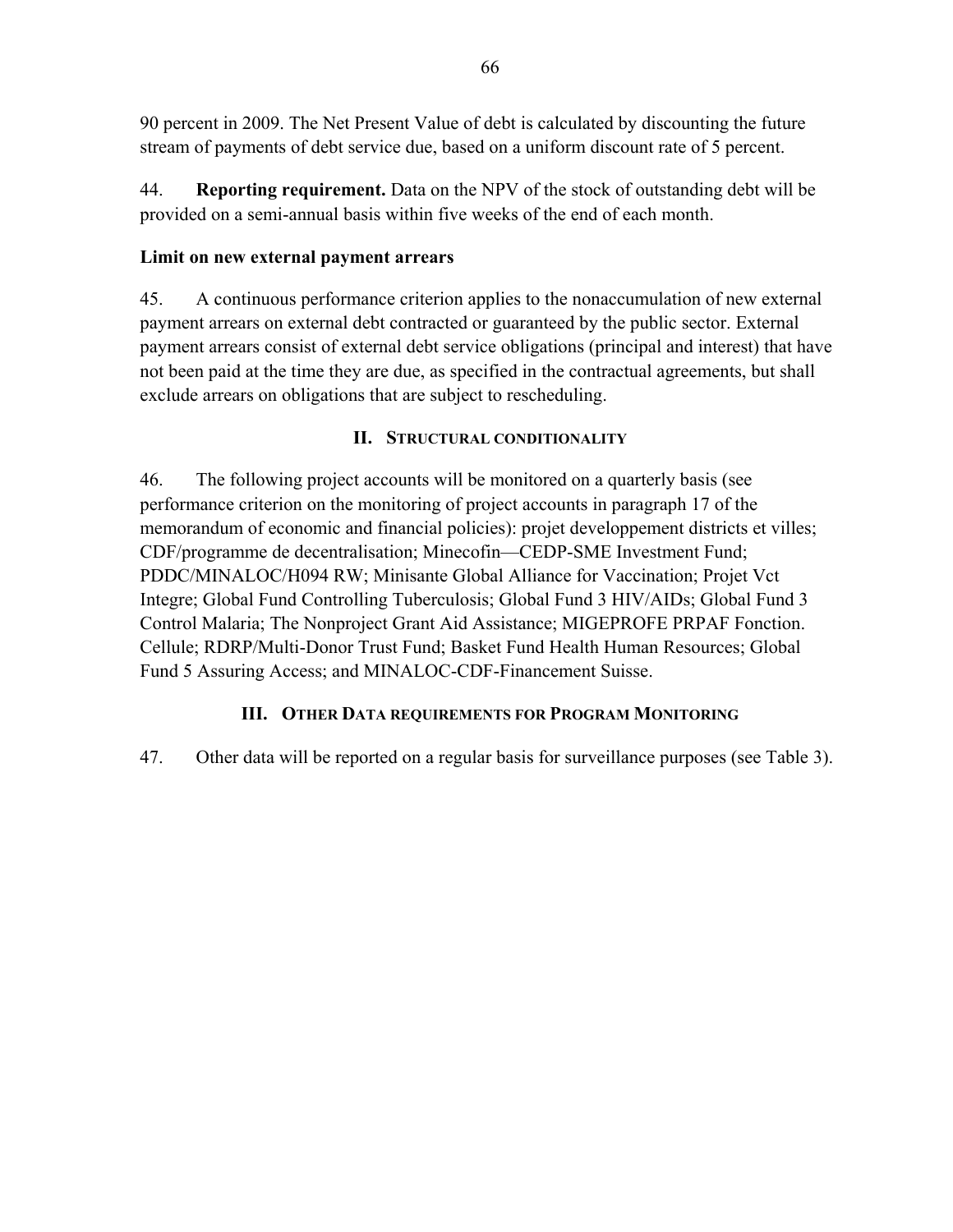### **Table 1. Contingent spending, 2007 (in billion of Rwandese franc)**

| <b>Priority spending</b>                                 | 7.4  |
|----------------------------------------------------------|------|
| Rural terraces                                           | 0.10 |
| Common development fund                                  | 0.60 |
| <b>Export Free Zone</b>                                  | 0.6  |
| Afforestation                                            | 0.10 |
| Road fund FER                                            | 4.00 |
| Export promotion                                         | 0.90 |
| Expo, DBS, business support                              | 0.40 |
| Block grant to local governments (LABSF)                 | 0.15 |
| Energy                                                   | 0.50 |
| <b>Nonpriority spending</b>                              | 8.5  |
| Construction of police head office                       | 0.5  |
| Income generation in prisons                             | 0.2  |
| MININFRA (ICT)                                           | 0.4  |
| Energy savings devises                                   | 0.4  |
| Construction and rehabiliation of borders                | 0.3  |
| Youth, culture                                           | 0.9  |
| Feasibility studies                                      | 2.6  |
| Across the board cuts in goods and services by 5 percent | 1.9  |
| Across the board cuts in transfers by 5 percent          | 1.1  |
| Transfer to PTA bank                                     | 0.2  |
| <b>Total</b>                                             | 15.8 |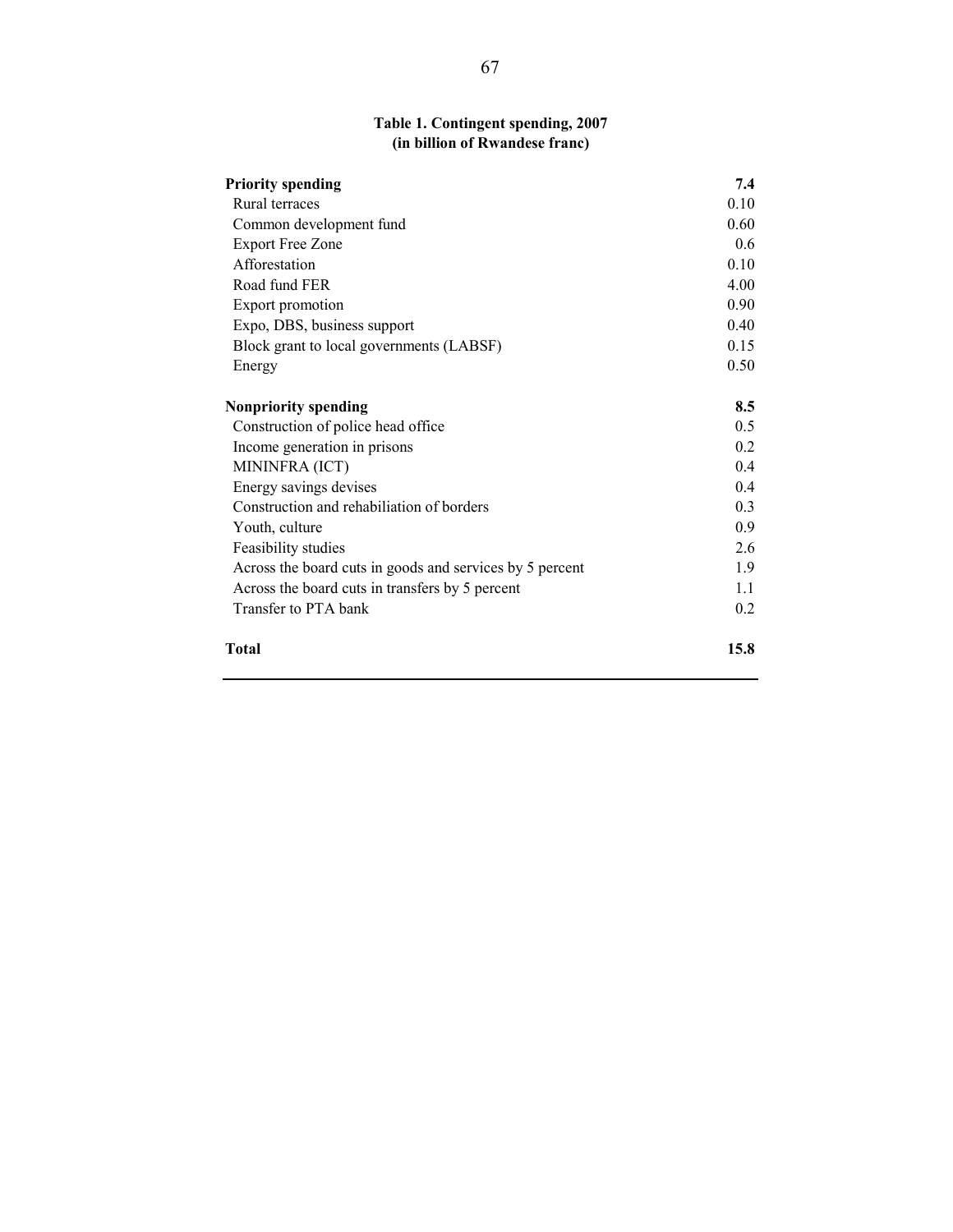#### **Table 2. Priority spending, 2007 (In millions of Rwanda francs)**

|                             |                                                                         | 2007             |
|-----------------------------|-------------------------------------------------------------------------|------------------|
| <b>1 WAGES AND SALARIES</b> | 04 PRIMATURE                                                            | 95.00            |
|                             | 07 MININTER                                                             | 583.20           |
|                             | NATIONALE POLICE<br>0701                                                | 5,372.49         |
|                             | 09 MINAGRI                                                              | 164.83           |
|                             | 11 MINISTR                                                              | 73.01            |
|                             | 14 MINEDUC                                                              | 298.42           |
|                             | 140- DECENTRALISE EDUCATION                                             | 21,224.83        |
|                             | 15 MIJESPOC                                                             | 169.75           |
|                             | 16 MINISANTE                                                            | 450.33           |
|                             | 160- DECENTRALISE HEALTH                                                | 3,707.62         |
|                             | <b>18 MININFRA</b>                                                      | 331.95           |
|                             | 20 MIFOTRA                                                              | 222.51           |
|                             | 22 MINITERE                                                             | 282.46           |
|                             | 23 MINALOC                                                              | 861.11           |
|                             | Total                                                                   | 33,837.51        |
| <b>2 GOODS AND SERVICES</b> | 04 PRIMATURE                                                            | 240.40           |
|                             | 07 MININTER                                                             | 463.81           |
|                             | 07- DECENTRALISE PRISONS                                                | 30.96            |
|                             | 0701<br><b>NATIONALE POLICE</b>                                         | 3,028.51         |
|                             | 09 MINAGRI                                                              | 1,018.22         |
|                             | 10 MINICOM                                                              | 410.84           |
|                             | 11 MINISTR                                                              | 376.37           |
|                             | <b>14 MINEDUC</b>                                                       | 7,023.30         |
|                             | 140- CAPITATION GRANT                                                   | 0.00             |
|                             | 140- DECENTRALISE EDUCATION                                             | 2.584.23         |
|                             | 140- TEXT BOOKS                                                         | 1,754.67         |
|                             | 15 MIJESPOC                                                             | 213.92           |
|                             | 16 MINISANTE                                                            | 3,569.50         |
|                             | 160- DECENTRALISE HEALTH                                                | 360.00           |
|                             | 160- CONTRACTUAL APPROACH                                               | 4,420.75         |
|                             | 1636<br>HOPITAL ROI FAYCAL (KFH)                                        | 350.00           |
|                             | 1638<br>COMMISSION NATIONALE DE LUTTE CONTRE LE SIDA                    | 23.53            |
|                             | <b>18 MININFRA</b>                                                      | 2,223.72         |
|                             | 180- ROAD FUND                                                          | 5,000.00         |
|                             | 20 MIFOTRA                                                              | 1,385.49         |
|                             | 22 MINITERE                                                             | 1,492.04         |
|                             | 23 MINALOC                                                              | 630.90           |
|                             | 230- DECENTRALISE MINALOC                                               | 1,317.20         |
|                             | Total                                                                   | 37,918.36        |
| <b>3 TRANSFERS</b>          | 04 PRIMATURE                                                            | 0.00             |
|                             | 0701<br>NATIONALE POLICE                                                | 73.00            |
|                             | 090- DECENTRALISED ECONOMIC DEVELOPMENT AND EMPLOYMENT                  | 706.00           |
|                             | 090- REFORESTATION                                                      | 1,000.00         |
|                             | 090- TERRASSING                                                         | 1,000.00         |
|                             | 0904<br>OFFICE RWANDAIS DE DEVELOPPEMENT DES RESSOURCES ANIMALES ( RARE | 994.12           |
|                             | 0912<br>INSTITUT DES SCIENCES AGRONOMIQUES DU RWANDA                    | 1,878.08         |
|                             | 0913<br>OFFICE RWANDAIS DE DEVELOPPEMENT DE L AGRICULTURE (RADA)        | 687.74           |
|                             | 10 MINICOM                                                              | 132.88           |
|                             | 100- EXPORT PROMOTION<br>OFFICE RWANDAIS DE NORMALISATION               | 1,000.00         |
|                             | 1007<br>AGENCE RWANDAISE DE PROMOTION DES INVESTISSEMENTS               | 957.01           |
|                             | 1009<br>1010                                                            | 897.70<br>101.00 |
|                             | CENTRE D'APPUI AUX PETITES ET MOYENNES ENTREPRISES DU RWANDA(CAF        |                  |
|                             | 11 MINISTR                                                              | 1,056.40         |
|                             | 12 MINECOFIN - FOOD IMPORT                                              | 0.00             |
|                             | 120-SUBSIDES TO RWADAN PRIVATE SECTOR FEDERATION                        | 500.00           |
|                             | 14 MINEDUC                                                              | 1,475.79         |
|                             | 140- CAPITATION GRANT                                                   | 10,573.00        |
|                             | AGENCE DE FINANCEMENT DES BOURSES D'ETUDIANTS<br>1409                   | 6,839.95         |
|                             | 1408<br>CONSEIL NATIONAL POUR LES EXEMENS (CNER)                        | 1,291.14         |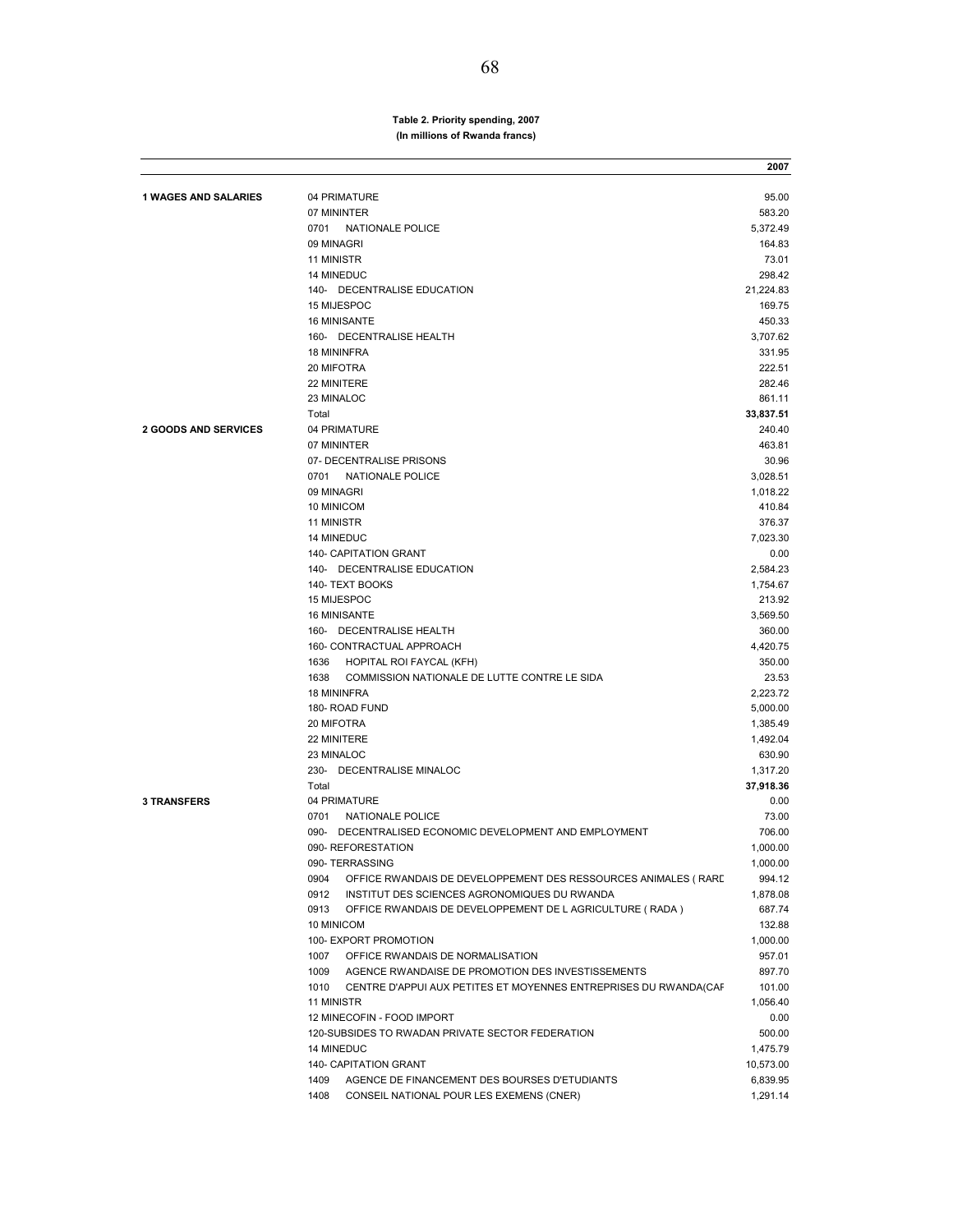#### **Priority spending, 2006-07 (continued) (In millions of Rwanda francs)**

|                                |                                                              |       | 2007       |
|--------------------------------|--------------------------------------------------------------|-------|------------|
|                                |                                                              |       |            |
| 3 TRANSFERS (continued)        | 1409<br>NATIONAL COUNCIL FOR HIGHER EDUCATION (NCHE)         |       | 57.79      |
|                                | 1410<br><b>UNR</b>                                           |       | 4,310.91   |
|                                | <b>KIST</b><br>1411                                          |       | 3,015.18   |
|                                | <b>KIE</b><br>1412                                           |       | 1,469.73   |
|                                | 1413<br>KHI                                                  |       | 1,310.80   |
|                                | 1414<br><b>ISAE</b>                                          |       | 1,390.45   |
|                                | 1419<br><b>IRST</b>                                          |       | 0.00       |
|                                | 1426<br>ECOLE DES HAUTES ETUDES DES FIANCES ET DES BANQUES   |       | 1,060.14   |
|                                | 15 MIJESPOC                                                  |       | 138.38     |
|                                | 1506<br>REGIE DU MUSEE NATIONALE DU RWANDA                   |       | 268.01     |
|                                | <b>16 MINISANTE</b>                                          |       | 276.23     |
|                                | 160- DECENTRALIZED COMMUNITY CONTRACTUAL APPROACH            |       | 900.00     |
|                                | 160- DECENTRALIZED DISTRICT HOSPITAL PERSONNEL MOTIVATION    |       | 1,682.89   |
|                                | 160- DECENTRALIZED FUNCTIONING OF THE DISTRICT HOSPITALS     |       | 684.00     |
|                                | 160- DECENTRALIZED HEALTH CENTERS PERSONNEL MOTIVATION       |       | 1,078.53   |
|                                | 160- MUTUELLES                                               |       | 432.69     |
|                                | 1609<br>CENTRE DE TRAITEMENT ET DE RECHERCHES DU SIDA (TRAC) |       | 465.59     |
|                                | 1612<br>LABORATOIRE NATIONALE DE REFERENCE                   |       | 236.05     |
|                                | 1630<br>CENTRE HOSPITALIER DE KIGALI (CHK)                   |       | 809.35     |
|                                | 1631<br>HOPITAL NEURO PSCHIATRIQUE DE NDERA (HNN)            |       | 216.85     |
|                                | 1633<br>LABORATOIRE PHARMACEUTIQUE DU RWANDA                 |       | 174.00     |
|                                | 1635<br>PROGRAMME NATIONAL DE TRANSFUSION SANGUINE (PNTS)    |       | 220.51     |
|                                | 1636<br>HOPITAL ROI FAYCAL (KFH)                             |       | 1,737.37   |
|                                | 1637<br>HOPITAL UNIVERSITAIRE DE BUTARE                      |       | 658.12     |
|                                | 1638<br>COMMISSION NATIONALE DE LUTTE CONTRE LE SIDA         |       | 297.00     |
|                                | <b>18 MININFRA</b>                                           |       | 1,243.87   |
|                                | 180- SUBSIDIES FOR RENTING POWER                             |       | 2,700.00   |
|                                | 180- SUBSIDIES FOR FUEL IMPORTS                              |       | 4,600.00   |
|                                | 20 MIFOTRA                                                   |       | 23.00      |
|                                | 22 MINITERE                                                  |       | 589.62     |
|                                | 23 MINALOC                                                   |       | 1,982.94   |
|                                | 230- DISTRICTS TRANSFER                                      |       | 8,174.49   |
|                                | Total                                                        |       | 73,368.31  |
| <b>7 DOMESTIC CAPITAL</b>      | 09 MINAGRI                                                   |       | 2,064.00   |
|                                | 10 MINICOM                                                   |       | 467.00     |
|                                | 1007<br>OFFICE RWANDAIS DE NORMALISATION                     |       | 419.00     |
|                                | 1008<br>AGENCE RWANDAISE DE PROMOTION DES INVESTISSEMENTS    |       | 650.00     |
|                                | 12 MINECOFIN                                                 |       | 1,685.00   |
|                                | <b>14 MINEDUC</b>                                            |       | 1,401.00   |
|                                | 15 MIJESPOC                                                  |       | 200.00     |
|                                | 16 MINISANTE                                                 |       | 954.00     |
|                                | <b>18 MININFRA</b>                                           |       | 9,490.00   |
|                                | 22 MINITERE                                                  |       | 8,876.00   |
|                                | 23 MINALOC                                                   |       | 5,255.00   |
|                                | Total                                                        |       | 31,461.00  |
| <b>EXCEPTIONAL EXPENDITURE</b> | TIG                                                          |       | 767.04     |
|                                | <b>HIMO</b>                                                  |       | 500.00     |
|                                | Total                                                        |       | 1,267.04   |
| <b>NET LENDING</b>             | MINECOFIN / LAKE KIVU                                        |       | 3,200.00   |
|                                | Total                                                        |       | 3,200.00   |
|                                |                                                              | Total | 181,052.23 |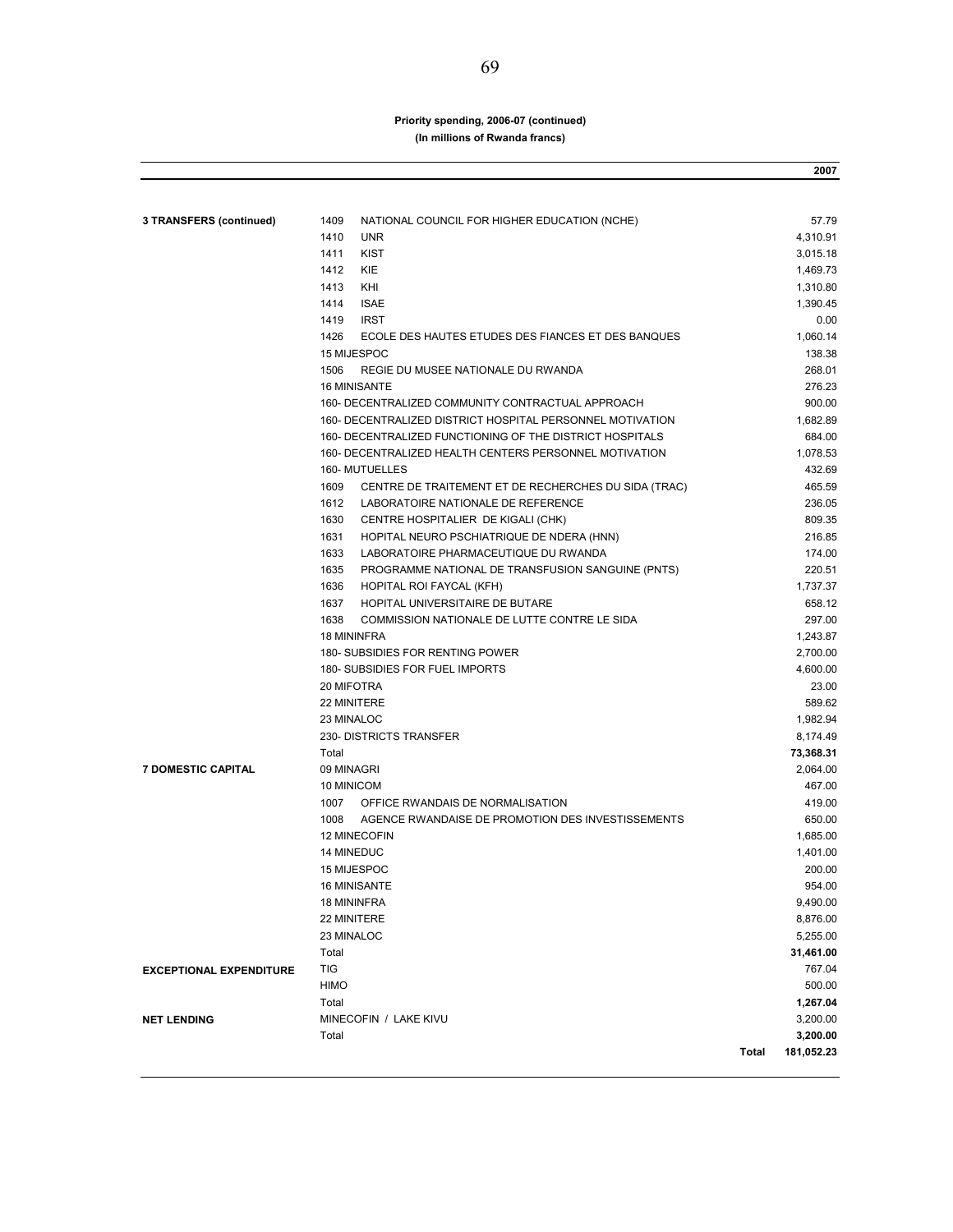|                                                                                                              | Frequency<br>οf<br>Data <sup>6</sup> | Frequency of<br>Reporting <sup>6</sup> | Frequency<br>οf<br>publication <sup>6</sup> |
|--------------------------------------------------------------------------------------------------------------|--------------------------------------|----------------------------------------|---------------------------------------------|
| <b>Exchange Rates</b>                                                                                        | D.                                   | W                                      | M                                           |
| International Reserve Assets and Reserve Liabilities of the Monetary Authorities <sup>1</sup>                | W                                    | W                                      | M                                           |
| Reserve/Base Money                                                                                           | W                                    | W                                      | M                                           |
| <b>Broad Money</b>                                                                                           | м                                    | M                                      | м                                           |
| Central Bank Balance Sheet                                                                                   | W                                    | W                                      | м                                           |
| Consolidated Balance Sheet of the Banking System                                                             | м                                    | M                                      | м                                           |
| Interest Rates <sup>2</sup>                                                                                  | м                                    | M                                      | м                                           |
| <b>Consumer Price Index</b>                                                                                  | M                                    | M                                      | M                                           |
| Revenue, Expenditure, Balance and Composition of Financing <sup>3</sup> – General<br>Government <sup>4</sup> | M                                    | M                                      | M                                           |
| Revenue, Expenditure, Balance and Composition of Financing <sup>3</sup> - Central<br>Government              | M                                    | M                                      | M                                           |
| Stocks of Central Government and Central Government-Guaranteed Debt <sup>5</sup>                             | A                                    | A                                      | $\overline{A}$                              |
| <b>External Current Account Balance</b>                                                                      | A                                    | <b>SA</b>                              | A                                           |
| Exports and Imports of Goods and Services                                                                    | A                                    | A                                      | A                                           |
| <b>GDP/GNP</b>                                                                                               | A                                    | <b>SA</b>                              | A                                           |
| Gross External Debt                                                                                          |                                      |                                        |                                             |

#### **Table 3. Reporting Requirements for Surveillance**

<sup>1</sup>Includes reserve assets pledged or otherwise encumbered as well as net derivative positions.<br>
<sup>2</sup>Both market-based and officially-determined, including discount rates, money market rates, rates on treasury bills, notes and local governments.

<sup>5</sup> Including currency and maturity composition.

6 Daily (D); Weekly (W); Monthly (M); Quarterly (Q); Annually (A); Semi-annually (SA); Irregular (I); Not Available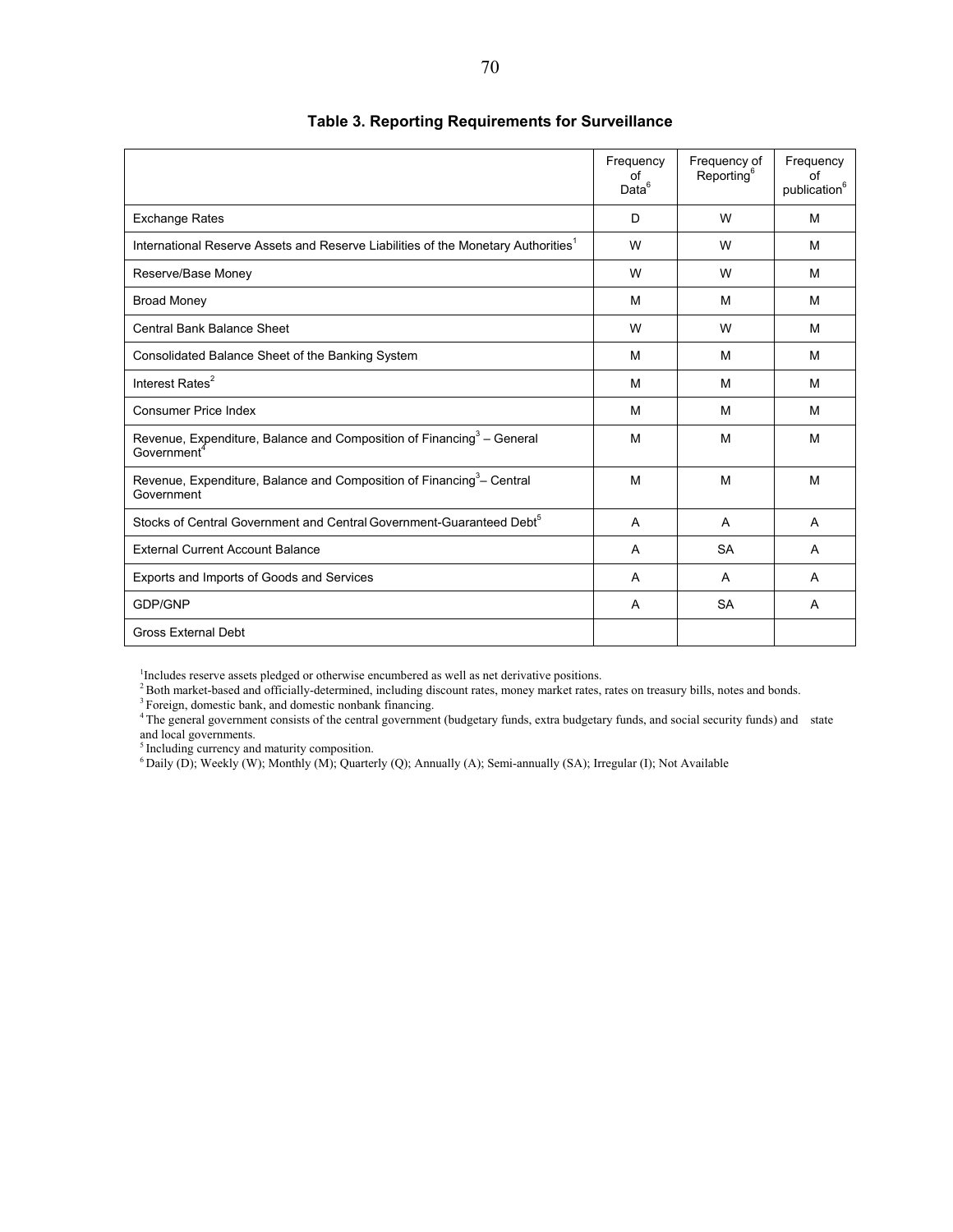# **APPENDIX II—RWANDA: MILLENNIUM DEVELOPMENT GOALS**

|                                                                      | 1990                 | 1995                 | 2000                 | 2002                 | 2003                 | 2004                 | Likelihood of reaching<br>the target by 2015** |
|----------------------------------------------------------------------|----------------------|----------------------|----------------------|----------------------|----------------------|----------------------|------------------------------------------------|
| Goal 1: Eradicate extreme poverty and hunger                         |                      |                      |                      |                      |                      |                      |                                                |
| Percentage share of income or consumption held by poorest 20%        | $\ddot{\phantom{a}}$ |                      | $\ddotsc$            |                      | $\ddotsc$            | $\ddotsc$            |                                                |
| Population below \$1 a day (%)                                       | $\ddot{\phantom{0}}$ | $\ldots$             | 51.7                 | $\ldots$             | $\ldots$             | 60                   | Challenging                                    |
| Population below minimum level of dietary energy consumption (%)     | $\ddotsc$            | $\ddotsc$            | $\ddotsc$            | 37                   | 37                   | $\ldots$             |                                                |
| Poverty gap ratio at \$1 a day (incidence x depth of poverty)        | $\ddotsc$            | $\ddotsc$            | 20                   | $\ddot{\phantom{a}}$ | $\ddotsc$            | $\ddotsc$            |                                                |
| Poverty headcount, national (% of population)                        | $\ddot{\phantom{a}}$ | $\ddot{\phantom{a}}$ | 60.3                 | $\mathbb{R}^2$       | $\ddot{\phantom{a}}$ | $\ddot{\phantom{a}}$ |                                                |
| Prevalence of underweight in children (under five years of age)      | $\ddot{\phantom{a}}$ | $\ldots$             | 24.3                 | $\ddotsc$            | $\ddot{\phantom{0}}$ | $\ddot{\phantom{0}}$ | Achievable                                     |
| Goal 2: Achieve universal primary education                          |                      |                      |                      |                      |                      |                      |                                                |
| Net primary enrollment ratio (% of relevant age group)               | 67.4                 | $\ddot{\phantom{a}}$ | 84                   | 86.7                 | 86.7                 | $\ddotsc$            | Likely                                         |
| Primary completion rate, total (% of relevant age group)             | 44                   | $\mathbb{Z}^2$       | 22.4                 | 37                   | 37.3                 | 37.4                 | Achievable                                     |
| Proportion of pupils starting grade 1 who reach grade 5              | 59.9                 | $\ldots$             | 40                   |                      |                      |                      |                                                |
| Youth literacy rate (% ages 15-24)                                   | 72.7                 | 78.6                 | 83.4                 | $\ldots$<br>84.9     | $\ldots$             | $\ldots$             |                                                |
| Goal 3: Promote gender equality and empower women                    |                      |                      |                      |                      |                      |                      | Likely                                         |
| Proportion of seats held by women in national parliament (%)         | 17                   |                      | 17                   | 26                   | 26                   | 49                   |                                                |
|                                                                      | 96.4                 | $\ddot{\phantom{a}}$ | 96                   | 94.8                 | 98.7                 | 100.1                | Achievable                                     |
| Ratio of girls to boys in primary and secondary education (%)        | 86.4                 | $\ddotsc$<br>91.8    | 95.8                 | 96.9                 |                      |                      |                                                |
| Ratio of young literate females to males (% ages 15–24)              |                      |                      |                      |                      |                      | $\ddotsc$            | Likely                                         |
| Share of women employed in the nonagricultural sector (%)            | 16.7                 | $\ddotsc$            | $\ddot{\phantom{a}}$ | $\ddotsc$            | $\ddotsc$            | $\ddotsc$            |                                                |
| Goal 4: Reduce child mortality                                       |                      |                      |                      |                      |                      |                      |                                                |
| Immunization, measles (% of children ages 12-23 months)              | 83                   | 84                   | 74                   | 69                   | 90                   | 84                   | Already Achieved                               |
| Infant mortality rate (per 1,000 live births)                        | 103                  | 124                  | 118                  | $\ddot{\phantom{a}}$ | 118                  | 118                  | Achievable                                     |
| Under 5 mortality rate (per 1,000)                                   | 173                  | 209                  | 203                  | $\ddotsc$            | 203                  | 203                  | Achievable                                     |
| Goal 5: Improve maternal health                                      |                      |                      |                      |                      |                      |                      |                                                |
| Births attended by skilled health staff (% of total)                 | $\ddotsc$            | $\ddotsc$            | 31.3                 |                      |                      | $\ddotsc$            | Achievable                                     |
| Maternal mortality ratio (modeled estimate, per 100,000 live births) |                      | $\ddotsc$            | 1400                 |                      |                      | $\ddotsc$            | Unlikely                                       |
| Goal 6: Combat HIV/AIDS, malaria, and other diseases                 |                      |                      |                      |                      |                      |                      |                                                |
| Contraceptive prevalence rate (% of women ages 15–49)                | $\ddot{\phantom{0}}$ | $\ldots$             | 13.2                 | $\ddot{\phantom{a}}$ | $\ldots$             | $\ddotsc$            | Challenging                                    |
| Incidence of tuberculosis (per 100,000 people)                       | 129.7                | 234.6                | 324.1                | 357.3                | 373.8                | 373.8                |                                                |
| Number of children orphaned by HIV/AIDS                              | $\ddotsc$            | $\ddot{\phantom{a}}$ | 160000               |                      | 160000               | 160000               |                                                |
| Prevalence of HIV, total (% of population aged 15-49)                | $\ddot{\phantom{a}}$ | $\ddot{\phantom{0}}$ |                      | $\ddot{\phantom{a}}$ | 5.1                  |                      |                                                |
| Tuberculosis cases detected under DOTS (%)                           | $\ddot{\phantom{0}}$ | 35.5                 | 34.2                 | 31.1                 | 27.5                 | 27.5                 | Already Achieved                               |
| Goal 7: Ensure environmental sustainability                          |                      |                      |                      |                      |                      |                      |                                                |
| Access to an improved water source (% of population)                 | 58                   | $\ddot{\phantom{a}}$ | $\ddot{\phantom{a}}$ | 73                   | 73                   | $\ddot{\phantom{a}}$ | Achievable                                     |
| Access to improved sanitation (% of population)                      | 37                   | $\ldots$             | $\ldots$             | 41                   |                      | $\ddotsc$            |                                                |
| Access to secure tenure (% of population)                            | $\ldots$             | $\ldots$             | $\ldots$             | $\ddotsc$            | $\ddot{\phantom{0}}$ | $\ddotsc$            |                                                |
| CO2 emissions (metric tons per capita)                               | 0.1                  | 0.1                  | 0.1                  | $\ddot{\phantom{a}}$ | $\ddotsc$            | $\ldots$             |                                                |
| Forest area (% of total land area)                                   | 18.5                 | $\ddot{\phantom{a}}$ | 12.4                 | $\ddotsc$            | $\ddotsc$            | $\ddotsc$            | Unlikely                                       |
| GDP per unit of energy use (2000 PPP \$ per kg oil equivalent)       | $\ddotsc$            | $\ddotsc$            | $\ddotsc$            | $\ddot{\phantom{a}}$ | $\ddotsc$            | $\ldots$             |                                                |
| Nationally protected areas (% of total land area)                    |                      | $\ddot{\phantom{0}}$ | $\ddotsc$            | $\ddot{\phantom{a}}$ | 6.2                  | 6.2                  |                                                |
| Goal 8: Develop a global partnership for development                 |                      |                      |                      |                      |                      |                      |                                                |
| Aid per capita (current US\$)                                        | 41.9                 | 123.3                | 41.8                 | 43.5                 | 39.5                 | 39.5                 | <b>NA</b>                                      |
| Debt service (% of exports)                                          | $\ddot{\phantom{0}}$ | $\ldots$             | $\cdot$              | $\ddotsc$            | 32                   | 29.8                 |                                                |
| Fixed line and mobile phone subscribers (per 1,000 people)           | 1.7                  | 1.3                  | 7.3                  | 16.4                 | 16.4                 | $\ldots$             |                                                |
| Internet users (per 1,000 people)                                    | $\ddotsc$            | $\ddotsc$            | 0.6                  | 3.1                  | 3.5                  | 4.3                  |                                                |
| Personal computers (per 1,000 people)                                | $\ddotsc$            | $\ddotsc$            | $\ddotsc$            | $\ddotsc$            | $\ddotsc$            | $\ddotsc$            |                                                |
| Unemployment, youth female (% of female labor force ages 15-24)      | $\ddot{\phantom{a}}$ | $\ddotsc$            | $\ddot{\phantom{a}}$ | $\ddot{\phantom{a}}$ | $\ddotsc$            | $\ddotsc$            |                                                |
| Unemployment, youth male (% of male labor force ages 15-24)          |                      |                      |                      |                      |                      |                      |                                                |
| Unemployment, youth total (% of total labor force ages 15-24)        | $\ddotsc$            |                      | $\ddot{\phantom{a}}$ |                      | $\ddotsc$            | $\ddotsc$            |                                                |
| Other                                                                |                      |                      |                      |                      |                      |                      |                                                |
| Fertility rate, total (births per woman)                             | 7.1                  | $\ldots$             | 5.9                  | $\ldots$             | 5.6                  | 5.5                  |                                                |
| GNI per capita, Atlas method (current US\$)                          | 370                  | 220                  | 250                  | 230                  | 200                  | 210                  |                                                |
| GNI, Atlas method (current US\$) (billions)                          | 2.5                  | 1.3                  | 2.0                  | 1.9                  | 1.8                  | 1.9                  |                                                |
| Gross capital formation (% of GDP)                                   | 14.6                 | 13.4                 | 17.5                 | 19.0                 | 18.4                 | 20.8                 |                                                |
| Life expectancy at birth, total (years)                              | 40.2                 | $\ldots$             | 40.9                 | 39.8                 | 43.7                 | 43.9                 |                                                |
| Literacy rate, adult total (% of people ages 15 and above)           | 53.3                 | 60.2                 | 66.8                 | 69.2                 |                      | 69.4                 |                                                |
| Population, total (millions)                                         | 6.9                  | 5.7                  | 8.0                  | 8.2                  | 8.8                  | 8.9                  |                                                |
| Trade (% of GDP)                                                     | 19.7                 | 31.0                 | 32.6                 | 33.1                 | 36.2                 | 36.2                 |                                                |

Source: World Development Indicators Database, April 2006.

*Data in italics are estimates.*

\*\* World Bank Estimates.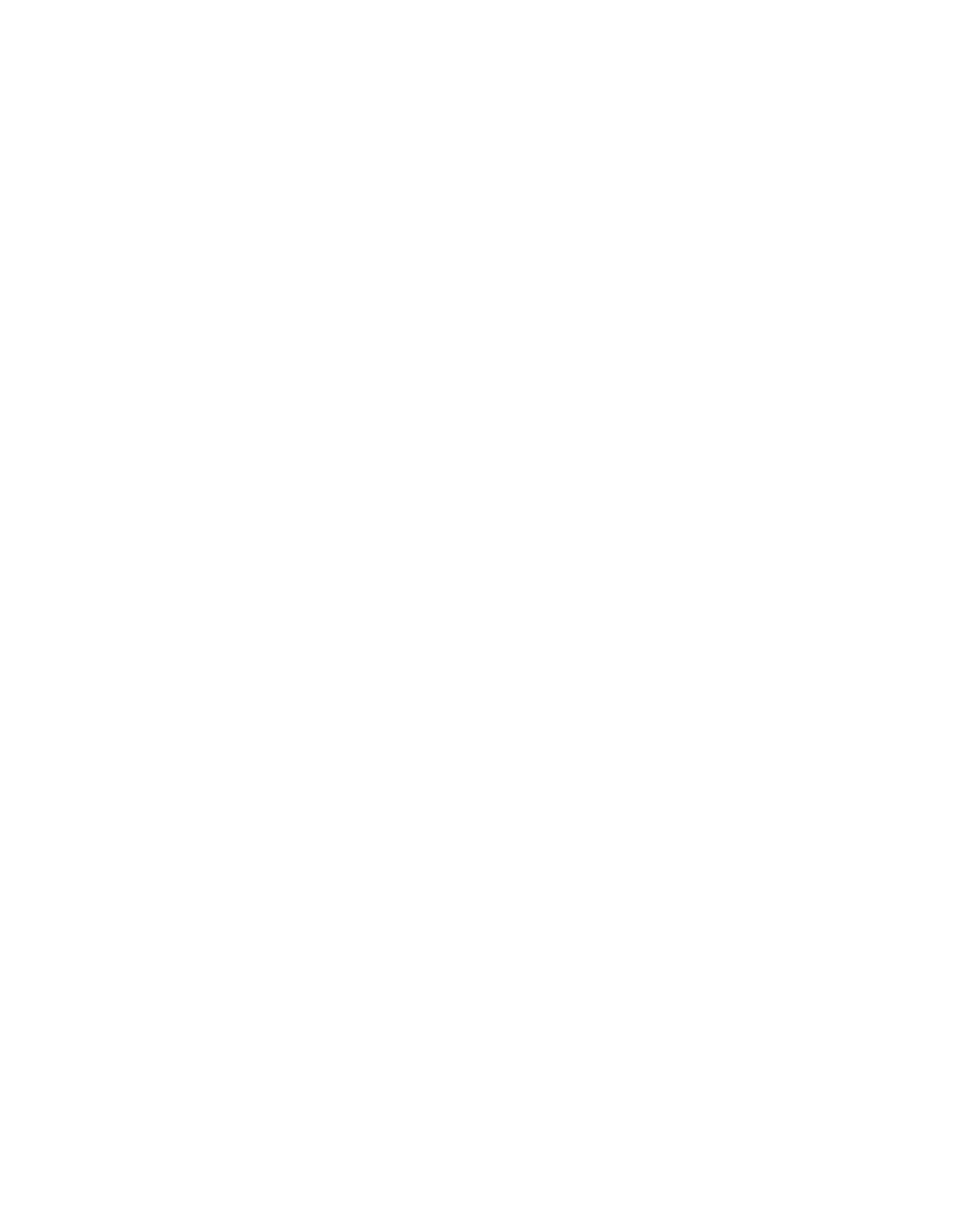#### INTERNATIONAL MONETARY FUND

#### RWANDA

# **2006 Article IV Consultation, First Review Under the Three-Year Arrangement Under the Poverty Reduction and Growth Facility, and Request for Waiver of Nonobservance of Performance Criteria—Informational Annex**

Prepared by the African Department (In collaboration with other departments)

Approved by Robert Corker and Mark Plant

January 10, 2007

- **Relations with the Fund.** Describes financial and technical assistance by the IMF and provides information on the safeguards assessment and exchange system. Outstanding Fund credit was SDR2.85 million (3.56 percent of quota) at end-November 2006. Completion of the first review would allow the disbursement of SDR1.14 million.
- **Relations with the World Bank Group.** Describes World Bank Group program and portfolio and provides statement of IFC investments.
- **Statistical Issues.** Assesses the quality of statistical data. Although economic data are generally adequate for surveillance, weaknesses hamper economic analysis.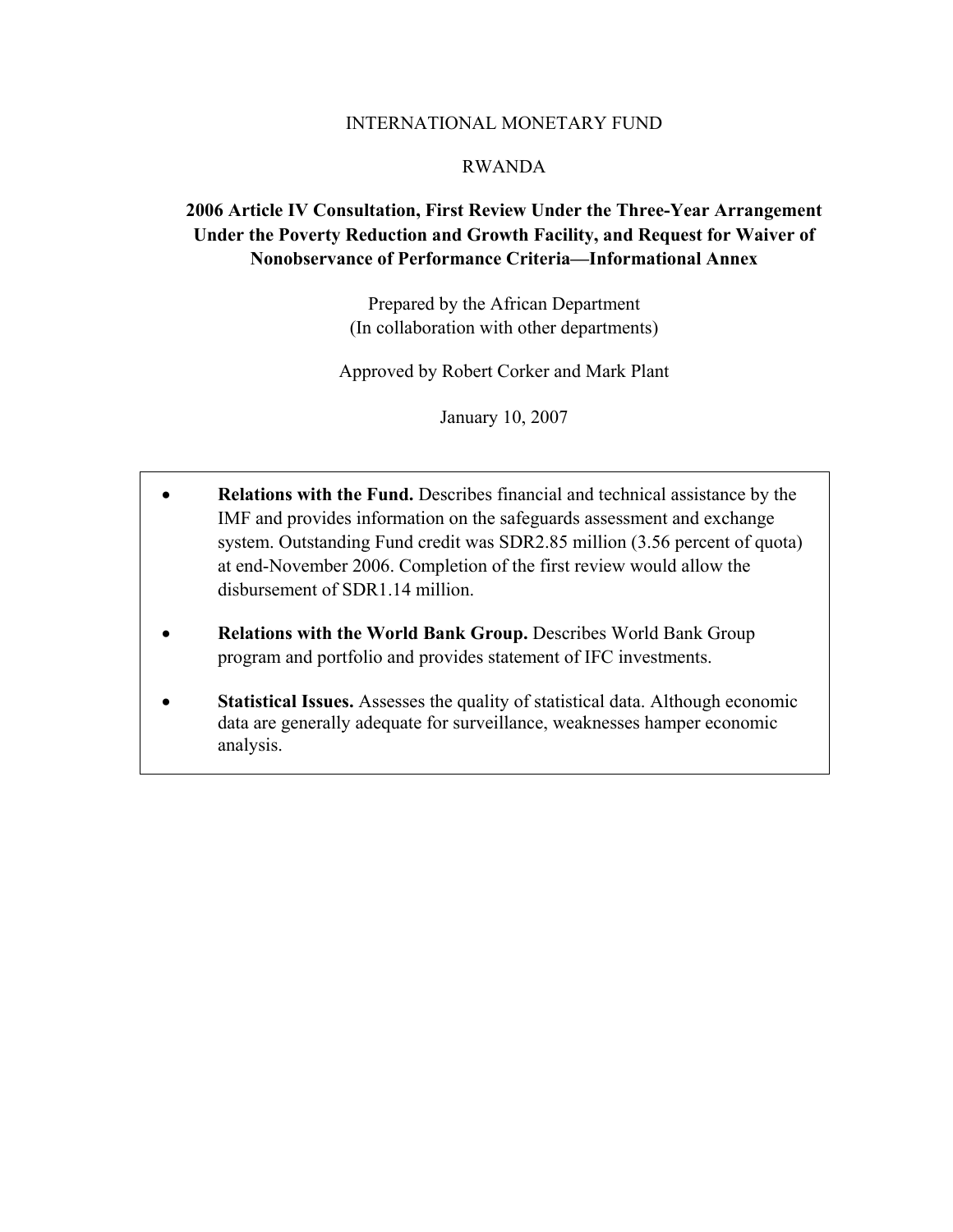# Contents

# Page

# Tables:

| 1. |  |
|----|--|
|    |  |
| 3. |  |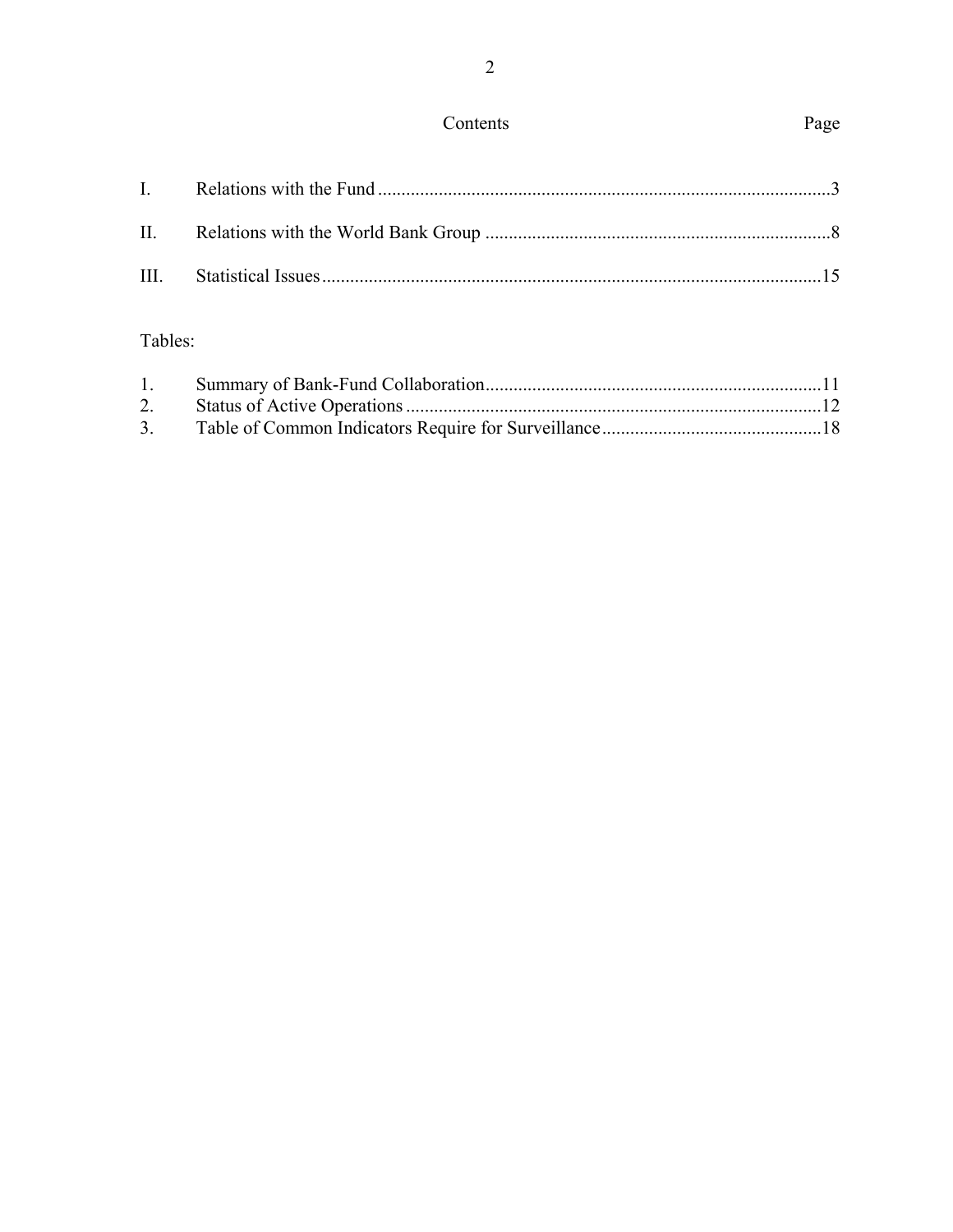## **I. RWANDA: RELATIONS WITH THE FUND**

### (As of November 30, 2006)

# **I.** Membership Status: Joined: September 30, 1963 Article VIII

| II. | <b>General Resources Account:</b>       | SDR million | percent Quota      |
|-----|-----------------------------------------|-------------|--------------------|
|     | Quota                                   | 80.10       | 100.00             |
|     | Fund holdings of currency               | 80.11       | 100.02             |
|     | Reserve position in Fund                | 0.00        | 0.00               |
| Ш.  | <b>SDR Department:</b>                  | SDR million | percent Allocation |
|     | Net cumulative allocation               | 13.70       | 100.00             |
|     | Holdings                                | 15.20       | 110.94             |
| IV. | <b>Outstanding Purchases and Loans:</b> | SDR million | percent Quota      |
|     | PRGF arrangements                       | 2.85        | 3.56               |

### **V. Latest Financial Arrangements**:

|             |              |              | Amount        |               |
|-------------|--------------|--------------|---------------|---------------|
|             | Approval     | Expiration   | approved      | Amount drawn  |
| <b>Type</b> | date         | date         | (SDR million) | (SDR million) |
| <b>PRGF</b> | Jun 12, 2006 | Jun 11, 2009 | 8.01          | 114           |
| <b>PRGF</b> | Aug 12, 2009 | Jun 11, 2006 | 4.00          | 4.00          |
| <b>PRGF</b> | Jun 24, 1998 | Apr 30, 2002 | 71.40         | 61.88         |

#### **VI. Projected Payments to the Fund** (SDR million; based on existing use of resources and present holdings of SDRs):

|                  | Forthcoming |      |      |      |      |  |  |
|------------------|-------------|------|------|------|------|--|--|
|                  | 2006        | 2007 | 2008 | 2009 | 2010 |  |  |
| Principal        |             |      |      |      | 0.06 |  |  |
| Charges/Interest | 0.01        | 0.02 | 0.02 | 0.02 | 0.01 |  |  |
| <b>Total</b>     | 0.01        | 0.02 | 0.02 | 0.02 | 0.07 |  |  |

| Enhanced  |
|-----------|
| framework |
|           |
| Dec 2000  |
|           |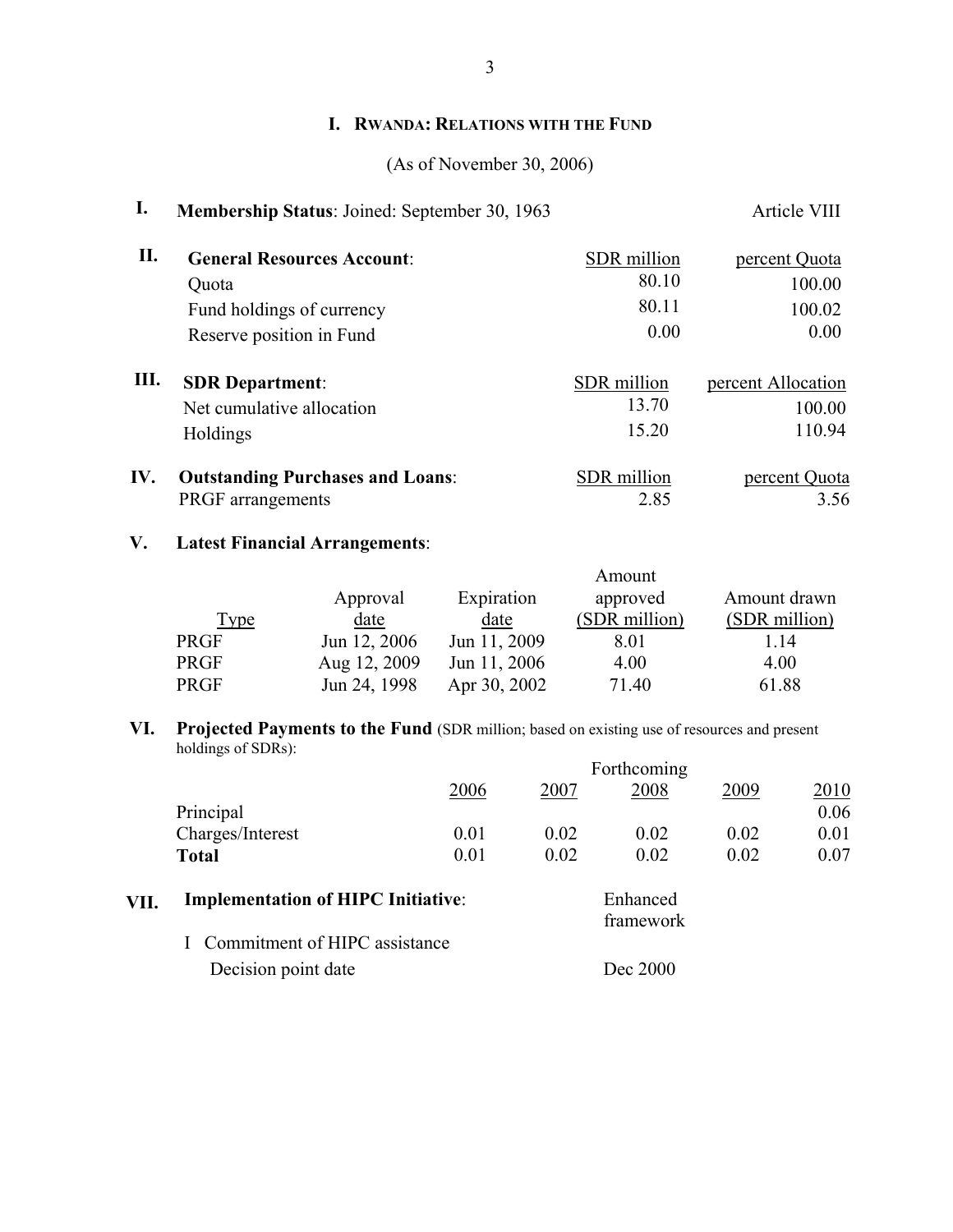|      | Assistance committed by all creditors<br>(US\$ million) $30$ | 695.50     |             |              |  |  |  |
|------|--------------------------------------------------------------|------------|-------------|--------------|--|--|--|
|      | <i>Of which</i> : IMF assistance (US\$ million)              | 63.40      |             |              |  |  |  |
|      | (SDR equivalent in millions)                                 | 46.79      |             |              |  |  |  |
|      | Completion point date                                        | Apr 2005   |             |              |  |  |  |
|      | Delivery of IMF assistance (SDR million)<br>$\rm II$         |            |             |              |  |  |  |
|      | Amount disbursed                                             | 46.79      |             |              |  |  |  |
|      | Interim assistance                                           | 14.45      |             |              |  |  |  |
|      | Completion point                                             | 32.34      |             |              |  |  |  |
|      | Additional disbursement of interest income <sup>31</sup>     | 3.77       |             |              |  |  |  |
|      | <b>Total disbursements</b>                                   | 50.56      |             |              |  |  |  |
| VIII | <b>Implementation of MDRI Assistance</b>                     |            |             |              |  |  |  |
|      | I Total Debt Relief $(SDR$ Million) <sup>32</sup>            | 52.74      |             |              |  |  |  |
|      | Of which: MDRI                                               | 20.19      |             |              |  |  |  |
|      | <b>HIPIC</b>                                                 | 32.55      |             |              |  |  |  |
|      | Debt Relief by Facility (SDR million)<br>$\rm II$            |            |             |              |  |  |  |
|      | <b>Delivery Date</b>                                         | <b>GRA</b> | <b>PRGF</b> | <b>Total</b> |  |  |  |
|      | January 2006                                                 | NA         | 52.74       | 52.74        |  |  |  |

 $\overline{a}$ 

<sup>&</sup>lt;sup>30</sup>Assistance committed under the original framework is expressed in net present value (NPV) terms at the completion point, and assistance committed under the enhanced framework is expressed in NPV terms at the decision point. Hence these two amounts can not be added.

<sup>&</sup>lt;sup>31</sup> Under the enhanced framework, an additional disbursement is made at the completion point corresponding to interest income earned on the amount committed at the decision point but not disbursed during the interim period.

<sup>&</sup>lt;sup>32</sup> The Multilateral Debt Relief Initiative (MDRI) provides 100 percent debt relief to eligible member countries that are qualified for the assistance. The debt relief covers the full stock of debt owed to the Fund as of end-2004 which remains outstanding at the time the member qualifies for such debt relief. The MDRI is financed by bilateral contributions and the Fund's own resources, as well as the resources already disbursed to the member under the HIPC Initiative (see Section VII above).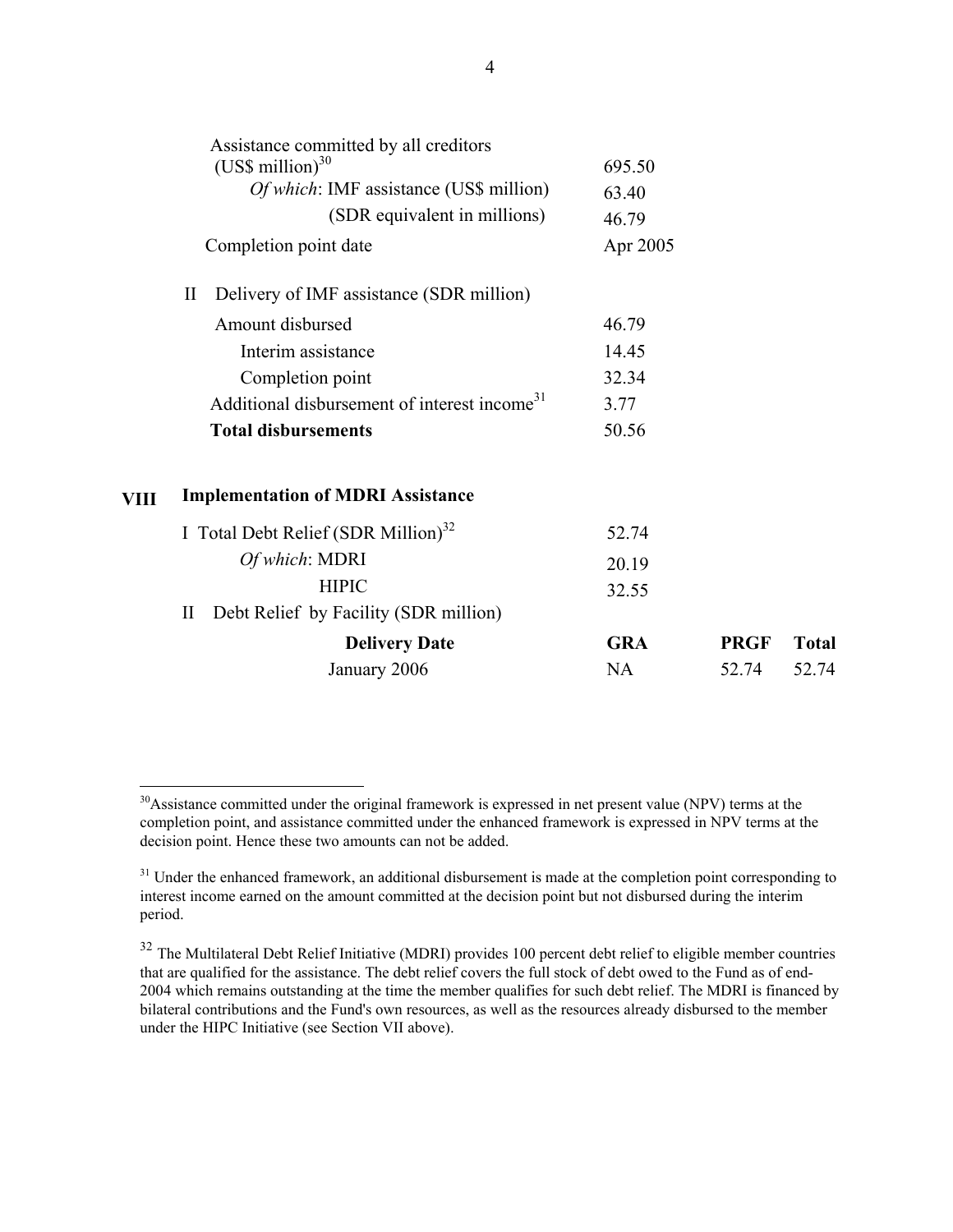**Decision point—**point at which the IMF and the World Bank determine whether a country qualifies for assistance under the HIPC Initiative and decide on the amount of assistance to be committed.

**Interim assistance**—amount disbursed to a country during the period between decision and completion points, up to 20 percent annually and 60 percent in total of the assistance committed at the decision point (or 25 percent and 75 percent, respectively, in exceptional circumstances).

**Completion point—**point at which a country receives the remaining balance of its assistance committed at the decision point, together with an additional disbursement of interest income as defined in footnote 3 above. The timing of the completion point is linked to the implementation of pre-agreed key structural reforms (i.e., floating completion point).

# **IX. Safeguards Assessments:**

Under the Fund's safeguards assessment policy, the National Bank of Rwanda is subject to an update of the 2003 assessment. The previous assessment concluded that substantial risks existed in the bank's safeguards framework, and recommendations made to address the main vulnerabilities have since been implemented.

# **X. Exchange System:**

The Rwanda franc was pegged to the SDR until March 6, 1995, when Rwanda adopted a market-determined exchange rate system. The exchange rate has in fact behaved like a conventional fixed peg for more than a year. On December 1998, Rwanda accepted the obligations under Article VIII, Sections 2, 3 and 4 of the IMF, and maintains a system free of restrictions on the making of payments and transfers for current international transactions. In 2001, a foreign exchange auction system was put in place with technical assistance from MFD. Since February 7, 2001, auctions have been taking place on a weekly basis. The exchange rate regime is currently classified as a managed float, and the foreign exchange auctions impose a limit of  $+/-$  RF 5 to the margin by which the exchange rate can vary from the previous day.

# **XI. Article IV Consultation:**

Rwanda is on the revised 24-month consultation cycle. The Executive Board discussed the staff report for the 2004 Article IV consultation (Country Report No. 04/382) on October 6, 2004.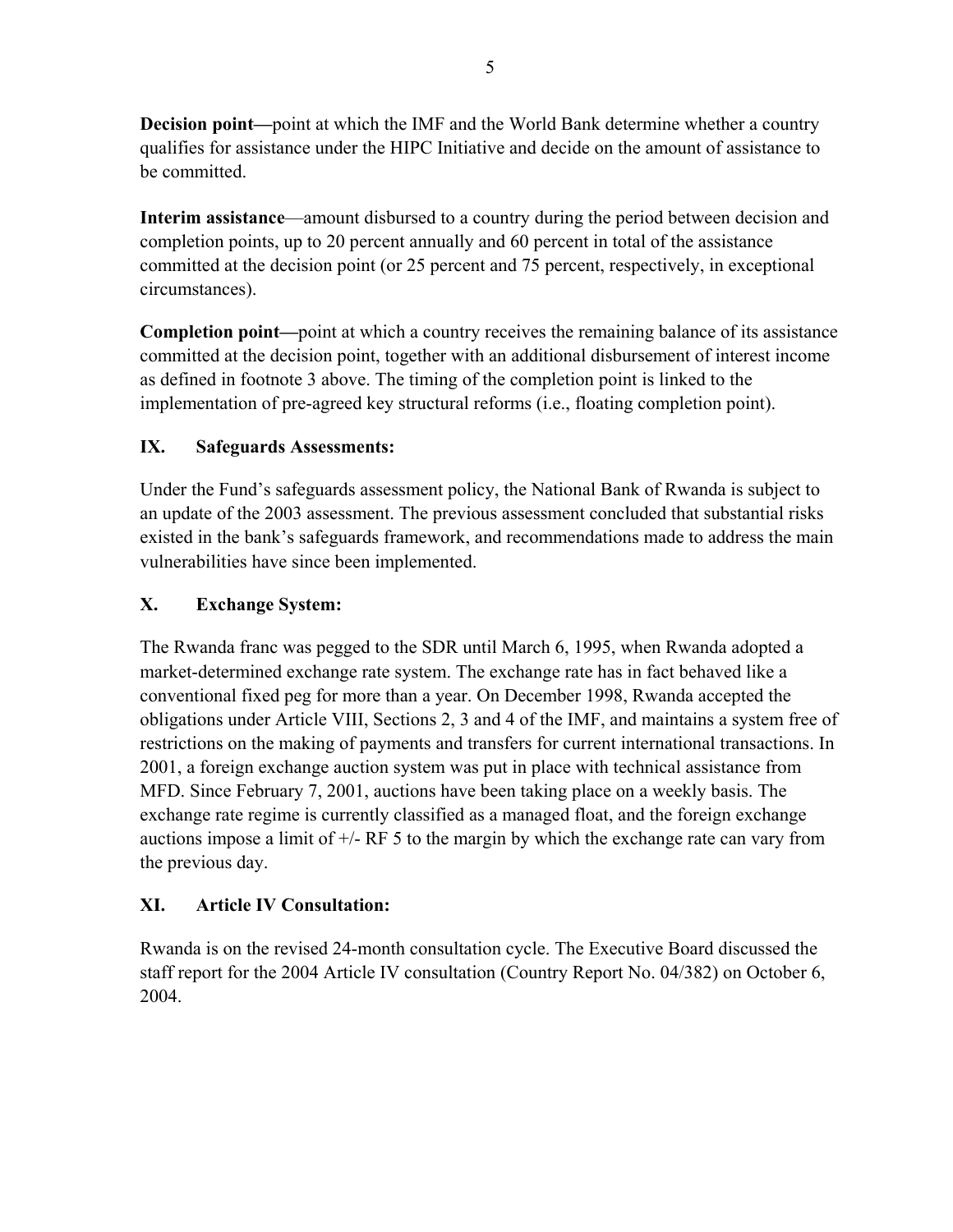# **XII. FSAP Participation, ROSCs, and OFC Assessments:**

A Report on Observance of Standards and Codes on Fiscal Transparency (ROSC) was issued in July 2003. A Financial Sector Assessment Program (FSAP) has taken place in February 2005. Rwanda has not had an Offshore Financial Center (OFC) assessment.

# **XIII. Technical Assistance:**

- 1999 FAD long-term experts, on tax policy, on budget preparation, and on treasury management.
- 1999 MFD long-term general advisor to governor of NBR.
- 1999 MFD experts on banking supervision and foreign exchange market operations.
- 2000 FAD experts on budget execution and on tax policy.
- 2000 MFD experts on foreign exchange market operations, and banking supervision.
- 2000 STA mission on money and banking statistics.
- 2000 STA mission on balance of payments statistics.
- 2001 FAD experts on expenditure management and on tax policy.
- 2001 FAD mission on tax policy.
- 2001 MFD mission on foreign exchange policy, monetary policy, and banking supervision.
- 2001 MFD expert on monetary policy implementation.
- 2001 FAD mission on assessment of tracking of poverty reducing expenditure, and the fiscal ROSC.
- 2001 MFD expert on banking supervision.
- 2001 FAD experts on expenditure management, and on tax policy (until mid-year).
- 2002 MFD expert on banking supervision (until November).
- 2002 MFD expert on monetary and foreign exchange rate policy.
- 2002 AFRITAC East work plan mission.
- 2003 AFRITAC East mission on statistical issues.
- 2003 AFRITAC East expert on Organic Budget Law.
- 2003 FAD mission on fiscal ROSC and budget management system.
- 2003 AFRITAC East mission on developing the market for government treasury bills.
- 2003 FAD mission on reform of investment incentives and tax reform.
- 2003 MFD expert on monetary and foreign exchange rate policy.
- 2003 MFD expert on banking supervision and regulation.
- 2003 MFD missions on banking supervision.
- 2003 MFD mission on foreign reserves management.
- 2003 STA multi-sector statistics mission.
- 2003 FAD mission on Decentralization.
- 2003 FAD mission on revenue administration.
- 2004 AFRITAC East expert on financial regulations.
- 2004 AFRITAC East mission on treasury reforms.
- 2004 AFRITAC East expert on implementing cash flow planning and banking arrangements.
- 2004 FAD tax administration expert on strengthening of revenue administration.
- 2004 FAD mission on revenue administration.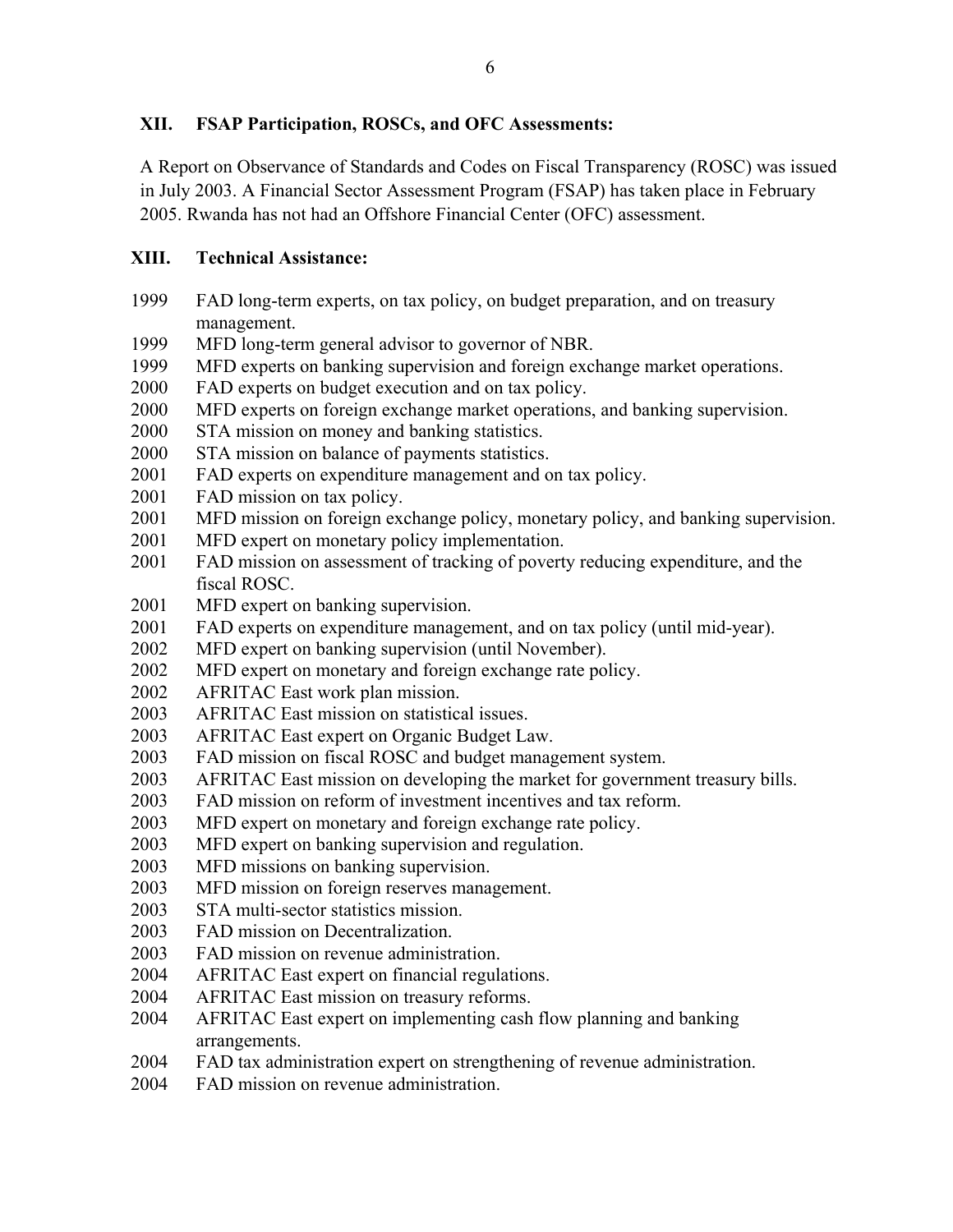- 2004 MFD/LEG mission on Anti-Money Laundering and Combating the Financing of Terrorism.
- 2004 MFD expert on banking supervision and regulation.
- 2004 MFD expert on monetary policy, monetary operations, and money markets.
- 2004 MFD missions on on-site banking supervision.
- 2005 AFRITAC East expert follow up on cash management.
- 2005 MFD/LEG mission on Anti-Money Laundering and Combating the Financing of Terrorism.
- 2005 MFD mission on financial statements of specific bank.
- 2005 MFD-WB joint FSAP mission.
- 2005 LEG mission on customs legislation.
- 2005 STA mission on Balance of Payments statistics.
- 2005 LEG mission on tax legislation.
- 2005 FAD mission on public accounting: decentralized accounting for central government.
- 2005 FAD expert on tax administration.
- 2005 MFD resident expert on monetary operations, monetary policy, money markets.
- 2005 MFD expert on banking supervision.
- 2005 LEG mission on drafting an amendment to the banking law.
- 2005 MFD mission on banking supervision and bank restructuring.
- 2006 AFRITAC East experts on establishing intergovernmental fiscal unit in the MOF.
- 2006 FAD advisor trade facilitation.
- 2006 MFD FSAP-follow up advisory mission on monetary and foreign exchange operations and NBR internal audit.
- 2006 LEG mission to strengthen legal and regulatory framework for bank supervision.

## **XIV. Resident Representative:**

Mr. Lars Holger Engström assumed his duties as Resident Representative in February 2005.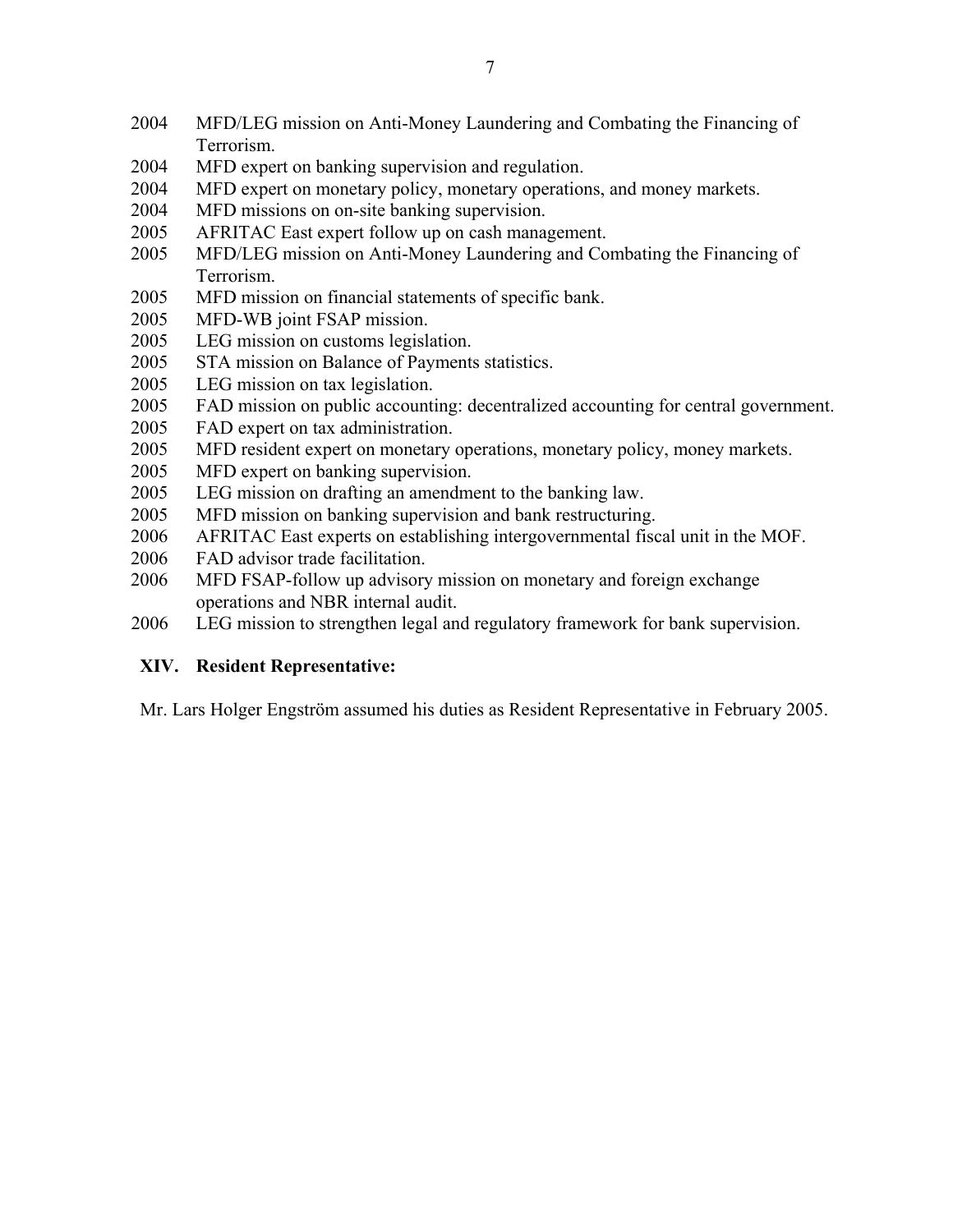#### **II. RWANDA: RELATIONS WITH THE WORLD BANK GROUP**

(As of November 2006)

#### **Partnership for Rwanda's Development Strategy**

Donor agencies have been key players in Rwanda since the genocide. With the support from the international community, Rwanda has made notable progress along an ambitious path of reconstruction, national reconciliation, and economic reform. In recent years, the Government has made some ambitious efforts, based on its Poverty Reduction Strategy Paper (PRSP), to reduce poverty and improve living conditions of the poor. The PRSP was completed in June 2002. This strategy was supported and discussed by the Boards of the IDA and the IMF on August 12, 2002. The PRSP targeted the halving of poverty by 2015 through a private sector and rural sector strategy. The strategy mainly focuses on six priority areas: (1) rural development and agricultural transformation; (2) human development; (3) economic infrastructure; (4) good governance; (5) private sector development; and (6) institutional capacity building—as the focus for public actions on poverty reduction. Civil society, government agencies and ministries, and donors have all been actively involved in the PRSP process and monitoring. The first PRSP progress report was issued in July 2003 and a Bank-Fund JSA produced in May 2004. The second PRSP progress report was issued in December 2004 and a Bank-Fund JSA was produced in March 2005. The third progress report of the PRSP was issued in July 2005, and the corresponding Bank-Fund JSAN was produced in March 2006.

#### **World Bank Group Program and Portfolio**

The last Country Assistance Strategy for Rwanda was discussed by the World Bank Board in December 2002. The current CAS, in support of the first PRSP, will soon come to an end, and has been extended through the preparation of an Interim Strategy Note (ISN) which was approved by the Board in September 2007. The ISN ensures that the next CAS, to be prepared jointly with DFID, is aligned with the second PRSP. Both the CAS and ISN set out an assistance program consistent with the country's PRSP and emphasize the need to move progressively from project-based approaches to budget support. In line with this approach, a Poverty Reduction Strategy Credit (PRSC) went to the Board in October 2004. This credit would help strengthen GoR capacity to (i) plan and budget results-oriented public sector actions supporting the implementation of the Poverty Reduction Strategy; (ii) develop incentive frameworks through performance-based payments and contracting; (iii) establish strong accountability mechanisms enhancing the capacity of Rwandan citizens to monitor and provide feedback to service providers—both public and private; and (iv) implement a sound fiduciary framework, as well as a monitoring and evaluation system to facilitate transparency and accountability in service delivery for the sectors of focus (i.e., health, education, water, energy). A second programmatic operation, Poverty Reduction Support Grant (PRSG), went to the Board in October 2005 and focused on (i) creating a favorable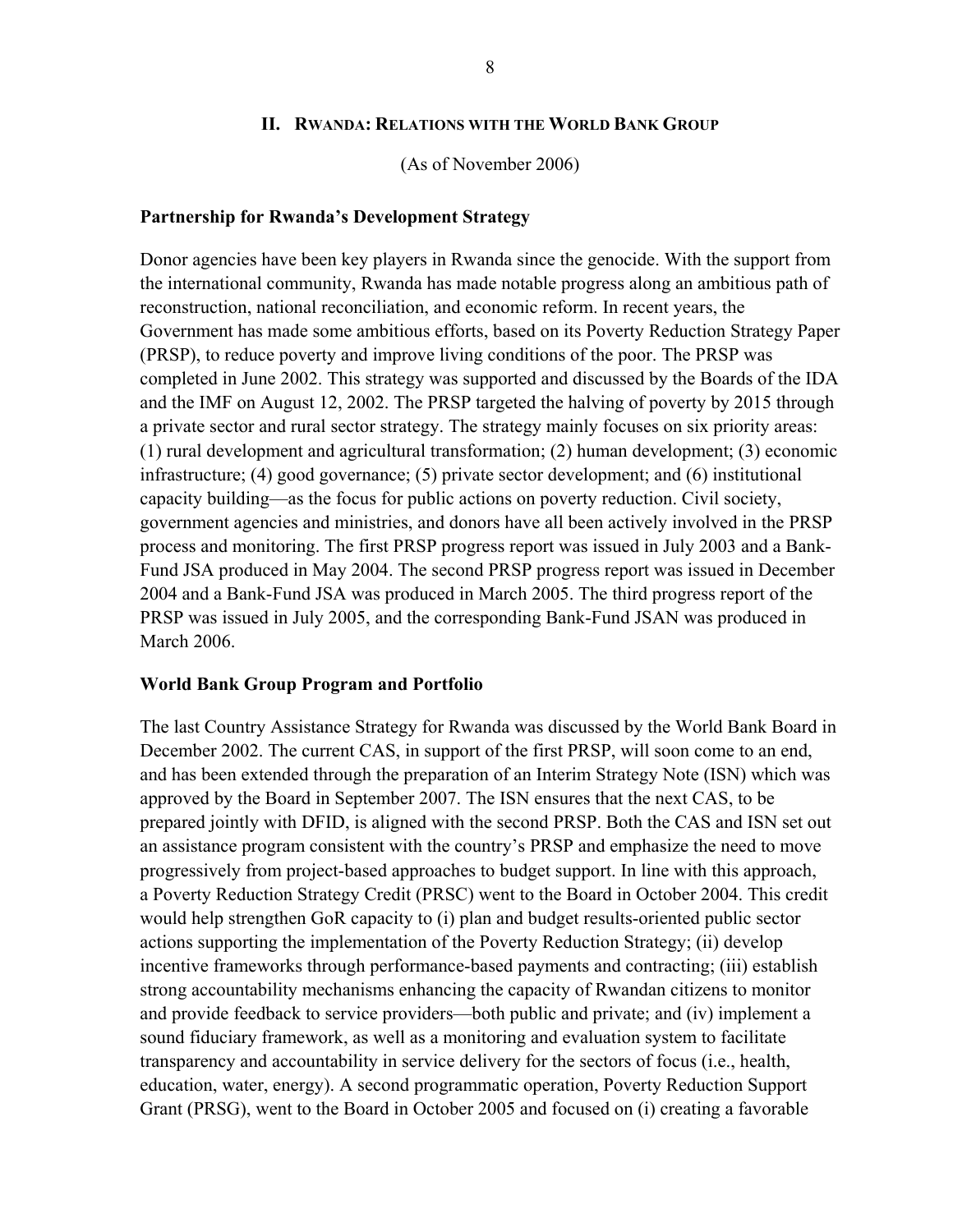private sector investment climate that would promote sustained economic growth; (ii) improving quality, coverage, and equity of basic service delivery; and (iii) improving public expenditure management and governance. A third PRSG will continue with the same areas of focus and is expected to go to the Board in December 2006.

**International Development Agency (IDA) Program**: Since 1970, Rwanda has received 84 IDA credits and grants totaling US\$1,458.6 million. As of mid-November 2006, the active portfolio comprised twelve operations with a total net commitment value of US\$300 million, of which \$124 million remains undisbursed.

Overall, IDA has financed projects in (i) infrastructure, particularly road construction and maintenance, electricity and water supply, and sanitation infrastructure; (ii) agriculture, rural development, and forestry; (iii) social infrastructure, including health and population, and education and training; (iv) private sector development, public enterprise reform, financial development, and technical assistance; and (v) two policy-based quick-disbursing operations (IRC and PRSC1). During the immediate post-genocide period, IDA financed two emergency budget support operations and a social fund-type project, and restructured its prewar portfolio of investment projects to meet the high-priority needs associated with the emergency and the transition from conflict to development.

**International Finance Corporation (IFC) Program**: The IFC has made some investments in Rwanda, in various industries. Investments have been made in the Rwandan match factory (SORWAL). In FY1998, IFC approved a US\$0.53 million investment in Highland Flowers and in FY2000, a US\$6.0 million in RWANDACELL. In December 2000, an investment of US\$0.8 million was approved for an apartment hotel in Kigali. As of today, these investments with the exception of SORWAL have been cancelled. The IFC has provided some technical assistance support to Rwanda focusing on privatization, SMEs, the financial and industrial sectors. Section B below "Statement of IFC Investments in Rwanda" outlines new investments being considered by IFC.

**Multilateral Investment Guarantee Agency (MIGA) Program**: Rwanda signed and ratified the MIGA Convention on October 27, 1989. On September 27, 2002, it became a full member of MIGA with the completion of its membership requirements, including payment of the usable currency and the local currency portions of its initial subscription, and deposit of the promissory note. The membership was followed by Rwanda's election to MIGA's Board of Directors during the World Bank/IMF annual meetings held in Washington.

Rwanda is one of the 16 post-conflict countries in the region on which MIGA is focusing as part of its post-conflict strategy. To date, there have been no requests for guarantees coverage of projects in the country, and thus the Agency's efforts have focused on complementing the Bank Group's strategy of accelerating private sector-led growth in the country. In consultation with the Bank, MIGA's technical assistance team undertook an assessment to assist Rwanda in creating a national investment and trade promotion capability and made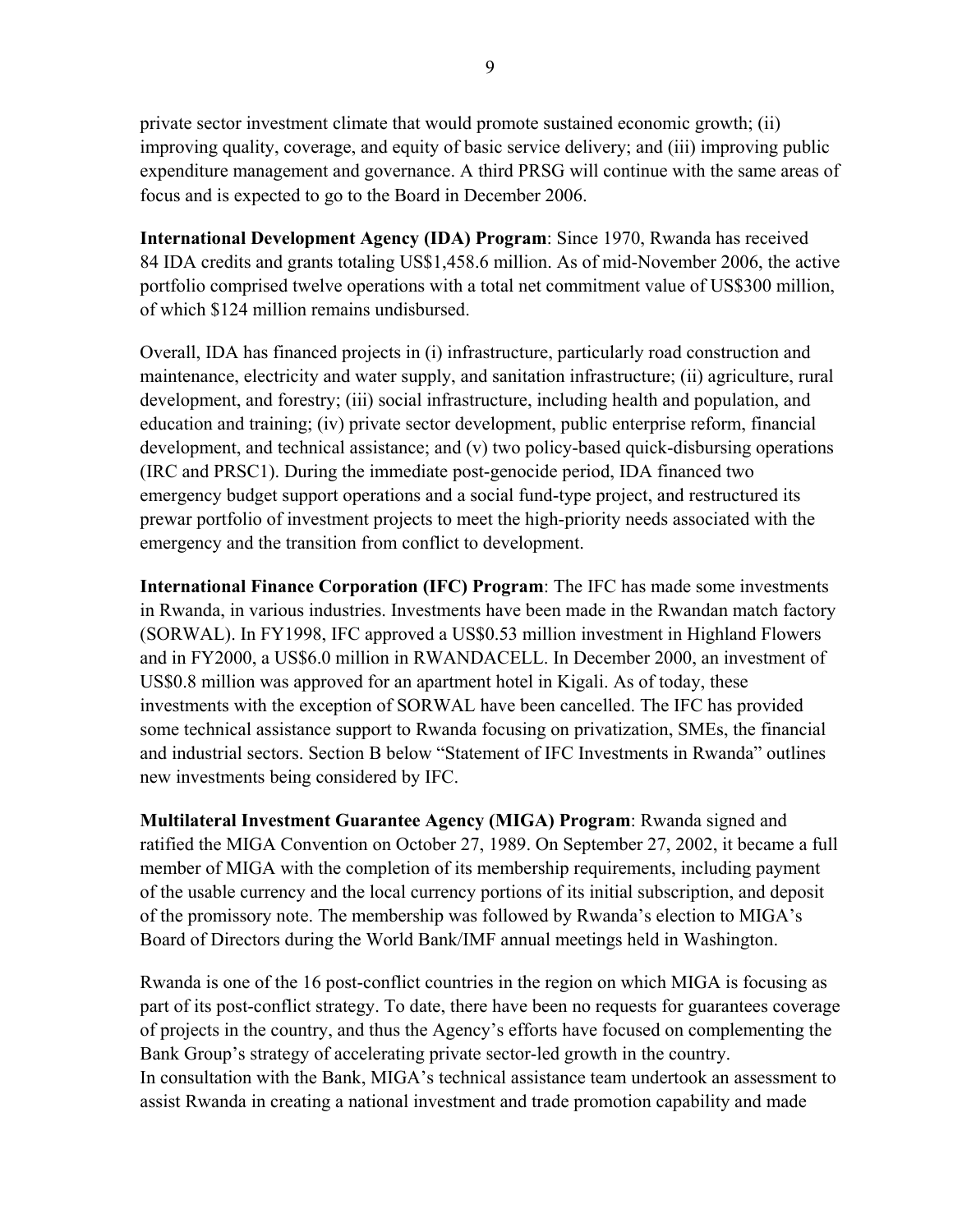recommendations on the proposed Rwanda Investment Authority, as well as on the medium to long-term prospects for the country to attract foreign investment. Previously, MIGA collaborated with the World Bank to advise on the establishment of the Rwanda Investment and Export Promotion Agency (RIEPA) and provided considerable information on investment prospects in the country.

In addition, MIGA's on-line investment promotion services (www.fdixchange.com and www.ipanet.net) feature approximately 90 documents on investment opportunities and the related business, legal and regulatory environment in Rwanda.

# **World Bank staff**

Questions may be referred to Pedro Alba (Tel. 202-458-2246) and Kene Ezemenari (Tel. 202-458-5559).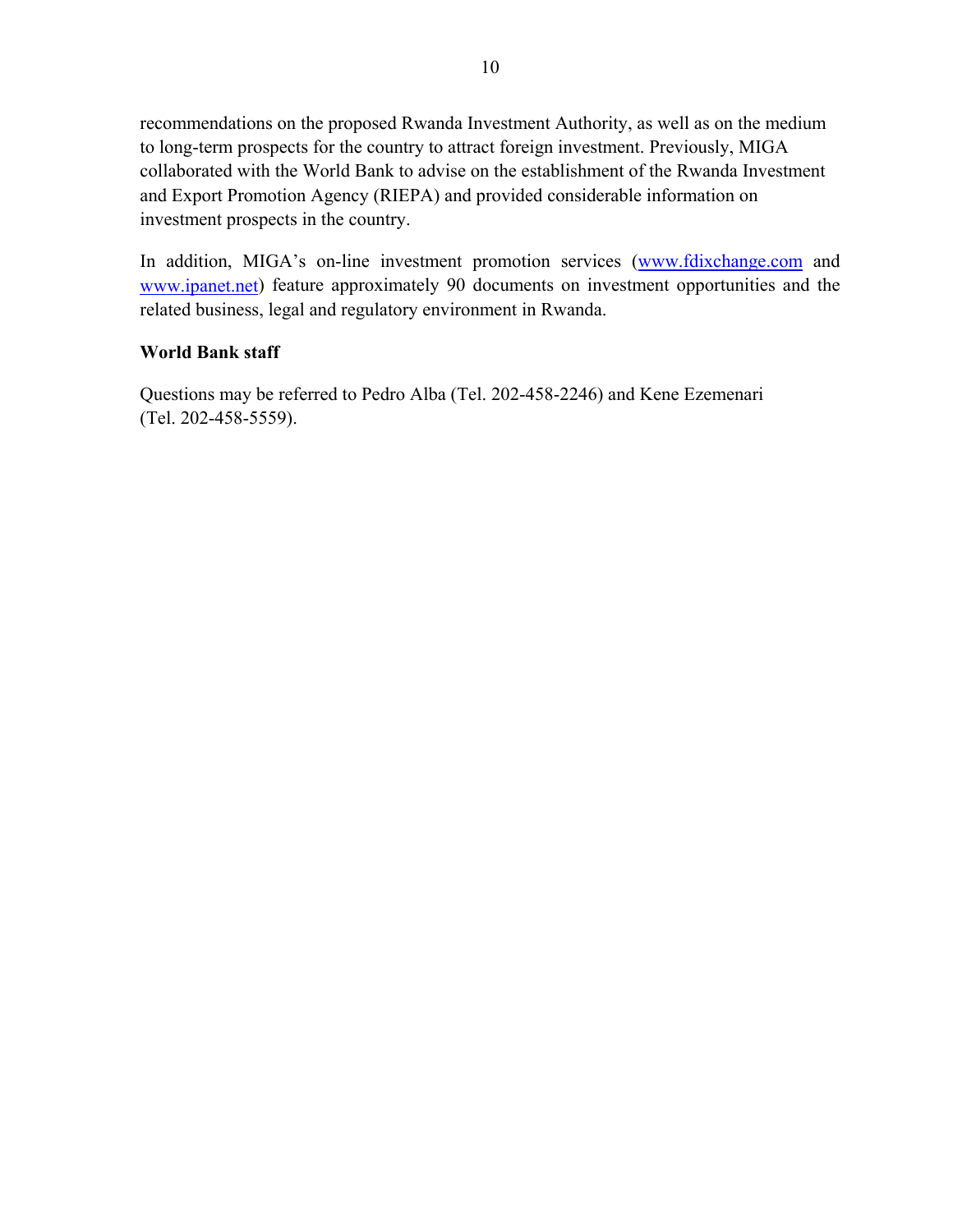| Thematic area                                             | Areas of collaboration                                                                                                                                                                                                  | Bank                                                                                                                                                                                                                                                                                                                                                                                                                                                       | Fund                                                                                                                                                                                                                       |
|-----------------------------------------------------------|-------------------------------------------------------------------------------------------------------------------------------------------------------------------------------------------------------------------------|------------------------------------------------------------------------------------------------------------------------------------------------------------------------------------------------------------------------------------------------------------------------------------------------------------------------------------------------------------------------------------------------------------------------------------------------------------|----------------------------------------------------------------------------------------------------------------------------------------------------------------------------------------------------------------------------|
| Macroeconomic<br>stability and<br>development.            | Development agenda in<br>poverty reduction goals.                                                                                                                                                                       | Complement IMF's macroeconomic policy<br>with various broad structural and sectoral<br>work through lending and capacity building<br>especially in the areas such as budget<br>management, energy, infrastructure,<br>banking, telecommunications sectors.                                                                                                                                                                                                 | IMF leads the policy dialogue and<br>macroeconomic policies including<br>fiscal and monetary policies. IMF<br>has supporting Rwanda through<br>several arrangements under<br>ESAF/PRGF.                                    |
|                                                           | Collaboration in the areas of<br>growth oriented reforms of<br>the government.                                                                                                                                          | Technical assistance in macro framework<br>and related issues.                                                                                                                                                                                                                                                                                                                                                                                             | Technical assistance for improving<br>tax administration                                                                                                                                                                   |
| Public finance<br>management and<br>governance.           | A joint Bank and Fund<br>assessment of the<br>government's capacity to<br>track poverty expenditures in<br>July 2004, which highlighted<br>the key areas for<br>improvement.                                            | The Bank has been providing assistance<br>to the government to improve the capacity<br>and quality of the budget process through<br>a series of public expenditure reviews.<br>Recently the Bank completed Financial<br>Accountability Review and Action Plan<br>(FARAP) and expected to support further<br>through a Country Financial Accountability<br>Assessment (CFAA).                                                                               | <b>IMF TA missions have been fielded</b><br>in the areas of financial<br>management, fiscal<br>decentralization, and revenue<br>management. Technical assistance<br>provided in revenue management<br>and modernization.   |
|                                                           | Strengthening capacities in<br>the areas of financial<br>accountability and budget<br>monitoring.                                                                                                                       | Financing and provision of technical<br>assistance in expenditure tracking surveys<br>and procurement reform.<br>The Bank supports reform through the                                                                                                                                                                                                                                                                                                      |                                                                                                                                                                                                                            |
|                                                           |                                                                                                                                                                                                                         | public sector capacity building project.                                                                                                                                                                                                                                                                                                                                                                                                                   |                                                                                                                                                                                                                            |
| Structural and<br>policy reforms and<br>financial sector. | Collaboration in key<br>institutional and structural<br>reforms including an MTEF<br>approach to budget<br>planning, legal and judicial<br>reform in establishing<br>commercial courts and other<br>regulatory reforms. | The Bank has provided support in the<br>restructuring of the banking sector, and<br>addressing the problem of non-performing<br>loans. The Bank is also helping in the<br>areas of micro-financing and controlling<br>money laundering.                                                                                                                                                                                                                    | The Fund has been providing TA in<br>banking supervision and prudential<br>regulation. IMF is also providing<br>assistance to the Central Bank in<br>monetary policy analysis, banking<br>supervision, and internal audit. |
| Infrastructure and<br>private sector<br>development       | Collaboration in business<br>friendly policies especially in<br>the areas of taxation,<br>budget, and legal and<br>institutional development.<br>Collaboration in reforming<br>financial sector.                        | The Bank has been supporting this area<br>through many infrastructure projects in<br>transport, water/sanitation, energy. The<br>competitiveness and enterprise<br>development project (CEDP) is supporting<br>reforms in telecommunications.<br>privatization of the current telephone<br>monopoly and tea factories. Banking<br>sector reforms and the privatization<br>process have supported by the CEDP and<br>the Institutional Reform Credit (IRC). | The Fund has been complementing<br>the Bank work through policy<br>dialogue and TA on fiscal and<br>monetary policies.                                                                                                     |
| Agriculture and<br>rural development.                     | Collaboration in recent<br>budgetary policies, which<br>support productivity<br>enhancing measures in<br>agriculture such as fertilizer<br>and seed policies and fully<br>washed coffee promotion of<br>the government. | World Bank is supporting this sector<br>through Rural Sector Support Project<br>(RSSP), which aims to raise productivity<br>and incomes among rural population.                                                                                                                                                                                                                                                                                            |                                                                                                                                                                                                                            |
| Social sector and<br>community<br>development.            | Development agenda in<br>poverty reduction and social<br>sectors.                                                                                                                                                       | The Bank has supported Rwanda to<br>improve its social infrastructure after the<br>genocide especially in the areas of health,<br>education and HIV/AIDS. Current poverty<br>reduction strategy credits (PRSCs) have<br>been supporting the social sector. The<br>decentralization and community<br>development project is supporting service<br>delivery and ownership at the local level.                                                                |                                                                                                                                                                                                                            |

# Table 1. Summary of Bank-Fund Collaboration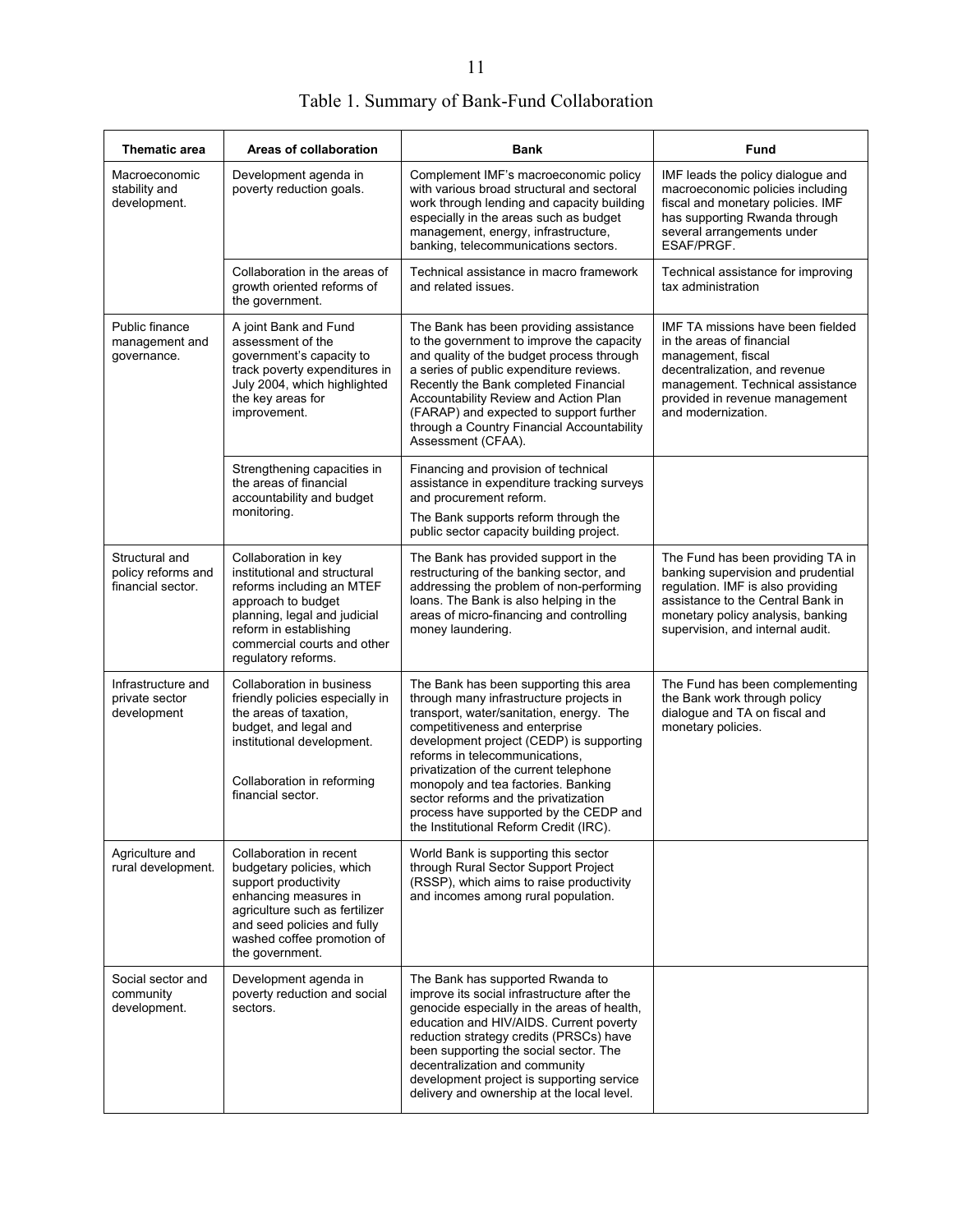|  |  |  | Table 2. Status of Active Operations |
|--|--|--|--------------------------------------|
|--|--|--|--------------------------------------|

| Project                                                         | US\$ mil. | Objective<br>Approval/<br><b>Effectiveness</b>                                                                                                                                                                                                                                                                        |                               | <b>Disbursed</b>        |             | Ratings     |
|-----------------------------------------------------------------|-----------|-----------------------------------------------------------------------------------------------------------------------------------------------------------------------------------------------------------------------------------------------------------------------------------------------------------------------|-------------------------------|-------------------------|-------------|-------------|
|                                                                 |           |                                                                                                                                                                                                                                                                                                                       |                               | as of<br><b>Nov '06</b> | <b>DO</b>   | IP          |
| Rural Water Supply<br>and Sanitation                            | 21.67     | To increasing the availability and<br>sustainability of water supply and<br>sanitation (WSS) services in rural<br>areas; strengthening the capacity of<br>communities and agencies, and<br>mobilize community support.                                                                                                | June 2000/<br>January 2001    | 14.73                   | S           | S           |
| Human Resources<br>Development                                  | 37.14     | To build up Rwanda's human<br>resources and institutional capacity<br>to deliver education services.                                                                                                                                                                                                                  | June 2000/<br>January 2001    | 25.73                   | $\mathbf S$ | $\mathbf S$ |
| <b>Rural Sector Support</b>                                     | 55.87     | To build capacity in the management<br>of farmed marshland and hillside<br>areas; access to credit and<br>competitiveness in agricultural<br>export; and small-scale rural<br>infrastructure.                                                                                                                         | March 2001/<br>October 2001   | 33.16                   | $\mathbf S$ | $\mathbf S$ |
| <b>Regional Trade</b><br>Facilitation                           | 7.93      | To improve access to financing for<br>productive transactions and cross-<br>border trade.                                                                                                                                                                                                                             | April 2001/<br>April 2002     | 1.98                    | <b>MS</b>   | <b>MS</b>   |
| Competitiveness and<br>Enterprise<br><b>Development Project</b> | 46.15     | To establish an enabling environment<br>for private sector-led economic<br>growth and poverty reduction in<br>Rwanda.                                                                                                                                                                                                 | April 2001/<br>December 2001  | 35.24                   | S           | <b>MS</b>   |
| Rwanda<br>Demobilization and<br><b>Reintegration Project</b>    | 43.13     | To help consolidate peace in the<br>Great Lakes region and foster<br>reconciliation within Rwanda.                                                                                                                                                                                                                    | April 2002/<br>September 2002 | 25.56                   | <b>MS</b>   | S           |
| Multi-Sectoral<br><b>HIV/AIDS</b>                               | 32.46     | To strengthen prevention measures<br>in order to slow down the spread of<br>HIV/AIDS; and expand support and<br>care for those infected or affected by<br>HIV/AIDS.                                                                                                                                                   | March 2003/<br>August 2003    | 28.04                   | S           | $\mathbf S$ |
| Decentralization and<br>Community<br>Development                | 20.53     | To boost the emergence of a<br>dynamic local economy, through<br>communities who are empowered to<br>lead their own development process<br>under an effective local government.                                                                                                                                       | June 2004/<br>December 2004   | 3.92                    | S           | $\mathbf S$ |
| <b>Public Sector</b><br>Capacity Building                       | 19.67     | To ensure that public sector entities<br>have the capacity for more efficient,<br>effective, transparent and<br>accountable performance in their<br>redefined roles and functions and for<br>achievement of their strategic<br>objectives contributing to the<br>implementation of the PRSP                           | <b>July 2004/</b>             | 2.45                    | S           | <b>MS</b>   |
| <b>Urgent Electricity</b><br>Rehabilitation                     | 24.13     | To alleviate power shortages, and<br>enhance the capabilities of energy<br>sector institutions.                                                                                                                                                                                                                       | January 2005/                 | 2.0                     | <b>MS</b>   | <b>MS</b>   |
| Urban Infrastructure<br>and City Management                     | 21.61     | To increase access to priority urban<br>infrastructure in Kigali and two<br>secondary cities (Ruhengeri and<br>Butare)                                                                                                                                                                                                | November 2005/<br>March 2006  | 3.39                    | $\mathbf S$ | S           |
| East Africa Trade and<br><b>Transport Facilitation</b>          | 199.53    | To improve trade environment<br>through the effective elimination of<br>tariff barriers in the EAC Customs<br>Union area; enhance logistics<br>services efficiency along key<br>corridors by reducing non tariff<br>barriers and uncertainty of transit<br>time; and improve railway services in<br>Kenya and Uganda. | January 2006/                 | 8.20                    |             |             |
| E-Rwanda                                                        | 10.00     | To improve (i) efficiency and<br>effectiveness of some internal<br>processes of the Government of<br>Rwanda, and (ii) the delivery of<br>services in selected key sectors,<br>including better access to information<br>through the use of technology.                                                                | September 2006/               | 0                       | <b>HS</b>   |             |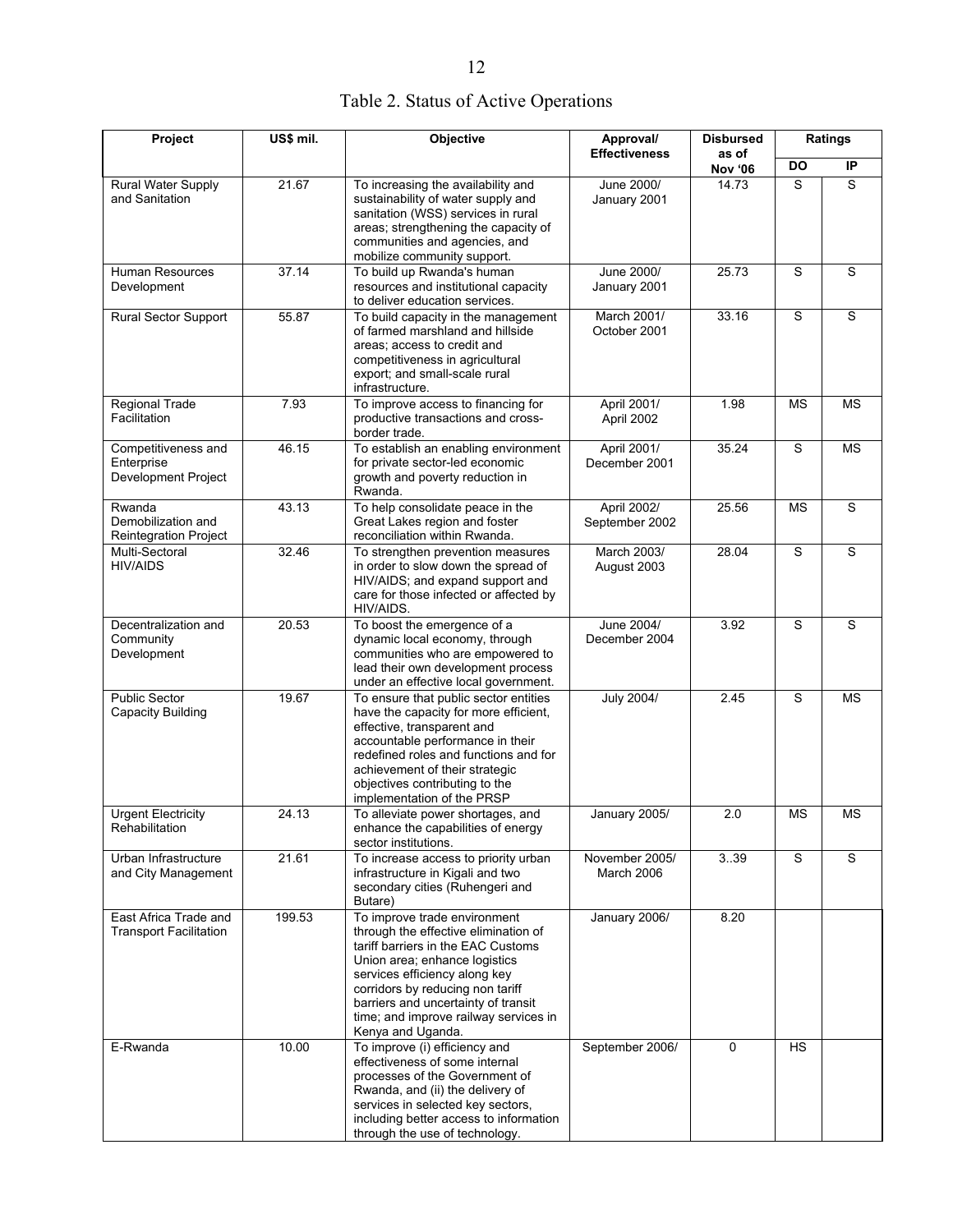### **III. Statement of IFC Investments in Rwanda**

**With the aim of creating further investment opportunities in the Great Lakes Region and to allow the countries to benefit from economies of scale, the IFC is taking a regional approach while at the same time exploring investment opportunities. Operations under consideration are the following:** 

*Infrastructure-Energy*: IFC is exploring the possibility of participating in the financing of Kibuye Power Ltd (a Lake Kivu Methane Gas Project) under concession to Dane Associates with Wartsila as a technical partner. Project cost is estimated at US\$72 million and IFC may invest up toUS\$18 million in the project.

*Infrastructure-Logistics:* M/s Intraspeed SA Rwanda Ltd (ISARL) is a major freight and forwarding company operating in the Great Lakes Region of Eastern Africa. The company is involved in bulk haulage of containerized general cargo and liquid cargo from the major ports of Mombasa, Darsalaam, Tanga, and Mtwara to Kenya, Mozambique and the land locked destination countries of Uganda, Rwanda, DR Congo, Tanzania, Burundi, Zambia and Malawi. IFC approved an investment of up to US\$7.5 million on November 10, 2006 to assist the upgrade and expansion of ISARL's freight hauling capabilities.

*Financial Sector:* Rwanda completed the privatization of its financial sector, with the sale of the controlling shares in the Banque Commerciale du Rwanda (BCR) to the UK-based Actis Group and the Banque Continental African (BACAR) to Kenya-based FINA Bank. IFC is exploring opportunities for long term credit lines and trade finance facilities to these banks to improve access to MSME finance. IFC approved a trade finance line of up to US\$2 million for BCR. In the near term, there will be a strong role for IFC in the financial sector, in helping the development of the sector.

*Tourism sector*: Rwanda is developing a cluster of good quality hotels and may require IFC assistance for long term financing. IFC will consider post privatization financing of the new investors buying Hotel Intercontinental in Kigali and the Kivu Sun in Kibuye. IFC will also consider financing the rehabilitation and refurbishment of Hotel Milles de Collines.

**In addition,** *IFC advisory and technical assistance role* **is expected to continue to center on the promotion of the private sector, including, the establishment of a sound enabling environment and the development of the financial sector**. In this respect, IFC is implementing a leasing development program in Rwanda. Initial support consists of: (i) assisting with the review of the leasing code completed in October 2005; and (ii) contributing to a leasing financing feasibility study. Based on the outcome of the feasibility study, IFC PEP Africa has started a longer-term leasing development program with an office in Rwanda, comparable to the one currently underway in Tanzania. Also, the IFC has obtained a mandate to provide advisory services to the Government of Rwanda on the *privatization of Rwanda Air.*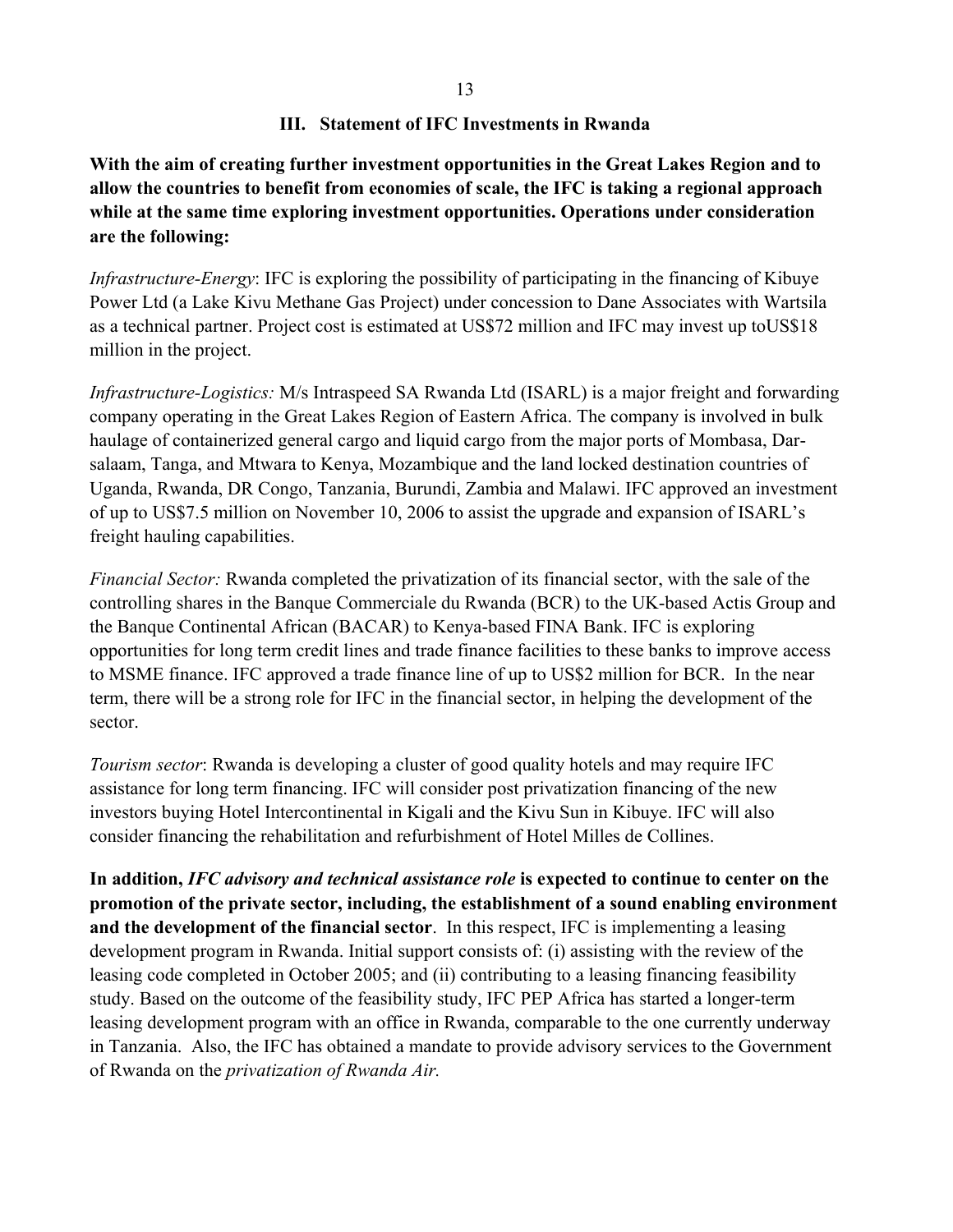**The IFC proposes to develop entrepreneurship in Rwanda**. The program would address the needs of existing SMEs to expand their businesses, but also the needs of potential entrepreneurs. Working with institutions such as the private sector federation and business schools, the program proposes to: build capacity for business service providers; support vocational business skills development; and build capacity for entrepreneurship development and training in business schools and private sector institutions. The IFC would approach interested donors for joint support of these activities, and it is expected that the program would be in place during the first semester of calendar year 2007.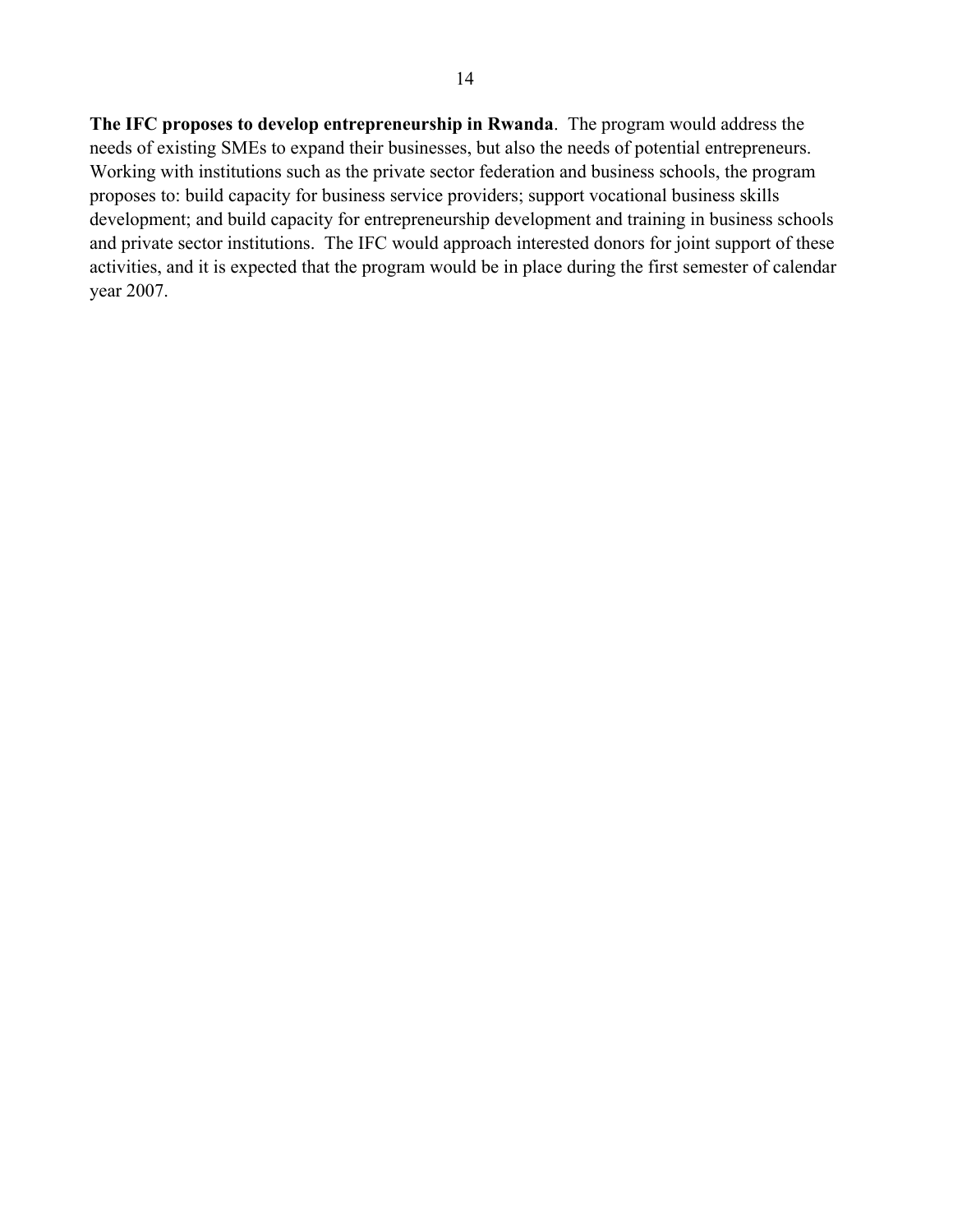#### **III. RWANDA: STATISTICAL ISSUES**

Although economic data are generally adequate for surveillance, weaknesses hamper economic analysis. National accounts and price statistics, government finance, and balance of payments statistics continue to suffer from significant weaknesses. Monetary statistics and data relevant for banking supervision are adequate for surveillance and program monitoring, but scope for improvements in quality and timeliness remains. Rwanda has participated in the General Data Dissemination System since October 2003.

Since the end of the civil war of 1994, Rwanda has received considerable technical assistance (TA) in rebuilding its statistical database, and there has been some progress in the compilation and dissemination of economic and financial statistics. In August 2005, the National Institute of Statistics (NIS) was established following the passage of the new Statistics Law.

### **National Accounts and Price Statistics**

The national accounts are compiled and disseminated by NIS, based on 1968 System of National Accounts methodology. Quality is weak, reflecting inadequate human and material resources. While considerable effort was made to improve the reliability of GDP estimates using the production approach, significant weaknesses in data collection on expenditures, and income remain., complicating an adequate assessment of developments in savings and investment. The reliability of national accounts estimates is further hampered by weak external sector statistics.

Since 2003, the East AFRITAC has advised the authorities on real sector statistics issues, especially in secondary sector statistics. This assistance is focused on capacity building to enable the construction of short-term indicators such as a monthly PPI for the manufacturing sector. This is a joint project with the central bank (NBR). The results have not yet been integrated in the national accounts. A DFID project is also supporting the NIS with a component on national accounts, aiming to establish a program of economic surveys and the development of leading indicators that can serve as source data for national accounts estimates In February 2004 the EREBS group (Equilibre resources-emploi des biens et services) assisted the Ministry of Finance and Economic Planning (MINECOFIN) in developing new benchmarking GDP estimates (2001). Work has also advanced in the implementation of the *1993 SNA*.

The consumer price index (CPI, 2003=100) utilizes expenditure weights derived from a 2000-1 survey of 6,450 households (local goods account for about 70 percent of expenditure and imported goods about30 percent; food and drink accounts for 37 percent of expenditures and housing and energy amount to 16 percent). Certain shortcomings remain, as the CPI aggregates infrequently purchased products in groups with all products in the respective group assigned the same weight.

Real sector data are reported regularly for publication in *International Finance Statistics* (*IFS*), although with some lags, particularly for GDP estimates. Data on employment and wages are not collected, except for the central government and for daily informal work.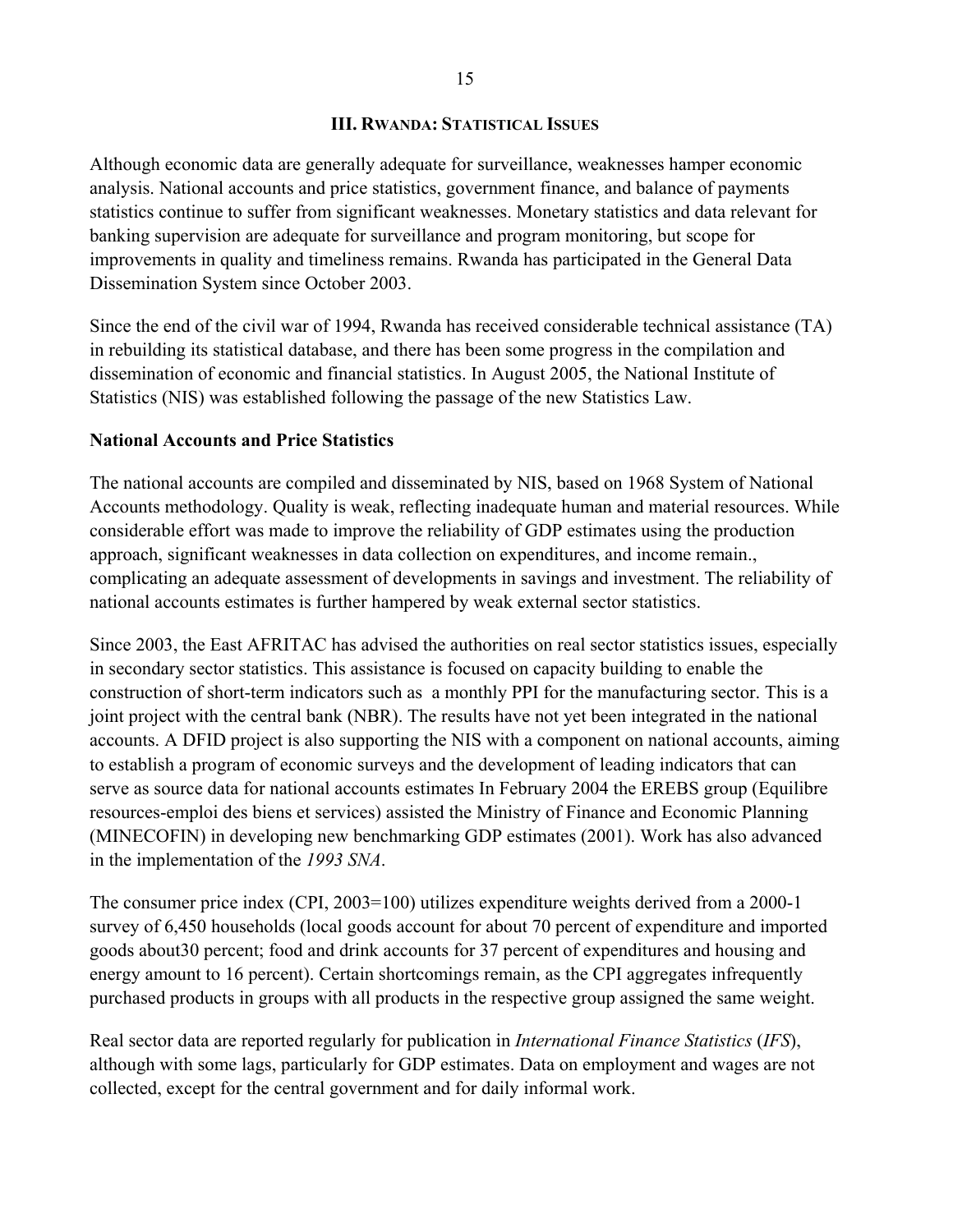#### **Government Finance Statistics**

Detailed monthly revenues and expenditures are reported to AFR with a lag of three to four weeks. These data are compiled by the flash-reporting unit of MINECOFIN. A functional classification of government expenditure has been designed and presented since the 2003 budget. Within the economic classification, expenditures on PRSP designated as "priority areas" are clearly identifiable. The fiscal data do not consistently capture capital expenditure because capital projects (almost entirely externally financed) are mainly carried out by line ministries outside the regular budget process. Compilation of data on external budgetary assistance as well as on external debt would benefit from strengthened coordination between the finance ministry and the central bank. Efforts are underway to integrate the development budget into the normal budgetary procedures. Fiscal data often showed a discrepancy between above-the-line deficits and financing estimates. To address these issues with the Fund staff, the authorities have made adjustments for changes in the balance of non-core government accounts, for changes in cash in vault at the revenue authority, for accounting errors, and for other factors.

Selected aggregates on annual central government operations through 2004 have been reported to STA for publication in the *IFS,* But are subject to large discrepancies, largely due to the timing of recording of expenditures. No sub-annual data are reported to STA, and government finance statistics (GFS) have not been reported for publication in the *GFS Yearbook* since 1993.

#### **Monetary Statistics**

The balance sheet of the NBR and detailed data on money market transactions are transmitted to the AFR on a weekly basis with a lag of one week, while the monetary survey and the consolidated balance sheet of the country's commercial banks are transmitted on a monthly basis with a lag of about five weeks. Detailed data on interbank money market transactions are also provided upon request to mission staff. Monetary data are reported separately to STA and published in *IFS*. The data relating to the central bank are provided with a five-week lag while the data on commercial banks are reported with a delay of about three months. As a result of implementing TA recommendations, the NBR (1) adapted in early 2004 the reporting format for the banking sector closer to the methodology proposed in the *Monetary and Financial Statistics Manual;* and (2) is expanding the institutional coverage of the monetary survey to include credit and savings unions and microfinance institutions. Despite these efforts, inconsistencies remain in the banking sector data and a STA monetary and financial statistics mission is planned for 2007 to address outstanding issues.

The NBR is in the process of submitting monetary statistics through the Standardized Report Forms (SRFs). Following the provisional submissions by the NBR of SRFs covering January through December 2004, the NBR has completed the transition to report the 1SR for central bank data. It has not yet completed the process for the 2SR for the commercial banks and reporting under the existing framework has continued.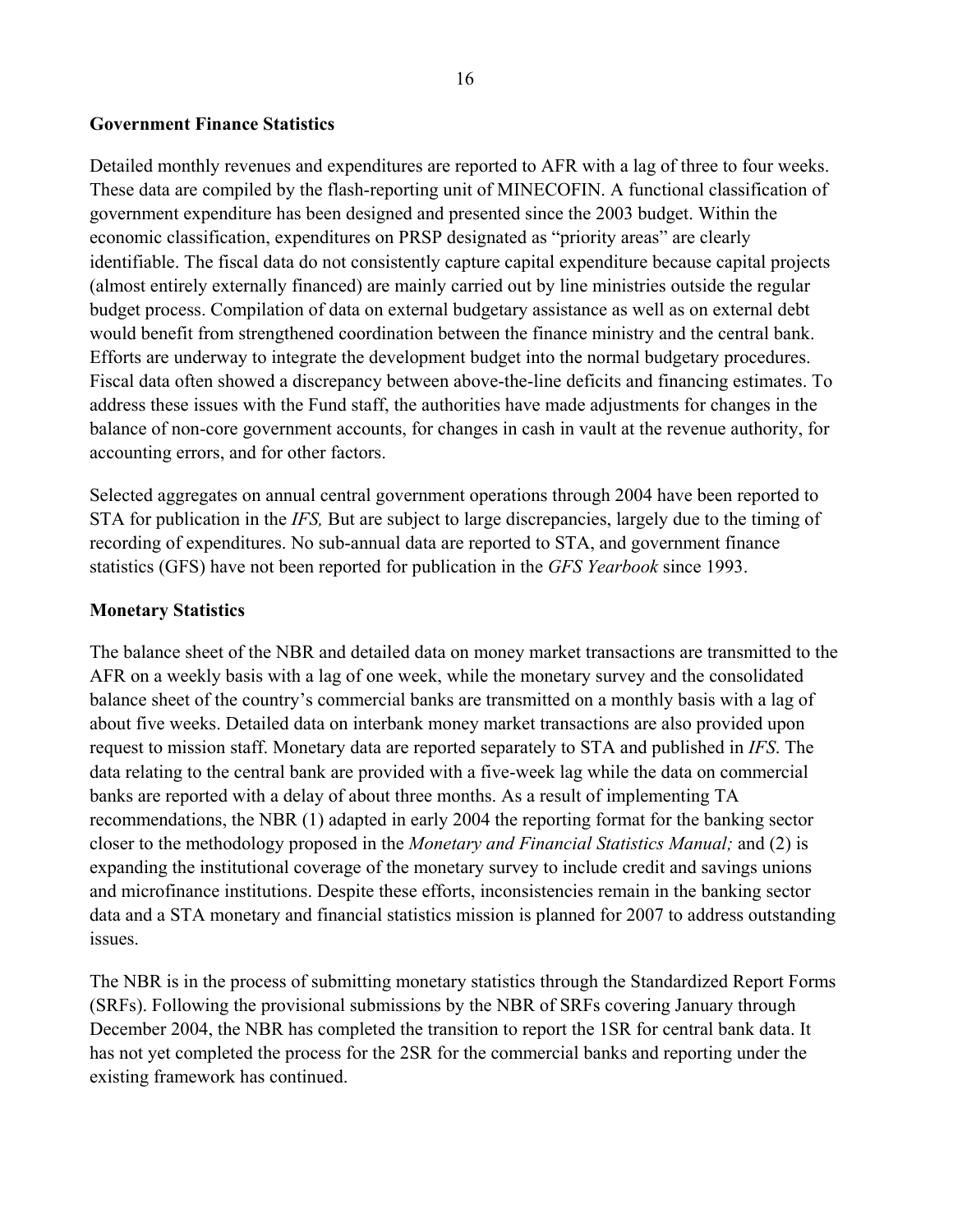### **External Sector Statistics**

The quality of balance of payments is affected by weaknesses in the collection of source data (treatment of customs data and bank settlement reports, questionnaires) and insufficient staffing.

A June 2003 multisector statistics mission identified the following areas for improvement in the short run: (1) reorganizing data entry and production of external trade statistics, using ASYCUDA and Eurotrace software; (2) adapting survey forms sent to companies to the *BPM5* methodology; and (3) collaborating with Central Public Investments and External Finance Bureau (CEPEX) to obtain data on international and bilateral aid. Subsequently, STA balance of payments statistics missions visited Kigali in January 2004 and June 2005.

Some improvements have been noted. In particular, the collection of data through direct surveys seems to be well in place, with a satisfactory rate of response, except for embassies. Also, with the assistance of these missions, the NBR has started compiling BOP/IIP statistics in conformity with international standards.

Nevertheless some weaknesses remain, in particular, the compilation of trade data relies extensively on estimates because of delays in the processing of customs declarations. The treatment of bank settlement reports is not effective, because the complete automation of the collection of declarations has not been achieved. And, finally, there is still no appropriate treatment of data on foreign official aid, for which no distinction is made between grants and loans.

Annual balance of payments and IIP data through 2005 have been reported to STA for publication in the *IFS.*

Databases on external public debt are maintained by both MINECOFIN and the NBR. A committee, composed of staffs from the Ministries of Finance and Economic Planning and Foreign Affairs and the NBR, is responsible for collecting, harmonizing, and monitoring information on external public debt.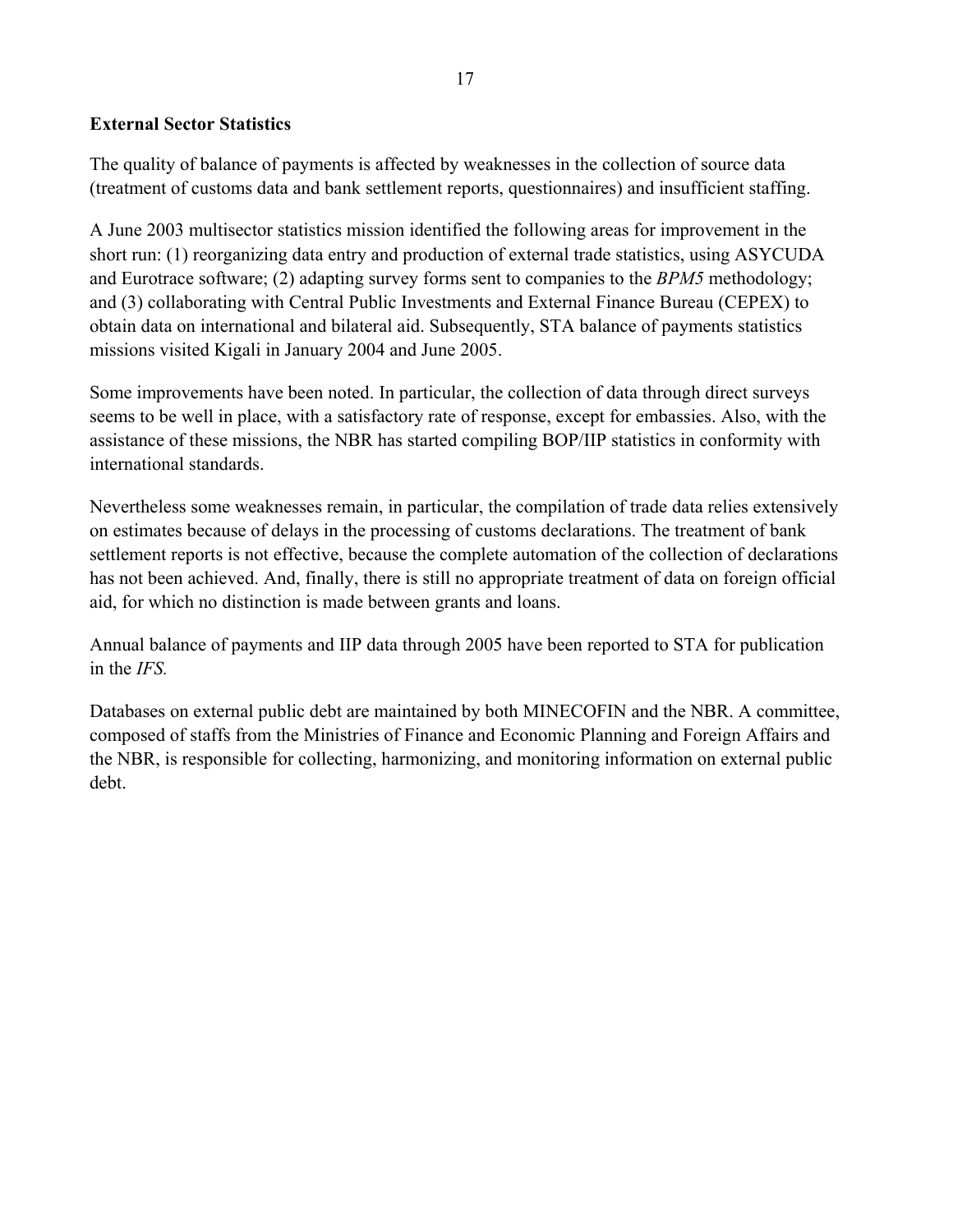Date of Latest **Observation** Date Received Frequency of  $Data<sup>6</sup>$ Frequency of Reporting<sup>6</sup> Frequency of Publication<sup>6</sup> Exchange Rates **Current Current | Current | D** | W | M International Reserve Assets and Reserve Liabilities of the Monetary Authorities $<sup>1</sup>$ </sup> Current | Current | W | W | M Reserve/Base Money | 9/30/06 | 10/16/06 | W | W | M Broad Money 6/28/06 8/04/06 M M M Central Bank Balance Sheet | 9/30/06 | 10/16/06 | W | W | M Consolidated Balance Sheet of the Banking System 6/28/06 | 8/04/06 | M | M | M Interest Rates<sup>2</sup> 17/31/06 8/28/06 M M M M M Consumer Price Index **Consumer Price Index Consumer Price Index** M M M G/28/06 | 7/20/06 | M | M | M Revenue, Expenditure, Balance and Composition of Financing $3 -$  General Government<sup>4</sup> NA NA NA NA NA Revenue, Expenditure, Balance and Composition of Financing<sup>3</sup>– Central Government 12/31/05 | 2/22/06 | M | M | M Stocks of Central Government and Central Government-Guaranteed Debt<sup>5</sup> 12/31/05 | 2/22/06 | A | A | A External Current Account Balance 2005 8/24/06 A SA A Exports and Imports of Goods and Services 2005 8/24/06 A A A GDP/GNP | 2005 | 2/22/06 | A | SA | A Gross External Debt

Table 3. Rwanda: Table of Common Indicators Required for Surveillance (As of December 13, 2006)

 $1$  Includes reserve assets pledged or otherwise encumbered as well as net derivative positions.<br><sup>2</sup> Both market-based and officially-determined, including discount rates, money market rates, rates on treasury bills, note and bonds.<br> ${}^{3}$  Foreign, domestic bank, and domestic nonbank financing.

<sup>4</sup> The general government consists of the central government (budgetary funds, extra budgetary funds, and social

security funds) and state and local governments.

<sup>5</sup> Including currency and maturity composition.

 $6$  Daily (D); Weekly (W); Monthly (M); Quarterly (Q); Annually (A); Semi-annually (SA); Irregular (I); Not Available (NA).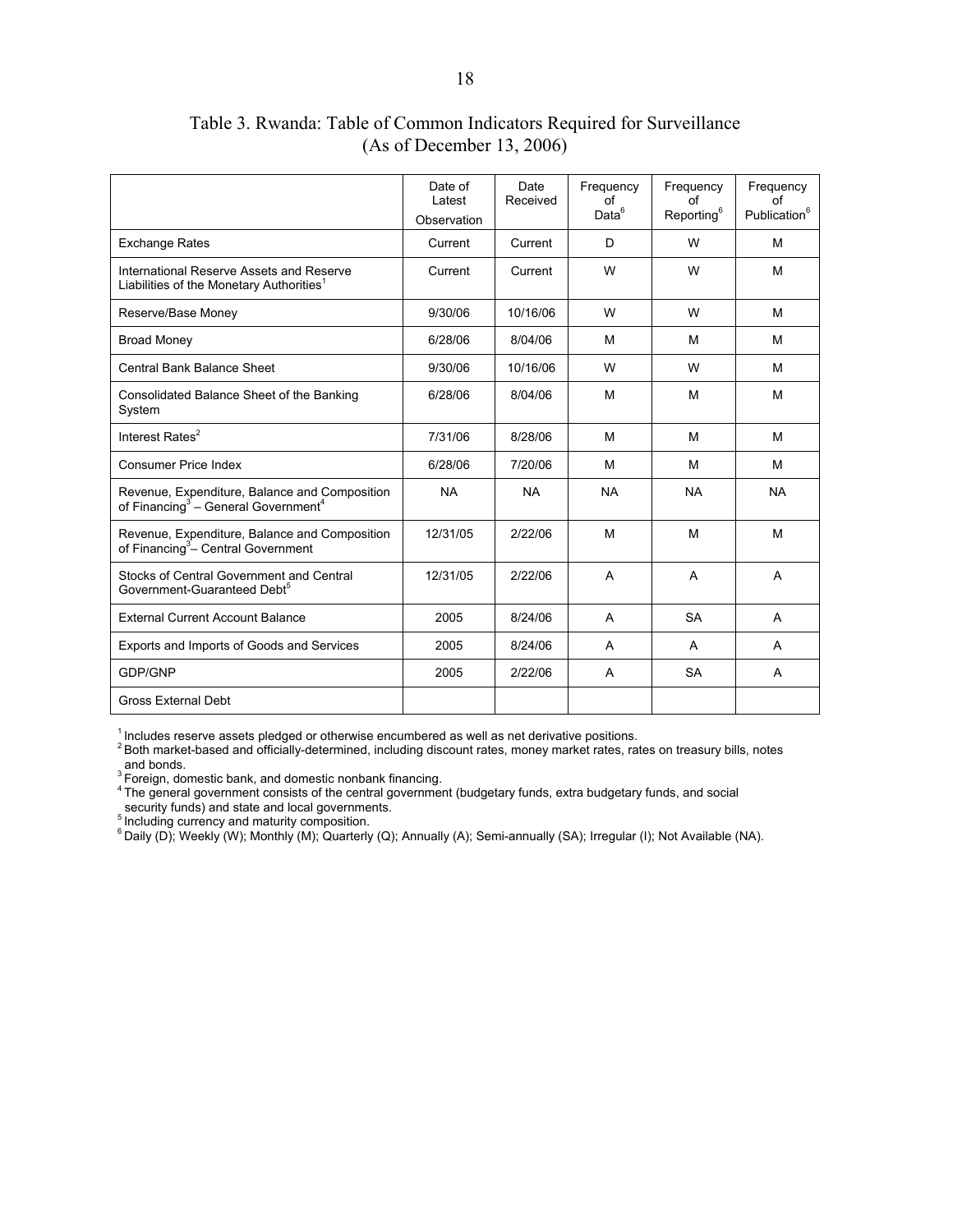### **Statement by the IMF Staff Representative January 29, 2007**

1. The following information has become available since the issuance of the staff report. **The thrust of the staff appraisal remains unchanged.** 

2. The **prior action** on issuing the first report of a monitoring system of project accounts was implemented on January 9, 2007.

3. **Policy implementation appears to have remained broadly on track in the last quarter of 2006.** Both the end-2006 targets on reserve money and net foreign assets were met. International reserves were higher than programmed, mostly on account of higher-thanprogrammed project disbursements. The authorities have indicated that draft accounting instructions, forms, and procedures for budget users will be issued within the next month, but the related end-December 2006 benchmark was not met. As foreshadowed in the staff report, the end-December 2006 benchmark for undertaking a comprehensive review of the wage structure of the public sector has not been met and is expected to be implemented by March 2007.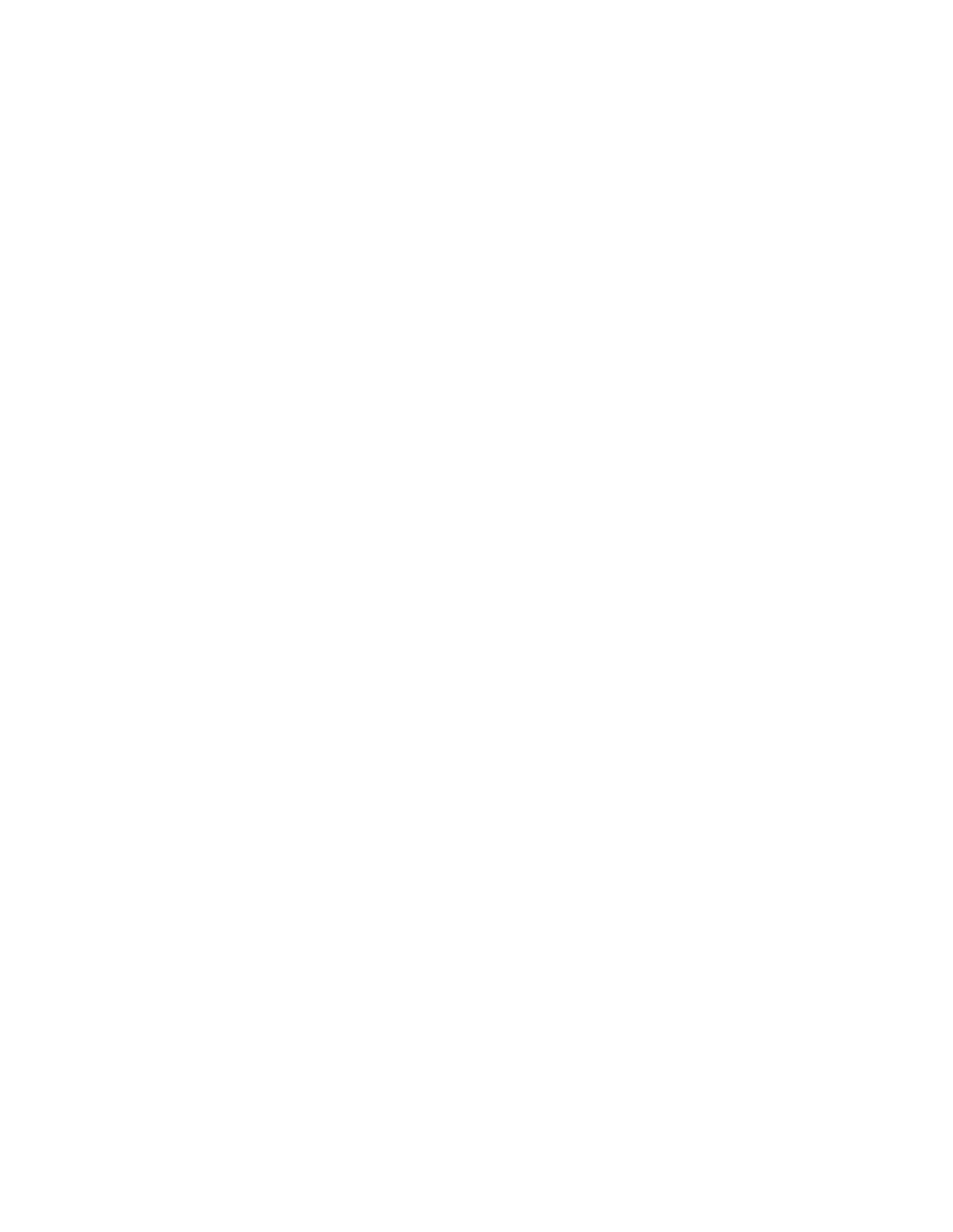

INTERNATIONAL MONETARY FUND **Public Information Notice** 

**EXTERNAL RELATIONS DEPARTMENT** 

Public Information Notice (PIN) No. 07/17 FOR IMMEDIATE RELEASE February 9, 2007

International Monetary Fund 700 19<sup>th</sup> Street, NW Washington, D. C. 20431 USA

# **IMF Executive Board Concludes 2006 Article IV Consultation with Rwanda**

On January 29, 2007, the Executive Board of the International Monetary Fund (IMF) concluded the Article IV consultation with Rwanda.<sup>1</sup>

# **Background**

-

Rwanda has made great strides since the 1994 genocide. National rehabilitation has moved forward, including through presidential and legislative polls in 2003, and community-based hearings of those accused of genocide. Output has rebounded driven mostly by a recovery in the agriculture sector. With the help of debt relief under the Heavily Indebted Poor Countries (HIPC) Initiative and Multilateral Debt Relief Initiative (MDRI), the external position has strengthened and macroeconomic stability has been largely achieved. Progress has also been made in structural reforms and Rwanda is advancing toward the Millennium Development Goals, with good results noticeable in education and gender issues. Nonetheless, poverty remains widespread and the economy remains vulnerable to climatic and terms of trade shocks.

The government of Rwanda's medium-term policies address the country's challenges to increase growth and make headway toward the Millennium Development Goals. Macroeconomic stability and debt sustainability are considered prerequisites for strong growth. Policies will also focus on further fostering private sector development, making the country more competitive, and removing obstacles to growth, which include low agricultural yields, limited and

 $1$  Under Article IV of the IMF's Articles of Agreement, the IMF holds bilateral discussions with members, usually every year. A staff team visits the country, collects economic and financial information, and discusses with officials the country's economic developments and policies. On return to headquarters, the staff prepares a report, which forms the basis for discussion by the Executive Board. At the conclusion of the discussion, the Managing Director, as Chairman of the Board, summarizes the views of Executive Directors, and this summary is transmitted to the country's authorities.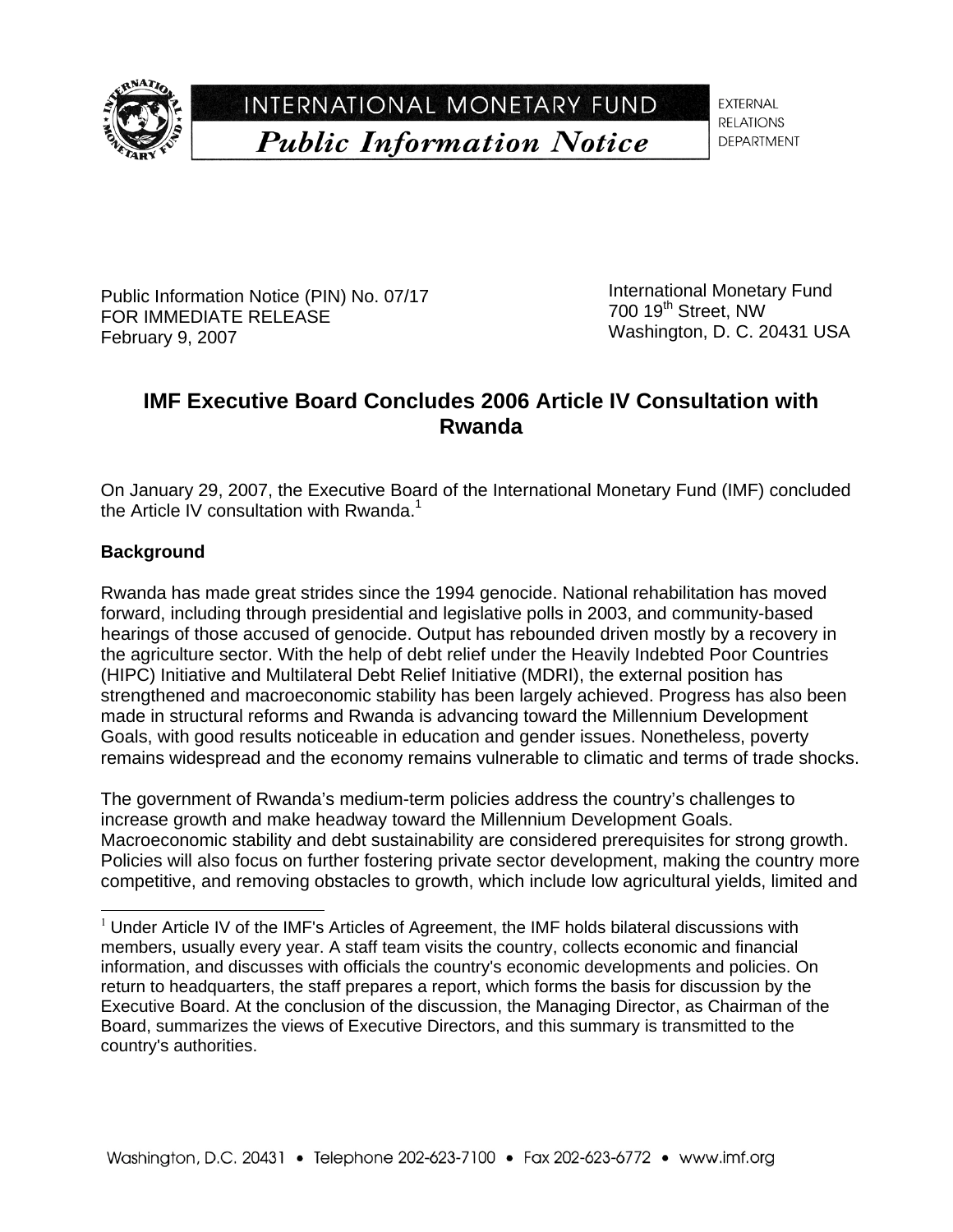expensive electricity supply, a poor transportation network, a shallow financing system, and high cost of doing business.

To support their policies, the authorities requested a three year Poverty Reduction and Growth Facility (PRGF) arrangement, which was approved on June 5, 2006. The program is designed to maintain macroeconomic stability while setting the stage for stronger growth and poverty reduction.

The PRGF-supported program remained broadly on track in 2006. Growth is expected to exceed 4 percent, reflecting buoyant activity in the manufacturing, services, and financial sectors. However, mostly owing to rising prices for food and energy products, 12-month inflation increased to 11 percent in November. Macroeconomic policies remain in line with the program, but short-term risks have evolved on the monetary side from a large increase in private sector credit. On the structural front, banking supervision is being strengthened, including through amendments in the banking law currently at parliament. With the passage of the Organic Budget Law in August 2006, expenditure management reforms also have picked up momentum. In addition, the authorities have been focusing on reforms to improve the business climate for the private sector and enhance productivity in the agricultural sector.

#### **Executive Board Assessment**

Directors commended Rwanda's sound macroeconomic management and progress on structural reforms and social reconstruction. Together with debt relief, this has led to macroeconomic stability, strong economic growth, and progress in advancing toward the Millennium Development Goals.

Nevertheless, Directors stressed that Rwanda continues to face major challenges in the period ahead. Poverty remains pervasive, per capita income growth has slowed in recent years, inflation pressures have resurfaced, and debt sustainability remains a concern despite HIPC and MDRI debt relief. Directors noted the limited impact of past growth on poverty reduction, and recommended that the reasons for this be explored in order to help prioritize and sequence future reforms.

Directors observed that, to boost growth and reduce poverty, the authorities will need to address Rwanda's severe infrastructure gap and low agricultural yields, enhance export competitiveness, improve the business climate, strengthen and deepen the financial sector, and tackle the skilled labour shortages. These measures will need to be backed by a prudent borrowing policy and continued reliance on concessional and grant financing, to ensure that fiscal and debt sustainability is maintained. In this context, Directors supported the authorities' strategy to keep the net present value of the public debt below 125 percent of exports over the long run.

While Directors welcomed scaled-up aid for Rwanda given the country's urgent spending needs, they underscored the importance of ensuring that macroeconomic stability is maintained. Close coordination of fiscal, monetary, and exchange rate policies will be crucial. In particular, Directors noted that increased aid is likely to intensify pressures for real exchange rate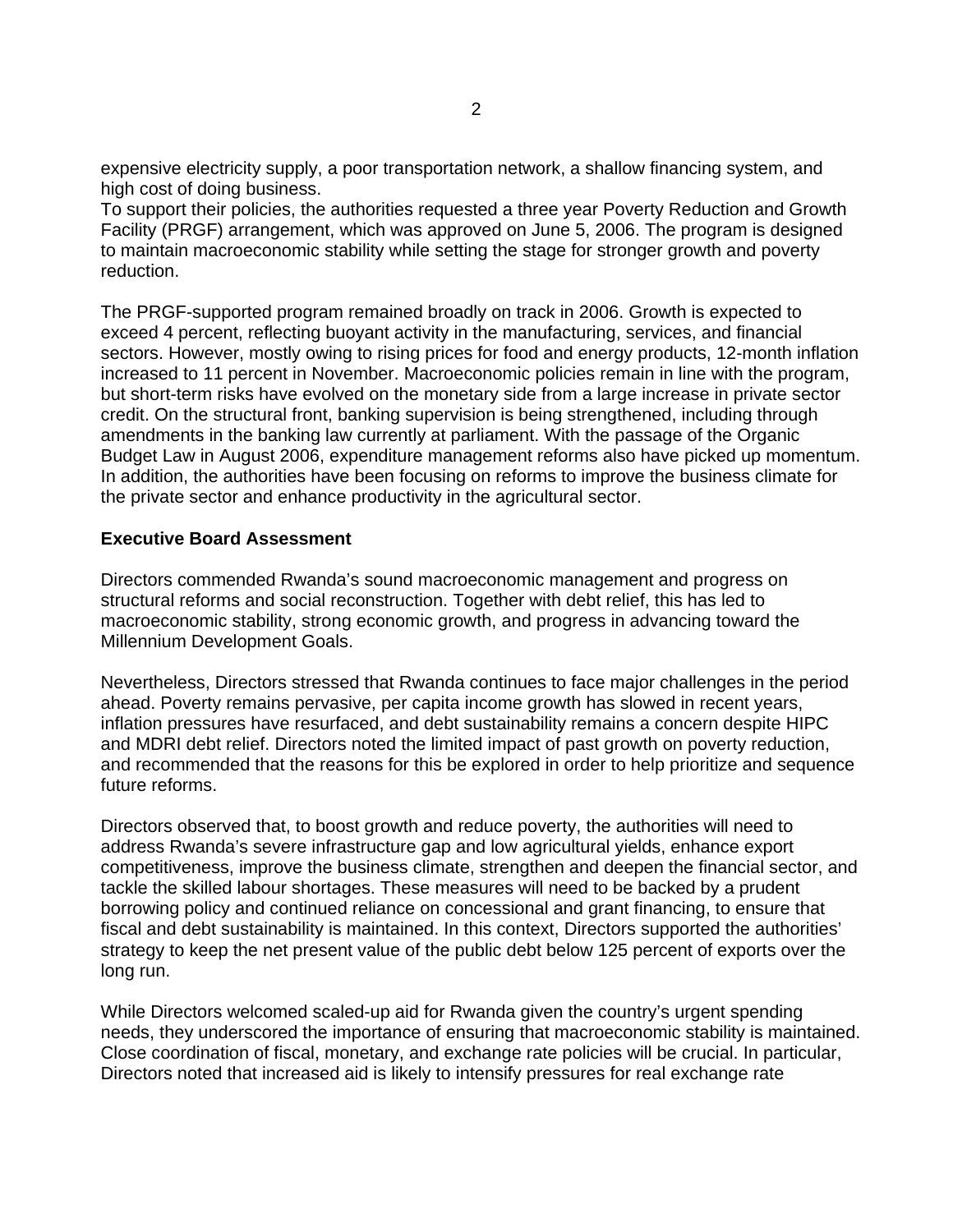appreciation. They urged the central bank to follow through on its commitment to more nominal exchange rate flexibility by allowing a gradual appreciation through increased sales of foreign exchange. This would reduce the need for costly domestic sterilization to keep inflation down. Directors also stressed that the growth of private sector credit and inflationary developments need to be closely monitored, and the monetary stance kept tight until inflation is firmly on a downward path.

Directors welcomed the authorities' plans to broaden the tax base and increase priority spending in 2007. Going forward, efforts to mobilize revenue and control nonpriority spending should be further strengthened. In this context, Directors stressed that expenditure prioritization and control would be facilitated if future budgets are embedded in a medium-term expenditure framework.

Directors supported the structural reforms being implemented to improve public service delivery. The public expenditure management action plan is encouraging, but efforts should be stepped up to tackle weaknesses in expenditure management more systematically. Directors called on the authorities to move forward on civil service reform and urged prompt action to complete the review of the civil service wage structure. They also emphasized the need for increased training to build expertise and overcome capacity constraints in the public sector.

Directors welcomed the efforts to strengthen bank supervision and regulation, particularly in the microfinance sector, and looked forward to early progress in developing the medium-term financial sector reform agenda. Directors also supported the authorities' moves to improve the business environment and increase the openness of the economy, including through membership in the East African Community and other trade arrangements. In this regard, issues related to energy, transport and communications, and the cost of doing business in Rwanda would need to be vigorously addressed.

*Public Information Notices (PINs)* form part of the IMF's efforts to promote transparency of the IMF's views and analysis of economic developments and policies. With the consent of the country (or countries) concerned, PINs are issued after Executive Board discussions of Article IV consultations with member countries, of its surveillance of developments at the regional level, of post-program monitoring, and of ex post assessments of member countries with longer-term program engagements. PINs are also issued after Executive Board discussions of general policy matters, unless otherwise decided by the Executive Board in a particular case.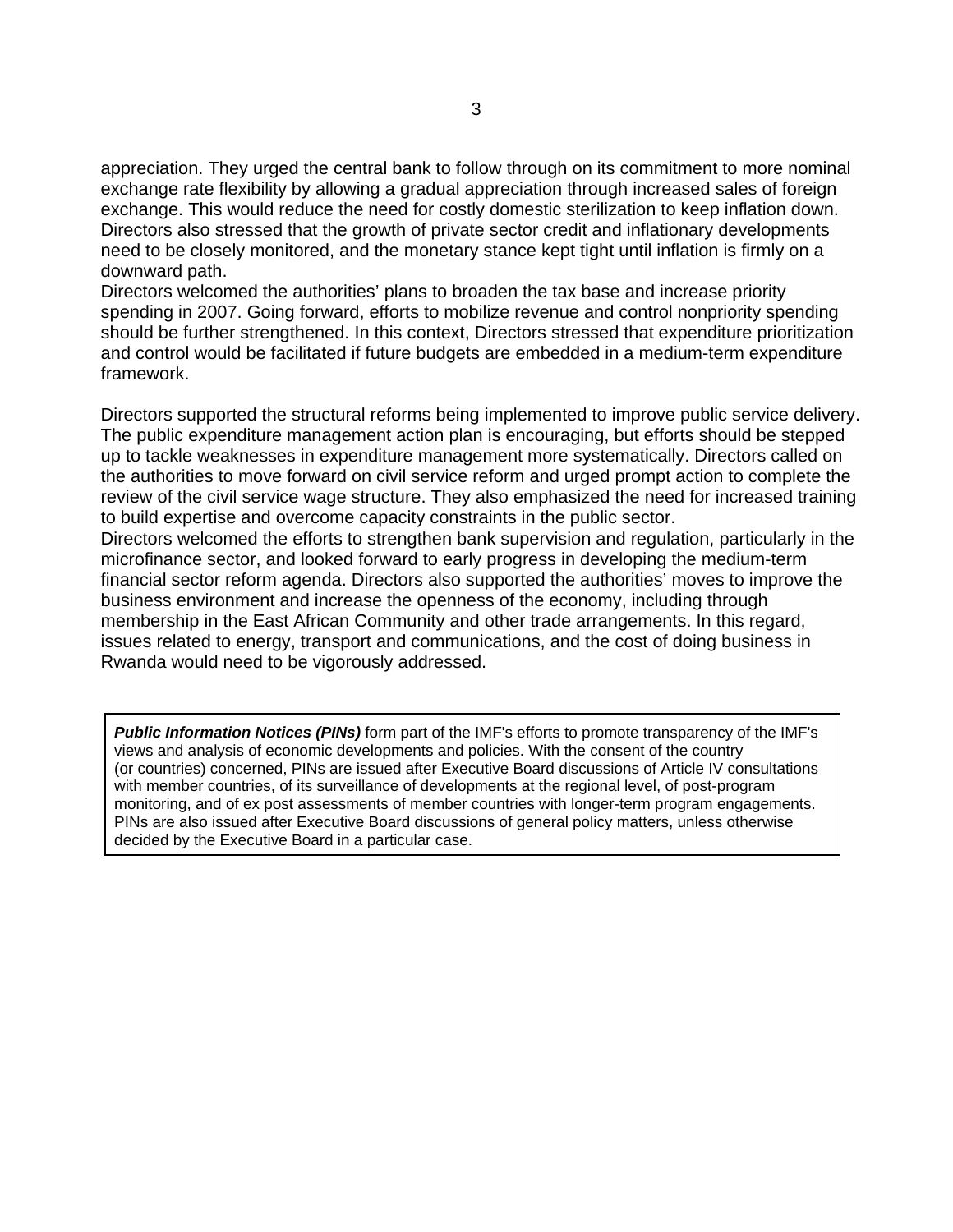|                                                                                               | 2003    | 2004                              | 2005                                                    | 2006    |  |
|-----------------------------------------------------------------------------------------------|---------|-----------------------------------|---------------------------------------------------------|---------|--|
|                                                                                               | Act.    | Act.                              | Act.                                                    | Proj.   |  |
|                                                                                               |         |                                   | (Annual percentage changes, unless otherwise indicated) |         |  |
| Output and prices                                                                             |         |                                   |                                                         |         |  |
| Real GDP growth                                                                               | 0.9     | 4.0                               | 6.0                                                     | 4.2     |  |
| Real GDP (per capita)                                                                         | $-0.7$  | 2.5                               | 4.2                                                     | 2.4     |  |
| Consumer prices (period average)                                                              | 7.4     | 12.0                              | 9.2                                                     | 5.5     |  |
| Consumer prices (end of period)<br><b>External sector</b>                                     | 7.7     | 10.2                              | 5.6                                                     | 5.0     |  |
| Export, f.o.b (in U.S. dollars)                                                               | $-6.3$  | 55.4                              | 27.6                                                    | 9.6     |  |
| Imports, f.o.b (in U.S. dollars)                                                              | 4.0     | 13.1                              | 35.6                                                    | 17.7    |  |
| Export volume                                                                                 | $-12.5$ | 26.8                              | 3.8                                                     | 10.4    |  |
| Import volume                                                                                 | 0.5     | 10.2                              | 24.2                                                    | 13.8    |  |
| Terms of trade (deterioration $= -$ )                                                         | 3.5     | 19.5                              | 12.6                                                    | $-4.0$  |  |
| Government finance                                                                            |         |                                   |                                                         |         |  |
| Revenue                                                                                       | 21.4    | 20.2                              | 22.6                                                    | 9.8     |  |
| Total expenditure and net lending<br>Money and credit                                         | 23.7    | 27.2                              | 24.0                                                    | 10.6    |  |
| Net domestic assets <sup>2</sup>                                                              | 14.8    | $-28.9$                           | $-12.1$                                                 | 7.6     |  |
| Domestic credit <sup>2</sup>                                                                  | 19.7    | $-22.7$                           | $-5.3$                                                  | 9.9     |  |
| Government <sup>2</sup>                                                                       | 10.7    | $-28.9$                           | $-16.4$                                                 | $-4.0$  |  |
| $E_{\text{conomy}^2}$                                                                         | 9.0     | 6.2                               | 11.2                                                    | 13.8    |  |
| Broad money (M2)                                                                              | 15.2    | 12.1                              | 17.2                                                    | 14.5    |  |
| Reserve money                                                                                 | 12.2    | 13.4                              | 12.3                                                    | 12.8    |  |
|                                                                                               | 5.4     | 5.6                               | 5.5                                                     | 5.2     |  |
| Velocity (GDP/M2; end of period)                                                              |         |                                   | (Percent of GDP)                                        |         |  |
| National income accounts                                                                      |         |                                   |                                                         |         |  |
| National savings                                                                              | $-0.8$  | 2.3                               | 3.2                                                     | 2.2     |  |
| Gross investment                                                                              | 18.4    | 20.5                              | 22.6                                                    | 21.3    |  |
| Of which: private (including public enterprises)<br>Government finance                        | 12.8    | 12.0                              | 12.5                                                    | 12.8    |  |
| Total revenue and grants                                                                      | 21.6    | 25.9                              | 29.1                                                    | 28.4    |  |
| Total revenue (excluding grants)                                                              | 13.5    | 13.9                              | 15.1                                                    | 15.0    |  |
| Total expenditure and net lending                                                             | 23.9    | 26.1                              | 28.5                                                    | 28.6    |  |
| Capital expenditure                                                                           | 5.6     | 8.5                               | 10.1                                                    | 8.5     |  |
| Current expenditure                                                                           | 17.8    | 15.9                              | 18.0                                                    | 19.3    |  |
| Primary fiscal balance <sup>3</sup>                                                           | $-3.3$  | $-0.9$                            | $-2.0$                                                  | $-3.0$  |  |
| Domestic fiscal balance <sup>4</sup>                                                          | $-5.5$  | $-5.5$                            | $-5.6$                                                  | $-6.8$  |  |
| Overall balance (payment order)                                                               |         |                                   |                                                         |         |  |
| After grants                                                                                  | $-2.3$  | $-0.2$                            | 0.7                                                     | $-0.2$  |  |
| Before grants<br><b>External sector</b>                                                       | $-10.3$ | $-12.1$                           | $-13.4$                                                 | $-13.6$ |  |
|                                                                                               |         |                                   |                                                         |         |  |
| External current account balance                                                              |         |                                   |                                                         |         |  |
| Including official transfers                                                                  | 7.8     | $-3.0$                            | $-3.1$                                                  | $-8.4$  |  |
| <b>Excluding official transfers</b>                                                           | $-19.2$ | $-18.2$                           | $-19.4$                                                 | $-19.1$ |  |
| External debt (end of period) <sup>5</sup>                                                    | 93.4    | 91.9                              | 70.7                                                    | 14.9    |  |
| Net present value of external debt<br>(percent of exports of goods and services) <sup>5</sup> | 285.6   | 239.4                             | 149.8                                                   | 61.5    |  |
|                                                                                               |         |                                   |                                                         |         |  |
| Scheduled debt-service ratio after HIPC Initiative debt relief                                |         |                                   |                                                         |         |  |
| (percent of exports of goods and services)                                                    | 11.1    | 9.7                               | 7.2                                                     | 2.7     |  |
| Gross reserves (in months of imports of goods and services)                                   | 5.0     | 5.7<br>(Millions of U.S. dollars) | 6.4                                                     | 4.9     |  |
| External debt (end of period) <sup>5</sup>                                                    | 1,572.4 | 1,685.3                           | 1,510.0                                                 | 354.0   |  |
| Gross official reserves                                                                       | 217.6   | 314.5                             | 405.8                                                   | 368.7   |  |
| Memorandum item:                                                                              |         |                                   |                                                         |         |  |

Rwanda: Selected Economic and Financial Indicators, 2003–06

Sources: Rwandese authorities; and IMF staff estimates and projections.<br><sup>1</sup> Data based on program exchange rates.<br><sup>2</sup> As a percent of the beginning-of-period stock of broad money.<br><sup>3</sup> Revenue excluding grants minus current

Nominal GDP (billions of Rwanda francs) 905.3 1,054.3 1,197.2 1,316.1

<sup>4</sup> Revenue excluding grants minus current expenditure (excluding external interest) minus domestically financed capital expenditure and net lending.<br><sup>5</sup> After rescheduling, including arrears and new debt (the latter inclu

assumptions about expected new borrowing.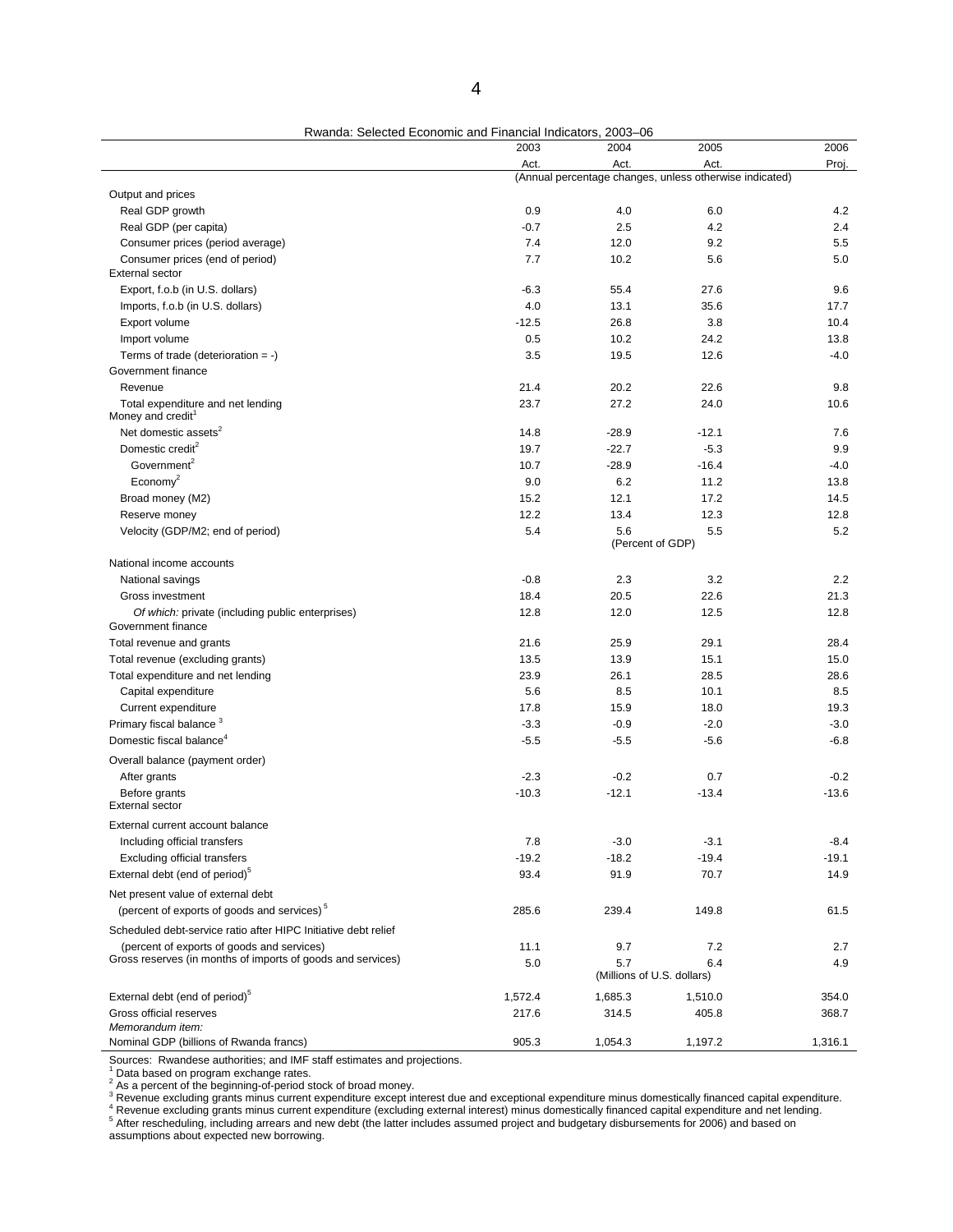

Press Release No. 07/17 FOR IMMEDIATE RELEASE January 29, 2007

International Monetary Fund Washington, D.C. 20431 USA

# **IMF Executive Board Completes First Review of Rwanda's Three-Year Arrangement Under the Poverty Reduction and Growth Facility**

The Executive Board of the International Monetary Fund (IMF) has completed the first review of Rwanda's performance under an SDR 8.01 million (about US\$12 million) Poverty Reduction and Growth Facility (PRGF)<sup>1</sup> arrangement (see **Press Release No. 06/121**). Completion of the review enables a further release of SDR 1.1 million (about US\$1.7) which will bring total amount drawn under the arrangement to SDR 2.3 million (about US\$3.4 million).

In completing the review, the Board granted waivers for the non-observance of a quantitative performance criterion concerning total priority spending and a structural performance criterion concerning issuing a first report on a monitoring system of project accounts.

Following conclusion of the Executive Board's discussion of Rwanda's economic program, Mr. Murilo Portugal, Deputy Managing Director and Acting Chair, said:

"The Rwandan Authorities are to be commended for continuing to make good progress under their program supported by the Poverty Reduction and Growth Facility. Macroeconomic performance has continued to be satisfactory and structural reforms are broadly on track.

"Nevertheless, to reduce widespread poverty and make headway toward the Millennium Development Goals, decisive action is needed to remove obstacles to higher growth, which include low agricultural yields, a severe infrastructure gap, and an underdeveloped financial system. This will also involve making the most effective use of aid, addressing the risk of a resurgence of inflationary pressures, and prudently managing debt to maintain debt sustainability.

"Against this background, the authorities are appropriately focusing on addressing the macroeconomic policy challenges arising from scaled-up aid, while increasing spending for

<sup>&</sup>lt;sup>1</sup> The PRGF is the IMF's concessional facility for low-income countries. PRGF-supported programs are based on country-owned poverty reduction strategies that are adopted in a participatory process involving civil society and development partners and articulated in the **Poverty Reduction Strategy Paper (PRSP)**. This is intended to ensure that PRGF-supported programs are consistent with a comprehensive framework for macroeconomic, structural, and social policies to foster growth and reduce poverty. PRGF loans carry an annual interest rate of 0.5 percent and are repayable over 10 years with a 5½-year grace period on principal payments.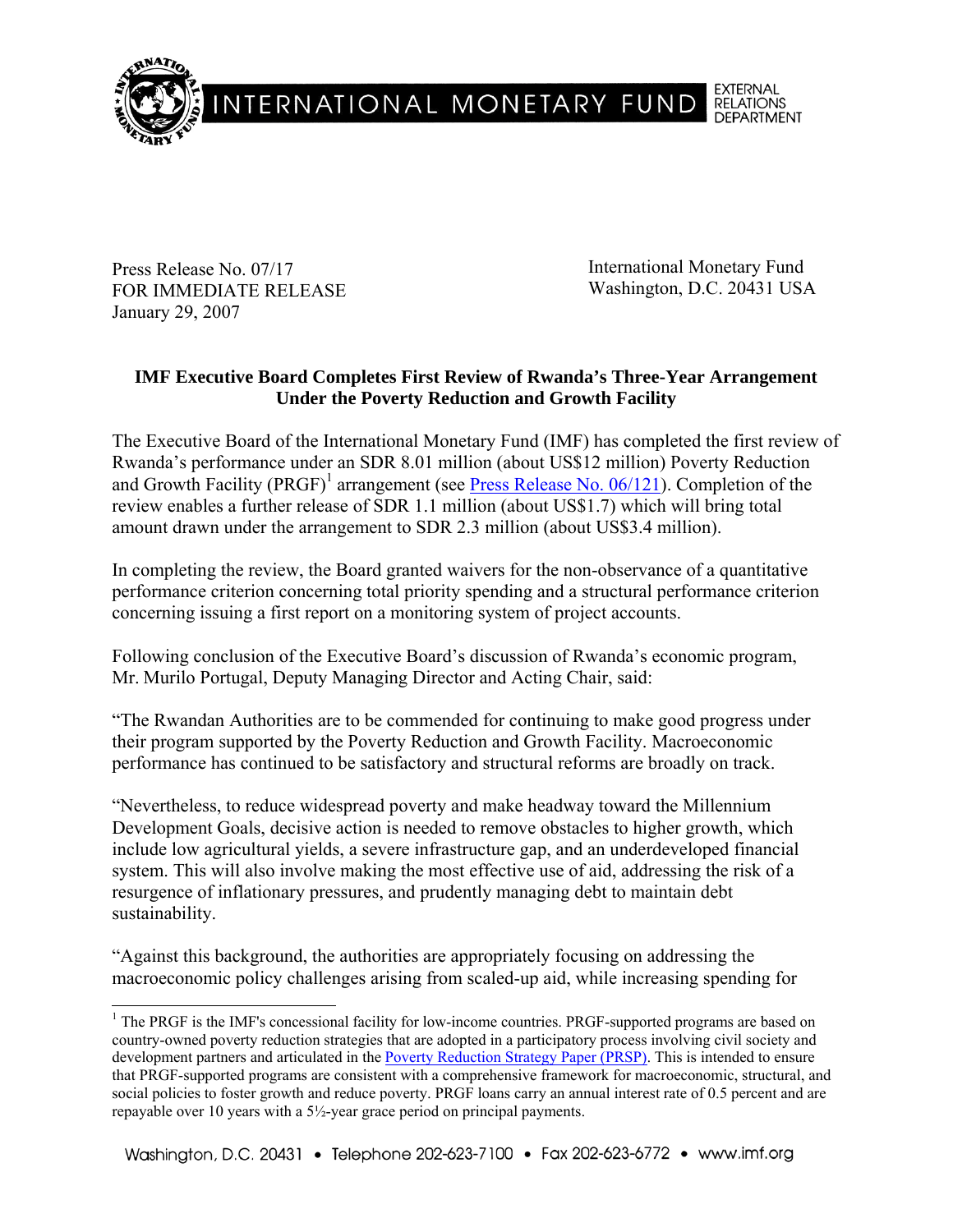social and infrastructure priorities. In this regard, the 2007 budget is an important milestone in Rwanda's development because it judiciously increases allocations for priority areas, particularly investments in the water and energy sectors. To address the inflationary pressures stemming from increased spending and prevent costly sterilization through a build-up of domestic debt, the central bank is committed to allowing greater flexibility of the exchange rate by stepping up sales of foreign exchange. The central bank also plans to keep a tight monetary stance until inflation is firmly on a downward trend.

"The authorities' structural reform agenda is geared toward improving public service delivery and removing obstacles to growth, including by according priority to building capacity in both the civil service and the private sector. The public expenditure management plan is an encouraging step, but further progress will be needed in addressing weaknesses in expenditure management more systematically. Rwanda's infrastructure investments, reform of the banking system and overhaul of business-related laws are expected to stimulate private sector development. Going forward, it will also be important to advance trade integration and follow through on the design of medium-term financial sector reforms," Mr. Portugal said.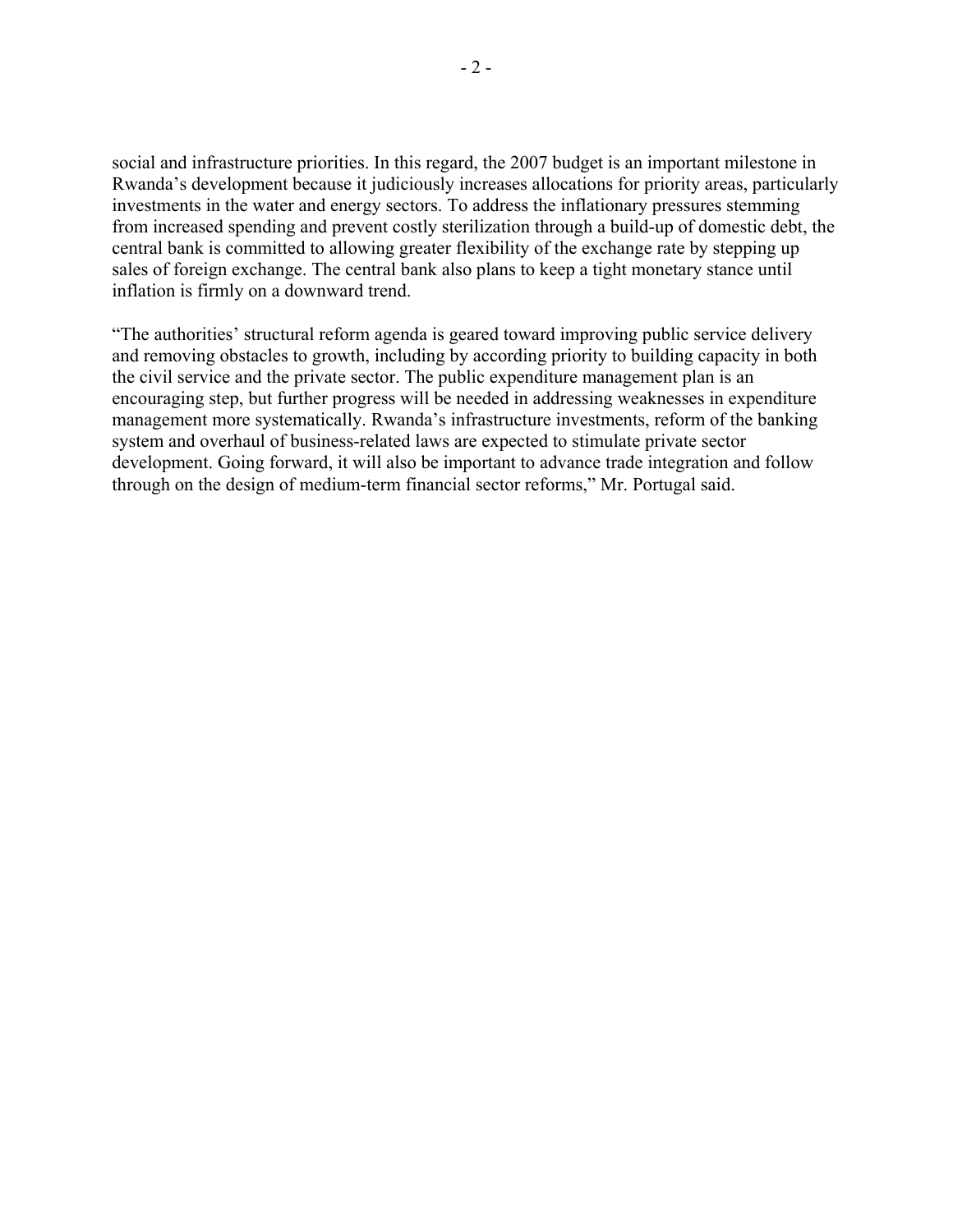# **Statement by Laurean W. Rutayisire Executive Director for Rwanda January 29, 2007**

### **I – Introduction**

At the outset, my Rwandese authorities would like to express their sincere appreciation to staff for the well-written set of papers and the candid exchange of views and constructive policy dialogue held during the discussion on the 2007 Article IV consultation and the first review under the three-year PRGF-supported program. My Rwandese authorities would also like to thank Executive Directors and Management for their continued support and advice received over the past years.

With my authorities' strong commitment to reforms and adequate Fund-supported programs, Rwanda has since the 1994 genocide made commendable progress in macroeconomic stability and implementing structural reforms, in addition to social rehabilitation. Based on these achievements my authorities reached the completion point under the enhanced HIPC in April 2005 and benefited from the MDRI debt cancellation in January 2006. In order to continue addressing challenges ahead in sustaining economic growth and reduce poverty, Rwanda embarked in June 2006 on a three-year arrangement under the PRGF with low access. As a result, macroeconomic performance is in line with the program and structural reforms are broadly on track. Indeed, all but two performance criteria for the first review were met. The quantitative end-June performance criteria on priority spending and the structural end-August performance criteria on improving the monitoring of projects accounts were missed due to technical difficulties beyond the authorities' control. As these difficulties have been resolved, the end-September target on priority spending was met and they also expect to meet the end-December target. Regarding the report of a monitoring system of project accounts, the end-August performance criterion was implemented in January 9, 2007 as a prior action.

In view of overall satisfactory program performance, my authorities request the Board's support for the completion of the first PRGF arrangement review and the waivers of nonobservance of two performance criteria. My Rwandese authorities are cognizant of the daunting challenges ahead and the need to preserve macroeconomic stability, accelerate structural reforms designed to boost growth and enhance competitiveness. The authorities are committed to maintaining sound macroeconomic policies and advancing on structural reforms. To this end they continue to count on the strong support of the international community in their efforts going forward. They are also appreciative of assistance received from their development partners, in order to help meet the challenges ahead.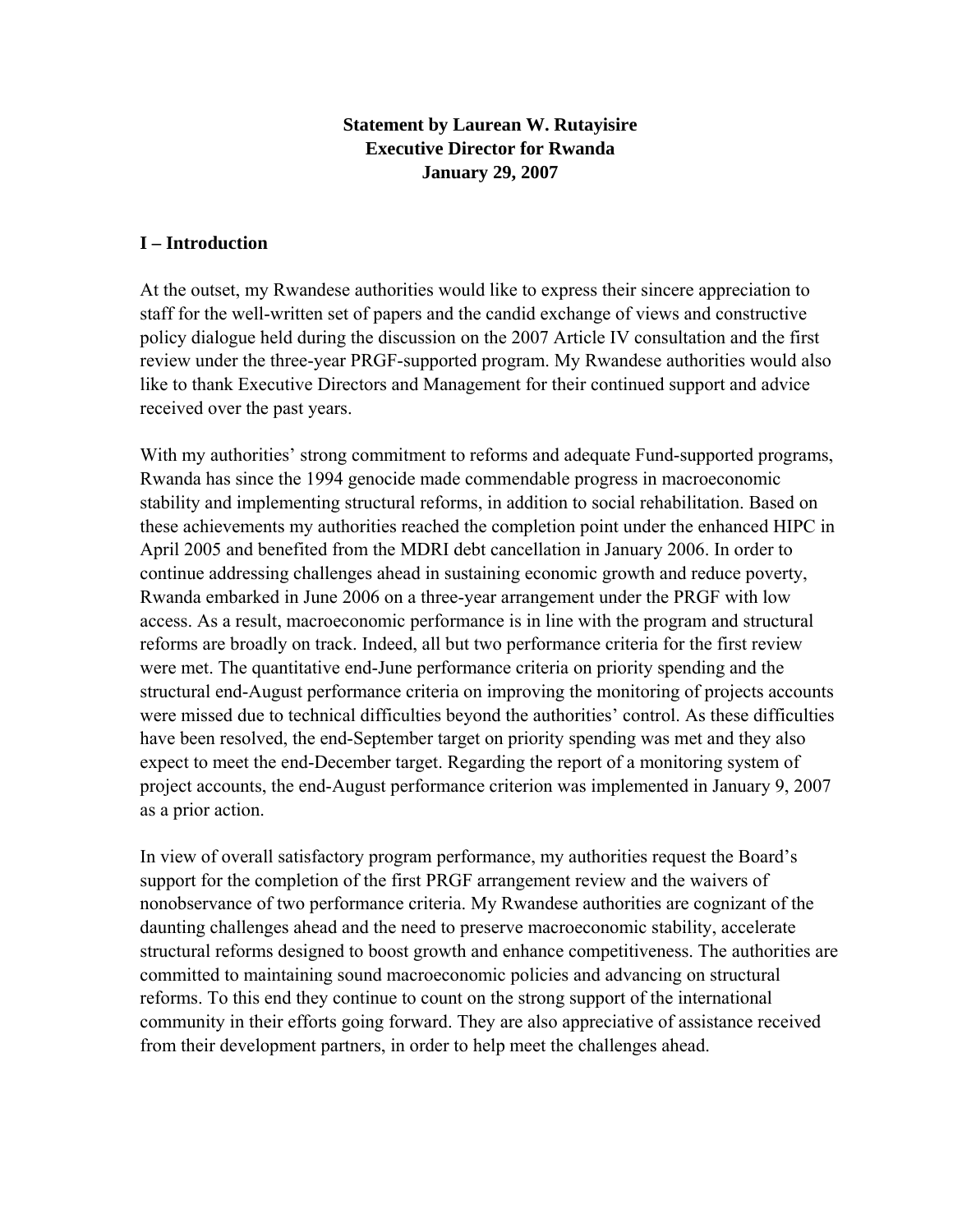#### **II - Recent Economic Developments and PRGF Implementation**

Growth performance in Rwanda is beginning to assume a broader front in addition to the construction sector which has been the dominant force behind the economic growth experienced in recent years. Now buoyant activity is picking up in manufacturing, services and financial sectors. Economic growth is expected to reach 4 percent in 2006, despite the poor harvest in the agricultural sector due to bad rainfalls and the energy oil price shock.

In the fiscal area good performance has also been recorded. In particular revenue enhancement measures which included a widening of the tax net and a broadening of the tax base to fringe benefits resulted in revenue collection overperforming program targets and overall expenditure remained on track. As a result the end-June target on the domestic deficit was met by a wide margin. Moreover, the authorities further strengthened economic legislation, with a view to improve tax efficiency and are continuing to address weaknesses identified in implementing the Organic Budget Law. The authorities have indicated that draft accounting instructions, forms and procedures for budget users will be issued within next month while the review of the wage structure of the public sector is expected to be implemented by March 2007.

In the monetary area, targets on reserve money and net foreign assets set for end-2006 were met although inflation increased to 11 percent mainly due to the rise in food and energy prices.

The external current account for 2006 is expected to be better than programmed. On one hand, imports were lower than envisaged. On the other hand, the Banque Nationale du Rwanda (BNR) increased sterilization of government spending through domestic instruments. Exports receipts also increased, due to high volumes of coffee and tea exports. On the exchange rate front, the nominal exchange rate depreciated, although there was an appreciation in the real effective exchange rate terms.

With regard to structural reforms, implementation was broadly conducted as planned. In their efforts to bring the banking supervision in line with international best practices, the authorities submitted in September to Parliament, necessary amendments to the banking law. In addition, they closed 9 mismanaged Microfinance Institutions. To stabilize the situation and avoid adverse contagion, half of net deposits were reimbursed to depositors and measures were also put in place to administer the recovery of outstanding loans. To enhance public financial management, the authorities issued guidelines for undertaking bank reconciliation and accounting for government agencies. They also approved the publication of the Organic Budget Law and its supporting financial regulations as well as the creation of a Decentralization Unit in the Ministry of Finance. To strengthen debt management, the reconciliation of the debt databases maintained by the Ministry of Finance and the NBR was implemented. To improve the investment climate, the authorities approved the draft laws on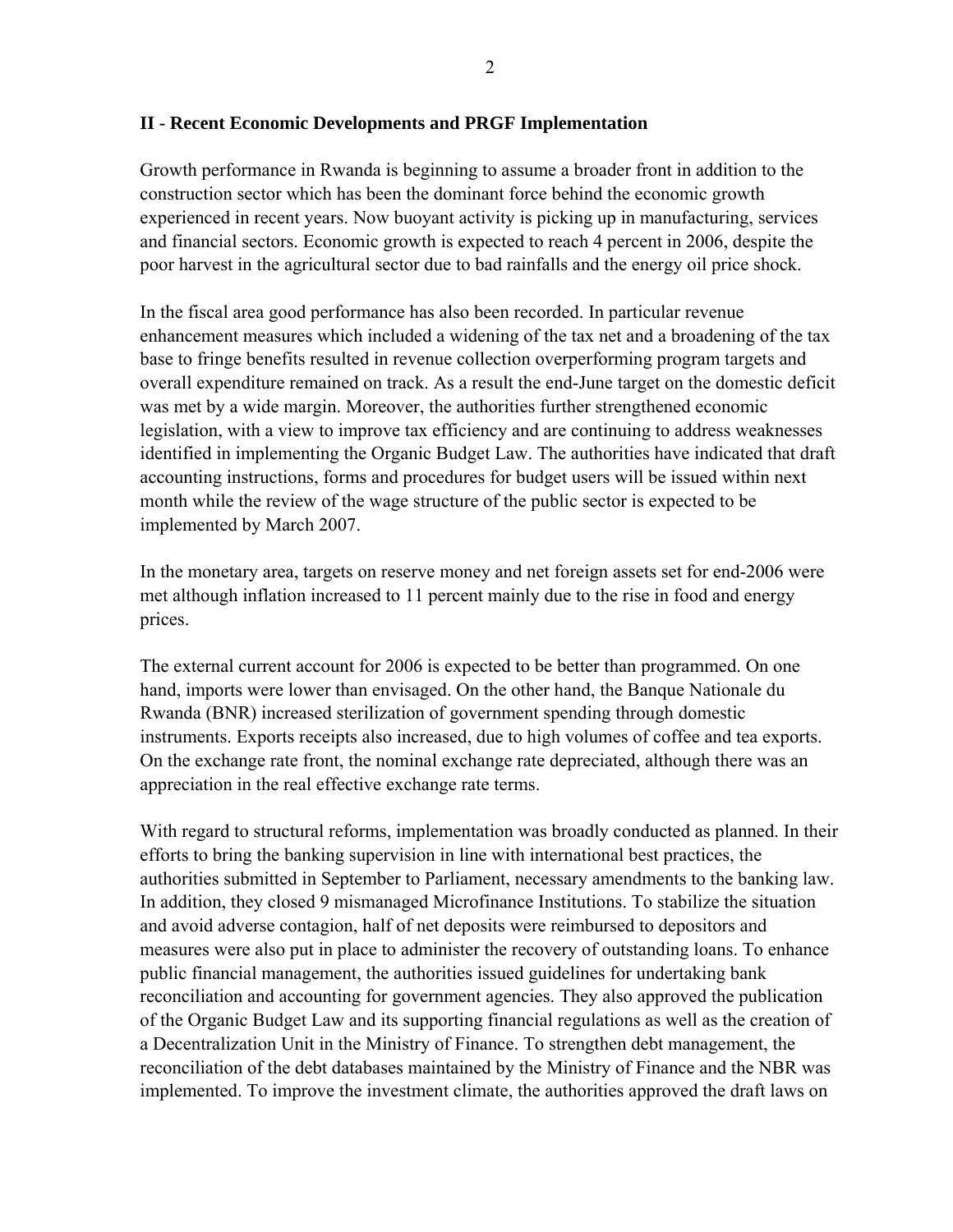establishing registration agency and on intellectual property and submitted the laws to Parliament.

## **III - Economic Policies and Structural Reforms Going Forward**

My Rwandese authorities are fully aware of the need to pursue the implementation of prudent policies and accelerate structural reforms, geared to sustain growth, reduce poverty and achieve the remaining MDGs. Accordingly in 2007, macroeconomic policies will focus on improving the well-being of the population and growth-enhancing investments and reforms. My authorities expect growth to reach 6.5 percent, inflation brought down to 5 percent and international reserves maintained at least 4.3 months of imports. To this end they are determined to step up their efforts to remove obstacles to private sector and assign high priority to the new identified sources of growth including development of agricultural and tourism sectors as well as improvement in infrastructure and energy supply.

# **Fiscal policy**

My authorities remain committed to prudent fiscal policy, with a view to well manage the domestic demand impact of fiscal policies. On the revenue front, the objective is to maintain the ratio of revenue-to-GDP at the level of 15 percent of GDP. Measures identified to further increase fiscal revenue include, among others, implementing tax on mobile and fixed telephone, raising the excise tax on cigarettes and as well as increasing the reference price for petroleum products. Moreover, on the basis of a survey on the informal sector, ways and means will be devised to widen the tax base over the medium-term. With regard to public expenditure, my authorities intend to increase the share of priority spending in the budget, while improving the quality of public services. Priority spending will increase for social sector and enhancing the productivity of the economy. Part of the increase in this priority spending will be financed through the MDRI debt relief. The authorities also intend to undertake an audit of the 2006 peace keeping expenditures and publish the audits results by end-March 2007, reduce to 2.37 percent of GDP the military spending, reallocate funds from tertiary to lower education and, improve the quality of education by hiring more teachers and providing districts and schools with more control of incentive schemes. A new structured electricity tariffs adopted earlier on is scheduled to be implemented early 2007 and the authorities stand ready to raise electricity tariffs if the need arises. Regarding the domestic deficit in 2007, it is projected to increase by about 1 percent of GDP, excluding spending on demobilization and peace keeping.

Capacity constraints explain the difficulties facing the authorities in the management of the fiscal area notably in the execution of the budget. To alleviate these constraints, there is a need for the Fund to play a crucial role by providing a well targeted technical assistance in collaboration with Rwanda's development partners.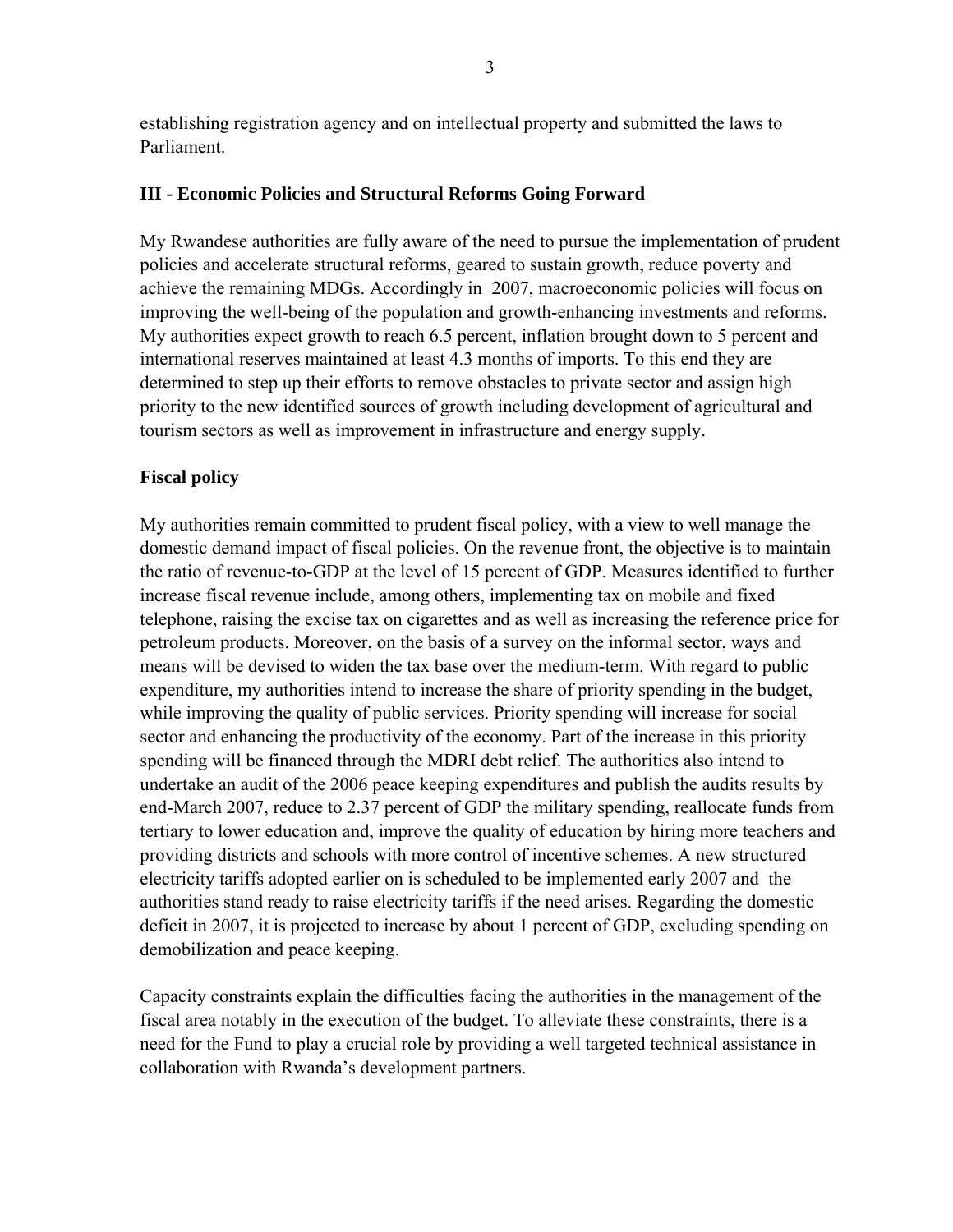#### **Monetary and Exchange Rate Policy**

Monetary policy's objective pursued by my Rwandese authorities is to keep inflation under control. To this end, they will continue to use reserve money as the operational target. Monetary developments will be closely monitored and excess of liquidity will be sterilized through the sales of foreign exchange. For 2007, Rwandese authorities aim at reducing the inflation level to 5 percent, which will limit year-end reserve money growth to 13 percent and enable more room for credit to the private sector.

The exchange rate system adopted in 1995 has served the economy well. Rwanda accepted in 1998 the obligations under Article VIII, Sections2, 3, and 4 and maintains a system free of restrictions on payments and transfers for current international transactions. My authorities acknowledge that an increase in spending from higher aid flows is likely to result in further pressures for a real exchange rate appreciation. To address the issue, they will forcefully implement the NBR's intervention strategy with a view not to rekindle inflation or crowd out private investment. In their efforts to further promote the market-oriented system, my authorities have started to pave the way for an interbank-based market. In this respect, an instruction was issued last June to improve auction procedures and abolish the provision allowing the NBR to check whether the foreign exchange purchased at auction was used in accordance with regulations. Amendments to the foreign exchange regulations were also issued in order to address regulatory constraints and reduce reporting requirements. Moreover, on the issue of further selling foreign exchange in order to mop up excess of liquidity and preserve Rwanda's competitiveness, my authorities are of the view that this approach should be gradual and close coordination of fiscal, monetary and exchange rate policies should be made with a view to help address the volatility of external aid which continues to be crucial. My authorities cognizant of the need to further deepen the foreign exchange market and to this end call on the Fund to provide technical assistance designed to help assess the framework and operational guidelines of the existing market. This assessment will enable my authorities to enhance the dialogue with staff on the issue regarding the flexibility of the exchange rate.

#### **Financial sector issues**

The financial sector has improved over the recent years and authorities are determined to enhance banking supervision, including supervision of microfinance institutions through the implementation of recommendations made by the 2005 FSAP. In addition to further strengthening financial institutions, the authorities aim at increasing the savings rate and open up access to credit. In order to prevent the recurrence of crisis in the microfinance sector, a law on microfinance institutions will be submitted to Parliament by June 2007. The minimum capital requirements for these institutions will be increased, as well as exposure limits for group loans and adequate management will be required in granting licenses. Regarding the modernization of the payment system, a unit was created in March 2006 to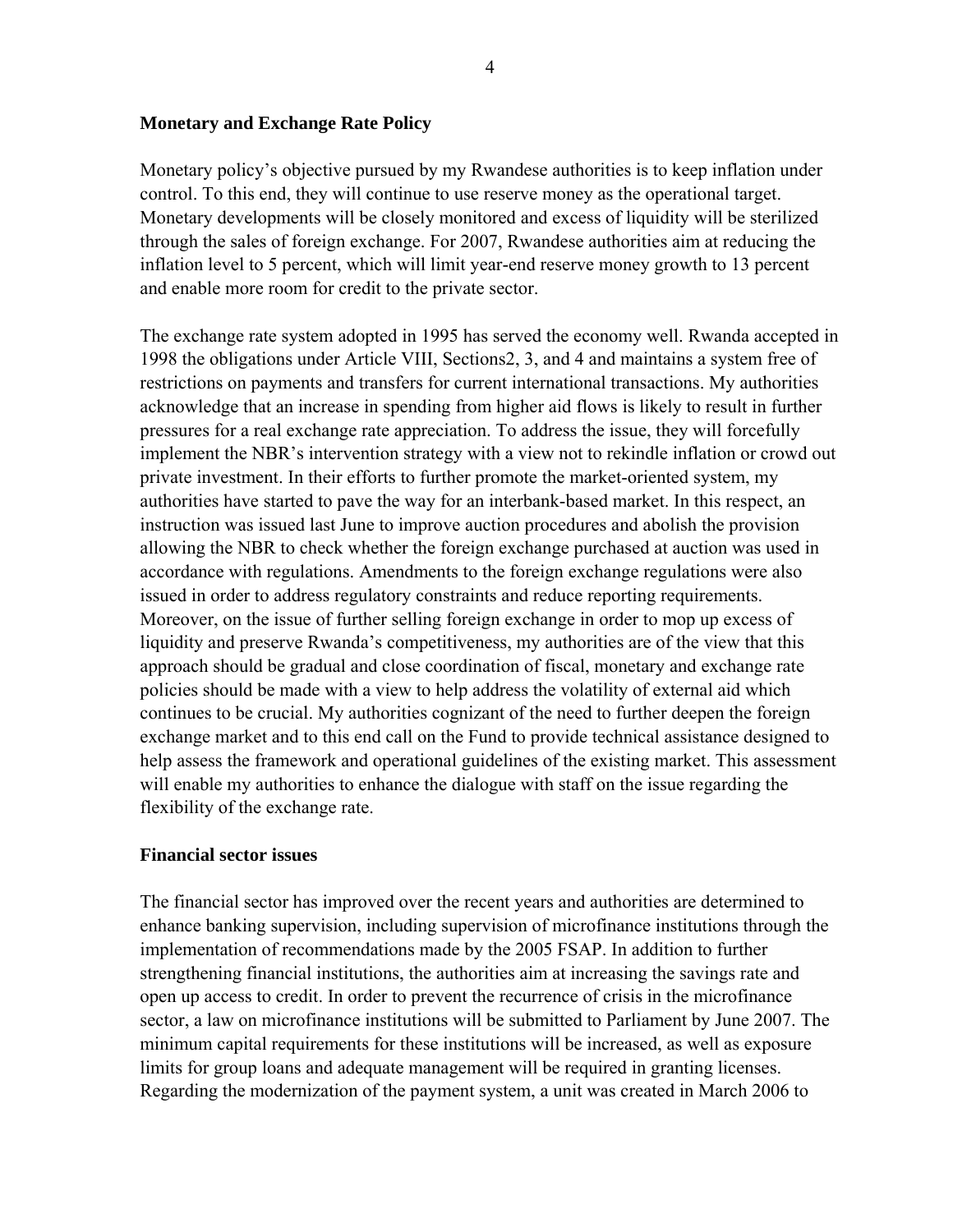coordinate the various components of the process. My authorities also intend to reorganize and financially restructure SYMTEL with the World Bank's technical assistance. As for the promotion of the insurances' industry, an action plan designing the framework for the regulation and supervision has been launched. Furthermore and in order to adopt the international financial reporting standard (IFRS), the authorities have initiated a training program for accountants and intend to amend relevant tax laws, with a view to allow companies to base tax returns on IFRS standards.

### **External sector and debt issues**

The authorities through their export promotion strategy will continue to focus on enhancing the productivity in the traditional sectors and diversify the country's export base. On the external debt front, it is worth noting that the implementation of debt relief under the enhanced HIPC and MDRI is at an advanced stage. The indicators of Rwanda's debt sustainability are more favorable than at the last program review. Most of the creditors have provided debt relief to Rwanda or are willing to cancel outstanding loans. Taking fully into account these achievements, my Rwandese authorities remain committed to pursuing a prudent debt management policy. In this regard, a new debt recording system linking the Treasury and the NBR will be in place early 2007. An indicative target on the Net Present Value of external debt for 2007 will be introduced, in order to ensure the debt sustainability and allow a review of the medium-term indebtedness profile.

## **Regional trade and integration**

My Rwandese authorities are cognizant of the importance of regional trade and integration in the country's development strategy. Benefits expected from the country' participation in the promotion of regional trade and economic integration include diversification of the economy through broadening export base and enhancing capacity to finance the development efforts. In this context and since November 2006 Rwanda became a member of the East African Community. The terms of the treaty and customs union will be negotiated in 2007 and implemented by end-2008. Moreover, negotiations are also ongoing on a customs union in the Common Market for Easter and Southern Africa in addition to discussions on an Economic Partnership Agreement with the European Union. It is worth noting that Rwanda's participation in all these arrangements will enable the country to promote its external trade, address common issues including infrastructure needs and free movement of goods, people and services.

#### **Structural reforms and competitiveness**

My authorities are determined to pursue their structural reform agenda, with a view to tackle obstacles identified on the path towards a strong and sustainable economic growth. Among these obstacles, they note low agricultural yields, severe infrastructure gap, a shallow financial system and high cost of doing business. Therefore, improvements in the country's